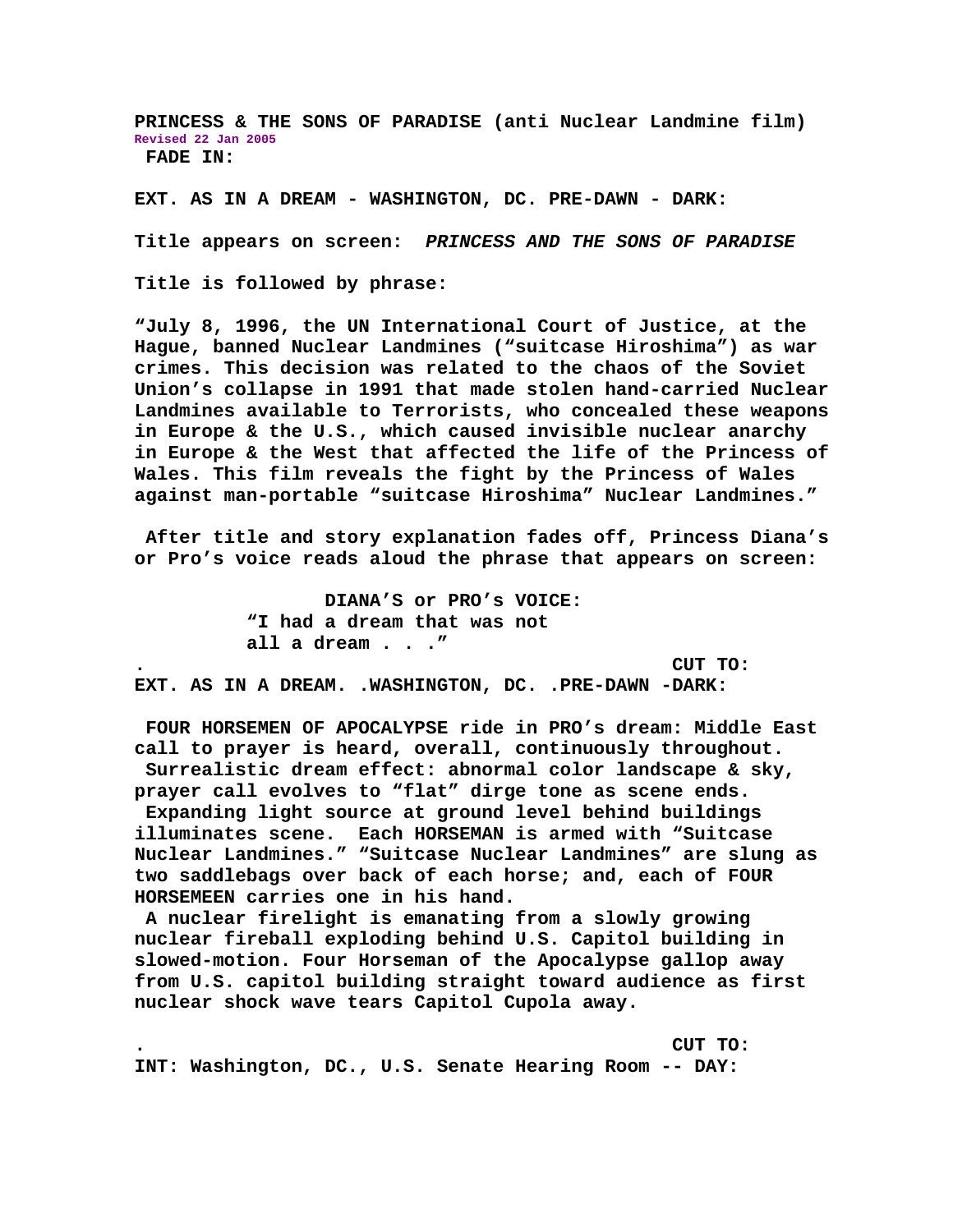**In hallway of U.S. Senate, an open door with sign, which says: "HEARING ROOM: Senate** *Permanent Subcommittee on Investigations of Committee on Govt. Affairs."*

 **Inside hearing room PROMETHEUS SMITH asleep and dreaming of foregoing** *FOUR HORSEMEN* **scene while he sits in back row of hearing room. PRO is observed by a smiling JULIE SHERIDAN (British) as he sleeps.** 

> **JULIE (Smiling at PRO)**

*PRO* 

 **(Alternately dozing and waking)** 

 **PRO awakens then dozes and dreams in flashback, which portrays PRO to audience as a Greenpeace ecology scientist from Greenpeace Moscow Office. A scientific instruments trunk with words "Greenpeace Geological Survey" is next to PRO's feet in his dream.** 

**. CUT TO: EXT: PRO DREAMS HE IS IN BAKU, AZERBAIJAN -- DAY:** 

**PRO reaches into his Greenpeace trunk and removes binoculars, which he uses to scan horizon. Caspian Sea is drying up. . CUT TO: EXT:BAKU, AZERBAIJAN. CROWD- GEN'L HEIDAR ALIEV SPEAKS -DAY:** 

**Fourth Russian Army Headquarters attacked by Azerbaijani Rebels (***Azerbaijani Committees of National Defense***) under command of former KGB GENERAL HEIDAR ALIEV -- LIZARD EYES -- exhorting to a huge Azerbaijani nationalist rally in Lenin Square in heart of Baku that his men are ready to storm Bailov Soviet Military base in Baku.** 

> **GENERAL HEIDAR ALIEV (Azerbaijani Rebel Leader) We live by the will of Allah. The Soviet Union is an atheist state and oppresses religions, but it cannot repress the will of Allah who will destroy godless communism. Azerbaijan will be free. (Crowd cheers)**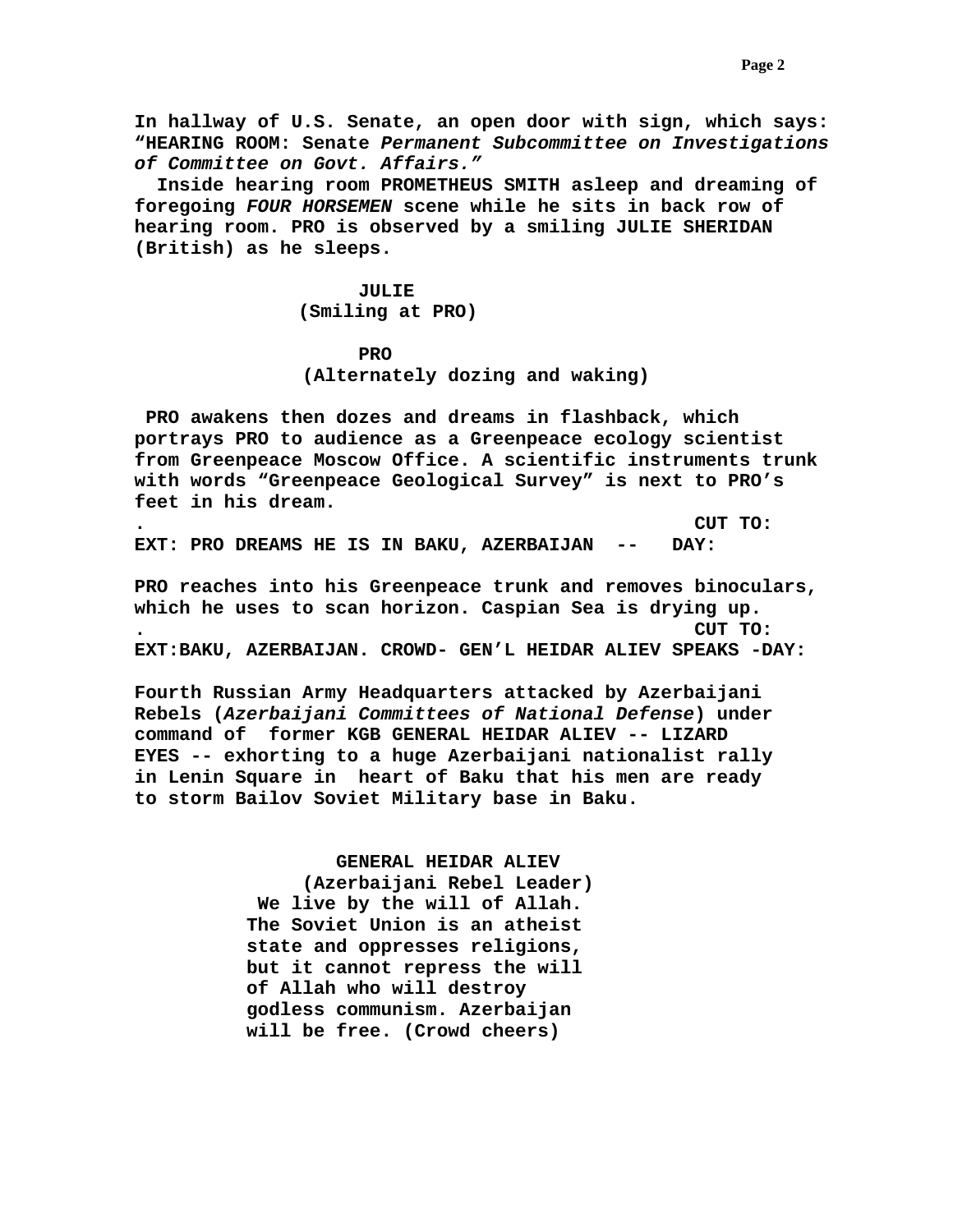**NIMET PANAKHOV (Azerbaijani Rebel) We are soldiers of God and we will be welcomed into paradise. Allah the merciful has chosen us to fight Infidel Russia. We are blessed by Allah and his prophet, Mohammed. (Cheers)** 

 **AZERBAIJANI REBEL #3 Soldiers of God, this is our time. Russian soldiers must leave Azerbaijan.(Crowd cheers, moves to front gates of Bailov Military base)Down with Bailov! (Crowd roars)** 

 **AZERBAIJANI REBEL #4 (Shouts a religious prayer.) Down with the Bailov !** 

 **Azerbaijani Rebel crowd moves toward Russian Bailov fort. There is shooting and pandemonium. Russian Soldiers in Bailov military base fire at Rebels. Machine gun shooting and explosions. Bailov security fence is breached by Azerbaijani Rebels and they pour into Russian Base. More shooting and casualties. Azerbaijani Rebels succeed in seizing buildings on the base.** 

**. CUT TO: EXT: ROOFTOP OF A HIGH HOTEL BUILDING IN BAKU - DAY:** 

 **PRO stands on hotel rooftop and watches fighting.** 

 **It is dusk; and, PRO can see a long line of Russian Battle tanks carrying Russian Infantry moving on horizon. Russian Army Helicopters land on a vast empty expanse of landscape in distance. There is much activity as tanks and trucks filled with more infantry speed toward Baku city limits in direction of Bailov Military base.** 

> **PRO: I think things are going to get very bad tonight my friends.**

**They all look on silently. PRO looks through high power binoculars at Bailov military base. . CUT TO: EXT:PRO THROUGH BINOCS: AZERBAIJANI REBELS DRIVING-DAY:**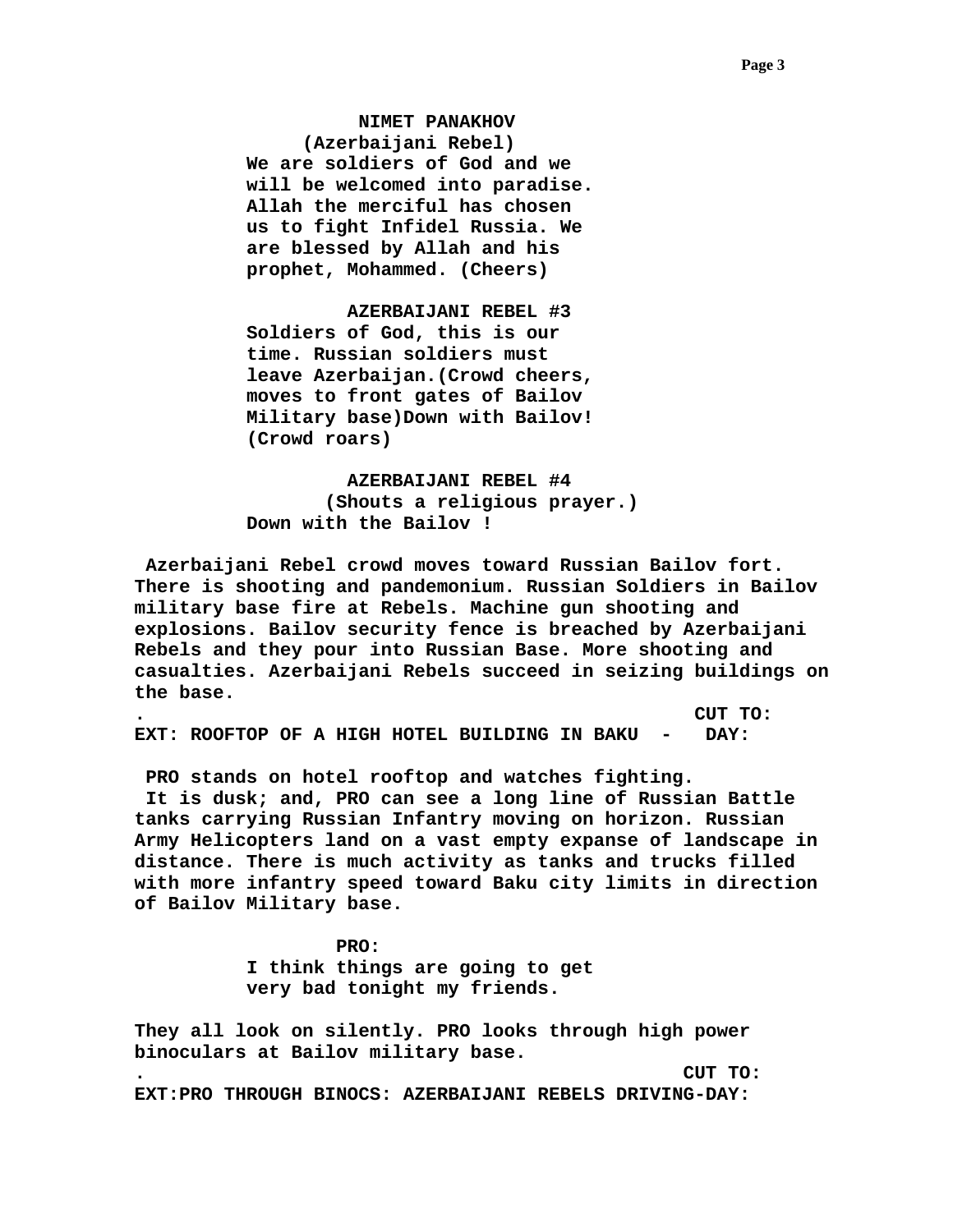# *PRO* PRO

 **(Exhales hard breath of shock) Damn!** 

 **PRO turns to his Russian scientist friend, Litchko, and asks him to look. Litchko looks through binoculars: He sees essentially same as PRO - Nuclear Landmines with Nuclear decals on their sides.** 

## **Litchko**

 **(English with Russian accent) They have at least three trucks with Nuclear landmines in back. This is Disaster for Russia!** 

#### **PRO:**

 **(Exhales a hard breath of shock) Anarchy and disaster for Russia, Europe, and the United States.** 

# **Litchko**

 **(English with Russian accent) Now, they can make their Nuclear Jihad, my friend.** 

#### **PRO:**

 **(Exhales a hard breath of shock) Yes, Nuclear explosion threat anytime they want.** 

**. CUT TO:** 

**EXT: BACK OF RUSSIAN MILITARY TRUCKS DAY:** 

 **Stolen Russian Military trucks are driven away by Azerbaijani Rebels in opposite direction from oncoming Russian Tanks and Infantry.** 

**. CUT TO: EXT: PRO SEES THEFT OF NUCLEAR LANDMINES. TWILIGHT:**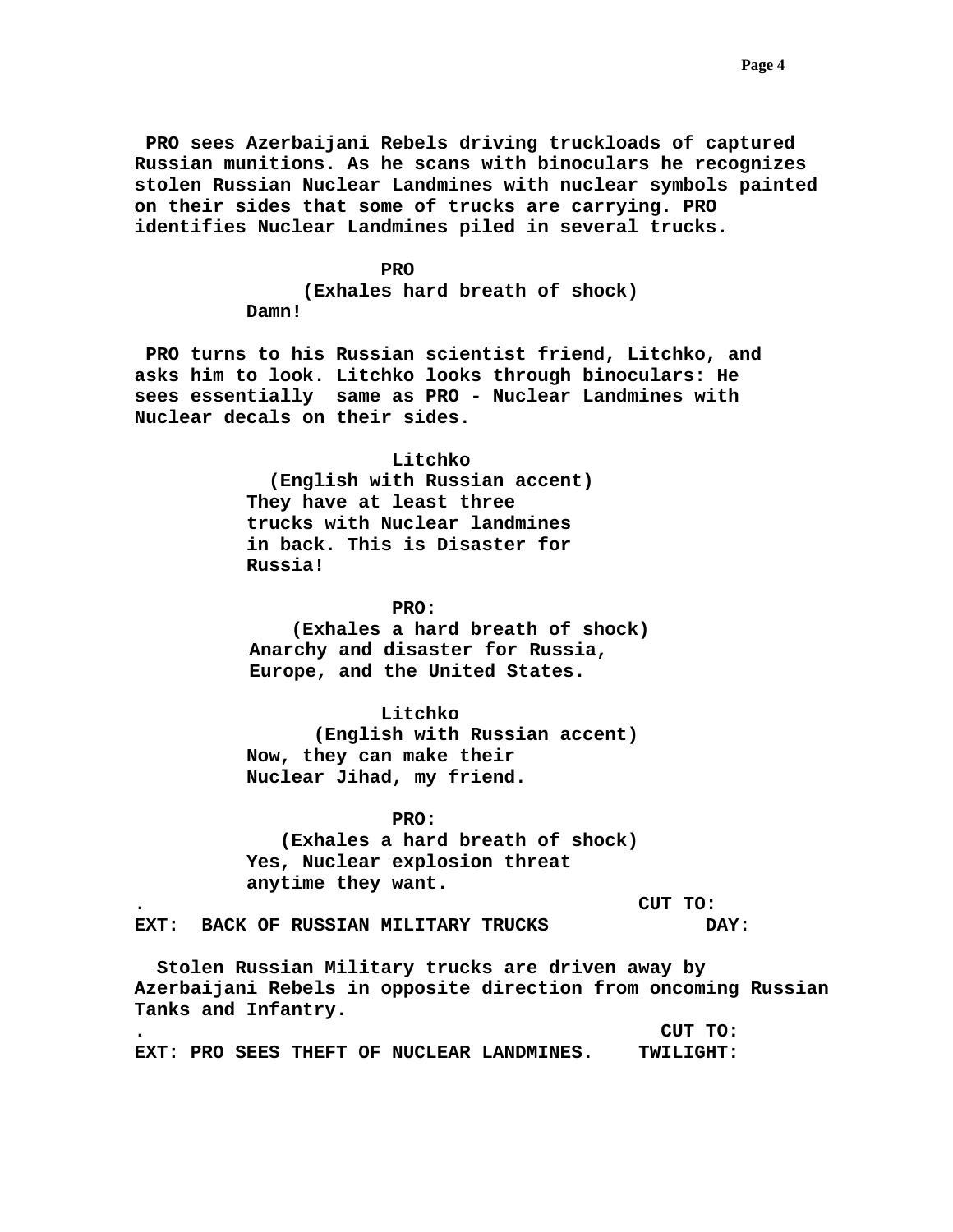**PRO, on roof, witnesses theft of more than 75 to 100 Russian Nuclear Neutron Landmines as they are stolen from Russian Military base at Bailov and transported out of Baku in trucks driven by Azerbaijani rebels during rebellion in Baku, Azerbaijan.** 

**. CUT TO: EXT:** RUSSIAN T-72 TANKS -- TWILIGHT

**Russian Infantry enter Baku just after twilight: Russian Infantry is firing automatic rifles indiscriminately at terrified civilians. Thousands of Azerbaijanis die. Rebellion is crushed.** 

**. CUT TO: EXT: AZERBAIJAN: CAFE-GAS STATION IN BARREN DESERT –DAY:** 

**Two Azerbaijani Rebels in Azerbaijan at sunrise driving a small truck filled with two dozen stolen Nuclear Landmines into driveway of a very small three-cottage gas station outpost on an enormously long barren wasteland highway. Dusty and dry, Azerbaijani Rebels stop for gas and water.** 

 **AZERBAIJANI REBEL #1** 

**I am hungry.** 

**.** 

 **AZERBAIJANI REBEL #2 We will eat here.** 

**They park truck and leave it unattended as they enter café.** 

**. CUT TO:** 

**EXT: BACK OF TRUCK: AZERBAIJANI 12 YR.OLD BOY #1–DAY** 

**AZERBAIJANI 12 YR. OLD BOY #1 walking by back of truck with his friend.** 

> **AZERBAIJANI 12 YR. OLD BOY #1 Look at all the big Suitcases.**

> **AZERBAIJANI 12 YR. OLD BOY #2 Watch the cafe. I'm going to get one.**

**Boy reaches into back of truck. The two young boys steal one of the Nuclear Landmines off back of unguarded truck while rebel driver and his co-driver eat and wash.**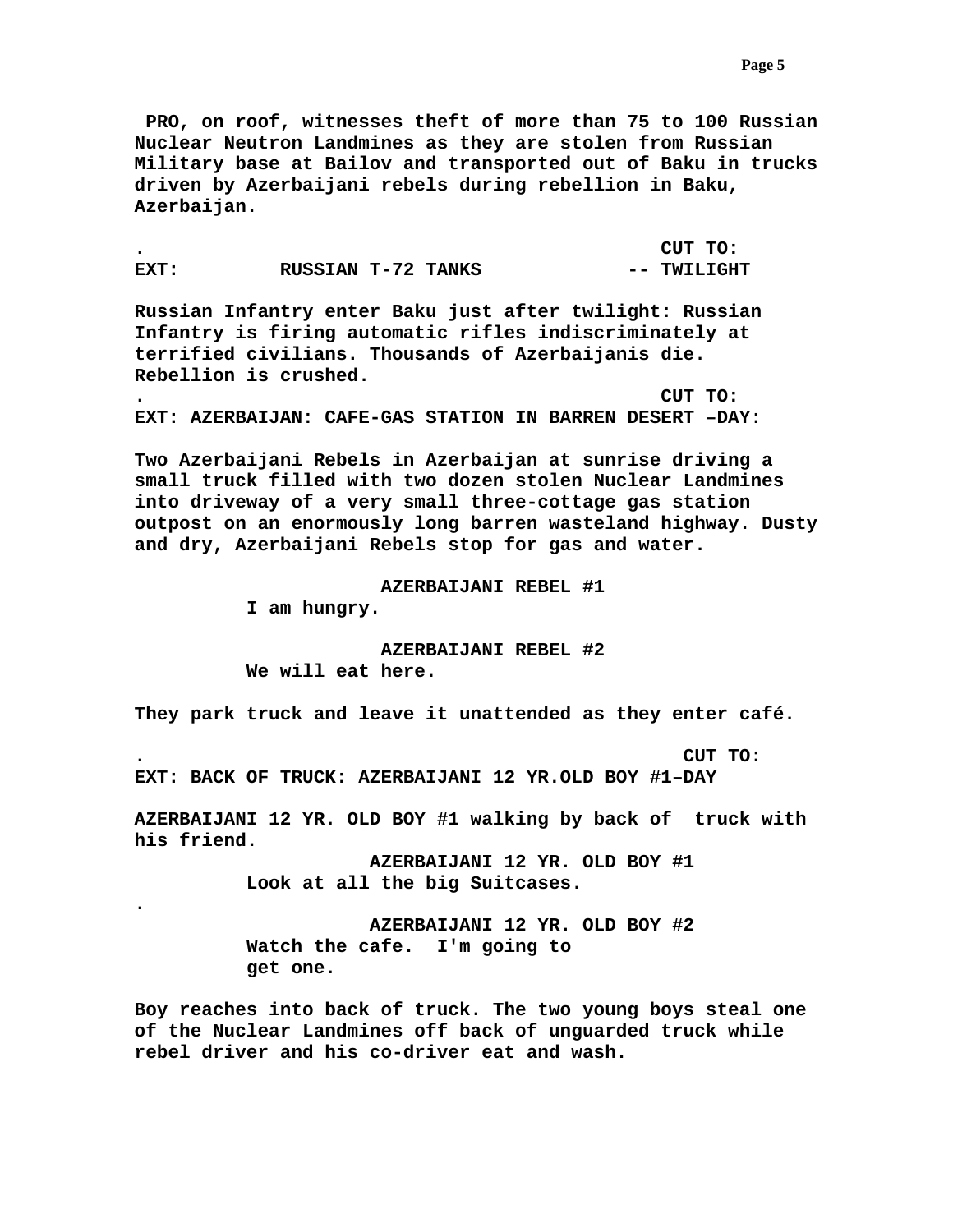**AZERBAIJANI 12 YR. OLD BOY #1 They are still inside** 

 **AZERBAIJANI 12 YR OLD BOY #2 (Pulling out suitcase Nuclear Landmine) Ohh. It is heavy. Probably a radio. Help me.** 

**They pull out a Nuclear Landmine and carry it behind buildings out of sight of cafe front. They open case and are confronted by an array of confusing switches and dials.** 

> **AZERBAIJANI 12 YR OLD BOY #2 It's a military radio.**

 **AZERBAIJANI 12 YR OLD BOY #1 (Turning knobs, red light diodes glow-humm) No music yet** 

**EXT: FRONT DRIVEWAY OF GAS STATION -- DAY** 

 **The two Azerbaijani rebels leave the cafe, one stretches momentarily, they enter their truck and drive away.** 

**EXT:** IN BACK OF CAFÉ  $---$  DAY

 **Boys play with Nuclear landmine. They tire of it & carry it to front of cafe and abandon it.** 

**. CUT TO:** 

**EXT: IN FRONT OF CAFÉ, AZERBAIJAN - MID NOON** 

 **By mid afternoon a four-vehicle Russian Army patrol drives into gas station. One of officers observes Nuclear Landmine and notices small glowing red diodes indicating it is activated. He sprints back to truck barking orders. He calls headquarters on his jeep radio.** 

> **CAPTAIN RUSSIAN ARMY OFFICER #1 (in Russian or accented English) Order civilians to evacuate, immediately!**

 **CAPTAIN RUSSIAN ARMY OFFICER #1 (Shouting into radio mike) No one knows how to turn it off !**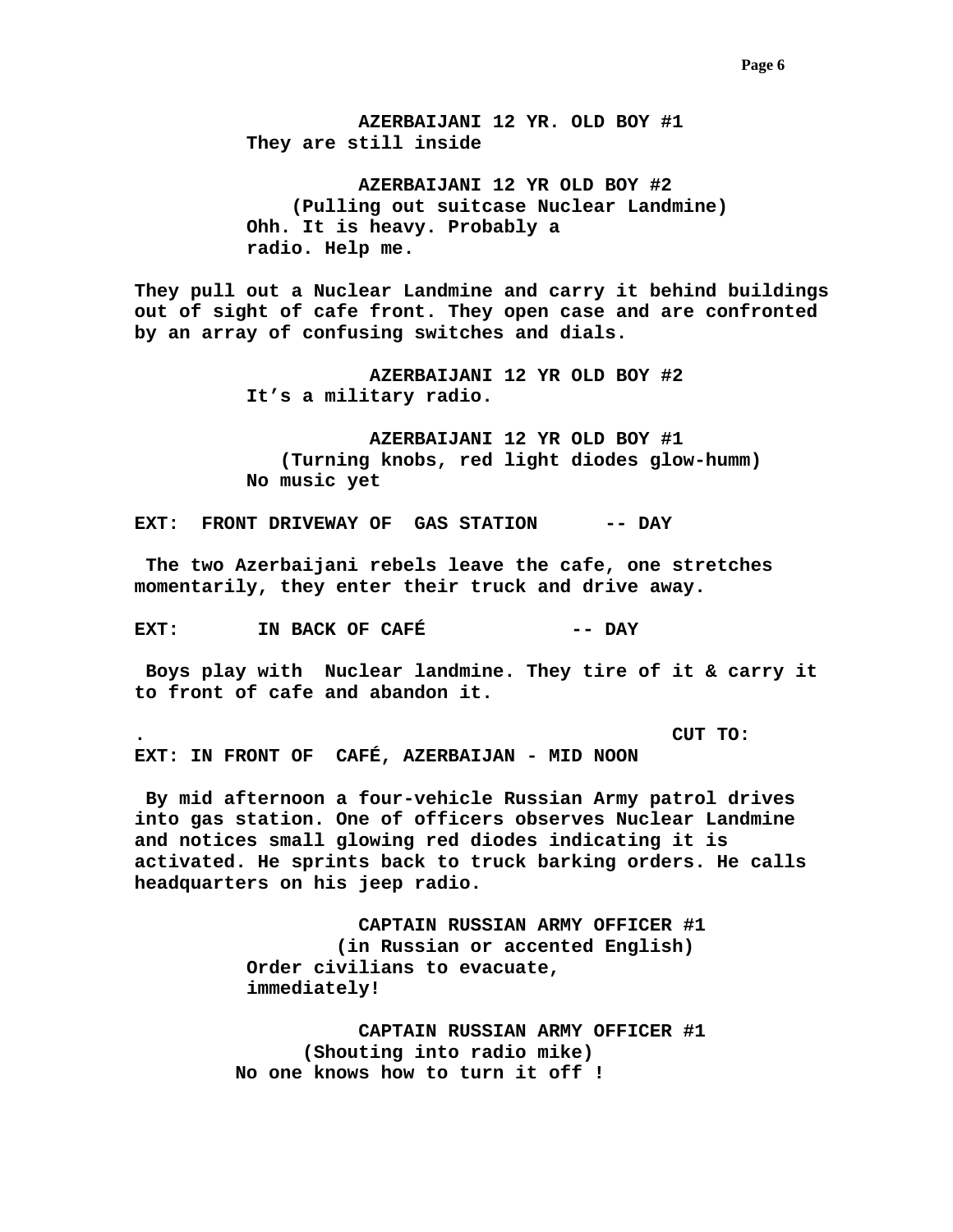**. CUT TO: INT: IN 4TH RUSSIAN ARMY HQ., SOUTH -- MID NOON** 

> **COL. RUSSIAN ARMY OFFICER #2 (Speaking calmly into radio mike) No one knows how to turn this Nuclear Landmine off? Did you read your instruction manual to "turn off?" No manual? You found this Nuclear Landmine in a petrol station? Uhh-Huh! Hold while I call Moscow.**

 **CAPTAIN RUSSIAN ARMY OFFICER #1 in Azerbaijan orders evacuation. They load Azerbaijani civilians into vehicles and CAPTAIN RUSSIAN ARMY OFFICER #1 with his men and Azerbaijani civilians all drive hurriedly away.** 

 **CAPTAIN OFFICER #1 is speaking on radio telephone to PRO's friend Litchko who is in BAKU HOTEL.** 

**. CUT TO: INT: TOP FLOOR DINING ROOM OF BAKU HOTEL- Twilight** 

**Litchko with PRO on top floor dining room of BAKU HOTEL. Litchko converses on his portable radio-phone with Captain RUSSIAN ARMY OFFICER #1.** 

#### **LITCHKO**

**.** 

 **(On phone, motions PRO to follow him) He says it is in the NE Grid at 47 degrees. We can see out the window** 

**PRO follows Litchko to North E. dining room window. They look.** 

 **CUT TO: EXT: AZERBAIJAN ROAD IN TRACKLESS WASTES AT DUSK - DUSK** 

**CAPTAIN RUSSIAN ARMY OFFICER #1 with his men driving on Azerbaijan road in trackless wastes at dusk, while Russian officer converses with his men, ten miles from gas station. Nuclear explosion lights up sky. Everybody looks back in awe at fireball mushroom cloud.** 

 **. CUT TO:** 

**INT: Top floor dining room of BAKU HOTEL -- NIGHT**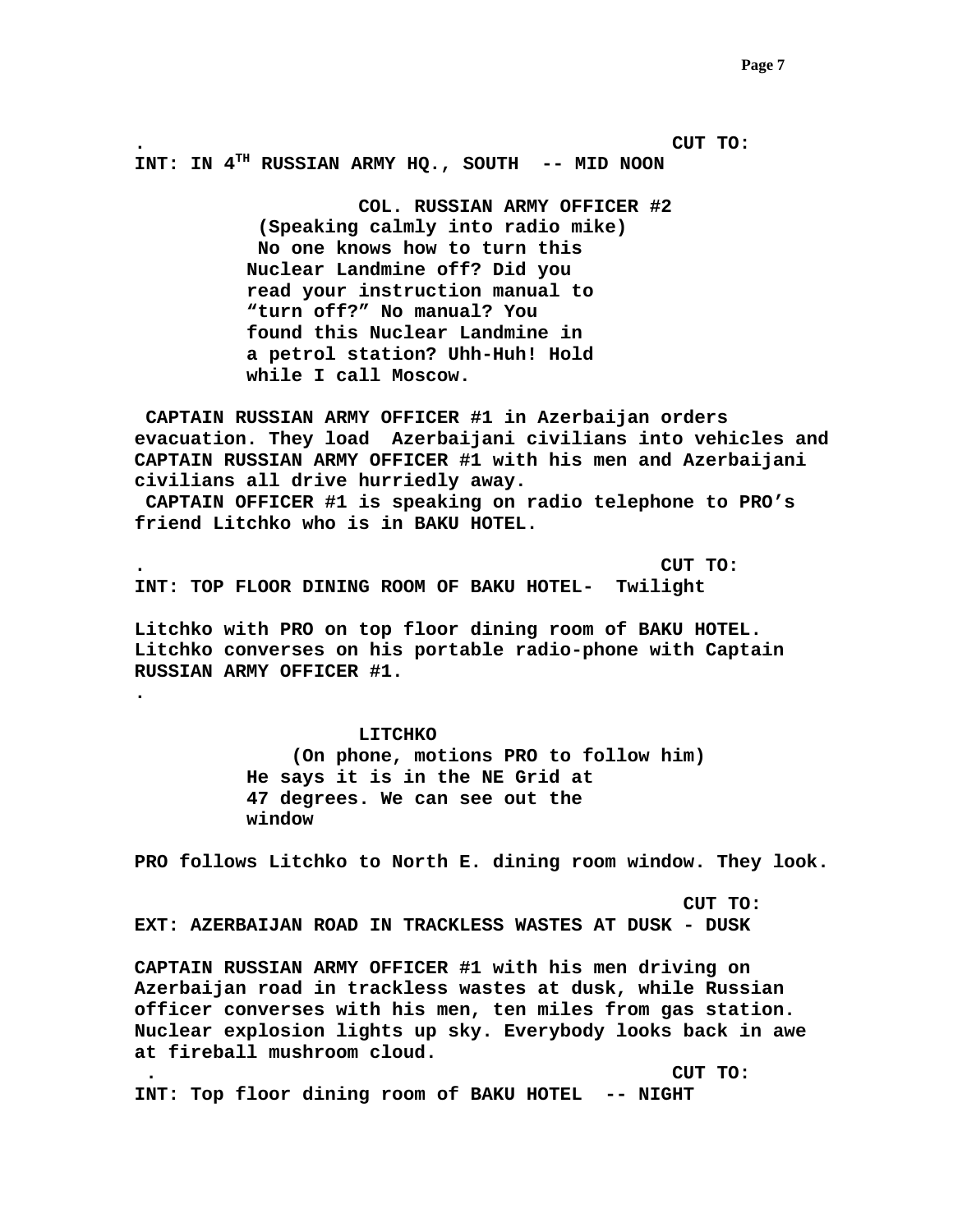**PRO and Litchko see sky suddenly light up. They are speechless as they see horizon glow beyond curve of earth, and then see mushroom fireball. Room vibrates, dining room tables shake, and glass and silverware rattle, while nuclear fire colors room.** 

 **. CUT TO: INT: WASHINGTON, DC U.S. SENATE HEARING ROOM -- DAY** 

**CONTINUOUS: PRO testifying before U.S. Senate Hearing 104-422 in U.S.** 

> **SENATOR SAM NUNN: Mr. SMITH, You are the most patient of our witnesses this morning. We welcome your testimony as the Greenpeace Organization's Research Coordinator for Disarmament.**

**As PRO addresses committee with his testimony and narrates, a large screen TV depicts Pan Am 103 wreckage and** *first* **wreckage of New York World Trade Center, video of Oklahoma City bombing & wreckage of Khobar towers bombing in Dahrain.** 

> **PRO: Thank you for this opportunity to testify, Senator. I was in Baku, Azerbaijan when the Fourth Russian Army Headquarters was attacked by Azerbaijani Rebels. I photographed Nuclear Landmines as they were stolen from the Russian Military base in Baku.**

**At this point in PRO's narration, Julie & audience view devastation scenes in Russian Federation and in Russian Southern tier area of Chechnya and Azerbaijan.** 

**. CUT TO: INT: WASHINGTON, DC U.S. SENATE BUILDING ELEVATOR - DAY** 

**Two of Pro's Greenpeace co-workers are being helped and escorted by a capitol policeman. They have a mock-up dummy Nuclear Landmine on a green handcart with words "Greenpeace" printed on side of cart.**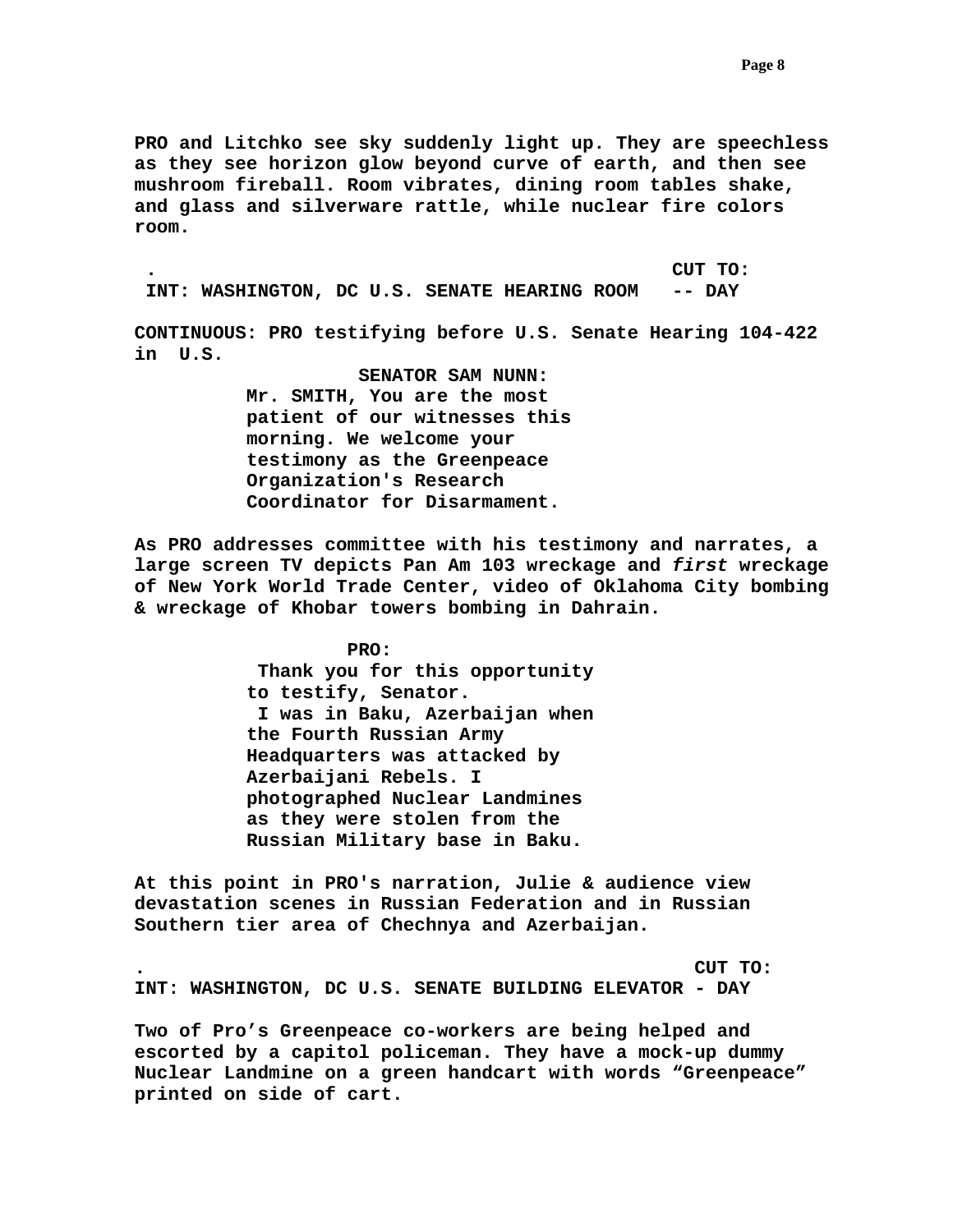**. CUT TO: INT: WASHINGTON, DC U.S. SENATE HEARING ROOM -- DAY** 

> **PRO: Ukraine and Russia's Southern republics had many Nuclear weapons inside their borders when the Soviet Union collapsed. Pakistan has nuclear technicians to make Russian Nuclear Landmines explode.**

 **. CUT TO:** 

**INT: WASHINGTON, U.S. SENATE BUILDING ELEVATOR DOOR-DAY** 

**Pro's Greenpeace co-workers pushing mock-up Nuke out elevator door accompanied by Capitol policeman. Pro's Continuing voiceover is heard.** 

> **PRO: (voiceover) There is economic chaos and deprivation among Nuclear workers who are unemployed - plenty of motivation to steal Nuclear material.(Continuous)**

**. CUT TO:** 

 **INT: WASHINGTON, DC U.S. SENATE HEARING ROOM - DAY** 

**PRO:** 

**.** 

 **Russia is the largest nuclear super-market on earth and terrorists are shoppers. During this year, Russian General Alexander Lebed revealed eighty-four Russian Nuclear "Suitcase" Landmines are missing from the Russian Federation.** 

**. CUT TO:** 

**INT: WASHINGTON, U.S. SENATE BUILDING HALLWAY - DAY** 

**Pro's Greenpeace co-workers pushing mock-up Nuke in hallway then into Senate Hearing room accompanied by Capitol policeman.PRO lifts heavy fake Nuclear Landmine from cart and puts it on lecture table.**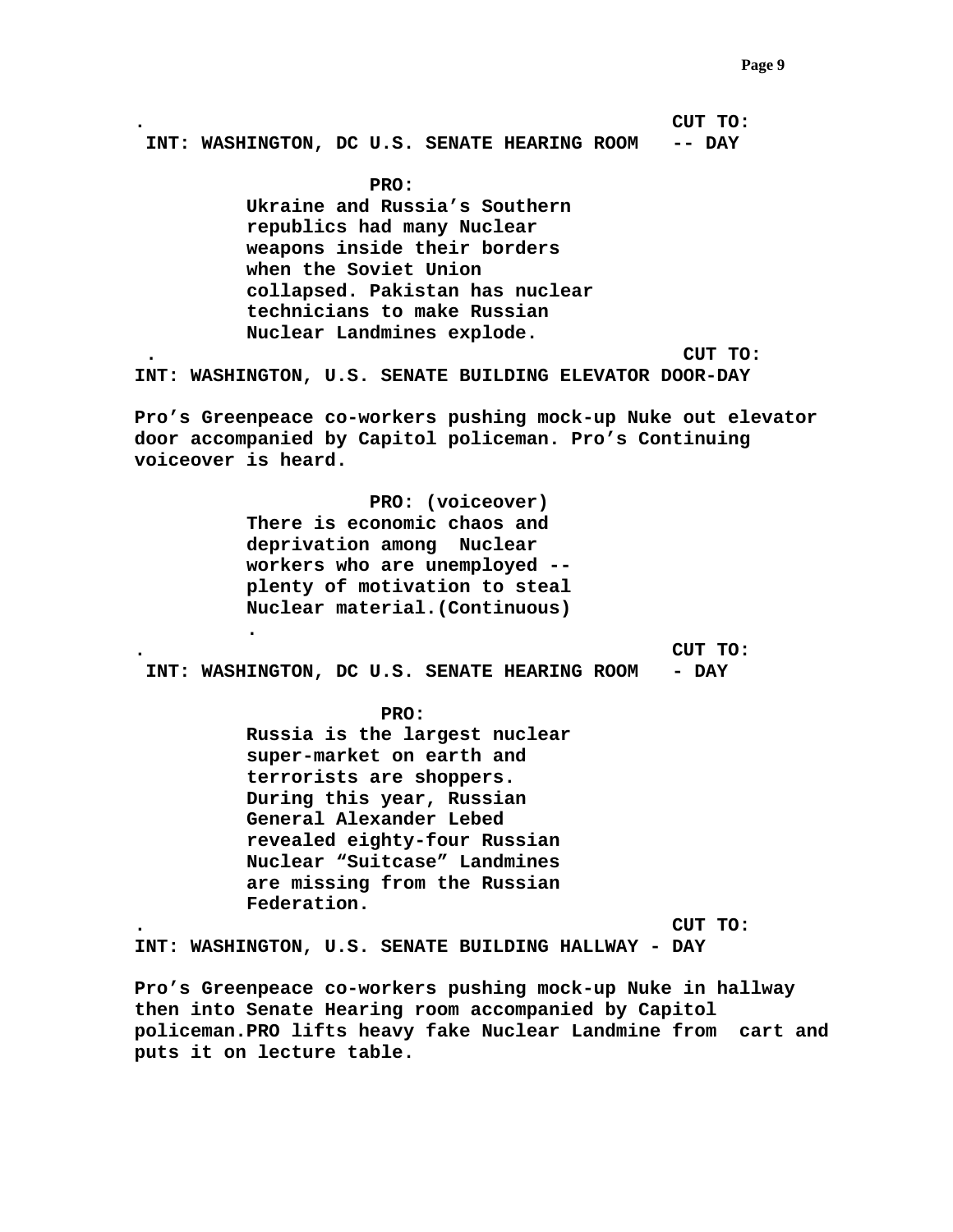**PRO:** 

**This fake replica is a fullsize dummy mock-up of a Russian RA-115 Nuclear Landmine, a "Suitcase Hiroshima," which if real, could flatten and pollute Washington for 24,000 years.** 

**A murmmer goes through audience.** 

# **PRO:**

**Regardless of who comes next in U.S. or Russian politics, both countries have an interest in further reducing their Nuclear arsenals. Thank you.** 

 **Senator Sam Nunn: I think your summary is excellent. Thank you Mr. Smith. Now, I'd like to ask Mr. Glukhov about Ukraine's inside threat.** 

**PRO leaves U.S. Senate Hearing room and walks from hallway to coffee table in Senate antechamber coffee room where he pours himself a cup of coffee. He pours a second cup, grabs sugar and creme then approaches JULIE while she watches.** 

**PRO: Want some coffee?** 

> **JULIE Sheridan: (Smiles taking cup) Oh yes! Thank you.**

**JULIE smiles and looks directly in his eyes with interest.** 

 **PRO: (PRO gazes into her eyes extends his hand) I'm PROMETHEUS SMITH with Greenpeace.** 

 **JULIE:** 

**JULIE SHERIDAN. I'm a nurse for United Nations Children's Fund in Africa. I.. .I never imagined that a hand-carried (cont'd)**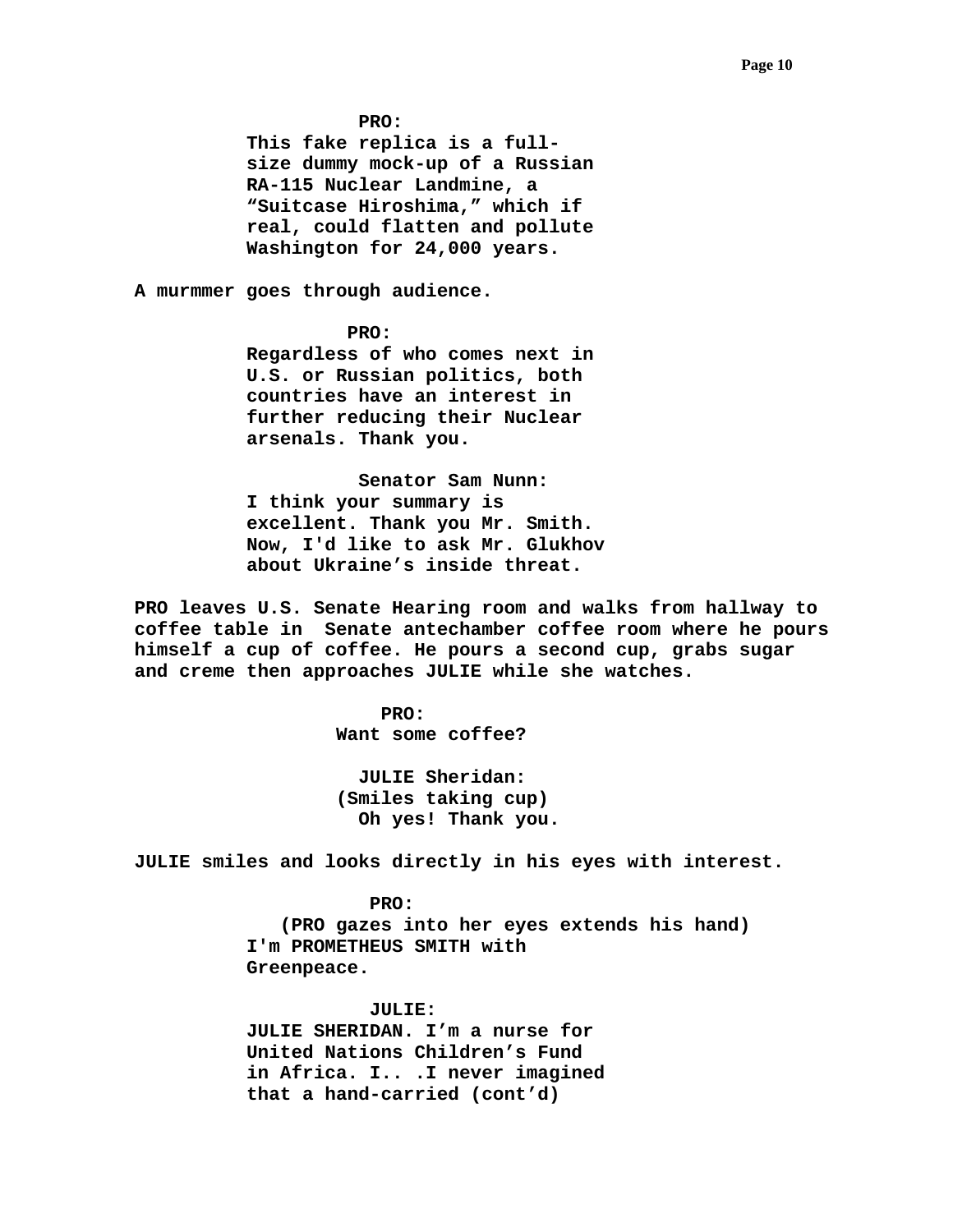**"Hiroshima-in-a-Suitcase" nuclear weapon existed to destroy entire cities.** 

**Intently looking at JULIE, PRO walks over to a table and yanks off sheet covering a display.** 

> **PRO: This is Washington after one Nuclear Landmine explosion.**

**JULIE Gasps and reactively puts one hand to her breast as she views a scale model of Washington, DC depicting bomb charred rubble. Washington is a wasteland.** 

 **JULIE:** 

 **Ooohhh!** 

 **PRO: Com'on. I'm gonna buy you lunch at my favorite Greek restaurant. I'll teach you everything you ever wanted to know about folk dancing.** 

**PRO reaches over, politely takes JULIE by arm, and walks her out the door.** 

 **JULIE:** 

 **"Everything"? . . . O.K! . CUT TO: EXT: PRO AND JULIE IN CORVETTE**  $-$  **DAY:** 

**. CUT TO: INT: PRO AND JULIE SEATED IN GREEK NIGHTCLUB -- DAY** 

## **JULIE:**

**I am an old schoolmate of PRINCESS of Wales, since kindergarten. She's planning to speak on Nuclear Landmines at the Oslo Landmine Conference; and, I want you to tell her about your work.** 

## **PRO:**

**Is she, really?! Conference is in September, isn't it?**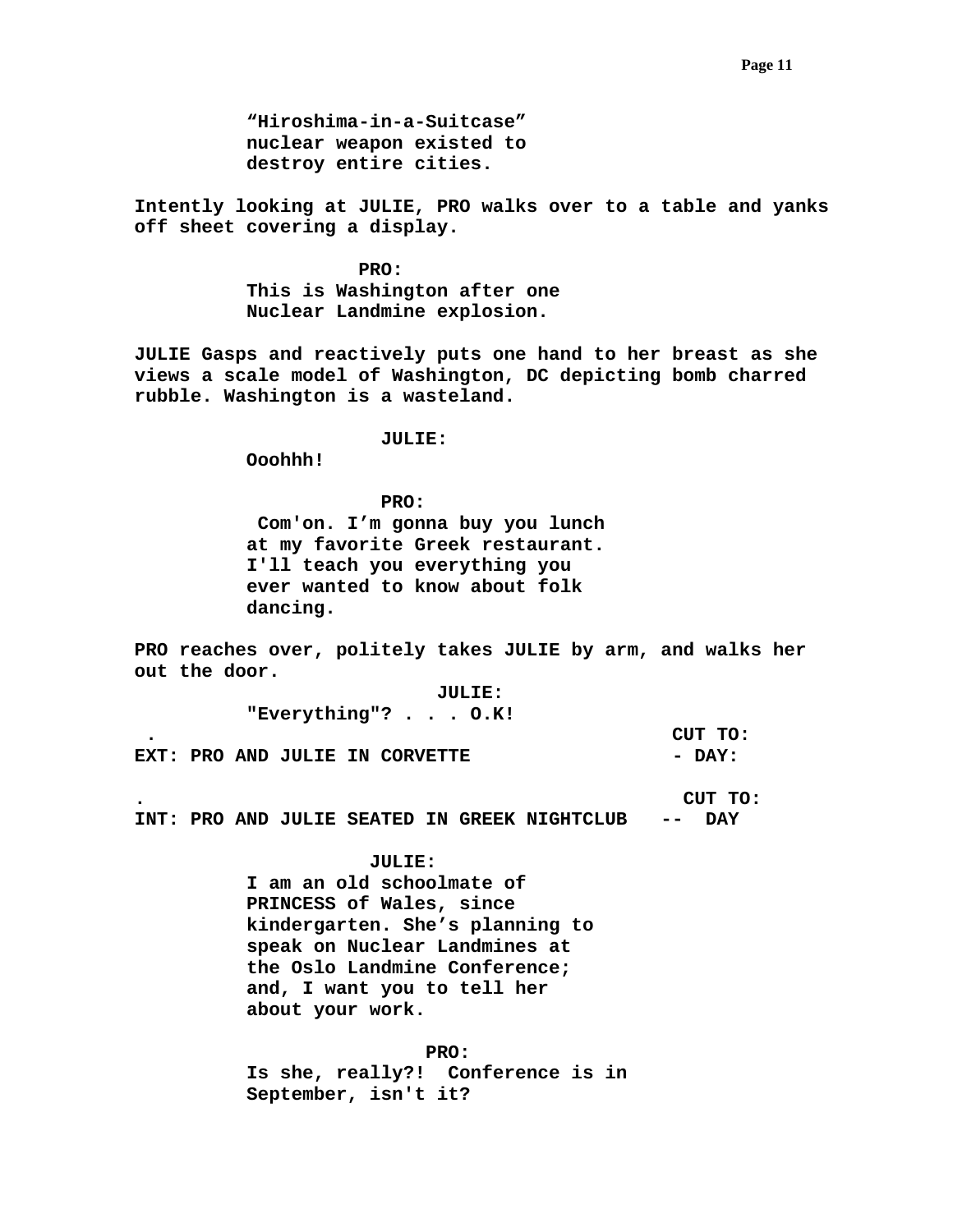#### **JULIE:**

 **First week.** 

**.** 

#### **PRO:**

**My schedule's so hectic; I forgot the date. I'll be there. I've got to be in Europe the same week for hearings on my Court filings.** 

#### **PRO:**

 **(Between bites of dinner pours more wine into her glass)** 

 **JULIE (smiles):** 

 **So, you provide testimony in government Hearings? But, what do you do, most of the time?** 

# **PRO:**

 **I'm a "Recovery Consultant." After military intelligence in the Army, I finished law school, then started my own consultant business. Now, I'm paid to solve problems that government Agents can't touch because of legal restrictions.** 

## **JULIE:**

 **Sounds like you are very busy meeting very interesting people.** 

# **PRO:**

**I need to travel so often that I pilot my own airplane most of the time. My Nuclear consultant work is for government bureaucrats and congressmen. . (pours more wine into her glass)** 

# **JULIE (smiles):**

 **You testify about this consultant information in government Hearings?**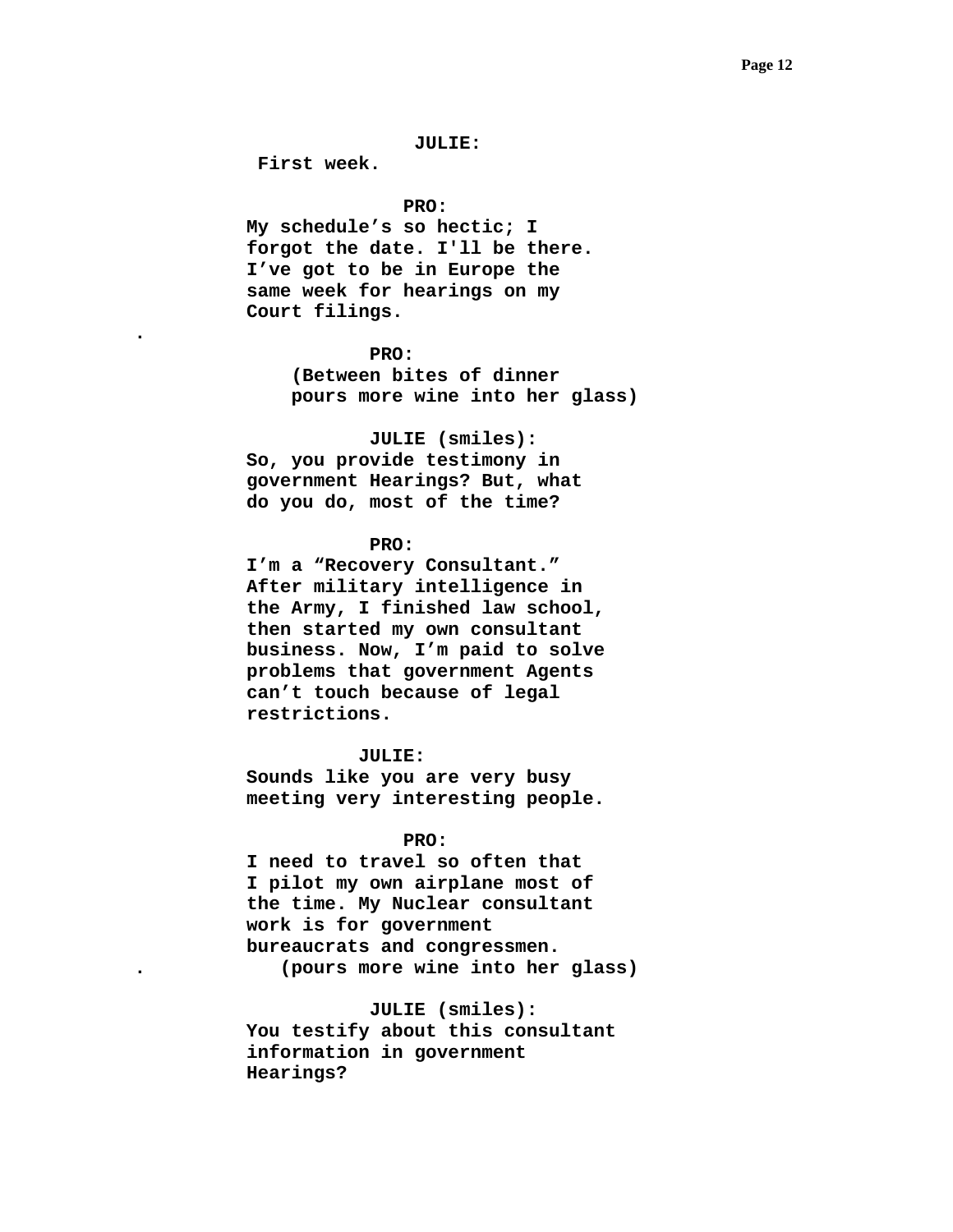#### **PRO:**

 **Yup. We've have a plan that an Anti-Nuclear Entity - like Greenpeace - will pay fourhundred-million dollar rewards – twice black market price to Terrorists for recovery of each one of these "stolen" Nuclear Landmines.** 

# **JULIE:**

**.** 

**.** 

**.** 

 **Let me see if I understand correctly. You Pay Terrorists four-hundred-million dollar rewards to turn-in stolen Nuclear Landmines?** 

# **PRO:**

 **I don't pay cash; I give them vouchers, like checks. Terrorists have Nuclear Landmines for political threat purposes. We pay them twice what they paid. They get a hundred percent profit.** 

 **JULIE: That sounds horribly expensive.** 

 **PRO: (smirks)** 

**It is. But, one Nuclear Landmine could flatten London, Paris, New York, or Tel Aviv. How much are the people and these cities worth?** 

# **JULIE:**

 **But, will different governments in Europe agree to pay Terrorists rewards for Nuclear Landmines?** 

## **PRO:**

 **European governments currently don't have any nuclear recovery plan like this. With this reward concept, a Terrorist(cont'd)**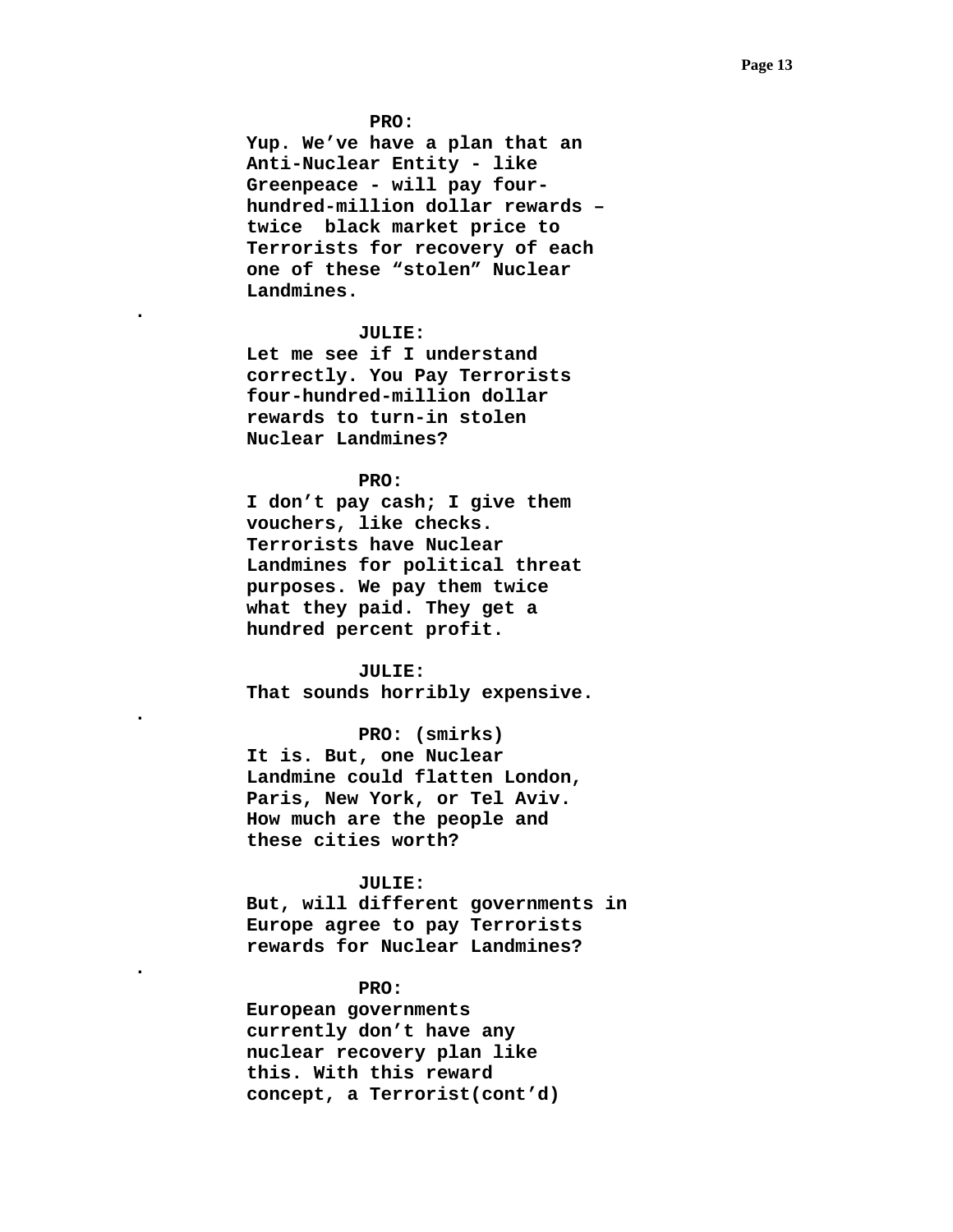**turns in a nuclear Landmine and millions of lives are saved - whole cities saved.** 

 **JULIE: Sounds like a worthwhile concept for peace. How will you make it work?** 

 **PRO: (grimaces) It's slow going. We've emailed all Terrorist WEB addresses. Now, we are trying diplomatic channels. My job is to pass word and pay reward vouchers for surrendered Nuclear Landmines.** 

 **JULIE: That's not a low stress profession.** 

 **PRO: I know its not low stress because I have recurring dreams about Nuclear terrorism (smiles).** 

 **JULIE: Are you going back to Moscow from here?** 

# **PRO:**

 **No Moscow for awhile. First, to London and Paris on business, then Japan. I'm representing Greenpeace at the Hiroshima Bombing Anniversary next Monday.** 

## **JULIE:**

**Paris?! DIANA's having an Unbirthday Party at the Ritz, Friday. You can meet her at the party.**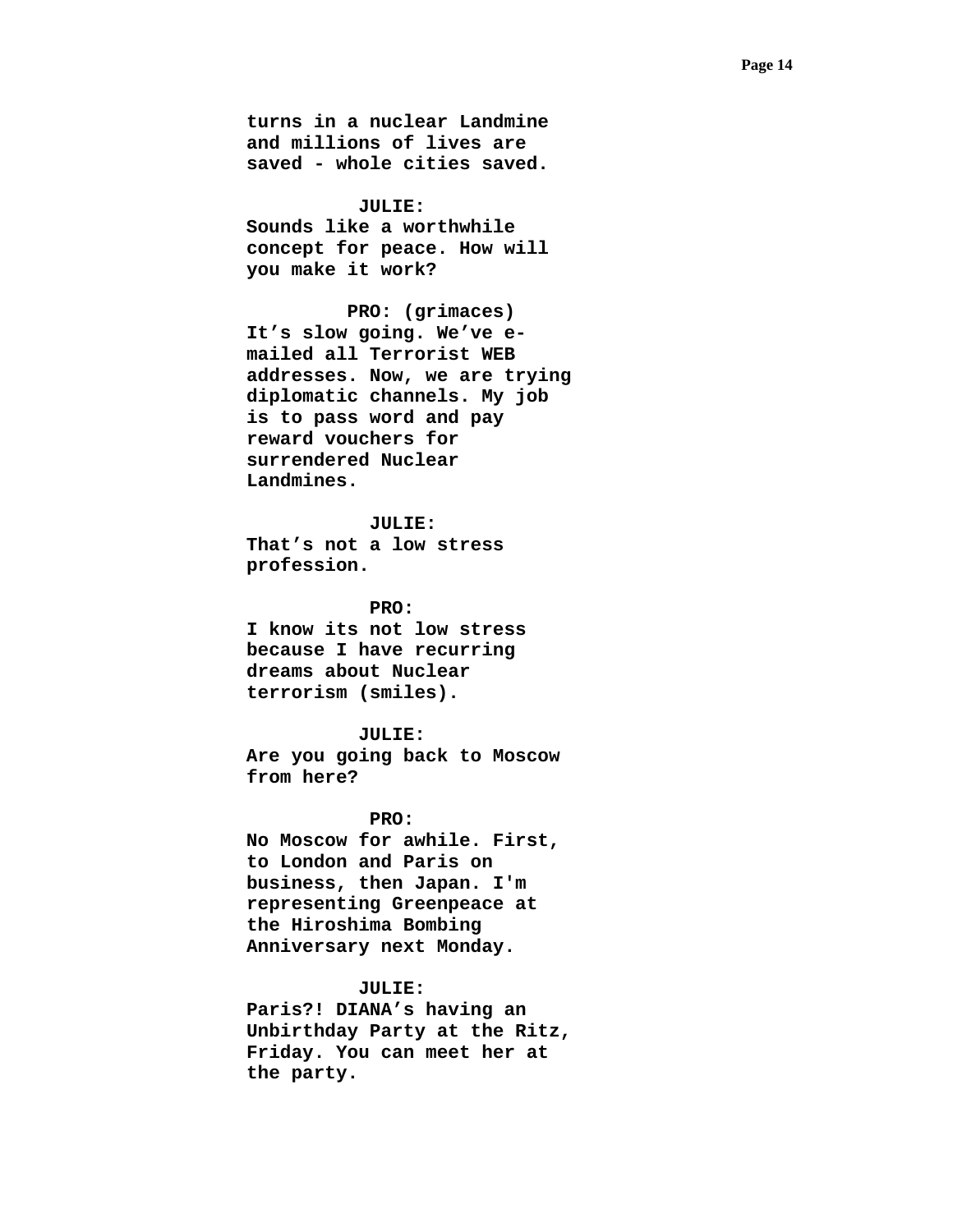**PRO: Outstanding idea! You'll be there? JULIE: Oh yes! I'll save you a place at our table. PRO: If the Princess of Wales is interested in recovering Nuclear Landmines, I'll help all I can. Did you book your flight, yet? . JULIE: No. But, we can book the same flights to London and Paris and then Tokyo after we get to Paris. PRO: Let's just fly there in my Mustang. JULIE: You have your own plane? PRO: Yes. My brother and I restored a World War Two fighter plane with a new turbo engine. It flies faster than most passenger jets, believe it or not. JULIE: I'd** *love* **to fly to Europe in your Mustang. Musicians on stage play belly dance instrumental.** 

**.** 

**.** 

**.** 

**.** 

 **PRO: (Laughs) Did you know the belly dancer here does her act with a sword?**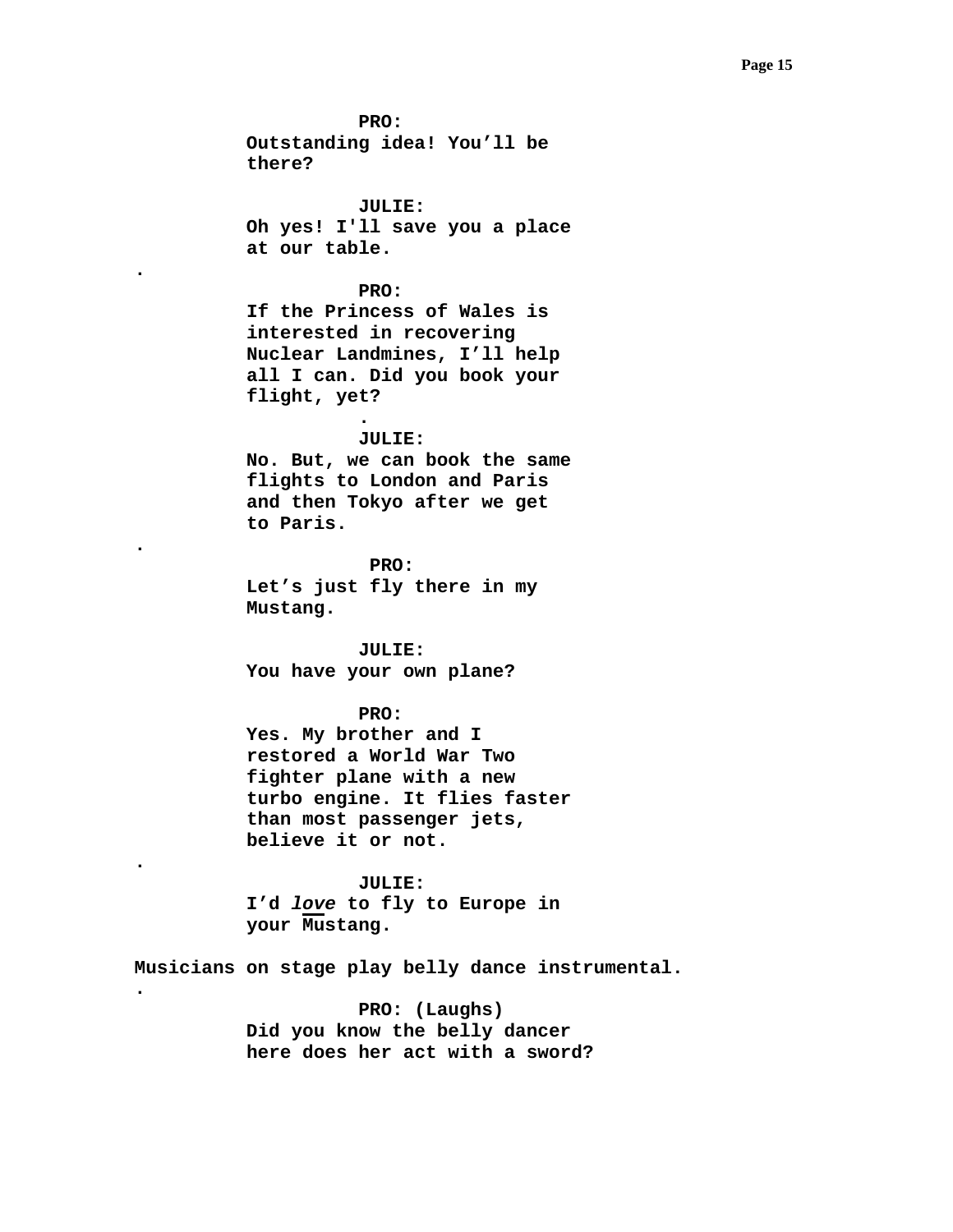**JULIE: Really? PRO: (Laughs) Looks very impressive. I'm surprised she has all her parts. JULIE: (smiles at PRO) Didn't PROMETHEUS steal fire from Gods? PRO: Yeah. What do you see, smoke or fire? JULIE: (laughs & sips wine) You were on fire when I first saw you. I don't see any smoke. PRO When you're hot, you're hot! You're talking to a volcano. (laughs) JULIE (Laughs) I know how to belly dance. (moves her hand down Pro's chest to his navel and draws small circle around his belly button) PRO: (kisses & caresses Julie) I am a great admirer of this art form, beautiful (raises hand to signal waiter for more wine). Belly dancer comes on stage and dances JULIE: (Laughs & sips wine with PRO)** 

**.** 

**. CUT TO:** 

**EXT: AIRPORT. PRO & JULIE CLIMB ABOARD P51 MUSTANG - DAY**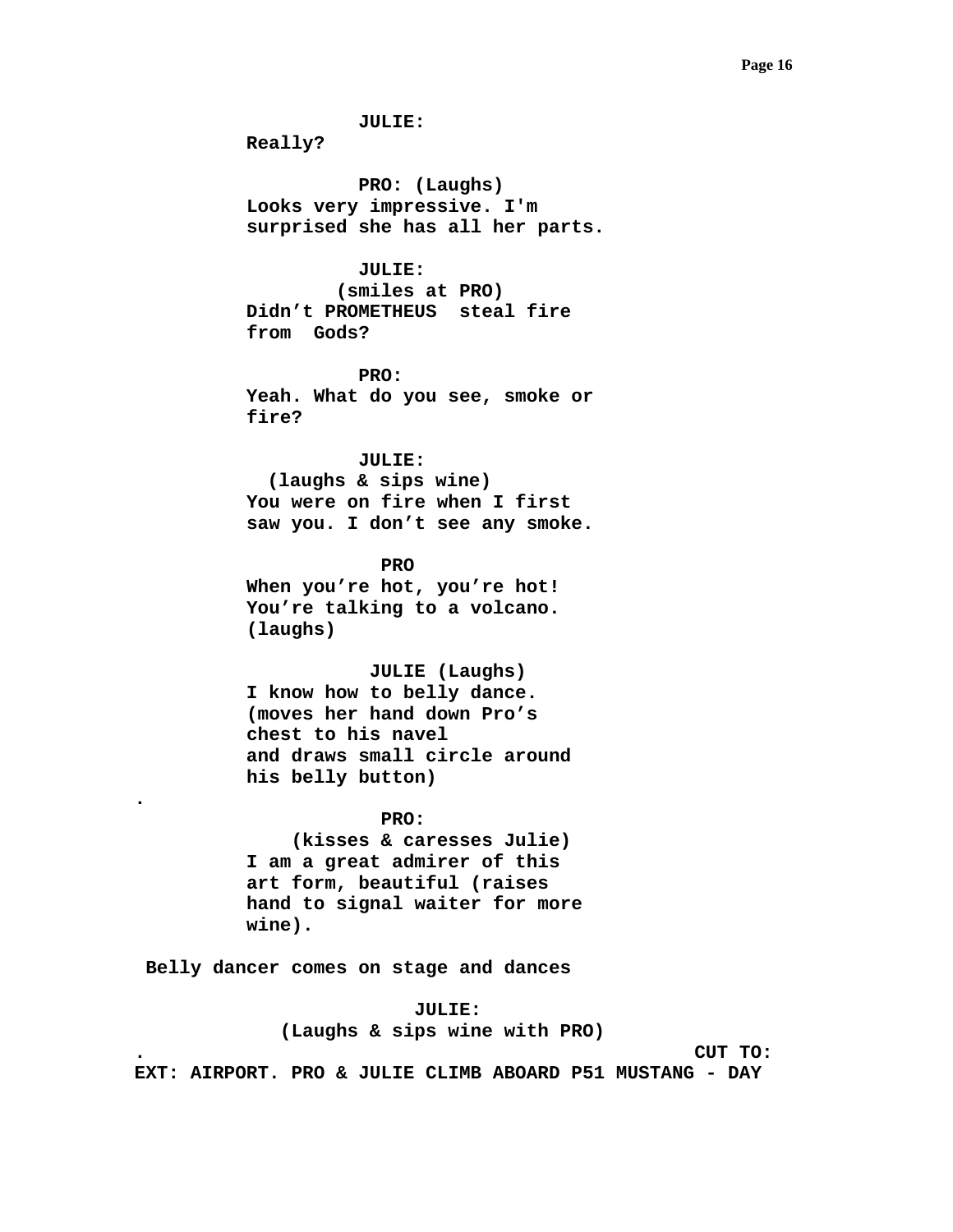**P51 has name** *"Crazy Horse"* **painted on its side. P51's beautiful exterior belies its prowess.** 

> **PRO: (looks at watch) We'll refuel in Newfoundland.**

# **JULIE:**

 **Were these the famous P51 Mustangs which protected American Bombers against Hitler?** 

 **PRO:** 

 **Yup! Best fighter of the second world war. This plane,**  *"Crazy Horse,"* **shot down thirty three German Messerschmitts.** 

 **JULIE: Impressive. Who was pilot?** 

 **PRO: Some American named Major Kevin Green. He's still alive, by the way.** 

#### **JULIE:**

 **(points to TV screen) How interesting! Ohhh. What's this?** 

 **PRO: You can watch movies while I fly the plane.** 

# **JULIE:**

 **(smiles at PRO). Will you teach me how to fly on the way to England?** 

**. CUT TO: EXT:OVER OCEAN. PRO flying P51, JULIE PASSENGER - DAY Julie flies Mustang in swerving arcs. They laugh.**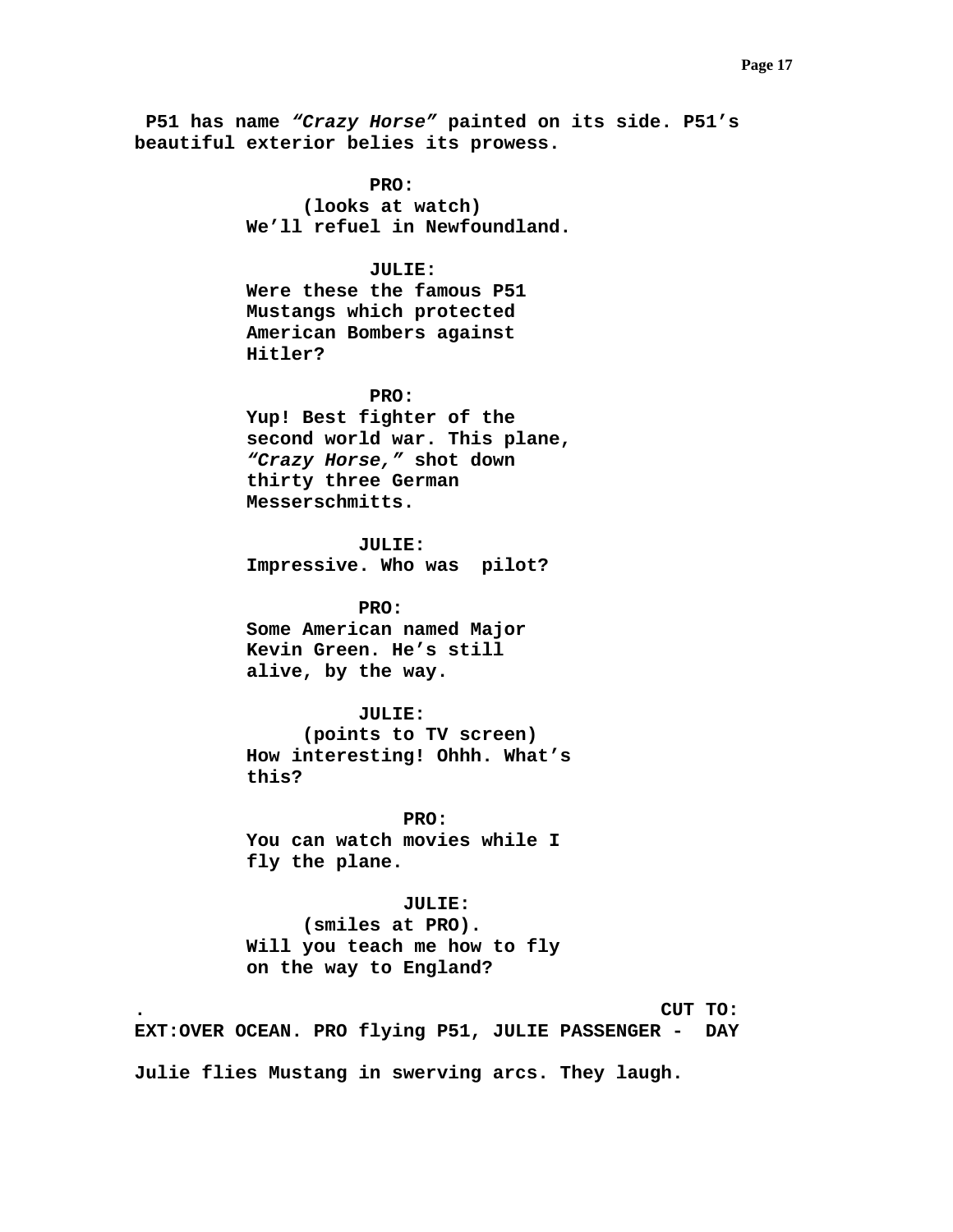**. CUT TO: EXT: England-PRO LANDING P51, JULIE AS PASSENGER - NIGHT** 

**. CUT TO: EXT: ENGLAND- LARGE CASTLE "GREAT HALL, "ALTHORPE" – DAY Furnishings and architecture of great hall are impressive. DIANA is standing on an elevated stage with JULIE seated as audience in a large chair.** 

 **DIANA is practicing her Nuclear Landmine speech for coming Oslo Landmine Conference scheduled in first week of September 1997. "Great Hall" is otherwise empty.** 

> **JULIE: I'm imagining every person in Europe is watching your Nuclear Landmine speech on TV.**

> **Diana: Wishful thinking!** *Pseudo Journalists* **will never report all this because they have PAPARAZZI egos and think it's their duty to censor news.**

**DIANA Walks to table and faces JULIE** 

**.** 

 **Diana: Good evening fellow Landmine Activists! I am most grateful for opportunity to speak to you this evening. The theme of my speech, tonight, is the stolen Russian Nuclear Landmines, Also known as "Hiroshima in a Suitcase."** 

**. CUT TO: EXT: PRINCESS DIANA IN CHAUFFEURED ROLLS ROYCE -- DAY** 

**Enroute to Royal Estate of Sandringham to visit with her sons.** 

 **CUT TO: EXT: SANDRINGTON CASTLE FRONT LAWN BY DRIVEWAY -- DAY** 

**Awaiting their mother's arrival, PRINCE WILLIAM and PRINCE HARRY, DIANA's sons, wearing fencing outfits without masks, engaged in casual swordplay practice.**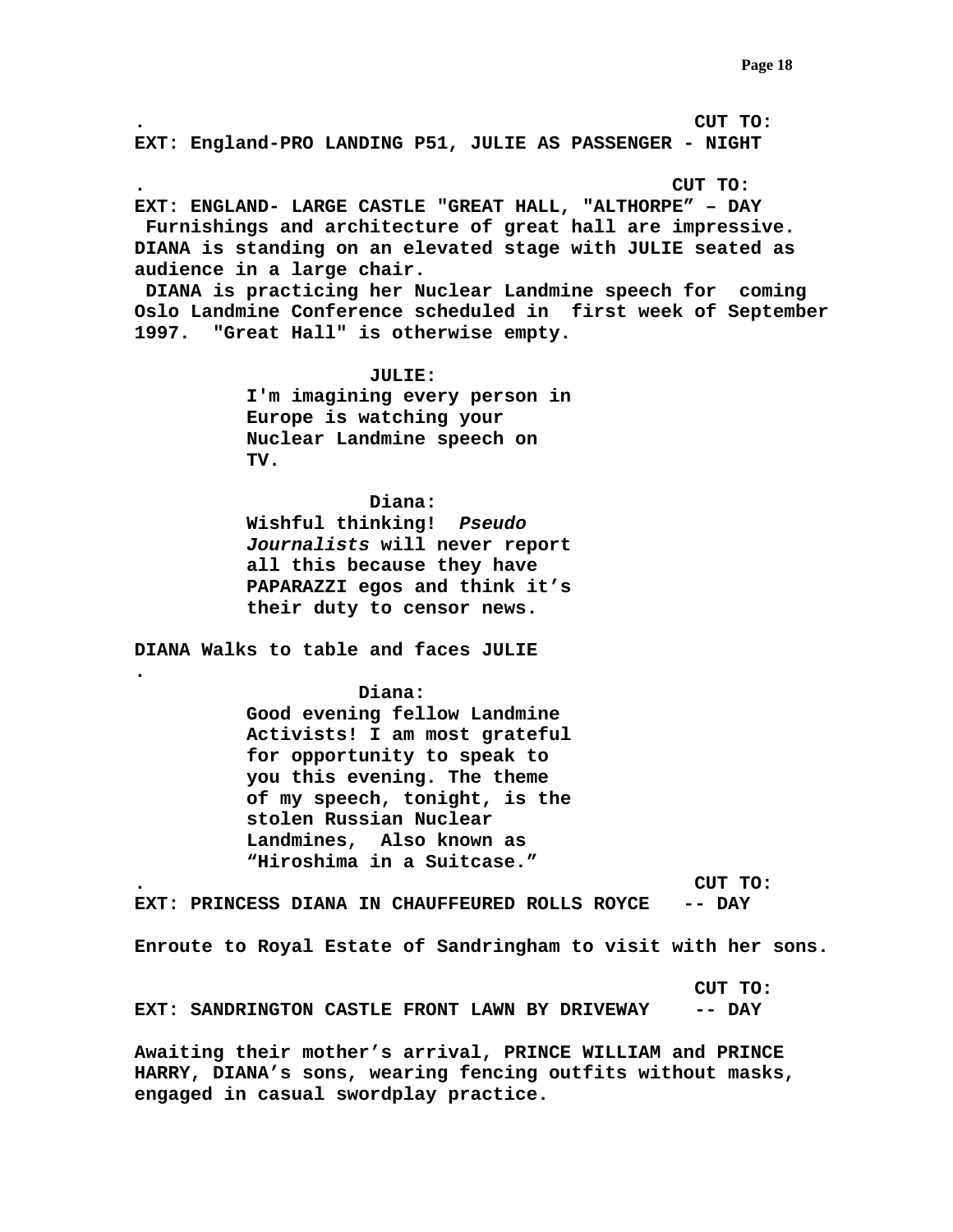**HARRY** 

 **(Parries with saber) Who will be the Irish Terrorists today?** 

**.** 

**.** 

 **WILLIAM** 

 **(Parries with saber) You. It's your turn.** 

# **HARRY**

 **(Parries with saber, pretending annoyance) I am tired as hell of being an Irish Terrorist.** 

## **WILLIAM**

 **(Raises eyebrows, Parries with saber) Very well, you are now a Nuclear terrorist. What do you say to Europe and United States?** 

## **HARRY**

 **(Parries with saber. Laughs) Bend over, grab ankles, and kiss "it" good-bye.** 

#### **WILLIAM**

 **(Laughs. Parries with saber) HARRY! This is serious stuff!** 

 **CUT TO: EXT: DIANA'S ROLLS INTO FRONT DRIVEWAY, SANDRINGTON--DAY** 

**DIANA's bodyguard, TREVOR REESE-JONES is seated in front next to chauffeur. In yard, PRINCE WILLIAM and PRINCE HARRY, dressed in fencing outfits, parry and thrust with fencing sabers. There is usual number of bodyguards standing about. WILLIAM and HARRY see their mother, DIANA, drop their gear, and run toward Rolls. Rolls stops, DIANA gets out. She and her sons hug and kiss. Her sons grab-up their sabers and they all walk toward front entrance door of Sandrington. A guard opens door.** 

|  |                               | CUT TO: |  |
|--|-------------------------------|---------|--|
|  | INT: QUEEN Inside Sandrington | DAY:    |  |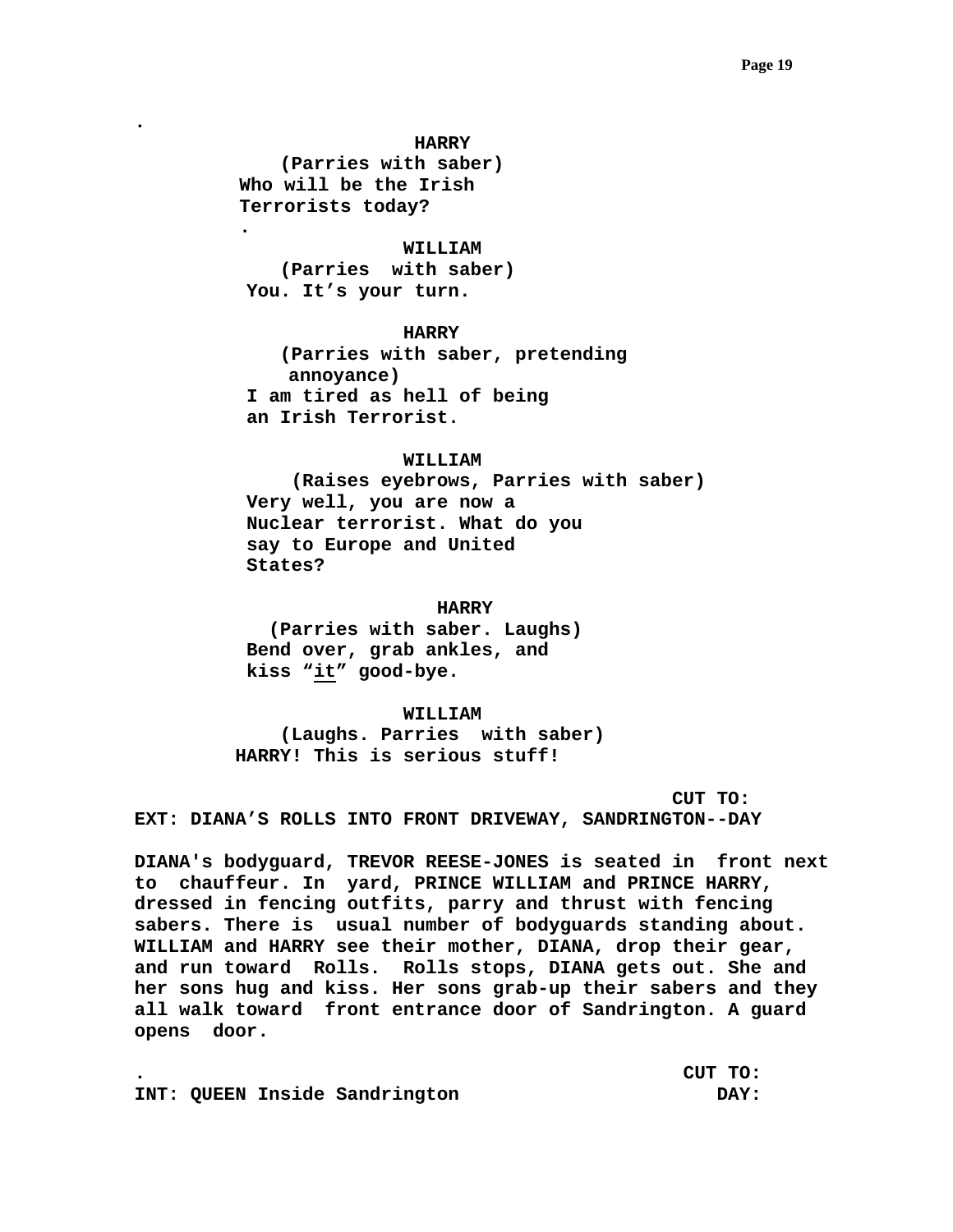**palatial front entrance hall of Sandrington. DIANA's sons run to inform QUEEN that DIANA has arrived.** 

> **QUEEN ELIZABETH: (Pleasantly) Hello DIANA! How are you?**

**They embrace?** 

**.** 

 **PRINCE PHILLIP: (PRINCE PHILLIP-frigid) How are things, Diana?** 

 **DIANA: (Pleasantly) Things couldn't be better. You both look very well.** 

 **QUEEN ELIZABETH: Thank you. Come in and join us, won't you?** 

 **DIANA:** 

 **I'd love to. I've got to catch a plane for Paris this afternoon. So, I won't be able to stay long** 

 **QUEEN ELIZABETH: Well, please sit and chat for awhile.** 

> **DIANA: (Sits in a chair)**

 **Sons' swordplay in next room of castle** 

 **QUEEN ELIZABETH: We are told that you plan to marry this Mr. DODI AL FAYED? Or, he plans to marry you? Which is it?** 

**DIANA: Oh!..Neither! gossip columnists are at it again. (cont'd)**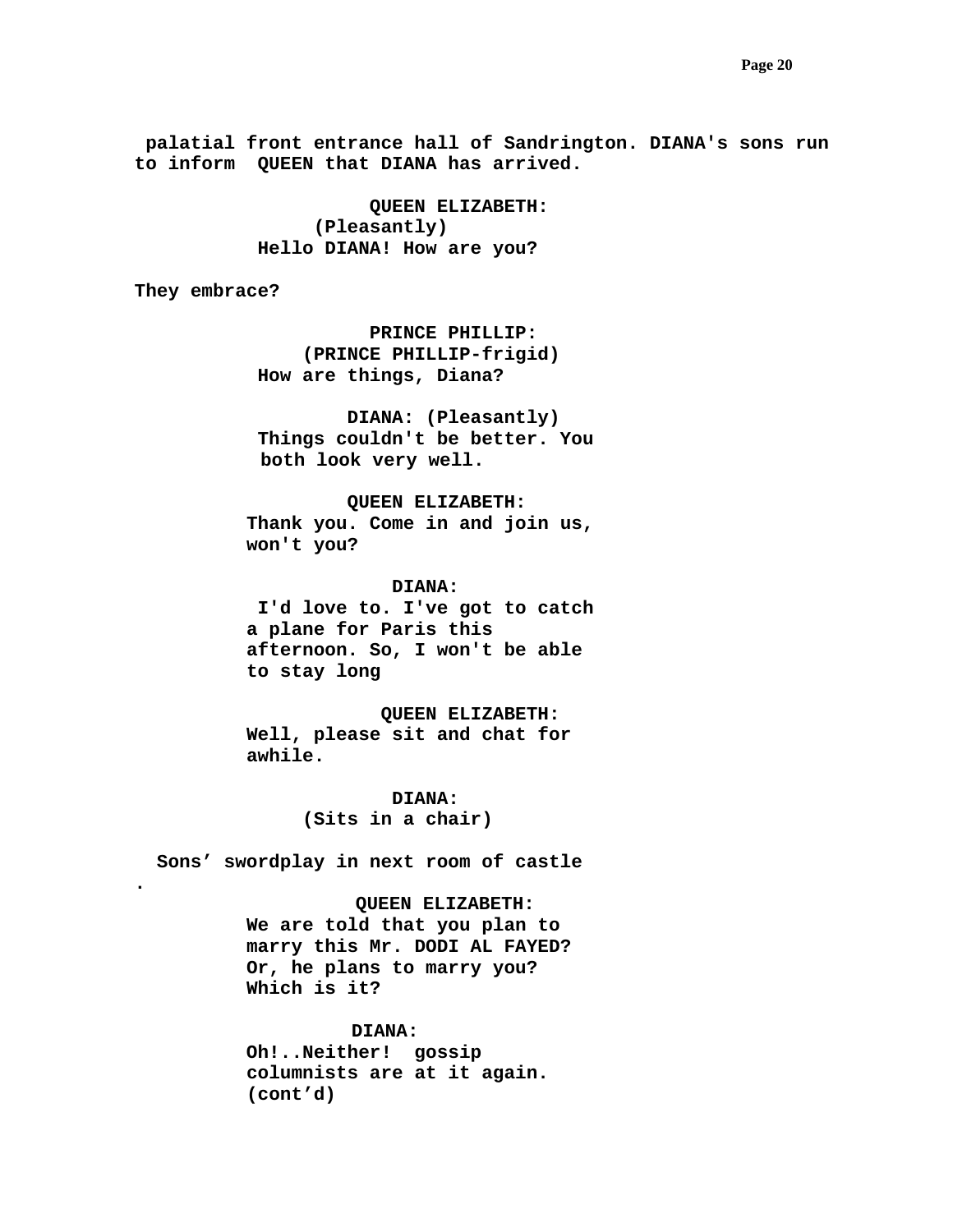**DODI and I have yet to meet. His father, MOHAMMED, has invited the boys and me to spend time in Sardinia and Cote d' Azure.** 

 **QUEEN ELIZABETH: You know that We would never presume to question your private life, DIANA. We merely ask because We love the boys.** 

# **DIANA:**

 **MOHAMMED AL FAYED is one of most honorable men I have ever met. His son's Egyptian ancestry or Moslem heritage is an issue for gossip columnists, but not for me.** 

 **QUEEN ELIZABETH: I am certain the Al Fayeds are fine and decent people. Nonetheless, we are very much more interested in your Landmine Charity work -- all very commendable. However, we understand that you plan to address the Oslo Conference on Nuclear Landmines this September?** 

## **DIANA:**

 **Yes?** 

 **QUEEN ELIZABETH:** 

 **The Landmine issue is very complicated and tied to National Defense as you well know.** 

# **DIANA:**

 **Of course! British and American armament manufacturers will lose a lot of sales once these Anti-personnel landmines are banned by treaty. (cont'd)**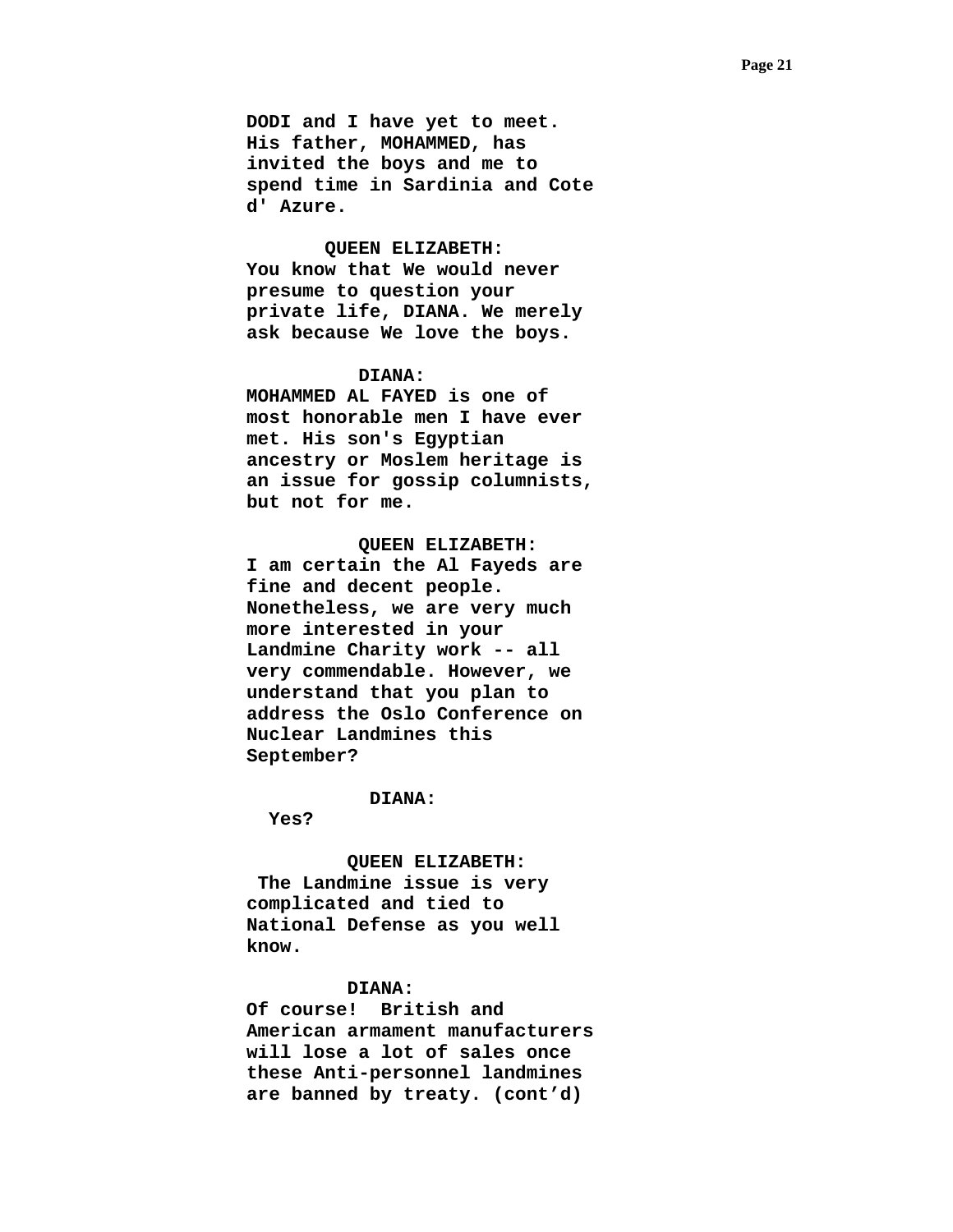**But, nobody expects questions on the Nuclear Landmines.** 

 **QUEEN ELIZABETH: DIANA, you know that we agree these are terrible weapons and should be banned. But, we are concerned that you will be raising other issues that…** 

#### **Diana:**

**.** 

 **(a bit emotional) You are concerned I shall question if Nuclear Landmines are in London and Washington under control of Middle East Terrorists? Why not? Everyone should have the same right as I have to escape these Nuclear beasts!** 

 **QUEEN ELIZABETH: These issues of Nuclear détente are best left to the governments, DIANA.** 

# **DIANA:**

 **Détente? If we are believe Terrorist's claims, England, France and the United States are now the three largest Nuclear minefields on earth! I do not want my sons exposed to Nuclear Landmines under control of Middle East Terrorists!** 

#### **QUEEN ELIZABETH:**

 **I realize that this is upsetting, but the government**  *does* **have things in hand. Western Democracies and Israel are not in the grip of "***SONS OF PARADISE,***" no matter how much you believe their claims!**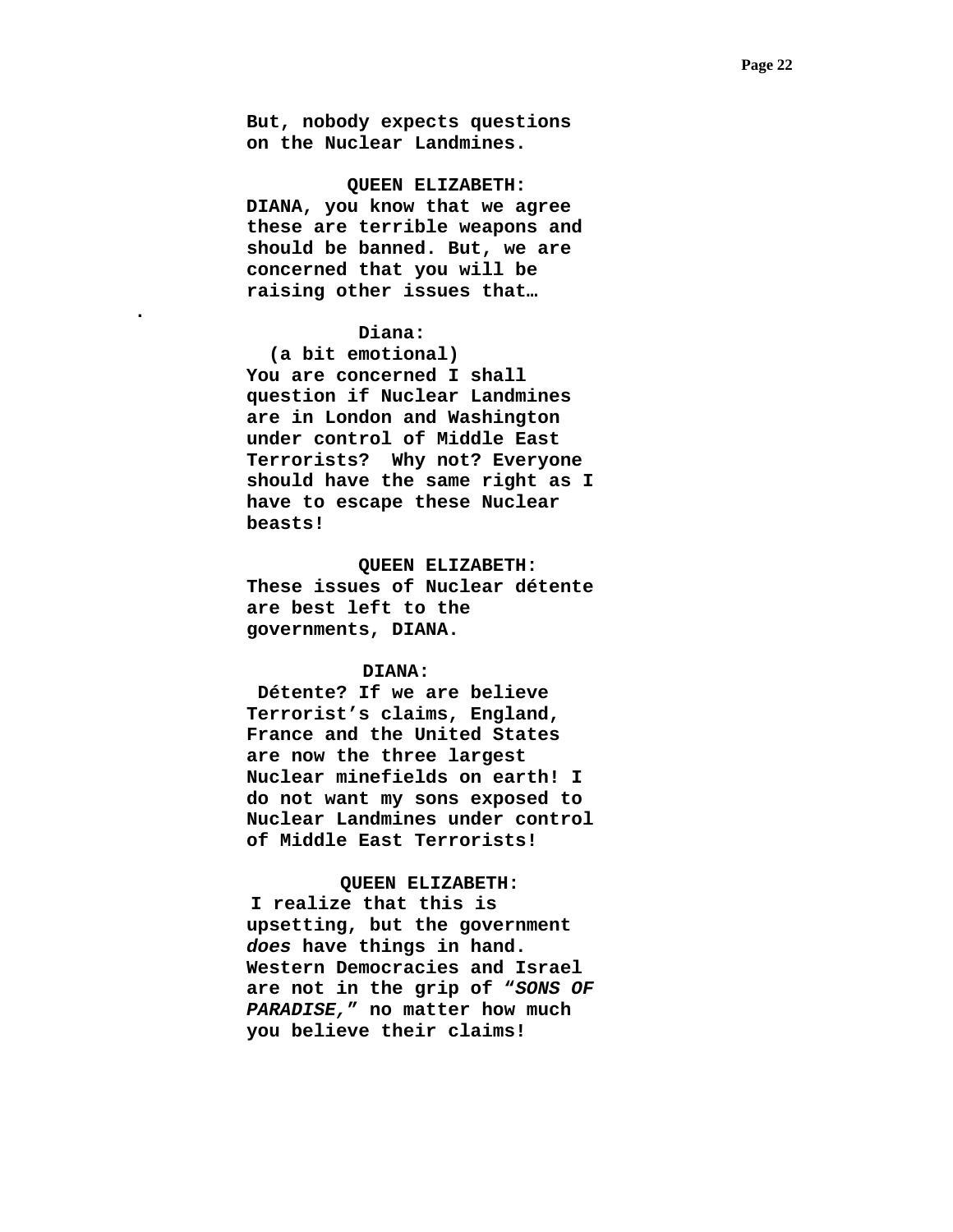**DIANA:** 

**We know most of Hitler's victims simply did nothing; and, they were slaughtered by Hitler.** *And***, Hitler did not have England, France, and the U.S. saturated with Nuclear Landmines, like Terrorists!** 

 **Clash of boys' loud swordplay can be heard coming from stairs in next room. DIANA rises from her chair.** 

> **DIANA: They have such energy. Excuse me. I'm going to ask them to play outside.**

**DIANA walks toward next room. QUEEN ELIZABETH follows.** 

 **. CUT TO: EXT: PRINCE PHILLIP BACK YARD SANDRINGTON GOLF COURSE-DAY QUEEN, DIANA, and DIANA's sons are in front of house. PRINCE PHILLIP takes a golf putter and putts a golf ball on putting green in yard.** 

> **SIR ROBERT COGWORTH, MI-6: I take it Lady DIANA is planning an alliance with AL FAYEDS.**

 **PHILLIP: (Putting a golf ball) Such an affair is repugnant. No playboy son of an Arab Camel Trader is proper for the mother of a future King of England.** 

 **SIR ROBERT COGWORTH: What of her plans on the Oslo Nuclear Landmine speech? Does she actually plan to deliver it on the first week of September?** 

 **PHILLIP: (Putting a golf ball) She says "yes." She will deliver her speech. (cont'd)**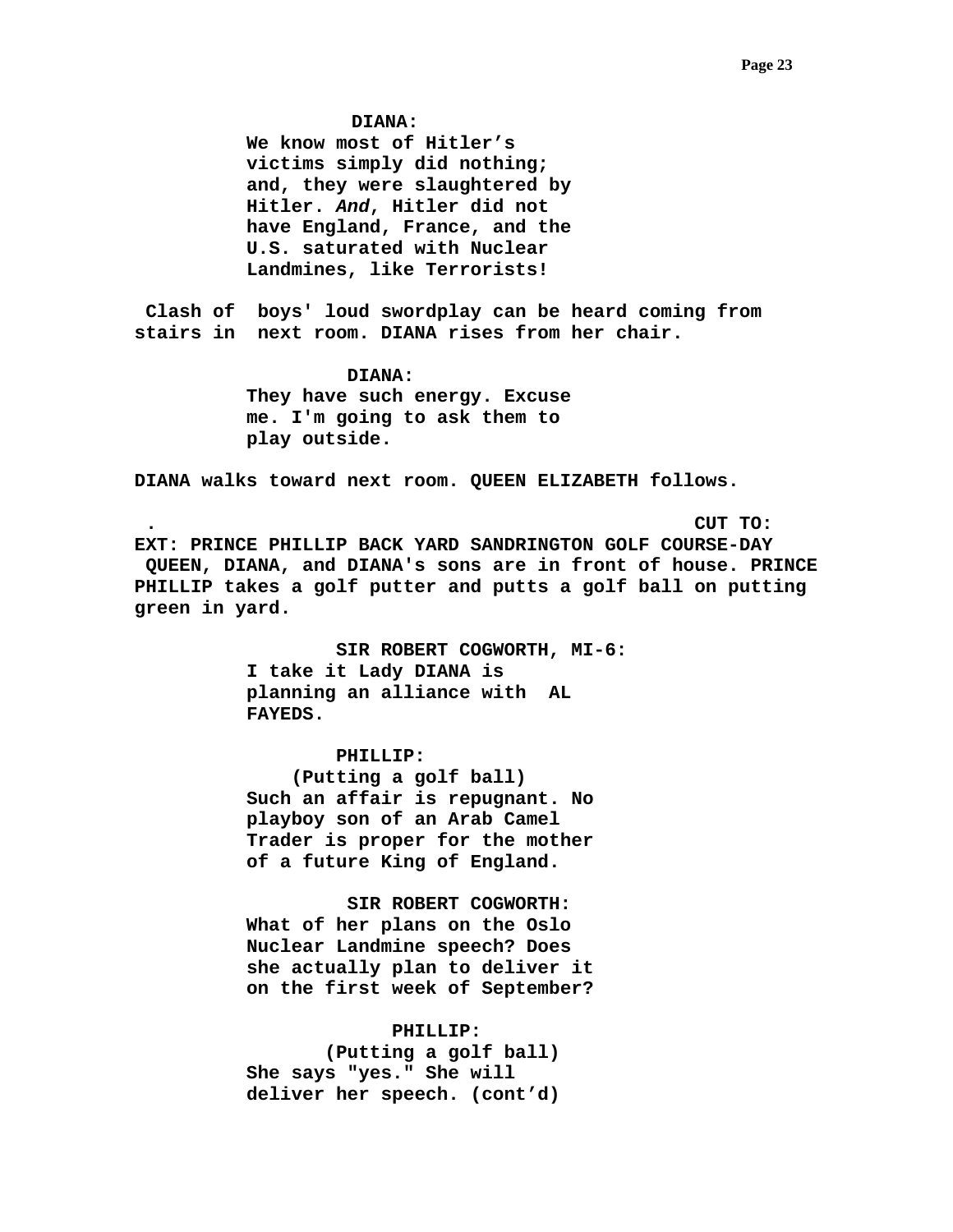**I'd like to know who put her up to it. Probably AL FAYED.** 

 **MI-6 Edward Blake: Actually, it was someone in the Greenpeace movement as we find it.** 

## **PHILLIP:**

 **(Putting a golf ball) Who? If she appears on evening news TV all over Europe alleging that Middle East Terrorists claim Nuclear Landmines concealed in every major European city, there will be absolute pandemonium.** 

 **MI-6 EDWARD BLAKE: MI-6 has one hundred and three Agents assigned to watch her.** 

## **PHILLIP:**

**.** 

 **(Putting a golf ball) It is obvious that her speech will destroy any understanding that we have in Middle East. Her Oslo speech could produce a catastrophe.** 

 **SIR ROBERT COGWORTH,MI-6: She intends to be heard.** 

# **PHILLIP:**

**(PHILLIP looks at COGWORTH, gathers himself, and hits golf ball with an enormously vicious drive, knocking it into distance, staggering, almost losing his balance from force of his swing, which conveys flaming anger and rage).** 

 **CUT TO** 

**EXT: DODI ON-BOARD JONIKAL YACHT SEES DIANA -- DAY** 

**DIANA is being chauffeured in power boat. They look at each other as her boat draws near. Right at precise moment her eyes**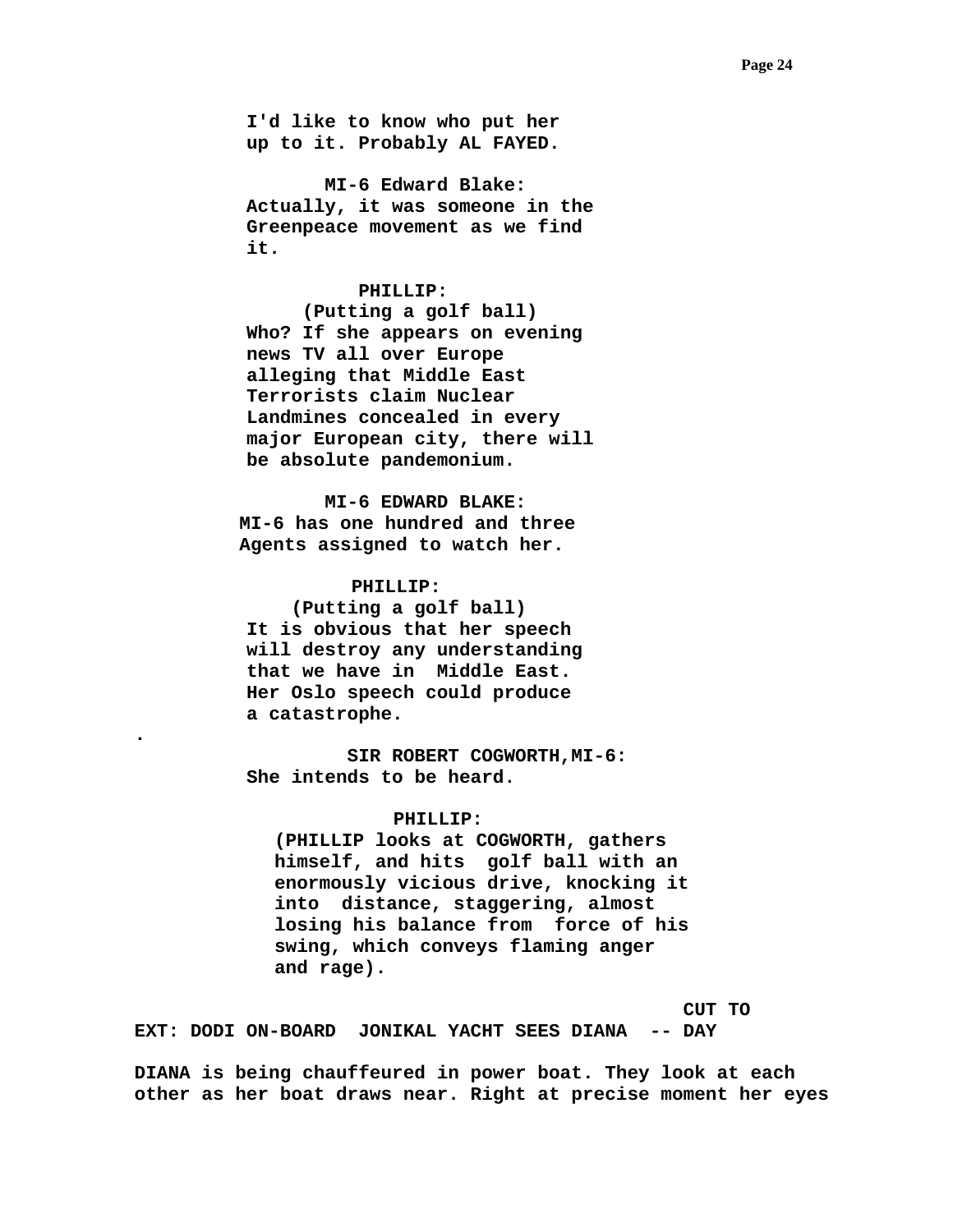**become visually blue, Mozart's "Jupiter," Symphony No. 41 begins to play, first few minutes of third movement, "Andante Cantabile." Music almost drowns out MOHAMMED's voice which is very muted while music continuously plays over it when he introduces his son DODI to Diana, while she boards Jonikal. "***Andante Cantabile***" clearly says** *"love-at-first-sight"* **in music language.** 

> **MOHAMMED AL FAYED: Ah! Good afternoon, DIANA. This is my son DODI**

> > **DIANA:**

 **(Extends her hand & DODI takes it smiling) A pleasure to meet you, DODI.** 

 **DODI :** 

 **pleasure is mine, DIANA. (He holds her hand momentarily and kisses it as she steps aboard).** 

 **DIANA: (She then kisses MOHAMMED on cheek) I love your beautiful ship.** 

 **MOHAMMED AL FAYED: Thank you. Let us show you around. (MOHAMMED & DODI show DIANA Jonikal)** 

**. CUT TO: EXT: EVENING ON DODI'S SHIP-SIZE YACHT, JONIKAL --NIGHT** 

**.** 

**Jonikal anchored in a quiet cove. DODI and DIANA dancing to soft music on upper deck, by themselves. Candle lit table behind them with remnants of dinner. They sip Champagne and look into each other's eyes as they dance and caress, kiss and dance. Music fades they turn to table where DODI takes champagne as they walk toward interior of ship.** 

**. . CUT TO: EXT: JONIKAL. INSIDE OF A PALATIAL ROOM -- NIGHT** 

**Beautiful room and Disney toys. DODI puts down his champagne and both he and DIANA kiss with passion.** 

**. CUT TO: INT: CLUB CASABLANCA – DIM LIGHT-NIGHT**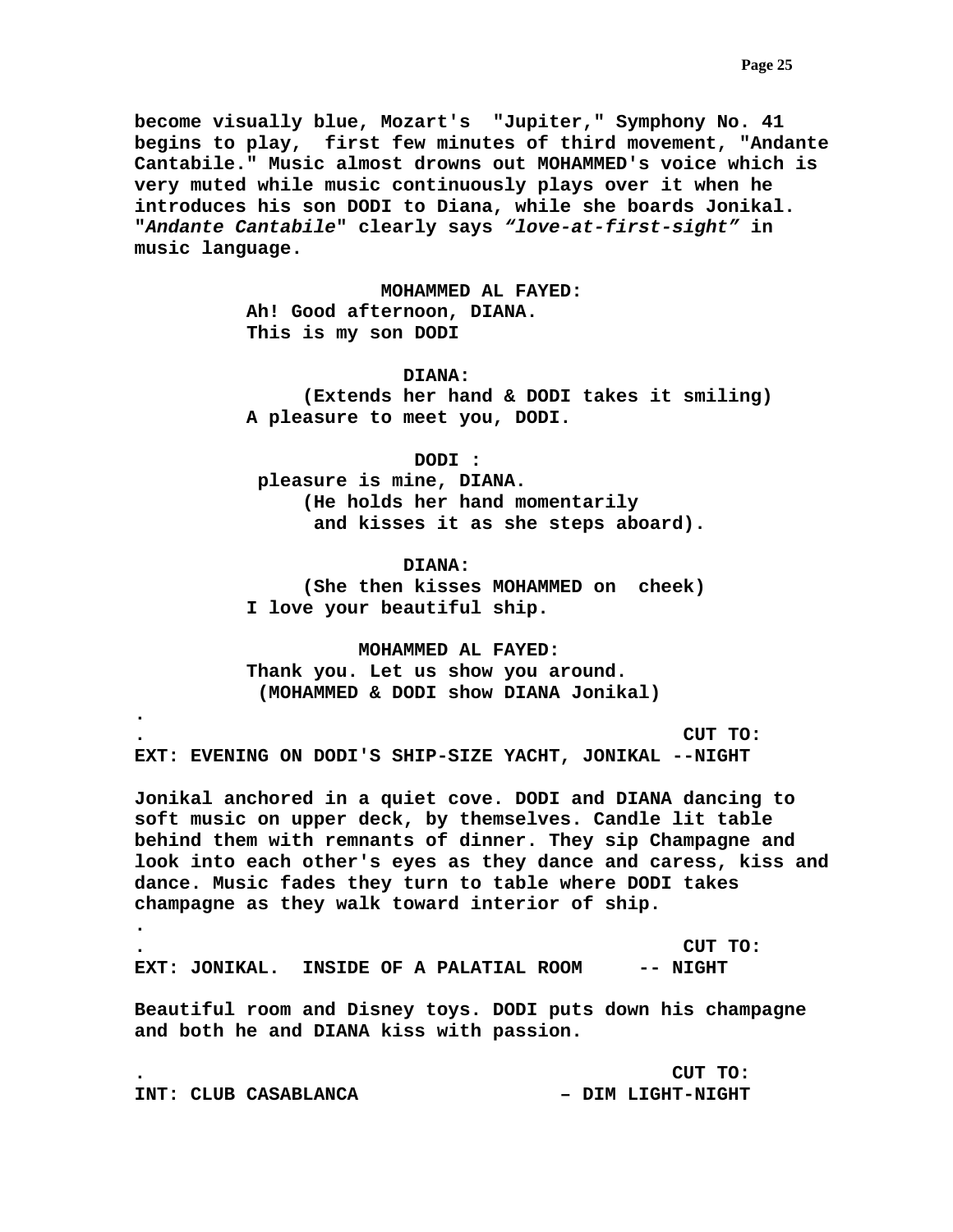**ABDUL MUJIHAD, AHMED AL-HASSAN, MUZAFFAR SABAWI, THE TALL BEARDED SAUDI, SAMIR CET, RAMI SHAIKH -- Middle East Terrorists --sit at their table drinking coffee and watching a belly dance.** 

> **ABDUL MUJIHAD: AHMED, the Irish "Boys" are late.**

 **AHMED AL-HASSAN: I spoke with KEVIN CALLAHAN only two hours ago . . .** 

 **TALL BEARDED SAUDI: What contribution will the "Republic Boys" make to this operation, ABDUL?** 

 **ABDUL MUJIHAD: They specialize in explosives and will blast the Al Fayed yacht if needed.** 

 **AHMED AL-HASSAN: They are the same group who blasted Lord Mountbatten, the Queen's Uncle, some years ago on his yacht.** 

 **TALL BEARDED SAUDI: Umm . . . They have been provided two of our Nuclear Landmines in England in return for their cooperation.** 

 **ABDUL MUJIHAD:** 

 **Yes.** 

**KEVIN CALLAHAN and his group, MICHAEL MCGARITY, MATTHEW FLANNIGAN, PATRICK O'DONNELL, enter front door of CLUB CASABLANCA and walk toward ABDUL MUJIHAD'S table.** 

> **AHMED AL-HASSAN: (sees " Republic Boys" enter) They are here.**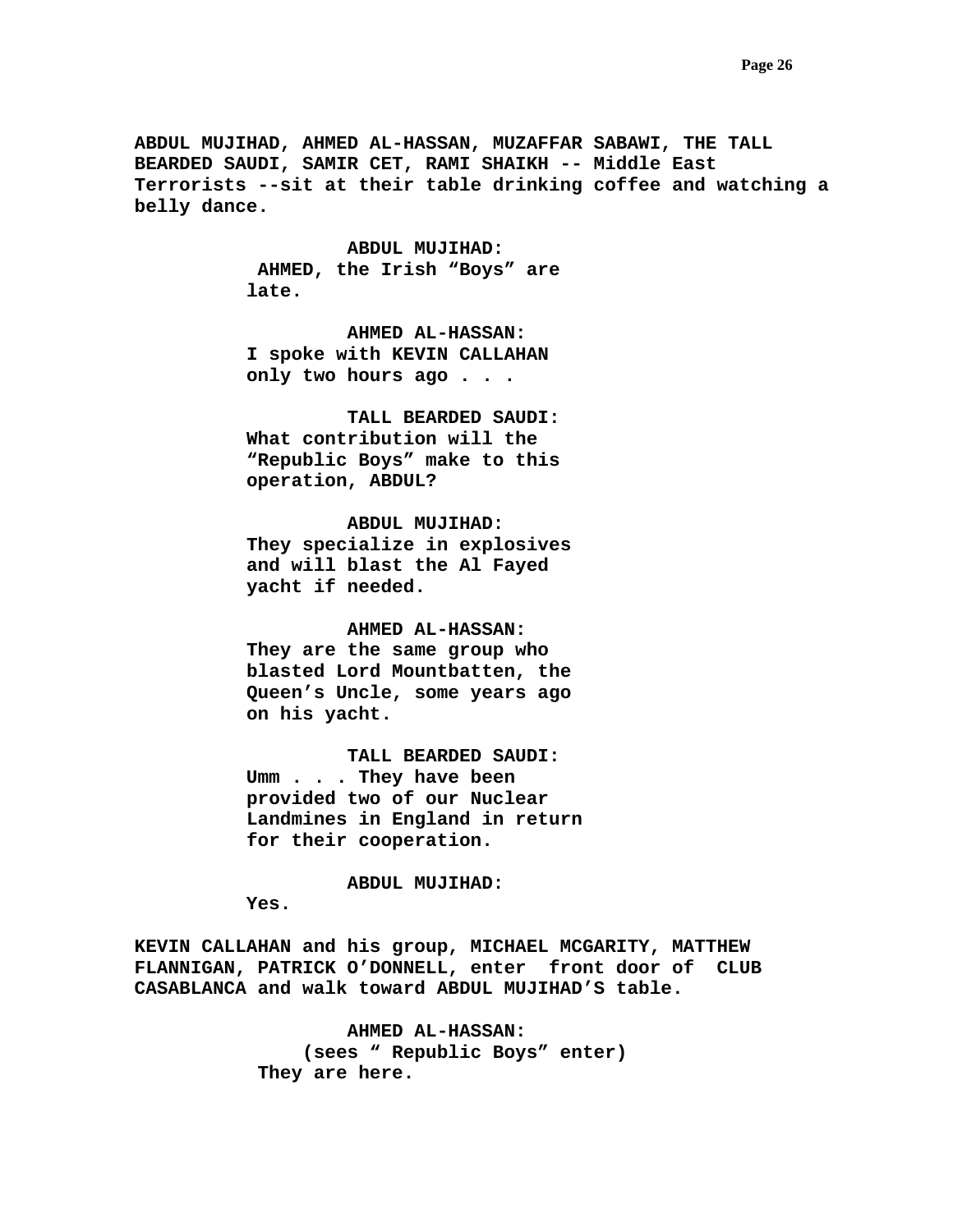**KEVIN CALLAHAN and his group, arrive at ABDUL MUJIHAD'S table.** 

 **KEVIN CALLAHAN: Allah's blessings Gentlemen, We apologize for keeping you waiting.** 

**.** 

**.** 

 **ABDUL MUJIHAD: (stands and shakes hands with KEVIN CALLAHAN) God's blessings on an Ireland free of British rule. We are pleased to meet all of you.** 

**KEVIN CALLAHAN's group shakes hands with each of Middle East Terrorists at table. They all sit down and order drinks.** 

**. CUT TO: INT: NEXT MORNING, ABOARD JONIKAL -- DAY** 

**Inside of palatial room. They are awake and having breakfast served to them. DODI calls Captain on phone.** 

 **DODI :** 

 **John, would you have Luis make the speedboat ready. I want to take DIANA swimming. (Turns to DIANA) Come on. Let's go for a swim.** 

 **DIANA:** 

 **(They get up from table and dress for beach).** 

**. CUT TO: EXT: JONIKAL: DODI LOOKS AT DIANA -- DAY** 

**DODI and DIANA on the deck of Jonikal enjoying family atmosphere with MOHAMMED and his family.** 

**. CUT TO: EXT: JONIKAL: DODI & DIANA CLIMB INTO SPEEDBOAT – DAY** 

**DODI starts motor and they race away by themselves, unescorted.** 

**. CUT TO:**  EXT: SPEEDBOAT - DIANA LOOKS AT DODI - DAY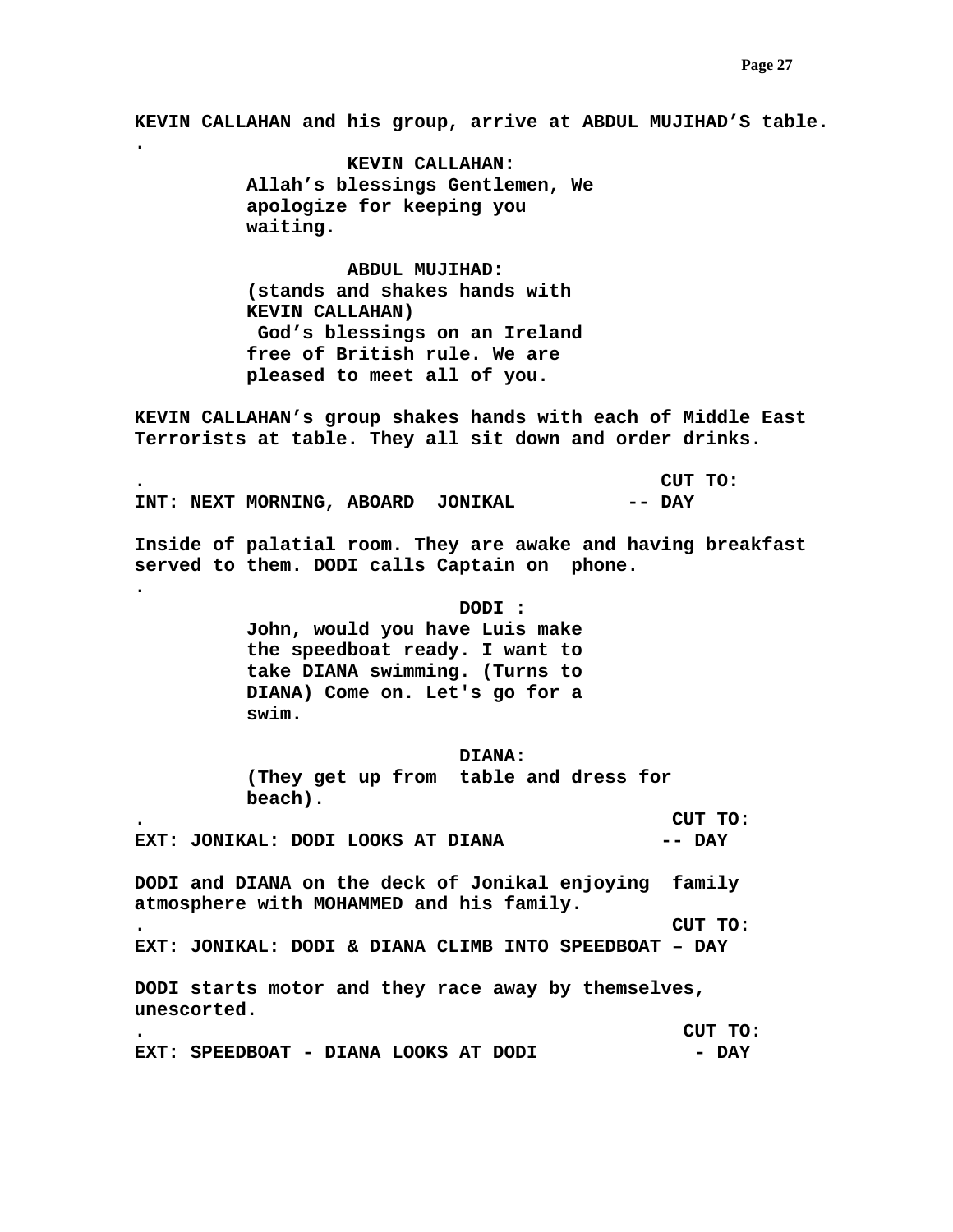**DODI and DIANA in speedboat speeding around island of Sardinia, laughing and enjoying themselves. They eventually find a secluded beach where DODI stops the boat in very shallow clear water and they swim and play. They snorkel and collect sea shells and marvel at colors and designs, like small children.** 

**. CUT TO:** 

**EXT: IRISH TERRORIST SPEEDBOAT ROARS PAST JONIKAL- DAY** 

**KEVIN CALLAHAN and his group, MICHAEL MCGARITY, MATTHEW FLANNIGAN, PATRICK O'DONNELL, are passing in a cigarette style speedboat. They look at JONIKAL.** 

> **MICHAEL MCGARITY: I don't see the Princess or her boyfriend on deck.**

**.** 

 **MATTHEW FLANNIGAN: Wouldn't it be easier just to shoot them or slit their throats?** 

## **KEVIN CALLAHAN:**

**Oh, Mr. FLANNIGAN. You speak so roughly. And, I thought you were a Gentleman from Dublin.** 

# **MATTHEW FLANNIGAN:**

**I do not understand your friend's elaborate plans, KEVIN. It would be easier just to shoot them, instead of explosives?** 

## **KEVIN CALLAHAN:**

**MATTHEW, What am I going to do with you? You do not understand thinking of Middle East people.** 

 **As they race around the Island, MICHAEL MCGARITY speeds by inlet where Diana and DODI are collecting sea shells. But, terrain of coastline blocks Terrorists' view and they do not see DIANA AND DODI or their boat as they roar by. KEVIN CALLAHAN speeds toward small town several miles away on Island.** 

**. CUT TO: EXT: SEASHELLS ON BEACH - DIANA LOOKS AT DODI - DAY**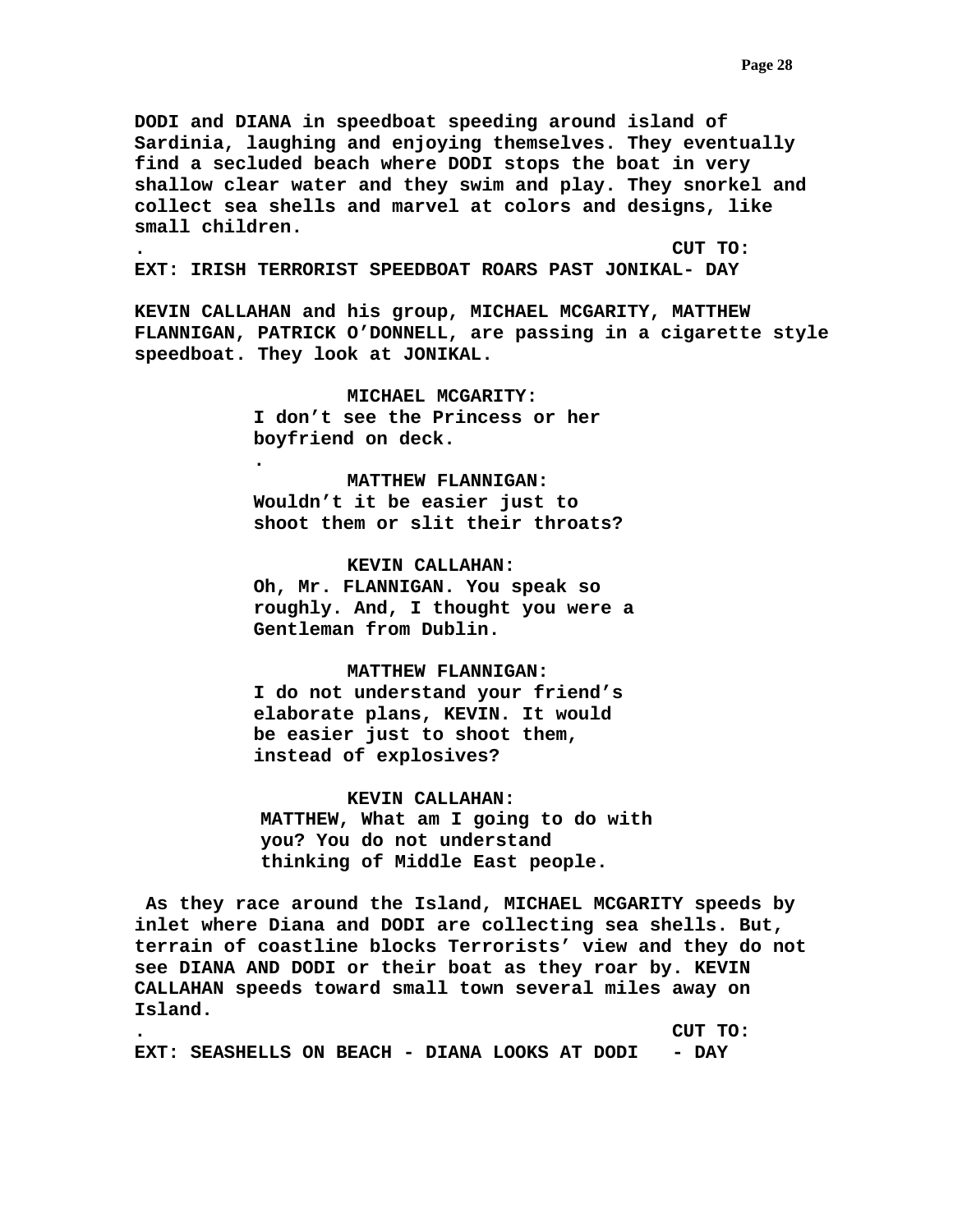**Diana & DODI walk on beach holding hands and kissing once and awhile. After their walk, they return to speedboat and put sun lotion on each other, then they speed off toward Jonikal. PAPARAZZI spot them and follow.** 

**. CUT TO: EXT: A PAPARAZZI SPEEDBOAT: FILLED WITH PAPARAZZI– DAY** 

**. CUT TO: EXT: DODI'S & DIANA'S SPEEDBOAT**  - DAY

> **PAPARAZZI: DIANA, how do you like the Mediterranean?**

 **DIANA: I love it.** 

 **PAPARAZZI: Are you going back to London from here, Di?** 

 **DIANA: Not right away. I'm visiting friends.** 

**She adjusts her water ski and places them in water.** 

 **PAPARAZZI: What are your plans for the future, DIANA?** 

**DIANA is about to enter the water and makes a very notable parting remark** 

 **DIANA:** 

**You'll have a big surprise soon. I'm going to reveal some information which will "shake world"; and, then you'll be chasing something else.** 

 **PAPARAZZI:** 

 **C'mon DIANA, at least give us a better clue.** 

 **DIANA:**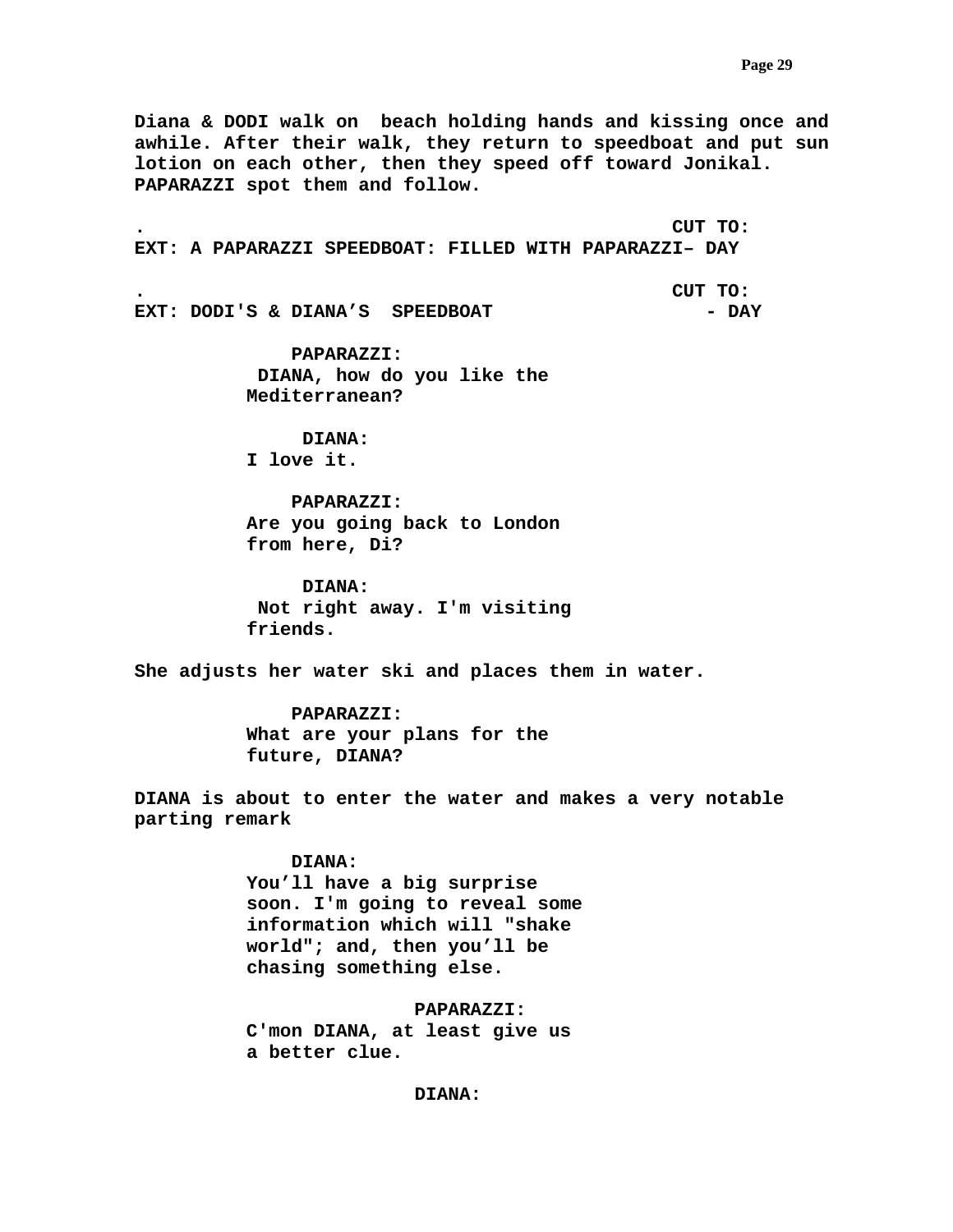**I will . . . Soon.** 

**She slips into water and signals DODI to commence towing her. DODI's speed boat is much more powerful and faster than the PAPARAZZI rental boats. DODI carefully pulls DIANA upright then accelerates away, leaving PAPARAZZI in his wake. Some of the PAPARAZZI are riding fast Kawasaki water cycles and speed alongside DIANA for a moment.** 

#### **PAPARAZZI:**

 **(Shouting after her) Are you leaving for Paris next week?** 

#### **DIANA:**

 **(Waves and skis away)** 

**. CUT TO:** 

**EXT: DODI & DIANA BACK ON JONIKAL HAVING COFFEE- DAY** 

**DODI and DIANA pack their things for their return to Paris. . CUT TO: INT: DODI & DIANA INSIDE JET - --DAY** 

**Gulfstream Jet landing at Le Bourget Airport outside Paris. Papparazzi are present on tarmac snapping pictures. DODI is annoyed at persistent PAPARAZZI.** 

| $\bullet$ |  |  |                                          | CUT TO: |
|-----------|--|--|------------------------------------------|---------|
|           |  |  | EXT: FRONT OF LE BORGET AIRPORT TERMINAL | -- DAY  |

**.** 

 **DODI's Mercedes with a chauffeur at wheel stops at a stop sign to wait for traffic. Both DODI and DIANA are being watched by four armed men in a white Mercedes parked eighty meters behind DODI's Mercedes.** 

**. CUT TO: EXT: FRONT AIR TERMINAL - Middle East Terrorists – DAY** 

 **MHEMET TRIKITI (Middle East Terrorist) is driver of Murder-Fiat Uno. MHEMET and PATRICK O'DONNEL communicate between cars on small high tech military style microphones clipped to their shirt pockets. Much further back, a racy red Honda Hurricane motorcycle with two men aboard slowly moves from far behind parked Mercedes. Further back behind the red motorcycle, a bright yellow Honda Hurricane is seen with two more terrorists who have microphones in their Helmets and an expensive-looking video camera in rear passenger's hands. Driver of red motorcycle also has a microphone in his helmet**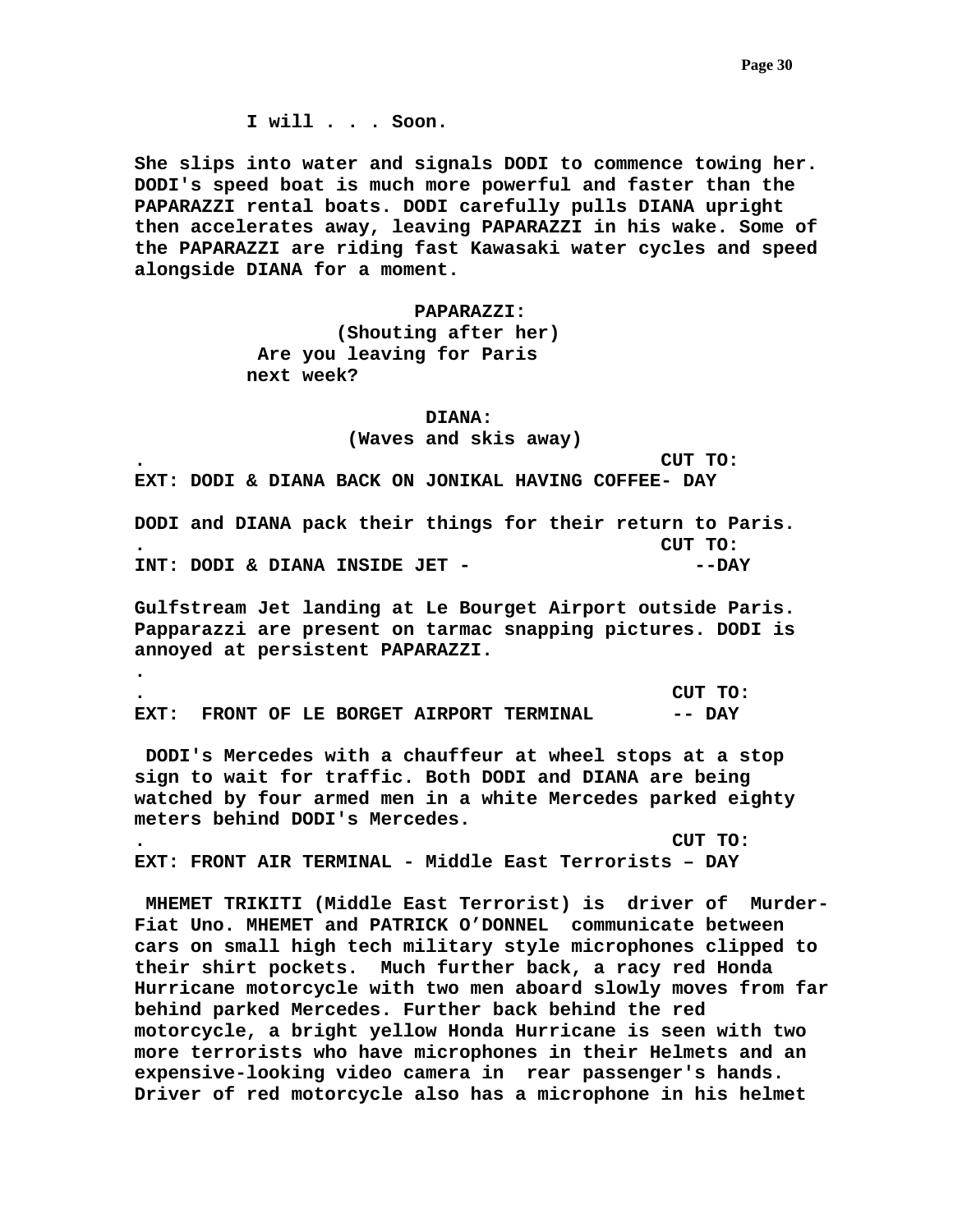**visor and is in communication with Mercedes and Fiat Uno. His passenger is also carrying an expensive looking video camera which makes them look like a couple of Papparazzi. They are all intently watching DODI and DIANA.** 

 **Suddenly a red convertible with PAPARAZZI in back pulls alongside DODI's Mercedes. Two PAPARAZZI motorcycles, both black in color, with two men on each also pull up behind red PAPARAZZI convertible; and, all PAPARAZZI start taking pictures. Within seconds after PAPARAZZI, two Police motorcycles appear and escort the AL FAYED Mercedes. Police attempt to wave away persistent PAPARAZZI.** 

**. CUT TO:** 

**INT: Inside AL FAYED Mercedes. The Set of AVEY** 

**.** 

 **DODI:** 

 **(Laughingly referring to PAPARAZZI flies and speaking in conversational tone while looking at Police and pretending that police can hear) Spray them. Swat them.** 

 **DIANA:** 

 **(Playfully making sound effects with her mouth) Bzzzz. Splat!** 

 **DODI: (Looks at DIANA quizzically) Bzzzz. Splat?** 

## **DIANA:**

 **Uh huh.** 

 **DIANA and DODI: (Both reciting together in chorus) Bzzzz-Splat! Swat! Splat!** 

> **TREVOR: (In front seat. Laughs)**

 **DIANA and DODI: (Laugh as they have fun) zz, ha, ha** 

 **CUT TO:** 

**INT: INSIDE TERRORIST VEHICLE.** -  $-DAY$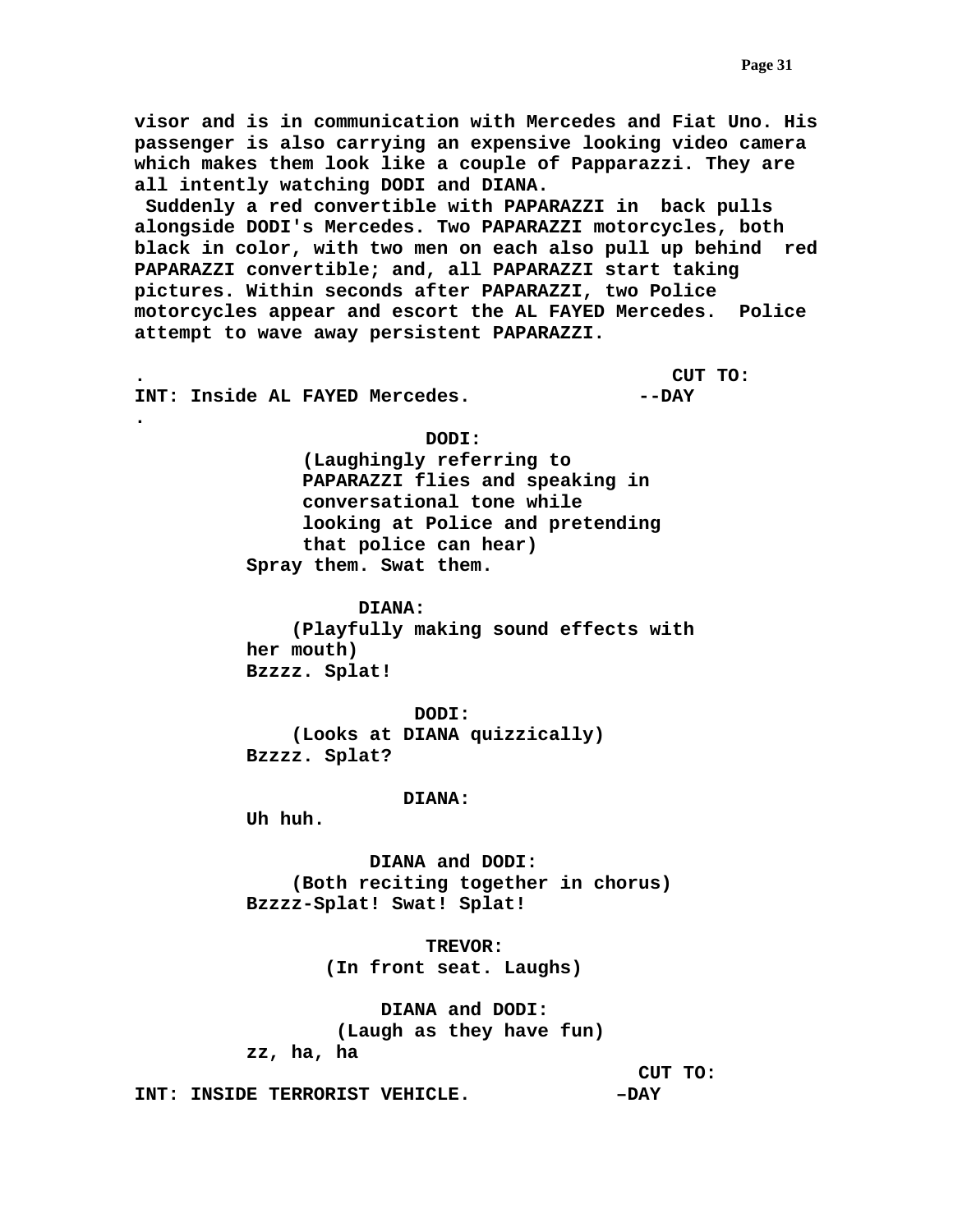**Terrorists talk very animatedly as if their plans are thwarted by appearance of PAPARAZZI and Police motorcyclists in front of them.** 

|                        | CUT TO: |
|------------------------|---------|
| EXT: TERRORIST VEHICLE | --DAY   |

**As motorcade leaves Airport road area, Police motorcyclists veer off and return to their Airport Station. A dark Peugeot passes AL FAYED Mercedes and pulls in front of it, then slows down. This maneuver enables a PAPARAZZI motorcyclist to zip alongside AL FAYED Mercedes and take more pictures. . CUT TO: EXT: INSIDE AL FAYED MERCEDES WE FOCUS ON DODI – DAY** 

 **DODI rolls his eyes and mutters about flies. DIANA smiles. PAPARAZZI continue to take pictures while DODI's Mercedes is stopped waiting for an opening in traffic. Another PAPARAZZI motorcycle appears. DODI's Mercedes pulls away from curb with PAPARAZZI, terrorists following ( terrorists are very far behind) all the way. Alma tunnel comes into view. At ill fated Pont d' Alma Tunnel, Murder Mercedes and Murder Fiat Uno take a different direction and disappear down a street. Racy red Terrorist motorcycle, blending with other PAPARAZZI motorcyclists, follows DODI's Mercedes to Windsor Villa, previously occupied by Duke and Duchess of Windsor.** 

|                                   |  |  | CUT TO: |  |
|-----------------------------------|--|--|---------|--|
| EXT: WINDSOR VILLA - DIANA & DODI |  |  | --DAY   |  |

**DODI and DIANA visit Windsor Villa, formerly residence of Duke and Duchess of Windsor, in Paris, now owned by AL FAYED family. DODI and DIANA discuss the history of the Duke of Windsor and the Duke of Windsor's relationship with Adolph Hitler (This is an indirect illustration that not all of Royals are decent human beings). AL FAYED Mercedes, followed by Henri Paul driving Range Rover, enters Windsor Villa front driveway. Several Body guards jump out at gated Windsor estate entrance to block PAPARAZZI.** 

**. CUT TO:** 

**INT: INTERIOR OF WINDSOR VILLA FOR ALL POST OF A PAY** 

 **DODI: You probably know that the Duke of Windsor, Queen Elizabeth's Uncle, (cont'd)**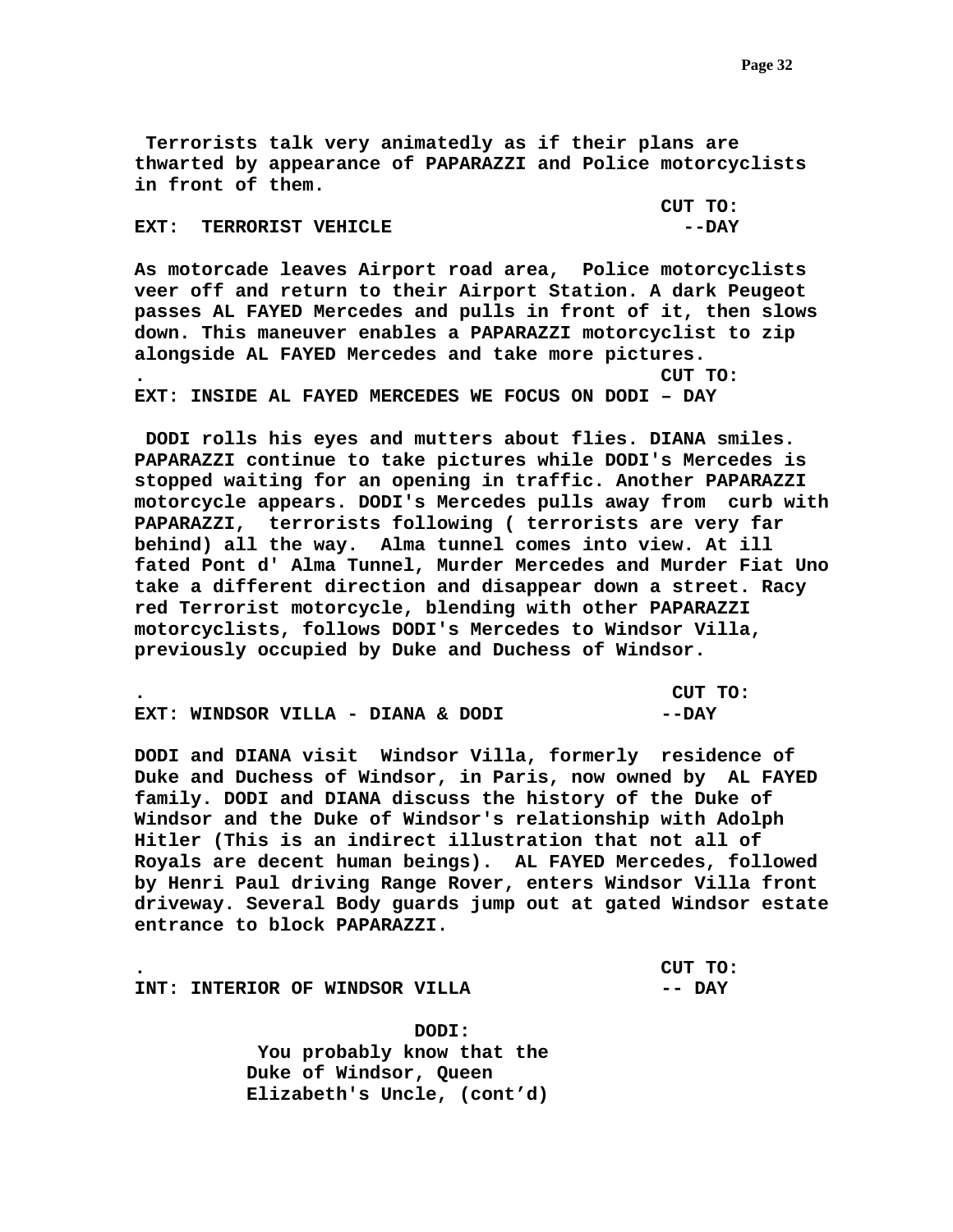**lived here with his wife for a period of time when he resigned from the British throne in the thirties.** 

 **After my father bought this estate, we found a lot of things that the Duke left behind.** 

### **DIANA:**

**.** 

 **Oh yes. I'm familiar with the history. It would have been quite romantic if he had not behaved so badly by conspiring with Adolph Hitler while England was at war with Germany.** 

## **DODI:**

 **Well, you can believe that when I was looking through his personal effects, which he had stored in the basement, I found a trunk of the Duke's papers and a Nazi Officer's uniform in the same trunk. How to explain that? German or British?** 

**DIANA stops and puts her hand to her heart in shock. She gasps in surprise.** 

> **DIANA: Oh, How awful! Terrible! What did you do with it?**

#### **DODI:**

**It is still in the trunk. Come with me. I'll show you.** 

 **DODI leads DIANA downstairs to basement which has items stored from the Duke of Windsor's previous occupancy. DODI opens a trunk neatly filled with ledgers, books, and file folders containing papers. Many papers are written in German and have Swastikas stamped on them. DODI pushes papers back and reveals a German Nazi Field Marshall's uniform. The highest rank of German Field Marshall is consistent with**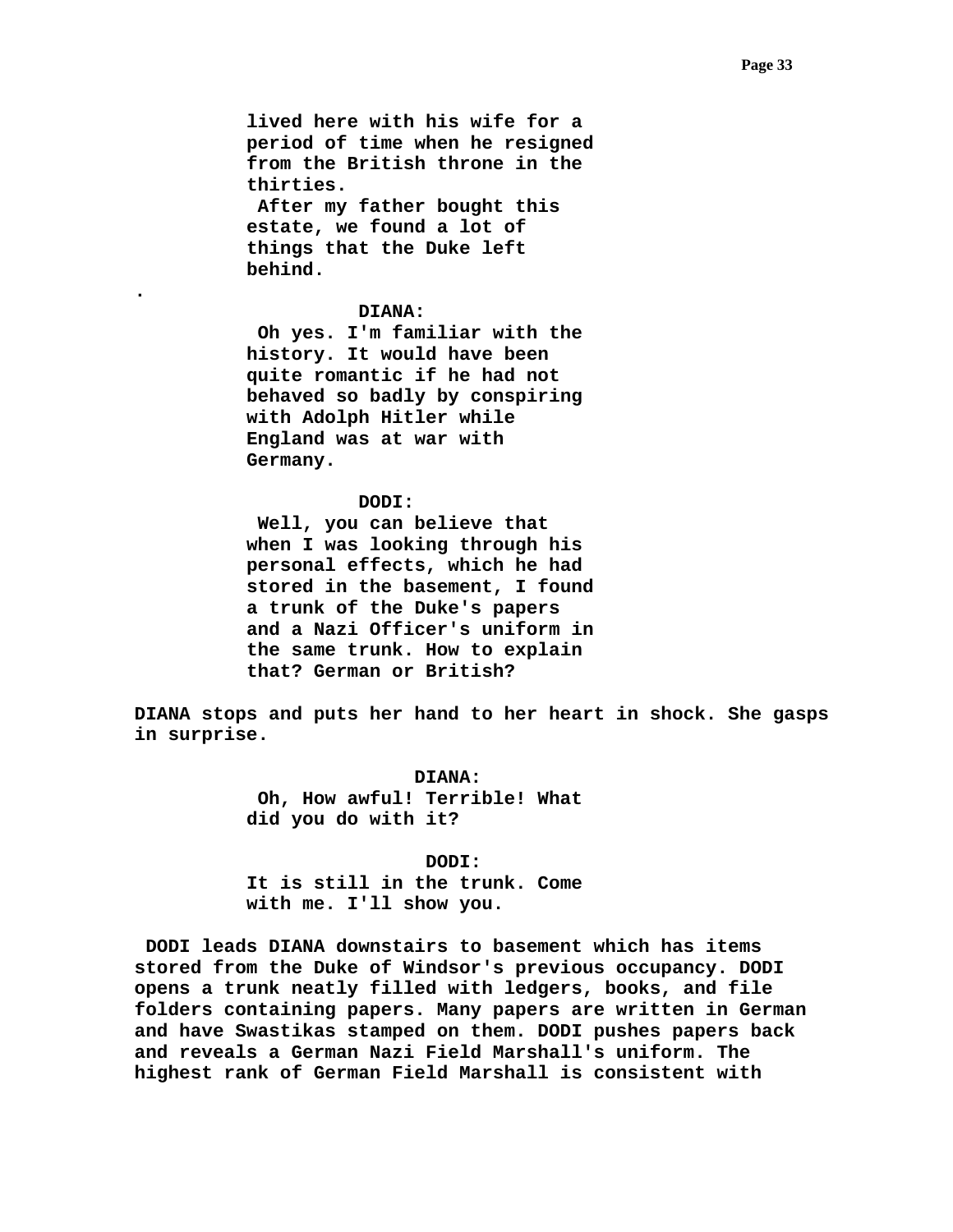**Duke's Royal status. DODI holds it up and parodies former Duke of Windsor.** 

> **DODI Achtung! England iss kaput! Zee Duke off Windsor iss der Kaiser Unt Hitler iss boss. Seig Heil! Seig Heil! DIANA: DIANA gasps again. Oh, what dreadful treason! DODI: Seems to be his size to. (DODI puts uniform back in trunk and closes it). DODI: Royal secrets. To think that British people, his subjects, were being taxed to pay the Royal family and support him while he was consorting with**

**Hitler and his evil death camps. This vile uniform says much. I do not understand such men.** 

## **DIANA:**

 **(Softly in a low voice) It is all so very shocking to me, DODI.** 

**They continue to explore the Villa while DODI explains history.** 

**. CUT TO: EXT: TERRORISTS & MOTORCYCLES FRONT OF RITZ HOTEL– DAY** 

**Terrorists looking like PAPARAZZI with cameras mill about in front of Ritz.** 

|  |  |                                 | CUT TO: |        |
|--|--|---------------------------------|---------|--------|
|  |  | EXT: FRONT OF RITZ HOTEL, PARIS |         | $-DAY$ |

 **DIANA and DODI outside Ritz as they are greeted by Hotel's senior management at front while they enter quiet and high**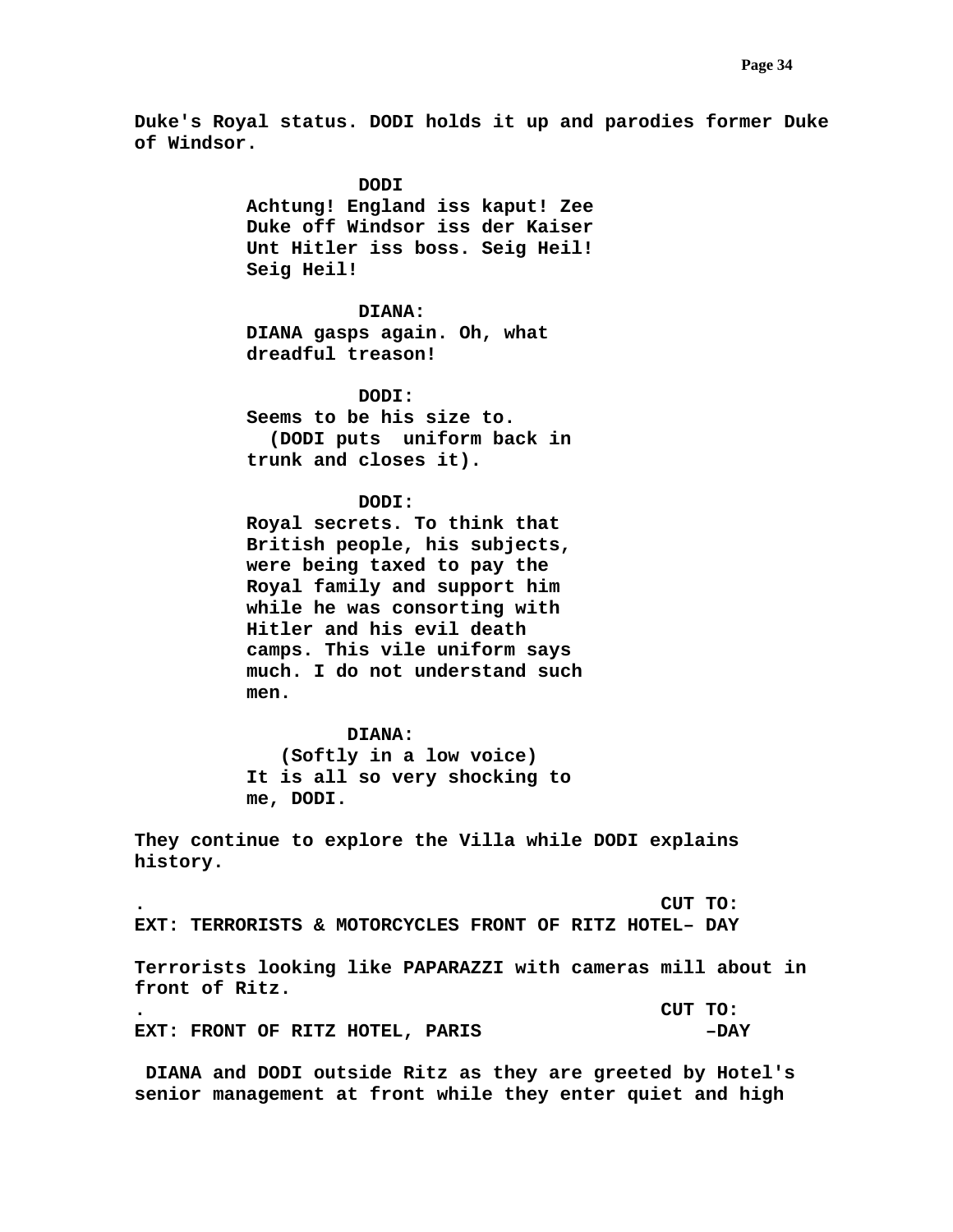**class interior of the Ritz. They laugh and enjoy each other's company as they head for their suite of rooms. Their body guards maintain a very discreet distance and wait in hallway in front of their room, an 18th Century Imperial Suite filled with fine antique furniture, and appointed with an extravagantly decorated bathroom and opulent salon. Imperial Suite has lots of DODI's stuffed Disney toys, Teddy Bears, Mickey Mouse, model airplanes, model ships, Disneyland characters are much in evidence, and other fun things which illustrate that DODI is still has a lot of fun-loving kid in his personality.** 

**. CUT TO:** 

**INT: INTERIOR RITZ HOTEL, PARIS: IMPERIAL SUITE- DAY** 

**DIANA and DODI inside 18th Century Imperial Suite. DIANA is first on phone with Rita Rogers, then on phone with her journalist friend at Daily Mail newspaper in London. DIANA & DODI warned by Psychic, Rita Rogers, that DODI's dead mother warned of DODI in car crash.** 

> **DIANA: (talking on phone)**

**.** 

## **RITA ROGERS**

 **(Rita's phone-voice to DIANA) DIANA, I have been warned by the spirit of DODI's mother from the soul-world that DODI is in danger from a car crash.** 

## **DIANA:**

 **(on phone to Rita Rogers) Thank you, Rita. I have explained it to DODI and, believe me, he has taken precautions. Yes, thank you for your kindness Rita. God bless you too. Bye-bye. (DIANA keys her cellular phone, then keys another phone number)** 

## **DIANA:**

 **Richard, I have never been so happy. Thank you (DIANA Nods head & smiles while speaking). I will, of course, pursue my efforts on Landmine (cont'd)**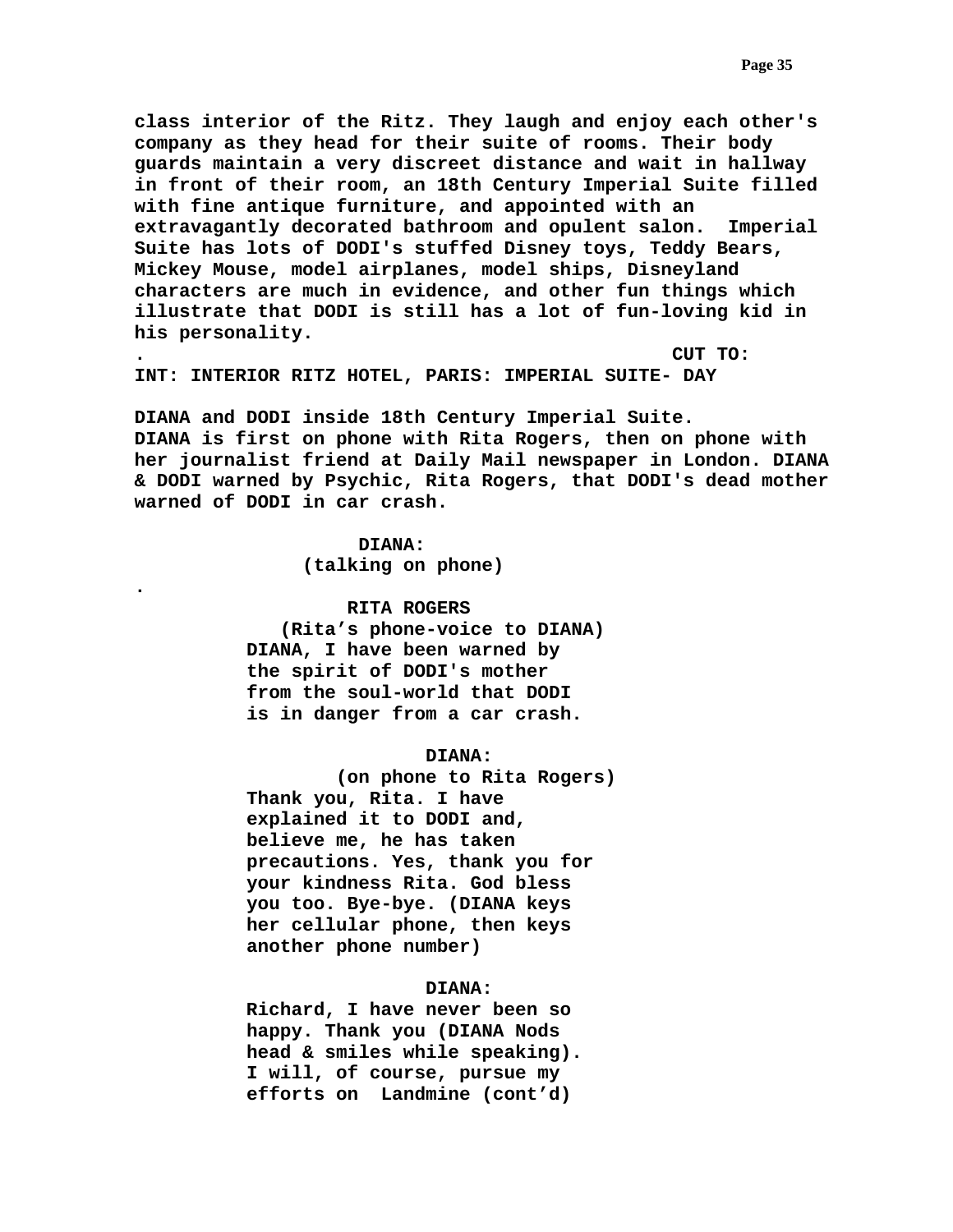**issues and charities; but, I'm going to do my best to avoid PAPARAZZI (beat). You know DODI and I are good friends. (beat) Yes Richard, you will be first to know. Bye.** 

**. CUT TO: INT: DIANA WRITING QUICK LETTER AT DODI'S DESK - DAY** 

> **DIANA: (Writing letter) Do you have any stamps?**

> > **. CUT TO:**

**INT: DODI RECLINING IN BED - DAY** 

 **DODI: In the top drawer.** 

 **DIANA: (putting stamp on envelope) I'm writing to my butler, Paul, to explain how Rita's dream was exactly like my own.** 

 **DODI: Please tell Paul that DODI will rescue DIANA from the "cruel Camelot" and we'll escape to the Garden of Egypt.** 

 **DIANA: (Laughs) Nice idea! You be Dodi and I'll be Diana. Adam and Eve.** 

**. CUT TO:** 

**INT: DIANA AT DODI'S DESK TURNS AND OFFERS LETTER - DAY** 

 **DODI: (Takes letter and reads in shock) Ohh! Now, I understand your comments about the "Rottie" and him.**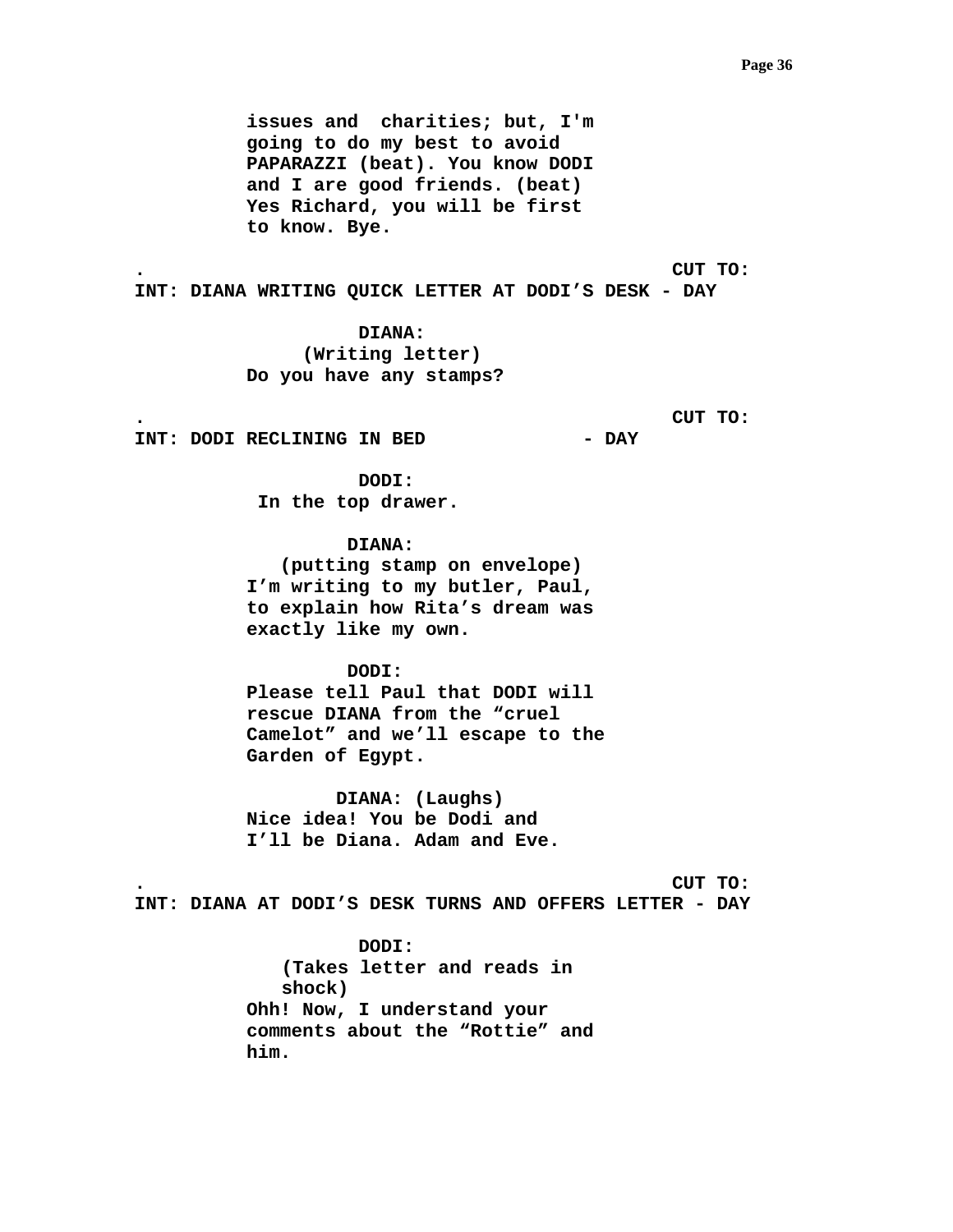**DIANA: (looking at Dodi) That's what I think of them.** 

 **DODI: (Handing letter back) We can avoid aristocrats until they are invisible and you'll never think of them, again.** 

**. CUT TO: EXT: FRONT RITZ HOTEL - TERRORISTS DAY** 

**Several Middle East Terrorists, previously seen following DIANA from airport, are now in Ritz Hotel, masquerading as Middle East Businessmen who have rented rooms in Ritz. Thus, ominous sense of foreboding that DODI and DIANA being stalked by targets.** 

**. CUT TO: EXT: DODI & DIANA FASHION SHOW IN BALLROOM, RITZ -DAY** 

 **PRO stops over at Ritz Hotel enroute to Nuclear Landmine Conference in Hiroshima, Japan. A big unbirthday Party & fashion show with its whole glitzy air is taking place in one of hotel's convention rooms. British and American Intelligence Agents in paparazzi crowd outside. Terrorists, MHEMET TRIKITI, SAMIR CET, and ABDUL MUJIHAD, pass by ball room as they depart Ritz for Paris Airport.** 

 **The hosts, DODI AL FAYED and PRINCESS DIANA, enter front of Ritz together through a small group of ever-present PAPARAZZI. PRO meets JULIE at Ritz as he promised in Washington, DC.** 

> **PRO : (PRO is standing at doorway to Ritz ballroom)**

**.** 

**JULIE is seated at a table with DODI & DIANA. A waiter tells her that PRO is asking for her. She waves, walks to doorman and explains PRO may enter. PRO comes into ballroom. They kiss. She leads him to table where a large group are seated and having fun enjoying Unbirthday party and fashion show.** 

> **JULIE: Hey everybody. . . this is PRO**

> > **Everybody at DIANA's Table:**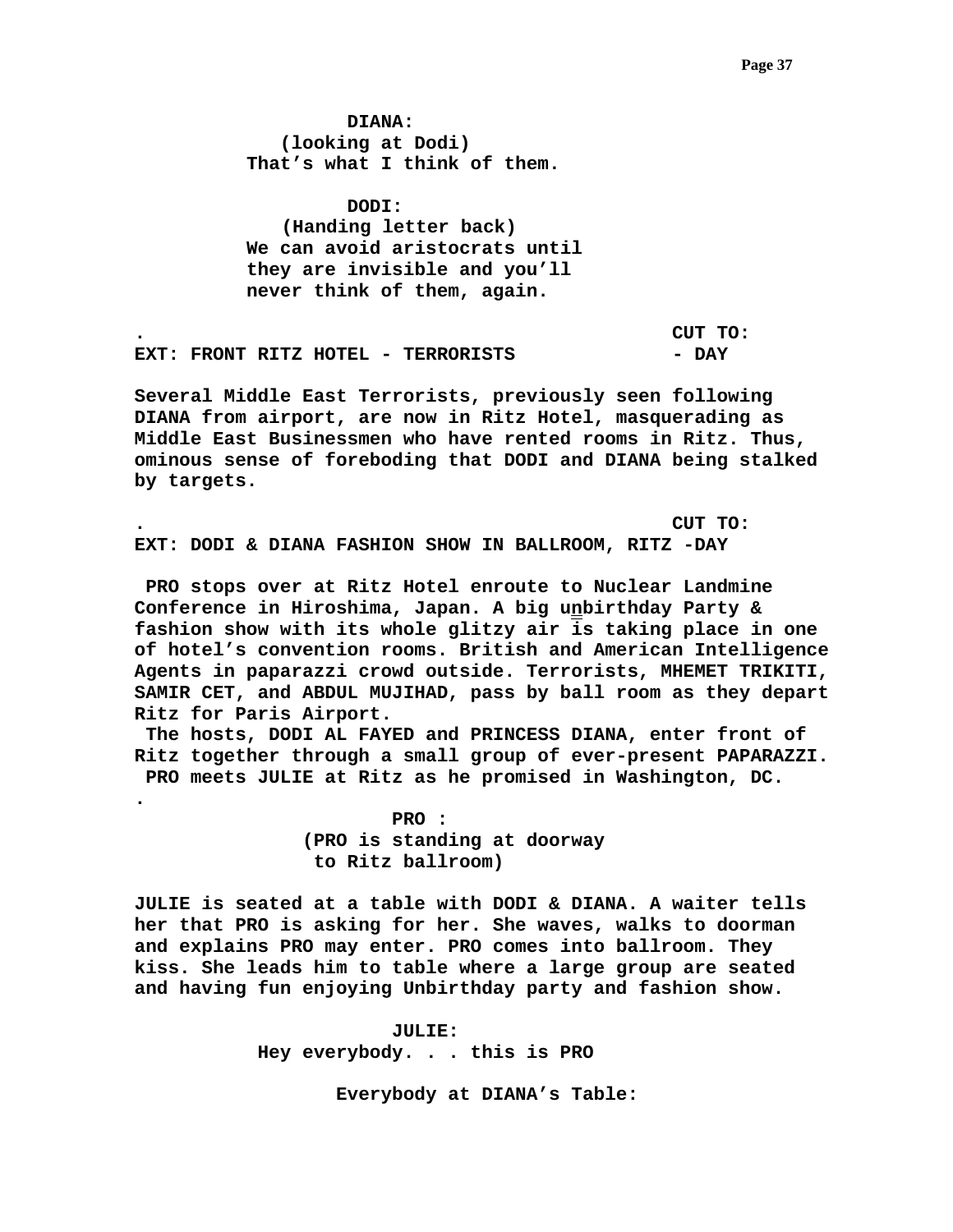### **Page 38 Page 38**

 **(They wave at PRO ) Hi, PRO** 

 **PRO : (Waves back) Hello folks** 

 **JULIE: DODI, DIANA. . . this is Prometheus Smith.** 

 **DODI: (DODI pushes chair & motions PRO to sit) Hello PRO. Have a seat. (They shake hands)** 

# **DIANA:**

**(She extends her hand to Pro. They shake hands) Hi PRO. Nice to meet you. JULIE has told me so much about you. I hope we can have a nice long chat, later, about your Landmine projects.** 

 **PRO : I'd love to.** 

**.** 

**.** 

**.** 

 **JULIE: (Draws PRO 's attention and takes him to dance)** 

 **DODI: (To DIANA) This is the Nuclear friend? He does not look dangerous.** 

 **DIANA:(laughs) DODI! PRO is a Greenpeace** *anti***-Nuclear activist. His job is to pay large government rewards for recovery of stolen Nuclear Landmines. Very exciting work.** 

**Music invades & overrides scene. PRO and JULIE dance. DODI and DIANA dance. Party continues.** 

**. CUT TO**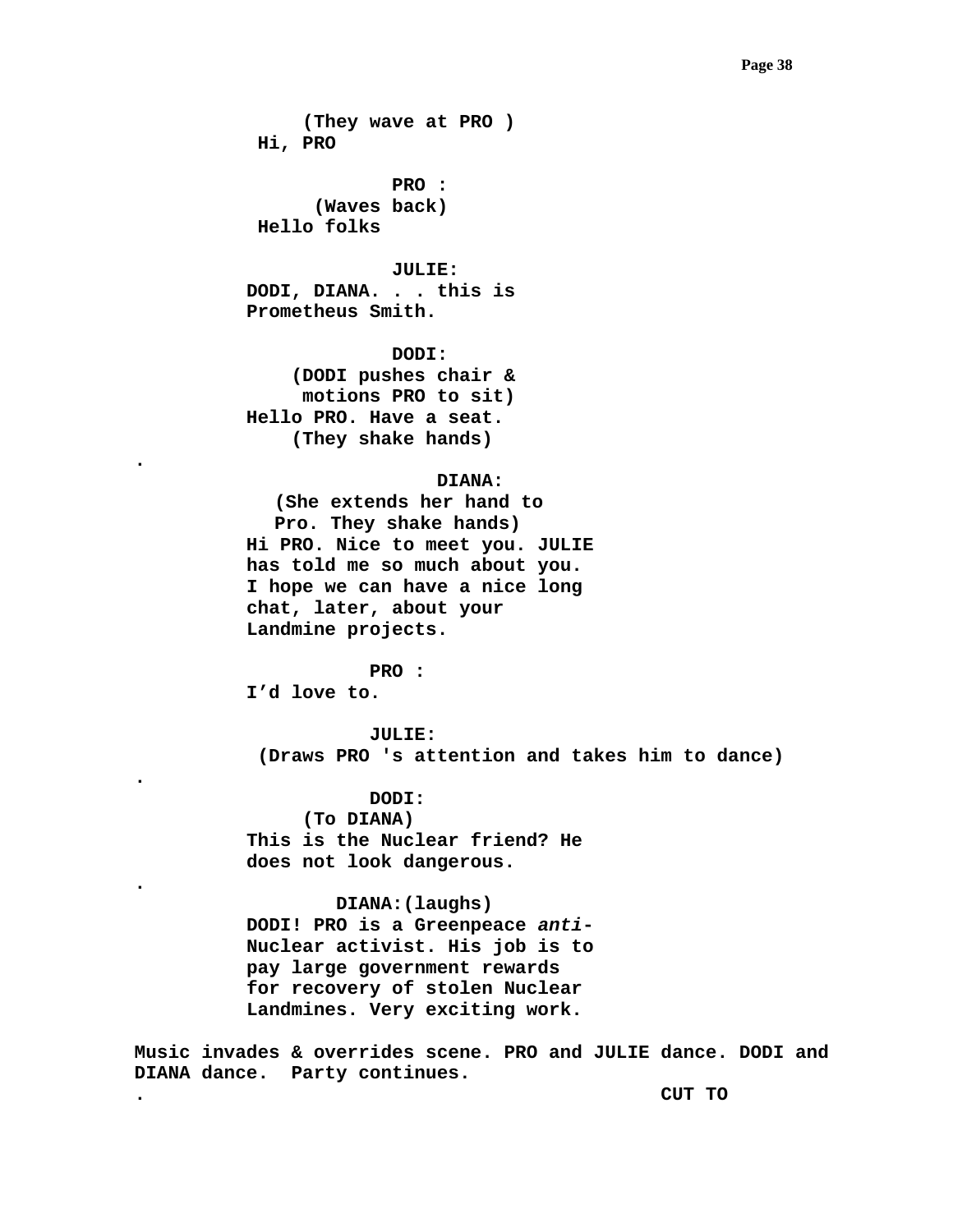**INT: PRO & JULIE DANCE AT RITZ PARTY --DAY** 

**. CUT TO:** 

**INT: RITZ HOTEL LOBBY: TERRORISTS Leaving Ritz –DAY** 

**TERRORISTS Leaving Ritz for their appointment in Austria. MHEMET TRIKITI , SAMIR CET, and ABDUL MUJIHAD mingle and linger while watching in lobby of Ritz hotel outside DIANA's and DODI's unbirthday party & fashion show.** 

**. CUT TO: EXT NORDEX CORP. CENTER, VIENNA, AUSTRIA**  $-$  **NIGHT** 

 **Charm of Vienna contrasts with sinister operation of NORDEX. BOHDAN TROFIMOFF and his Terrorist customers, ABDUL MUJIHAD, et. al., ride in a new Mercedes limousine through Vienna and approach NORDEX corporate headquarter Building.** 

**. CUT TO: INT: NORDEX MEETING ROOM NUCLEAR BOMB VIDEO PLAYS- NIGHT** 

 **Nordex Corporate Center in Vienna, Austria. TALL BEARDED SAUDI has already arrived at NORDEX and is awaiting arrival of MUJIHAD, TRIKITI , and Cet. MHEMET TRIKITI , SAMIR CET, and ABDUL MUJIHAD arrive and they meet together with TALL BEARDED SAUDI and BOHDAN TROFIMOFF.** 

 **BOHDAN TROFIMOFF turns-on a large screen TV and video picture of Russian P239 Nuclear / Neutron Landmine appears. A Russian soldier picks-up Nuclear Landmine which looks much like a large black suitcase from back of a Russian military truck.** 

> **BOHDAN TROFIMOFF These are Russian RA115 Nuclear Landmines. They yield a blast effect roughly equivalent to the Hiroshima bomb, but leave behind deadly radioactive pollution which remains for 24,000 years.**

 **TALL BEARDED SAUDI: Your price is 2 Billion dollars in U.S. currency for all ten?** 

 **BOHDAN TROFIMOFF:** 

 **Yes** 

**.** 

**MHEMET TRIKITI :** 

 **I agree (Nods)**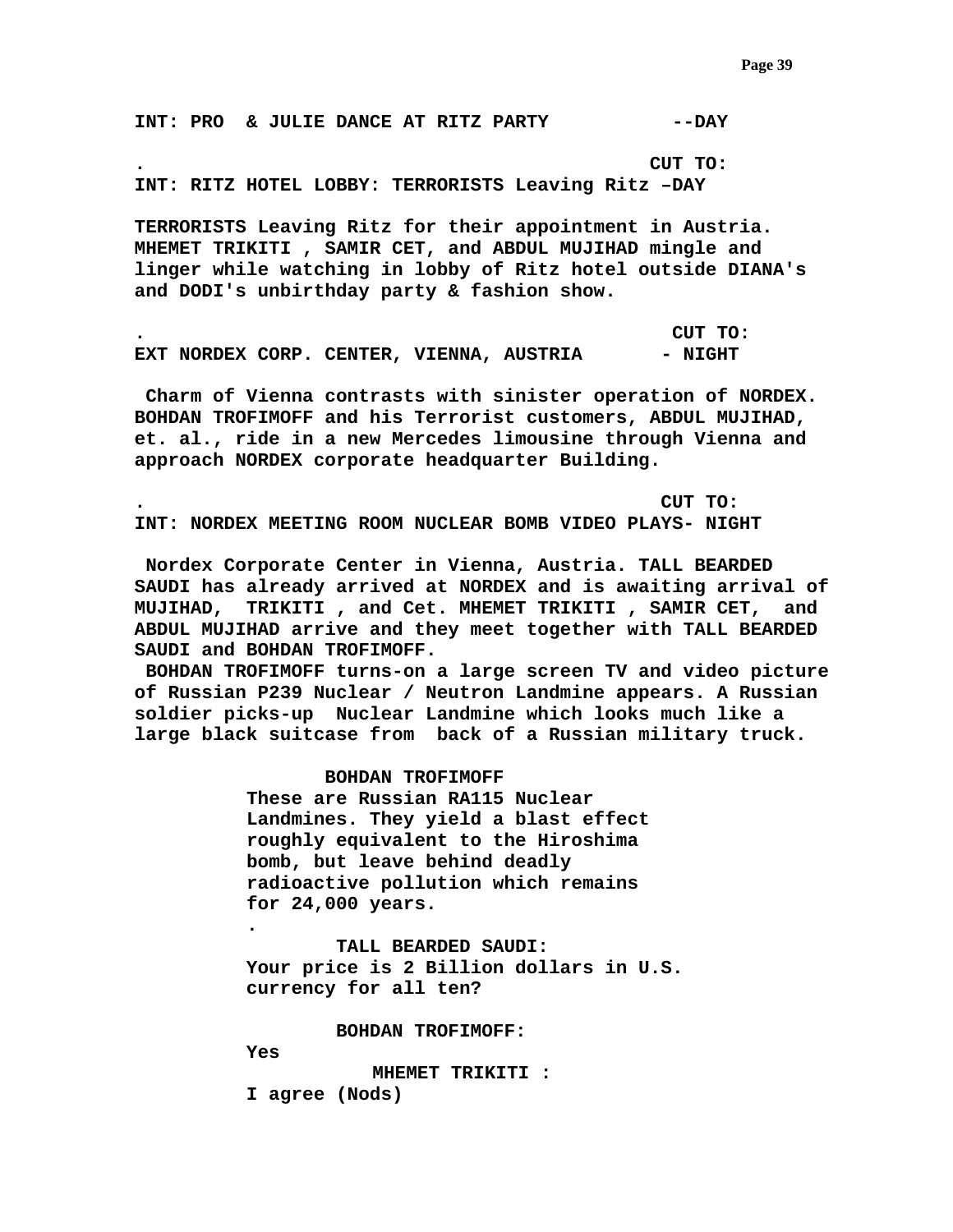## **SAMIR CET:**

 **I agree (Nods)** 

 **TALL BEARDED SAUDI: We want to take delivery of four of these Nuclear Landmines in the English channel.** 

 **BOHDAN TROFIMOFF: We can deliver them in less than two weeks. We prefer payment to be made in KREDI BANKASI, ISTANBUL and in AKBANK, ISTANBUL. We will give you account numbers.** 

**. CUT TO:** 

**EXT: PARIS, HOTEL DOLPHIN ROOM -PRO & JULIE – MORNING PRO and JULIE are staying together in a room in Hotel Dolphin. PRO dresses while JULIE is slow out of bed.** 

> **PRO (smiling): Com'on sleepy. Breakfast time!**

**JULIE (Yawns & stretches): I will. I will. Could you order breakfast for us while I dress and I'll meet you in the café.** 

**PRO: (smiling going out door) See you in the café. Don't let your coffee get cold.** 

**JULIE (Yawns): I'll be there (Yawns) in five.** 

 **. CUT TO:** 

EXT: DOLPHIN CAFE -PRO WAITS AT TABLE - MORNING **DOLPHIN CAFE on Champs Elysees, a short distance from Arc de Triumph (same Arch de Triumph which Nazis marched through during WW2). PRO waits for JULIE while sipping his coffee. PRO looks at Arch de Triumph and daydreams a nightmare. . CUT TO:** 

**EXT: CHAMPS ELYSEES-"WW2 GERMANS" VICTORY MARCH – DAY Surrealism: PRO'S dream scene begins with his visualization of infamous black and white (or color) film scenes of conquering Germans marching victoriously through Arc de Triumph during**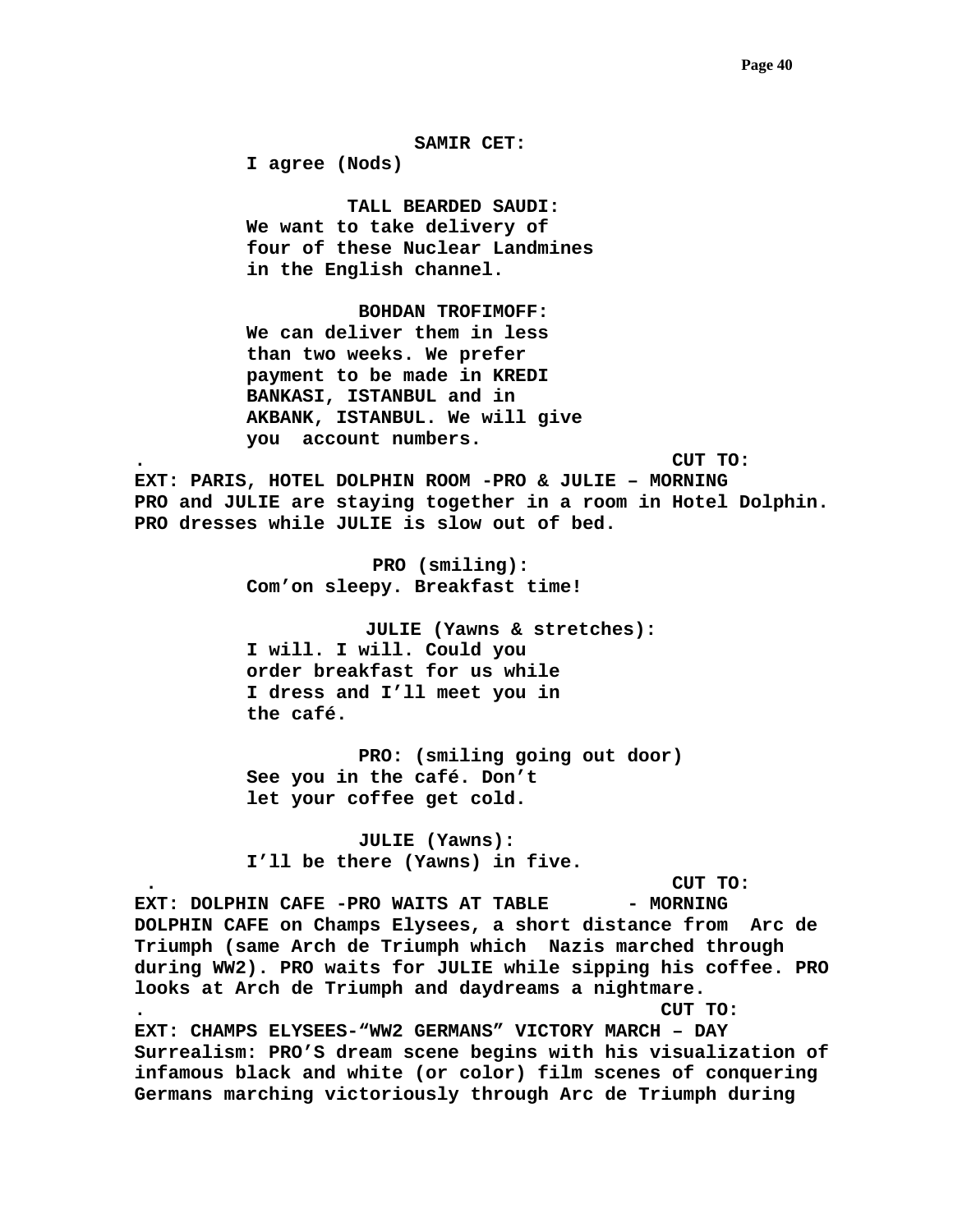**World War Two. German officers, on horseback, lead columns of infantry. Crowds of French citizens line Champs Elysees to witness victory parade. They appear frightened and sobbing voices are heard as some weep.** 

**. CUT TO: EXT: CHAMPS ELYSEES-"SONS OF PARADISE" VICTORY MARCH-DAY Continuous: PRO'S** *NEXT* **daydream scene is of "SONS OF PARADISE" (represented by Ottoman Janissaries) who have replaced Germans in exactly same formation on Champs Elysees.** 

 **Surrealistic effects: weeping and sobbing of a solitary woman's voice in crowd of onlookers. High contrast, abnormal solid color landscape & sky, slightly slowed motion, & lingering POV close-up on** *Ottoman Janissary* **characters to emphasize Nuclear evil.** 

 **Hiroshima surrealistic effects: suddenly, black and white or colored panorama of a Hiroshima nuclear wasteland replaces Paris as Prometheus runs to and fro searching abandoned Parisbecome-Hiroshima wasteland while crying out for Julie. He hears a sobbing voice and stops to listen, only to discover sobbing is his own.** 

 **As this scene changes back to Paris of the present, drama and poignancy of this scene is enhanced when sobbing of Pro's male voice changes to lonely sobbing of a woman's voice because changed sobbing sounds like Diana; and, this Diana sobbing is followed by soft playing of first bars of Mozart's "***La Lacrimosa" ("The Tear,"* **which we will hear again later at Diana's funeral), 7th movement from his very moving** *"Requiem"* **composition).** 

 **But, suddenly dirge-like Janissary March music cuts in, off-tone, and drowns out sobbing and "***La Lacrimosa."* **Ottoman Janissaries are marching on Champs Elysees through Arc de Triumph. As PRO's nightmare continues, team of Middle East Suicide Bomb Terrorists -- SONS OF PARADISE -- march to Parliament accompanied by Janissary marching band of approximately one hundred fanatical Sultanate soldiers dressed in garb of infamous Ottoman Janissaries and playing ancient Ottoman marching music while they march. This very choreographed march style is attention riveting and serves to underscore terror effect of Middle East Suicide Bomb Terrorists marching in broad daylight to French Parliament. A Peruvian** *"Paso Fino"* **horse is ridden quickly by Death around perimeter of marchers.** 

 **Ottoman Janissaries are carrying nuclear landmines. French marines stand powerless. French palaces & government buildings come into view. PRO, breathing hard, runs through his day dream on Champs Elysees while Ottoman Janissaries**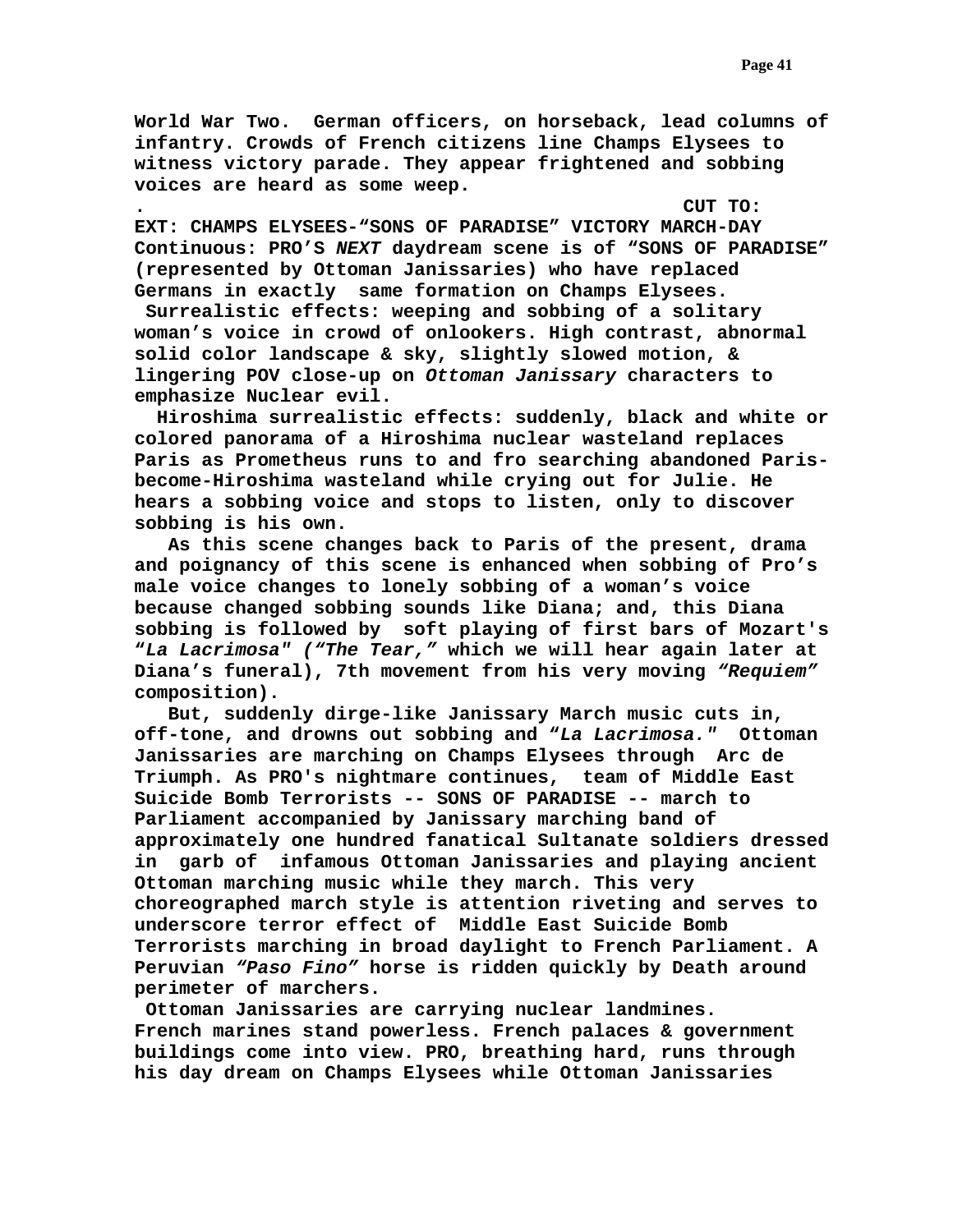**march to Ottoman marching music in Paris. They are carrying several Nuclear Landmines hanging on poles. . PRO runs to French Parliament in gathering crowd of onlookers. French News Media (TV and radio) records arrival of Terrorist Janissaries carrying Nuclear Landmines to the French Parliament. . . . Meanwhile, French Marines in battle garb are containing growing crowd from Janissary marching band and away from Middle East Suicide Bomb Terrorists. . . . Once Janissaries arrive at French Parliament Building, they continue to play Ottoman Sultanate music on front lawn of Parliament Building while Middle East Suicide Bomb Terrorists carry their Russian manufactured Nuclear Landmines up street into Parliament Building and into Prime Minister's presence while Parliament is assembled. . CUT TO: EXT: CHAMPS ELYSEES, DOLPHIN CAFÉ – PRO & JULIE-DAY JULIE, as she arrives, notices that PRO seems to be daydreaming. She announces herself and snaps PRO out of his daydream as she sits at café table behind PRO who cannot see that she has arrived. JULIE (sitting): Hi PRO PRO: (surprised, turns fast) . PRO Oh. . . Hi, Julie JULIE (Raises coffee cup in salute)** 

> **PRO (Raises his cup. They drink coffee and smile)**

**. CUT TO:** 

**EXT: HOTEL DOLPHIN - PRO & JULIE IN THEIR ROOM - DAY** 

**PRO and JULIE in bed at Hotel Dolphin, Paris. PRO's portable Satellite receiving dish equipment is connected to Hotel TV and they are watching re-broadcast of CNN NEWS CAST.** 

 **NEWSCAST ANNOUNCER:** 

 **.**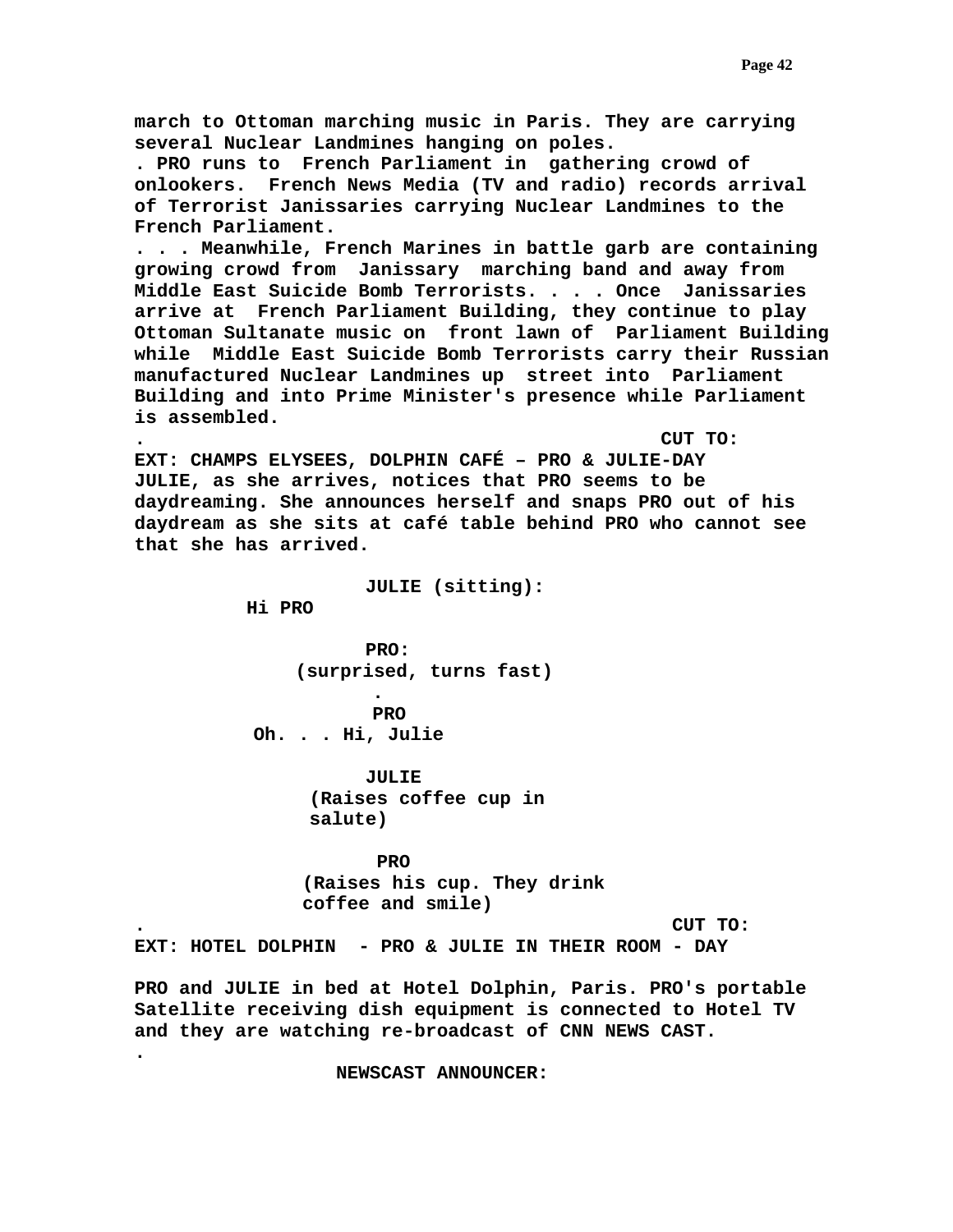**FBI agents have arrested two Lithuanian men trying to sell nuclear weapons in Miami.** 

 **PRO: Well, there you have it, JULIE. You can buy a Nuclear landmine on the streets of Miami from Terrorists.** 

**.** 

# **JULIE:**

**It is not normal for a man and woman to chase half across the earth after Nuclear Terrorists. Government Agents do this kind of thing.** 

## **PRO:**

 **Is it normal do nothing until the nuclear knife is cutting people's throats?** 

### **JULIE:**

 **I was indirectly suggesting we might spend time doing normal things. (She rolls over and kisses PRO. They kiss passionately) We should enjoy life once and awhile.** 

# **PRO:**

 **You're absolutely correct.** 

**. CUT TO:** 

**EXT: HOTEL DOLPHIN ROOM - PRO ANSWERS PHONE – NEXT MORNING** 

 **PRO (On phone): Kostroma. What time and satellite coordinates?** 

**. CUT TO:** 

**EXT: PRO AND JULIE DRIVE IN BMW TO LE HAVRE -- DAY** 

#### **PRO:**

 **The Russian freighter, Kostroma, will dock in Le Havre tomorrow morning with**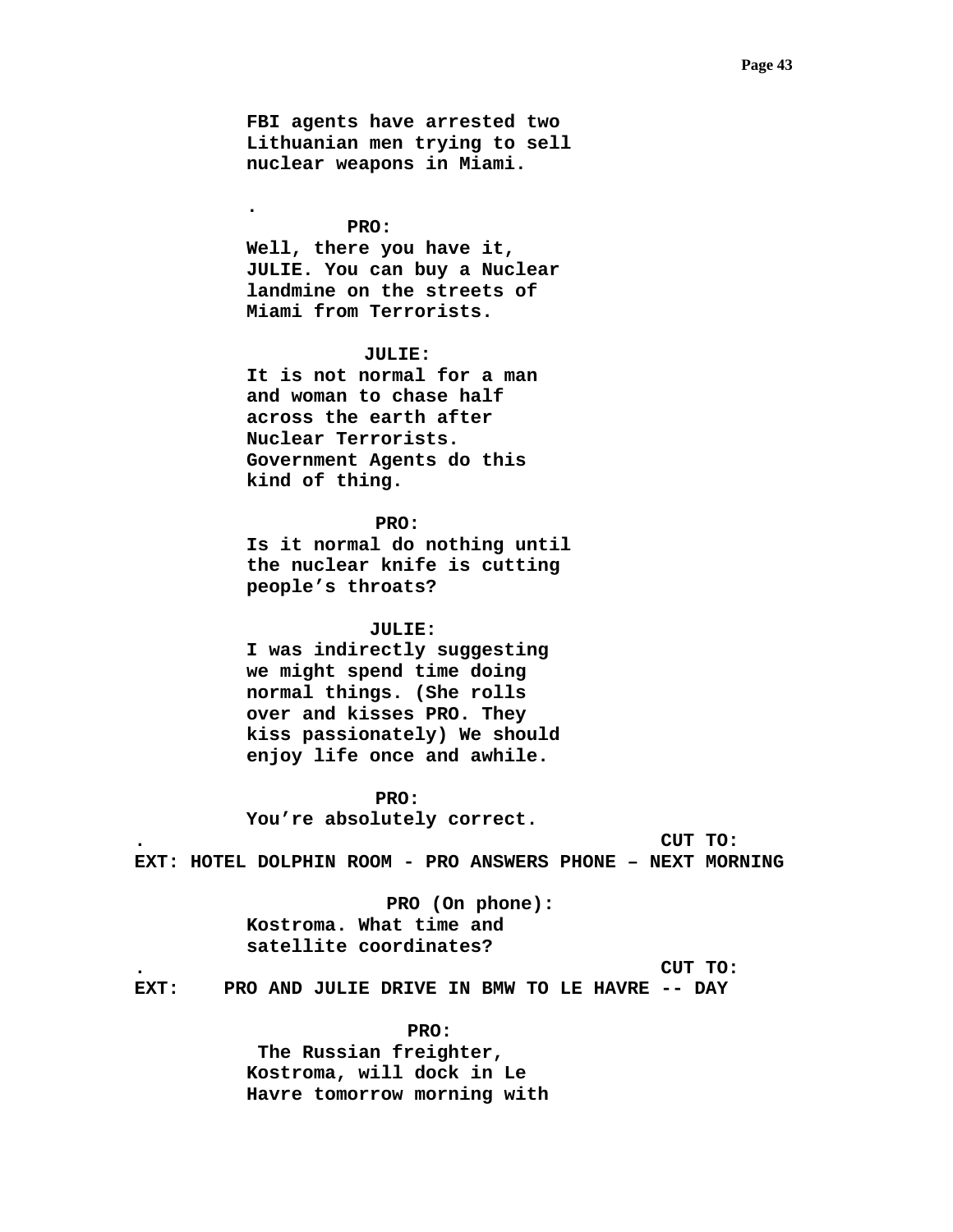**some of the Nuclear Landmines.** 

 **JULIE: This means we spend a night in the car watching Kostroma dock.** 

**. CUT TO: EXT: SEAPORT OF LE HAVRE, FRANCE. TERRORISTS --MORNING ABDUL MUJIHAD, MALIK Khannadi, PATRICK O'DONNEL (IRA) are seated in restaurant table drinking coffee. .** 

> **ABDUL MUJIHAD: (Speaking into phone mouthpiece) Kostroma docks in Le Havre between eleven in morning and one O'clock noon (1300 Hours noon). Correct? Excellent! (Hangs up and turns to MALIK Khannadi) Boat is ready?**

 **MALIK Khannadi: "Yes," This boat is faster than the patrol boats.** 

 **ABDUL MUJIHAD: After we meet Kostroma in English channel tonight, we may need this power.** 

**. CUT TO: EXT: SEAPORT OF LE HAVRE, FRANCE. DAY:** 

 **PRO and JULIE arrive in their BMW at Le Havre docks & park near boats. They walk around dock area and look at harbor area where Kostroma will likely dock.** 

 **CUT TO: EXT: TERRORISTS AT MARINA of Le Havre, France DAY:** 

**.** 

**Same evening: Terrorists, at Le Havre, ride their new cigarette style jetboat toward their parked car in Le Havre. They speed toward the pier. MALIK Khannadi's hands fly to operate throttles and he swerves the sleek boat in a hot-rod one hundred-eighty degree turn, while reversing motor thrust, which brings it in perfectly against dock.**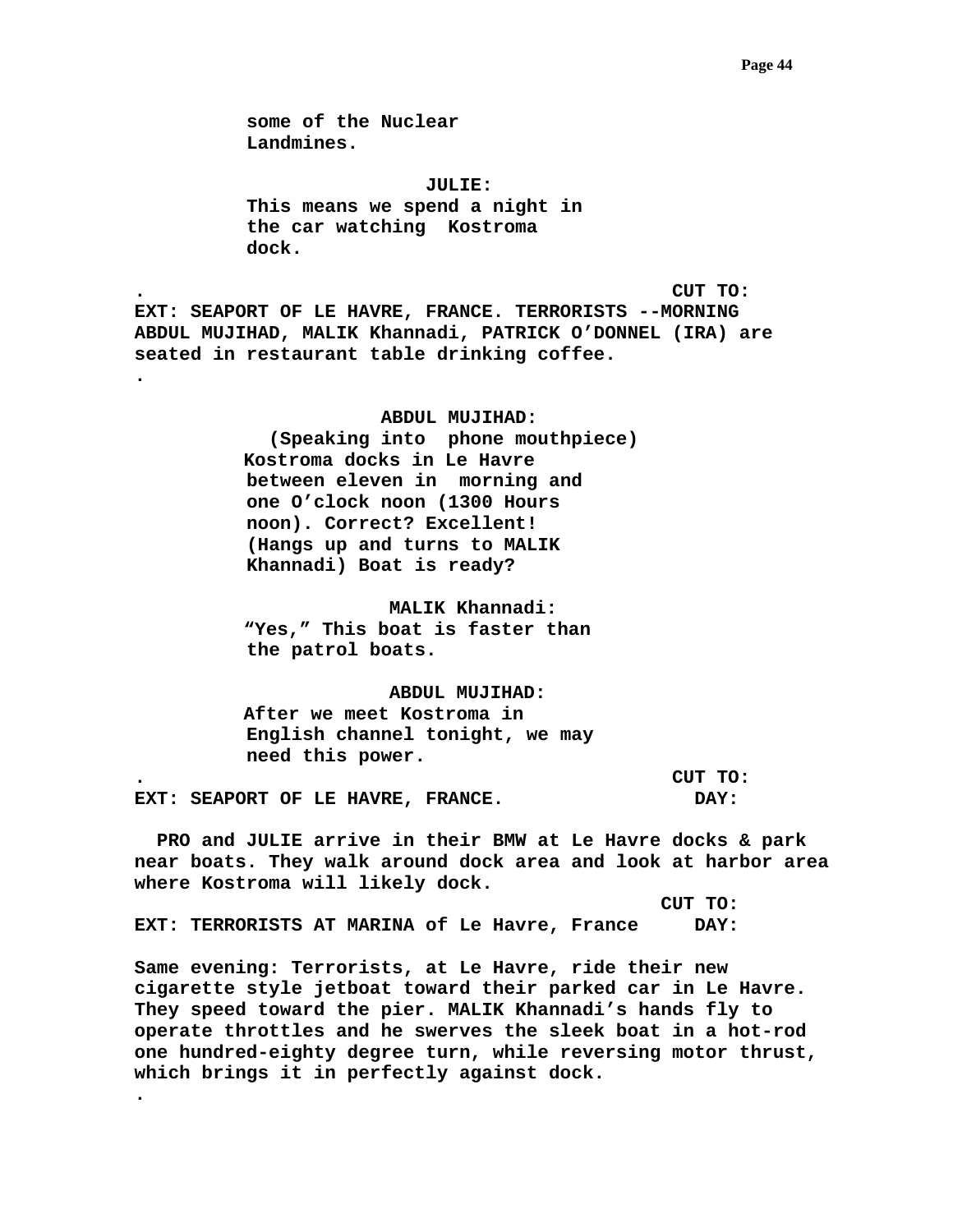**ABDUL MUJIHAD: (Nods approval addressing Khannadi) Tonight, we also meet MHEMET and SAMIR at the Kostroma.** 

 **MALIK Khannadi: (Nods in acknowledgement).** 

**. CUT TO: EXT: SEAPORT OF LE HAVRE AT PIER**  $---$  **DAY** 

**Same evening: Terrorists, at Le Havre, dock their new cigarette-style speed boat near their parked car at pier in Le Havre. PATRICK O'DONNEL (IRA) exits speed boat and enters his car, then drives off.** 

**. CUT TO: EXT: SEAPORT OF LE HAVRE AT PIER**  $---$  **DAY** 

**PRO and JULIE are inside Car as PRO arrives at Le Havre seaport and spots PATRICK O'DONNEL in Mitsubishi.** 

 **PRO: (Inside Car speaking to JULIE) Can't risk trying to get behind him.** 

**PRO and JULIE drive toward a remote parking space to park.** 

 **PRO: We are far enough away from them, so they won't notice us.** 

**.** 

**PRO parks Car out of eyesight of PATRICK O'DONNEL in Mitsubishi. PRO and JULIE sit and wait.** 

**. CUT TO: EXT: SEAPORT OF LE HAVRE INSIDE MITSUBISHI --NIGHT** 

**PATRICK O'DONNEL is inside Mitsubishi talking on cellular phone with MALIK Khannadi and ABDUL MUJIHAD who are aboard Jet speed boat headed for Kostroma.** 

**. CUT TO: EXT: THAMES RIVER, LONDON FOR A PAIGHT** 

**ALI MAHABAD and RAMI SHAIKH are in their own Yamaha jetboat and they ride their Yamaha Jetboat out of London harbor toward English Channel to meet with Kostroma.**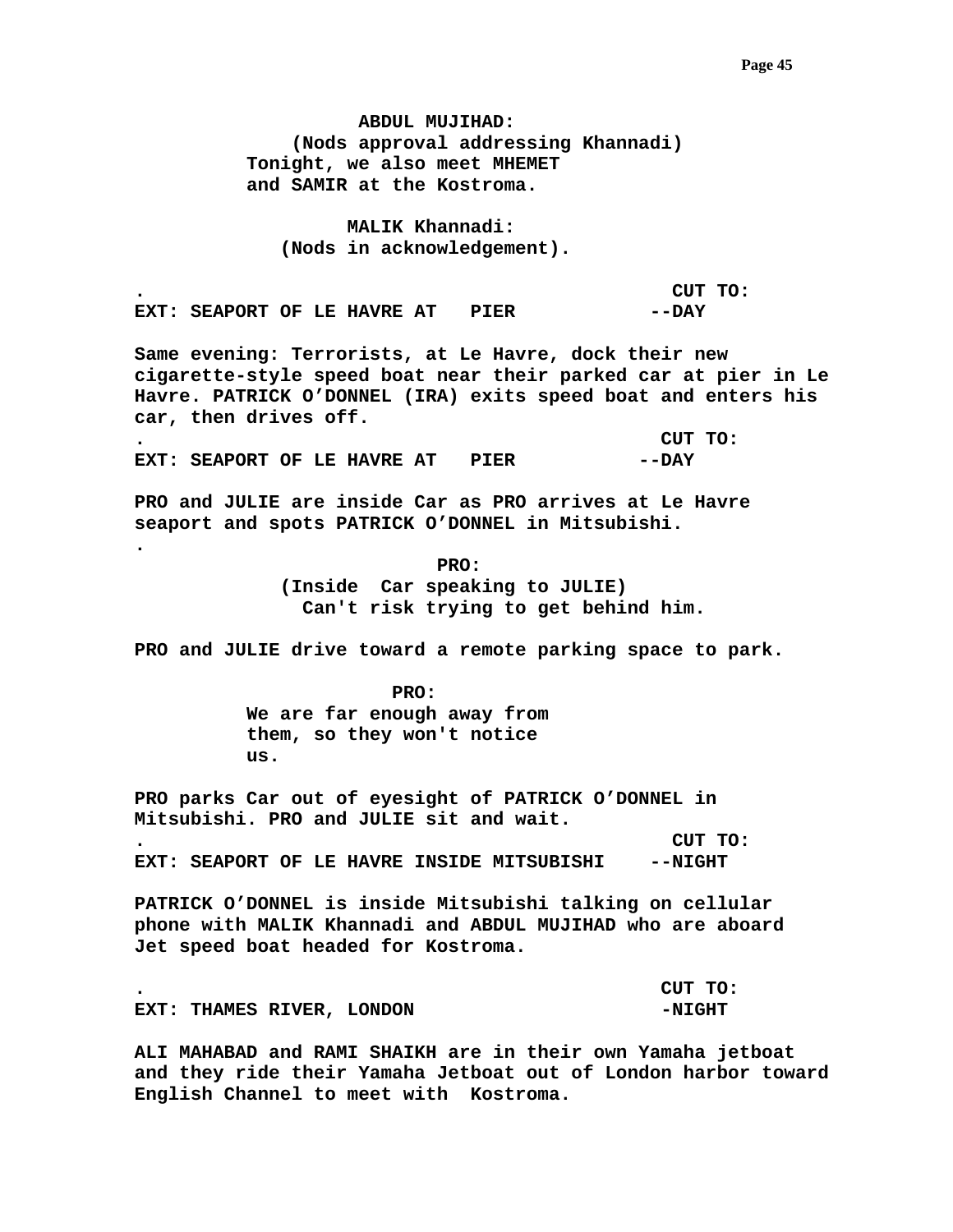**. CUT TO: EXT: SEAPORT OF LE HAVRE, TERRORISTS - NIGHT** 

**Same night: Terrorists, ABDUL MUJIHAD, and MALIK Khannadi, ride their new cigarette style speed boat out of French harbor at Le Havre toward English Channel to meet with Kostroma. ABDUL MUJIHAD speaks on cellular phone with MALIK Khannadi.** 

> **ABDUL MUJIHAD: Set your radio to thirty seven. Can you hear me on your radio? Good! Leave it there.**

**. CUT TO: EXT: SOUTH ENGLISH CHANNEL; TERRORIST SPEED BOAT –NIGHT** 

**Same night: Terrorists, ABDUL MUJIHAD and MALIK Khannadi, accelerate their cigarette style speed boat about 30 miles off coast of Le Havre in South English Channel to meet with KOSTROMA. KOSTROMA lights are on horizen. It is past midnight. They are in radio communication with Mehmet and Samir who are aboard KOSTROMA.** 

**. CUT TO: EXT:** Russian freighter, Kostroma  $---$  NIGHT **TALL BEARDED SAUDI, Mehmet Trikiti, and SAMIR CET are aboard Russian freighter, Kostroma. They communicate on radio with ABDUL MUJIHAD and MALIK Khannadi.** 

> **TALL BEARDED SAUDI: We see your running lights. We are ready.**

**. CUT TO: EXT: South English Channel- TERRORIST SPEED BOAT- NIGHT** 

 **Terrorists, ABDUL MUJIHAD and MALIK Khannadi, guide their cigarette style speed boat along starboard side of Kostroma. ALI and RAMI SHAIKH's running lights are in sight approximately one mile from Kostroma TALL BEARDED SAUDI lowers first Nuclear Landmine on a rope to ABDUL MUJIHAD Yamaha Jetboat.** 

 **Russian markings on side of Landmine can be seen on its side as it is lowered. MALIK Khannadi catches first Nuclear Landmine. ALI and RAMI SHAIKH arrive guide their Yamaha Jetboat along starboard side of Kostroma.**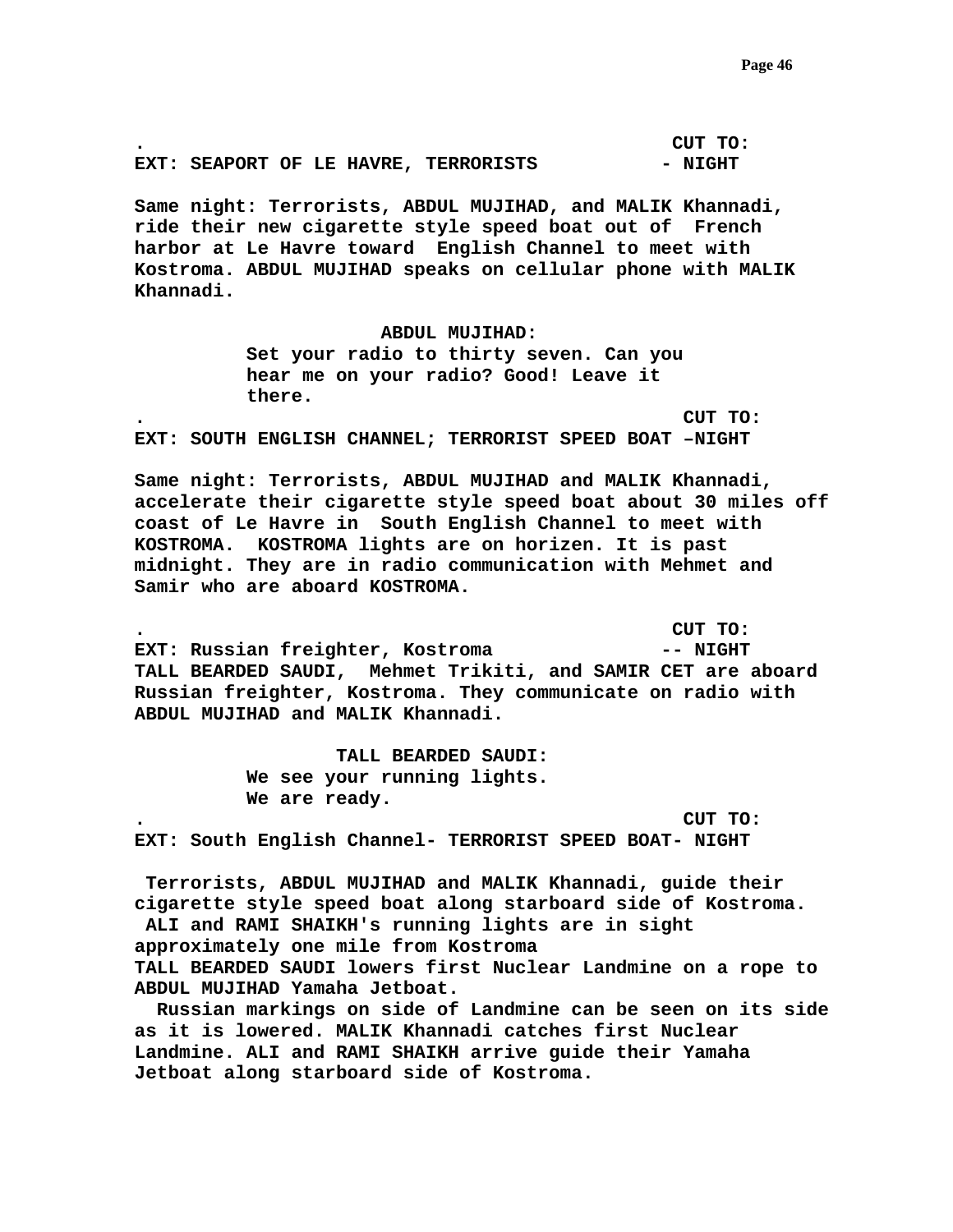**Mehmet Trikiti lowers second Nuclear Landmine on a rope to MUJIHAD Yamaha Jetboat. Russian markings on side of second Nuclear Landmine can be seen on its side as it is lowered. MALIK Khannadi catches second Nuclear Landmine.** 

|  |                            |                 | CUT TO:  |
|--|----------------------------|-----------------|----------|
|  | EXT: SOUTH ENGLISH CHANNEL | <b>KOSTROMA</b> | -- NIGHT |

**Terrorists, ABDUL MUJIHAD and MALIK Khannadi accelerate their cigarette speed boat away from side of Kostroma and speed toward Le Havre at high speed.** 

**ALI and RAMI SHAIKH guide Yamaha Jetboat along starboard side of Kostroma & commence to take-on their cargo of two Nuclear Landmines.** 

**MALIK KHANNADI operating Jetboat while speaking on radio to PATRICK O'DONNEL in Mitsubishi.** 

**. CUT TO:**  EXT: SEAPORT OF LE HAVRE, TERRORISTS -- NIGHT

**PRO and JULIE with binoculars watch MALIK KHANNADI operating Jet boat as he approaches Le Harve harbor. Pro is on cell phone to Fhotiss.** 

> **PRO: They are unloading the nuclear landmines right now, Fhotiss. Where are the French Counter-Terrorism Police?**

**PRO listens on cell phone. Then, responds in irritated voice.** 

 **PRO: How do they know they can't be exploded? Ohh! The British, the US, and the Russians have assured French Counter-Terrorism Police these nuclear landmines are so badly oxidized that they will not explode?!** 

**Pro turns around holding cell phone in extreme frustration** 

 **PRO: That's like the French Counter-Terrorism Police believing Tweedle Dee, (Cont'd)**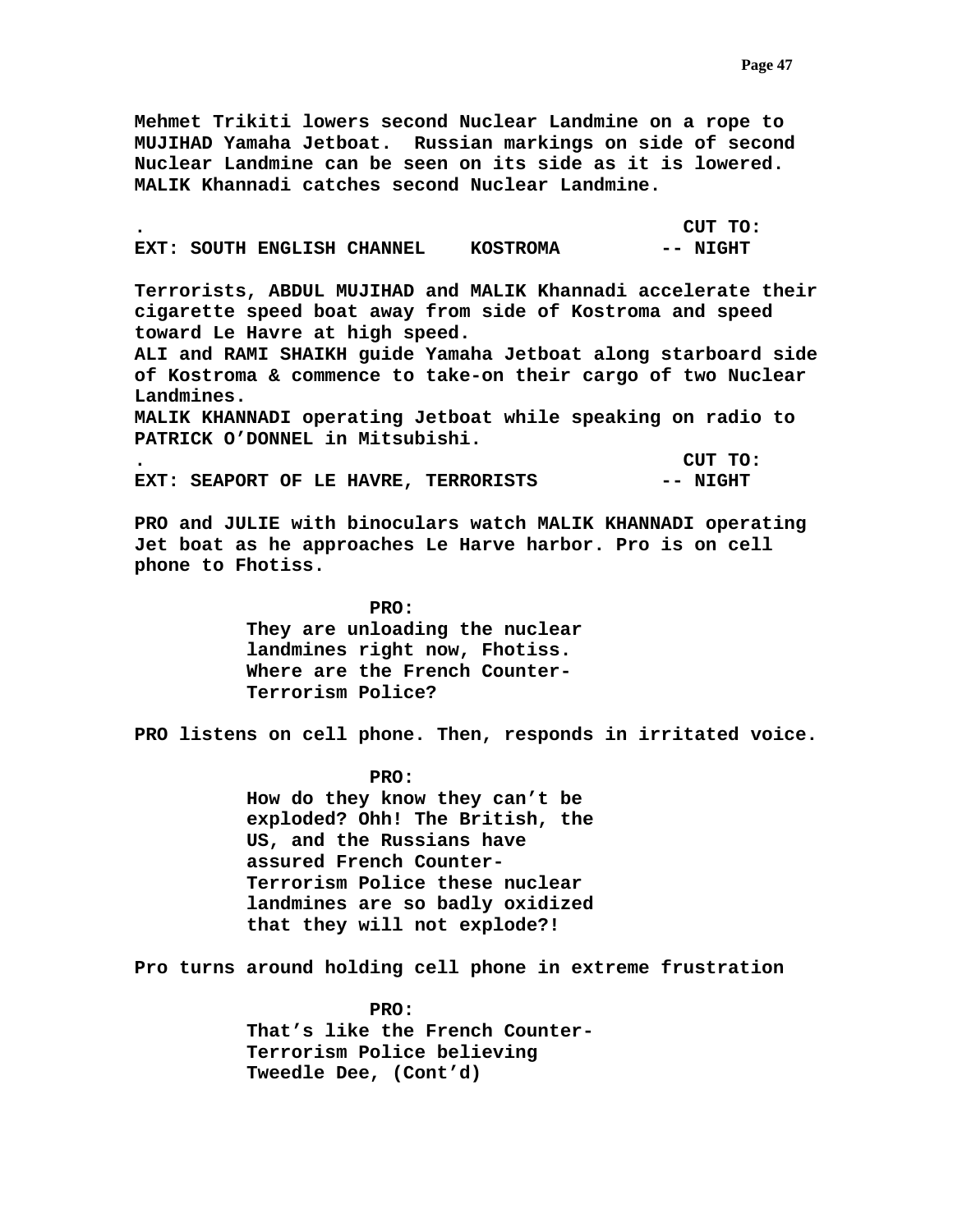**Tweedle Dum, and Tweedle Dumbest can actually tell the truth! The whole crazy crowd belongs with Alice in Wonderland! I can't believe this, Fhotiss! Incredible! . CUT TO: EXT: FRONT RITZ HOTEL, PARIS -- DAY** 

**A crowd of PAPARAZZI mill about in front of Ritz Hotel.** 

**. CUT TO: EXT: BALCONEY OF TERRORISTS' RITZ HOTEL ROOM - DAY Terrorist on balcony of Terrorists' Ritz hotel room, overlooking Ritz hotel swimming pool watching DODI & DIANA play in Ritz swimming pool.** 

|  |                               |  | CUT TO: |
|--|-------------------------------|--|---------|
|  | EXT: RITZ HOTEL SWIMMING POOL |  | - DAY   |

**Ritz Hotel swimming pool: DIANA and DODI are sharing a funfilled afternoon lunch-party at pool, they cavort and play volley ball with their friends in swimming pool, many of whom are seen dressed in traditional Middle Eastern clothing. An occasional guest is talking or eating at Bar-B-Q by pool. There are a substantial number of people enjoying the afternoon party.** 

**. CUT TO: EXT: BALCONEY OF TERRORISTS' RITZ HOTEL ROOM -- DAY** 

**Overlooking Ritz hotel swimming pool. ABDUL MUJIHAD (Middle East Terrorist)** *stalking* **DIANA & DODI. MUJIHAD wearing sunglasses, is looking at DODI and DIANA from third story balcony where he has rented a room in Ritz. Inside room is MALIK Khanaddi and MHEMET TRIKITI, driver of Murder Fiat Uno who were with ABDUL MUJIHAD when they stalked DIANA and DODI at Paris Airport (they speak in accented English).** 

> **MALIK Khanaddi: They are always surrounded by friends and bodyguards.**

 **ABDUL MUJIHAD: It will be easier if we kill them in their car.**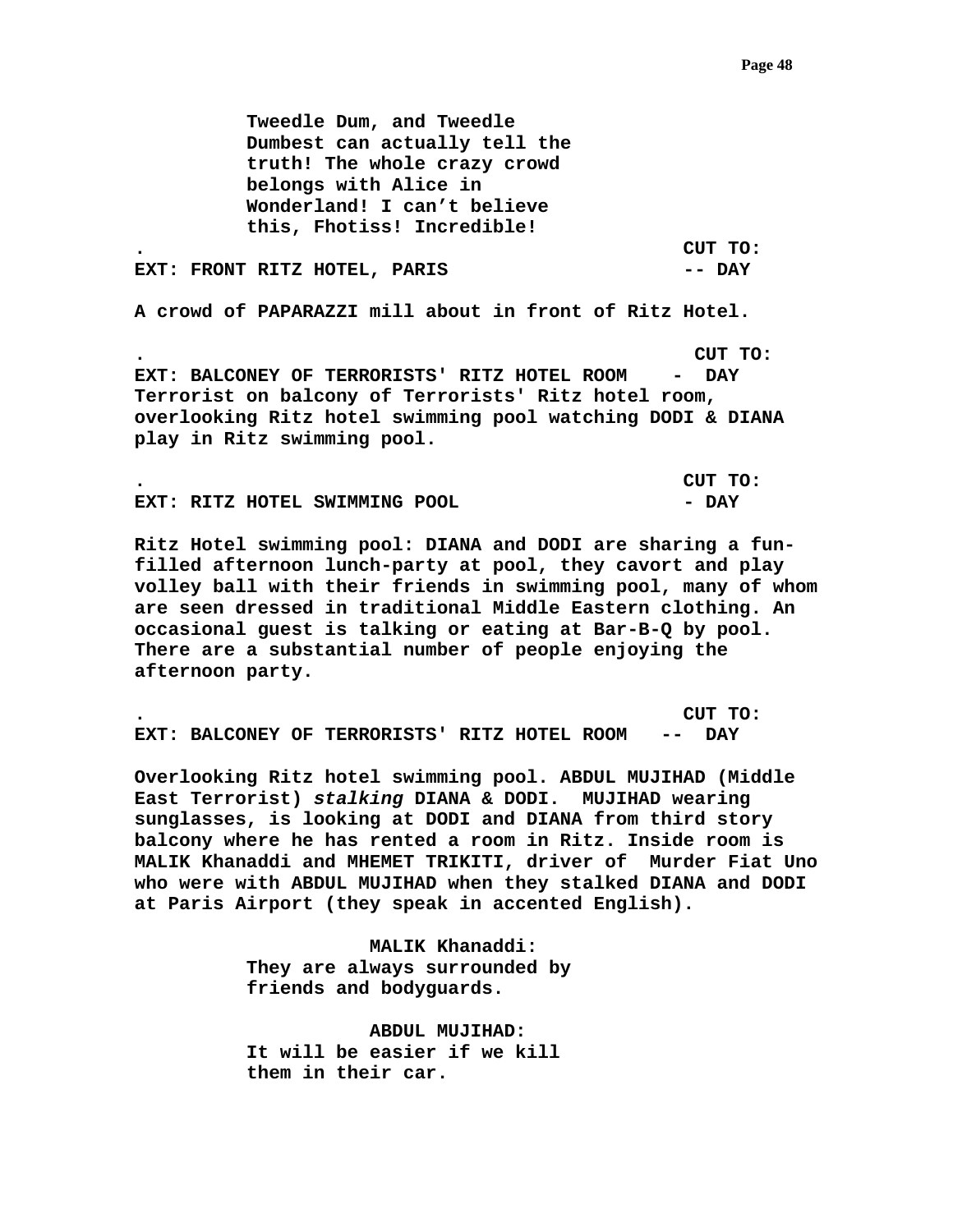**MALIK Khanaddi: She is so beautiful.** 

 **ABDUL MUJIHAD: If she makes her "Nuclear Landmine Speech" at Oslo, the effect will cost us. Think of it like that and your mission is easy.** 

 **MALIK Khanaddi: I made only a truthful remark. I understand our work is more important than their lives.** 

**.** 

**. CUT TO:**  EXT: Ritz Hotel swimming pool **-- DAY** 

**DIANA & DODI play volley ball in pool with their friends.** 

**. CUT TO: EXT: BALCONEY OF TERRORISTS' RITZ HOTEL ROOM - DAY** 

**Overlooking Ritz hotel swimming pool. ABDUL MUJIHAD watches from his balcony, then turns and walks inside his room.** 

|  |                               | CUT TO: |
|--|-------------------------------|---------|
|  | EXT: RITZ HOTEL SWIMMING POOL | --DAY   |

 **DODI exits pool & pours two glasses of champagne. He catches DIANA's attention and holds out his hand offering a glass of champagne to DIANA. DIANA smiles and nods, then exits pool while others continue to play, oblivious of her absence. She joins DODI, who gives her champagne. DODI then takes her hand and leads her away.** 

**. CUT TO: EXT: Hiroshima, Japan 52nd Nuclear Bomb Anniversary-DAY** 

**Signs and banners proclaim "52nd Nuclear Remembrance."** 

 **JULIE: (As they tour Hiroshima Nuclear Bomb Museum exhibits) If the rest of the world could see these Hiroshima exhibits to know how terrible these Nuclear**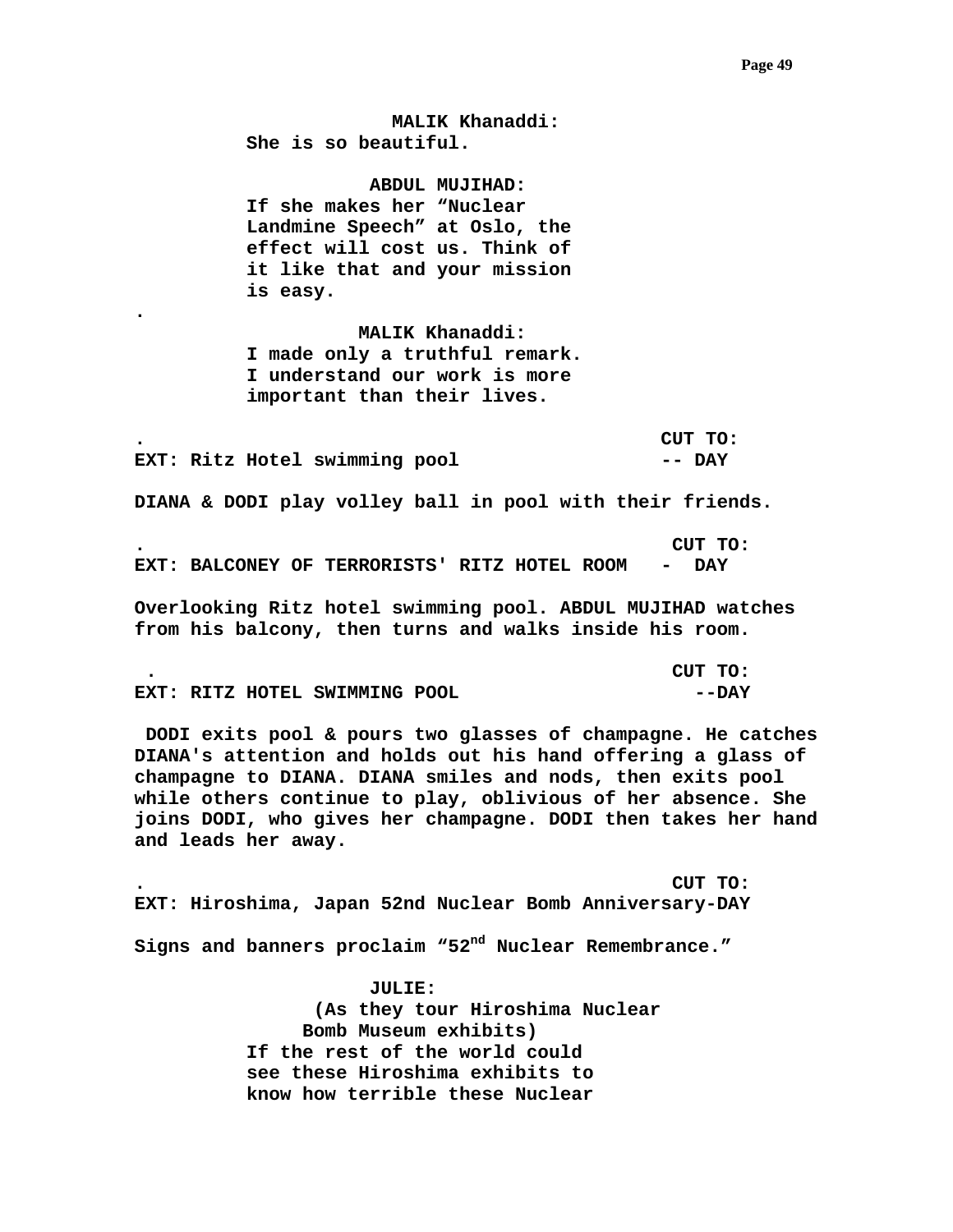**weapons are, they would ban them forever.** 

**PRO:**  $\blacksquare$  **Yes! The world would ban them forever. And, they will - just as soon as we can make the world understand.** 

 **PRO , JULIE, and Yoshi as they tour Hiroshima Nuclear Bomb Museum exhibits illustrating what PRO , JULIE, and Yoshi see and explain** 

> **Yoshi Nakamura: Yes, PRO. If we can get this message understood by the world, then we have a chance.**

**. CUT TO:** 

**INT: Hiroshima, 52nd Nuclear Bombing Anniversary – DAY PRO, as Greenpeace representative in lecture auditorium, lectures in Hiroshima at 52nd Nuclear Bombing Anniversary regarding Nuclear Landmines: PRO holds up an imitation model of Russian RA115 Nuclear Landmine** 

 **PRO:** 

**During May 1997, this year, Russian General Alexander Lebed, as Secretary of Russian National Security Council, revealed that eighty-four "Suitcase" Nuclear Landmines, were "missing" from Russian arsenals. My briefcase next to me shows the size of this weapon which could flatten Washington, DC, the same as Hiroshima.** 

 **Audience gasps and murmurs. . CUT TO: INT: Hiroshima, 52nd Nuclear Bombing Anniversary - DAY:** 

**After his Greenpeace lecture, PRO and JULIE walk around Hiroshima Nuclear Bomb museum exhibits.** 

> **JULIE: DIANA and DODI should see this.**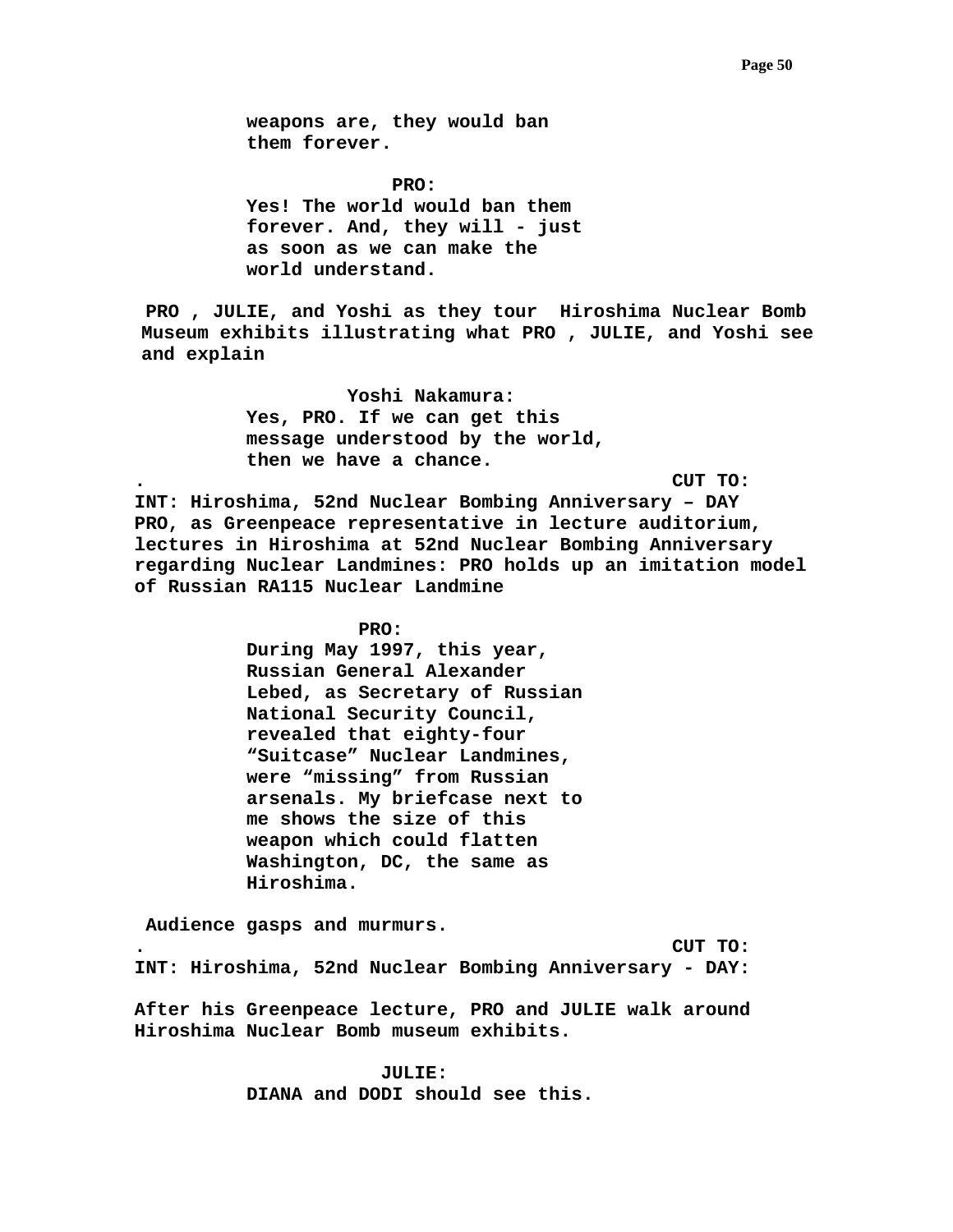**(JULIE gestures toward Warning Leaflet display) Look at these nuclear warning leaflets the United States dropped on Hiroshima and Nagasaki before bombing them.** 

## **PRO:**

**If we dropped nuclear warning leaflets like these on London, Paris, and Washington, they might wake up.** 

**. CUT TO: INT: Hiroshima restaurant 1988 -- NIGHT PRO and JULIE eating dinner in a Hiroshima restaurant** 

> **JULIE: I love Sushi**

**.** 

**. PRO : (Raises his Saki wine cup and toasts toward JULIE) I love Saki.** 

 **JULIE: How well I know.** 

 **They both laugh. PRO in slightly sing-song voice as if reciting a reworded version of old well known "Ding-dang-dong" school rhyme)** 

> **PRO: PRO love Saki. JULIE Sushi. What they do? Saki-Sushi-Saki, all night long.**

 **PRO & JULIE (They are convulsed with laughter as they have word fun) . CUT TO:** 

 **EXT: Hiroshima, Japan - Hiroshima Hotel -- NIGHT** 

 **PRO & JULIE (They both laugh)**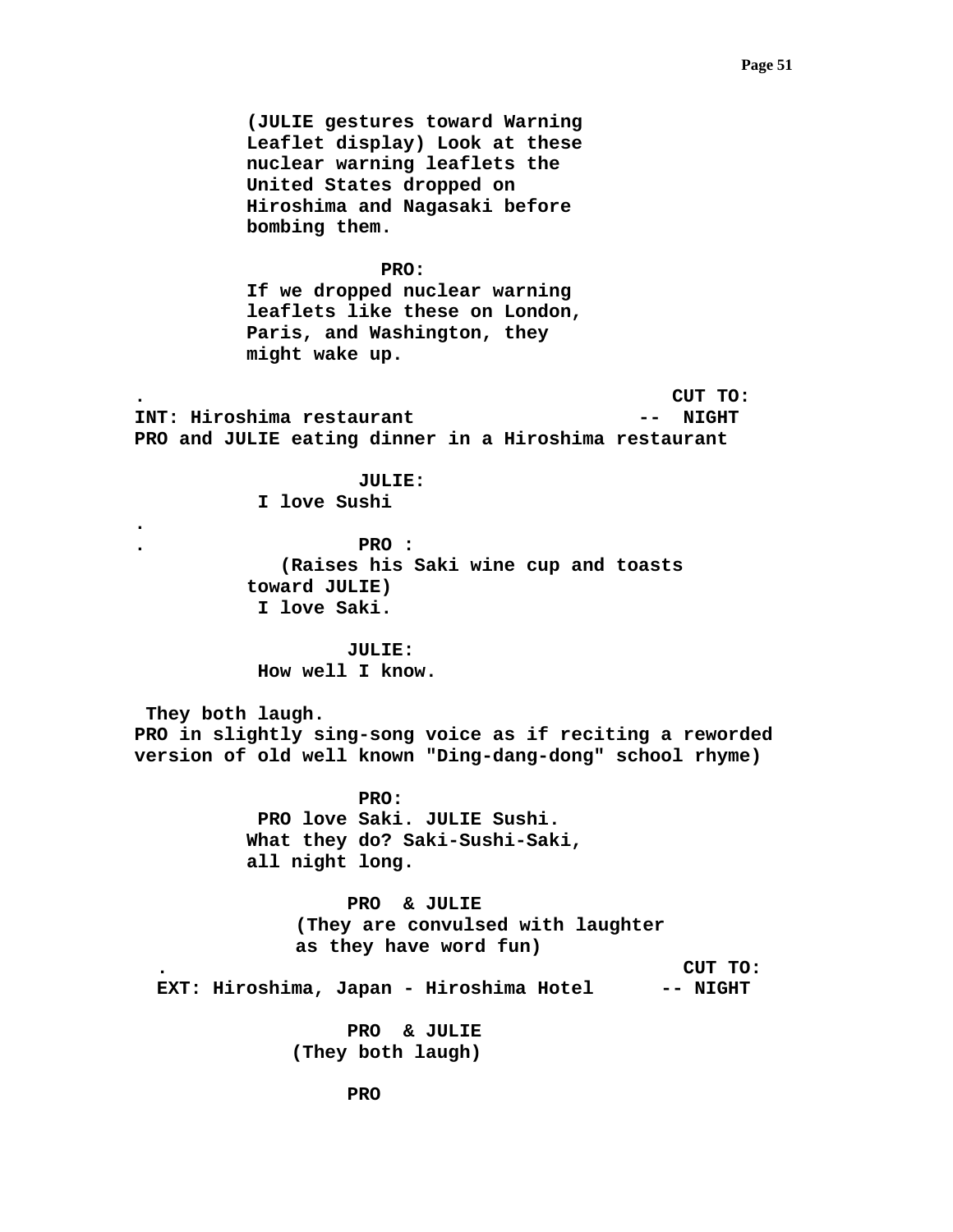## **Page 52**

 **PRO love Saki. JULIE love Sushi.** 

**They laugh. PRO turns off lights.** 

 **JULIE: Ding, dang, dong. All night long.** 

**They both laugh in the dark** 

 **PRO : Ohhhh** 

 **JULIE:** 

 **Ummm** 

**. CUT TO:** 

**EXT: U.N. Children's Care Hospital, in Africa -- DAY** 

**Continuous: PRO & JULIE flY to Africa and travel in a Land Rover truck over wild African countryside to reach JULIE's U.N. Children's Hospital.** 

**. CUT TO:** 

**EXT: PRO & JULIE at U.N. Children's Hospital -DAY** 

**There are Landmine victims. JULIE takes PRO on a tour of hospital and introduces him to several Landmine victims who are amputees. JULIE introduces PRO to a young girl named LINEESHA, a landmine amputee who wants to be a school teacher.** 

> **JULIE: Hello LINEESHA. The doctor tells me that you are doing well and should have a new leg in a few weeks. .**

 **LINEESHA: (One-legged & on crutch) Yes Ma'am. I will have a new leg of wood and will paint colorful artwork all over it.** 

> **PRO: (LINEESHA looks as PRO extends his hand & Introduces himself to her. They shake hands)**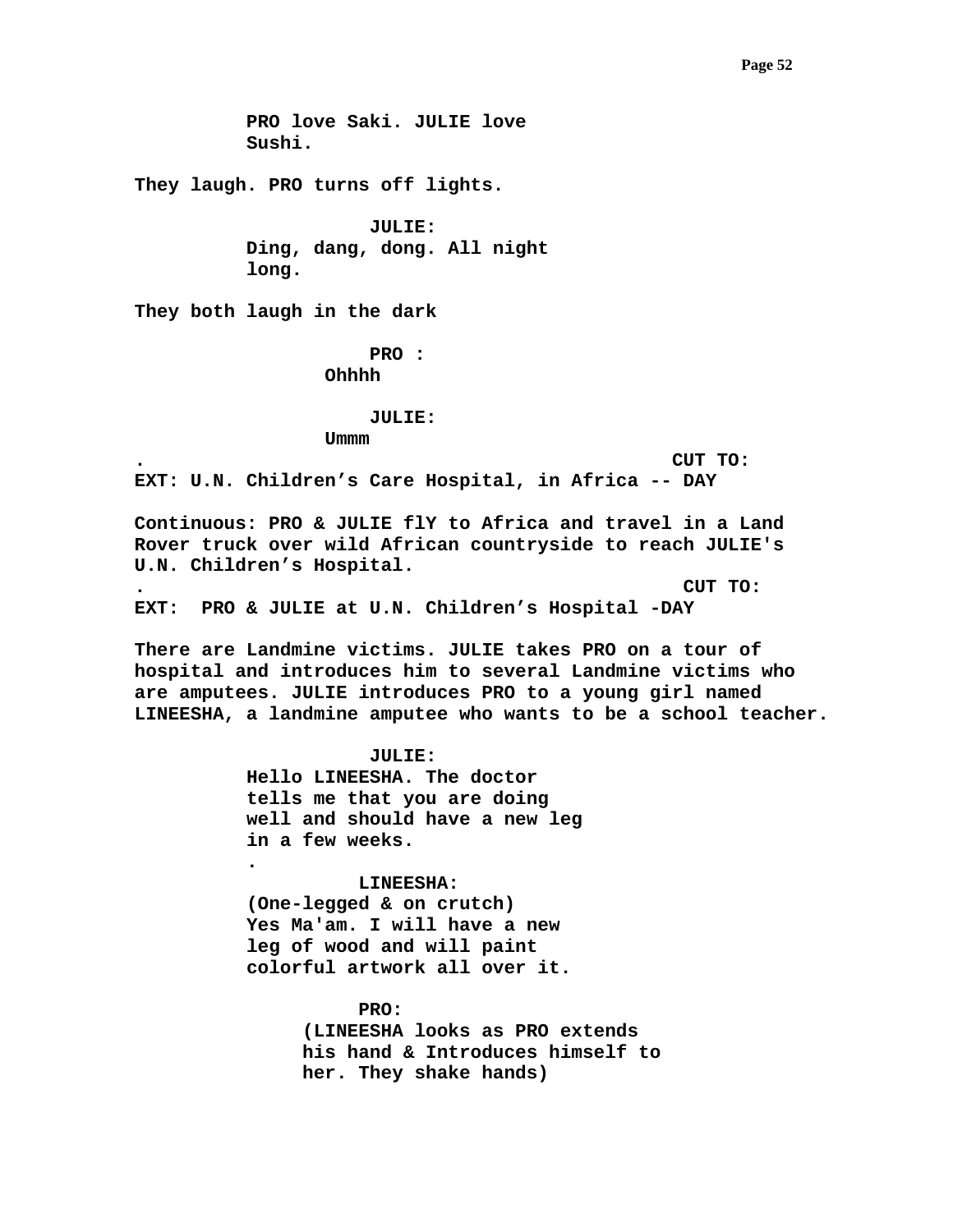**Hello LINEESHA. I'm PRO Smith. Where did you get this wonderful idea for a wooden leg with color artwork?** 

### **LINEESHA:**

**.** 

 **I am currently an artist, Sir. And, I will be a school teacher when I graduate. My designer leg will advertise.** 

## **JULIE:**

 **(JULIE smiles and reacts with surprise) Oh, LINEESHA. How exciting. You have such a marvelous idea.** 

# **PRO:**

 **LINEESHA, I think you are going to have a great future after you finish with this hospital visit.** 

**Julie takes LINEESHA's pulse, blood pressure, & temperature** 

# **JULIE:**

 **Very good, LINEESHA. I will bring you some books later.** 

## **LINEESHA:**

 **Do you have Steve BIKO? Please.** 

 **PRO:(signs to LINEESHA) Steve Biko. Good choice.** 

# **JULIE:**

 **(Turns and smiles at LINEESHA as she and PRO walk away) Steve Biko***.* **I promise** 

**. CUT TO:** 

**EXT: DIANA' ENTOURAGE:UN CHILDREN'S HOSP., AFRICA -DAY** 

 **DIANA visits U.N. Children's Hospital village in Africa, making a detour from her anti-Landmine campaign to support her friend, Julie. DIANA personally waves-in and directs truckdelivery of needed medical supplies.**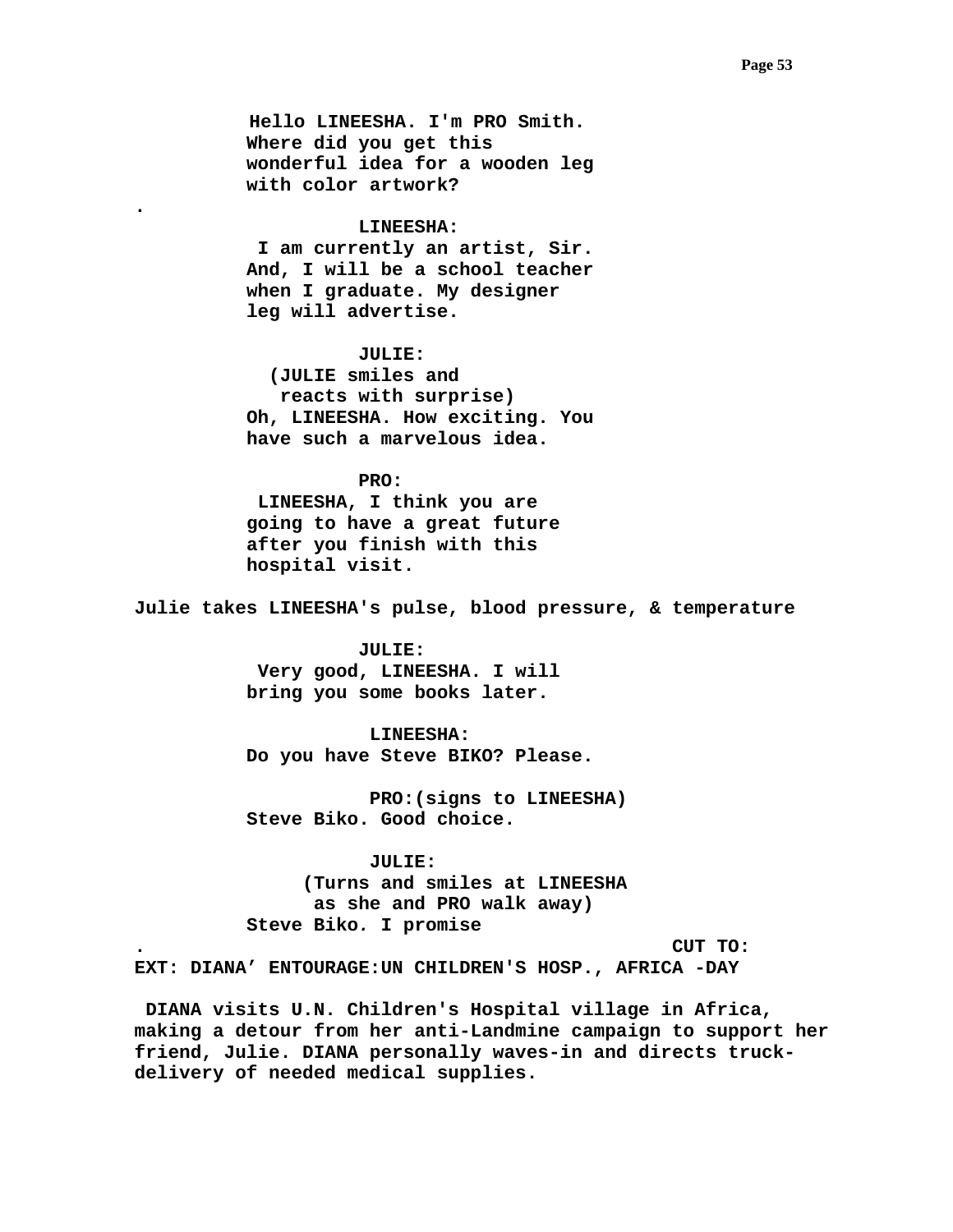**PRO stands at a distance as audience to DIANA and JULIE while they visit young landmine victims. DIANA and JULIE are out of intelligible hearing range of PRO and only tone of their laughter can be occasionally heard.** 

**DIANA holds hands with landmine children and often embraces one child or another. She converses with LINEESHA, a one legged landmine victim. DIANA embraces her later as they part.** 

**. CUT TO INT: INSIDE JULIE'S HOUSE , U.N HOSPITAL GROUNDS –DAY** 

 **Diana, JULIE, and PRO are sitting alone in a secluded den area of house, by themselves. DIANA is very happy, asking JULIE about PRO, and smiling about her own love with DODI.** 

# **DIANA:**

**Neither the U.S. government, nor British, nor French have made any effort to notify their own citizens of these Nuclear Landmine explosion threats phoned-in to government offices by Middle East Terrorist groups.** 

# **PRO:**

 **Even though records clearly show that Terrorists issued numerous forewarnings prior to their bombings of Pan Am 103, and New York World Trade center, and Oklahoma City Building, the several governments concerned did not forward bomb warnings to victims** 

# **DIANA:**

**.** 

**.** 

**I am extremely worried for the safety of WILLIAM and HARRY exposed to these Nuclear Landmines in England and want to remove them from London to a country which is not a Nuclear Landmine target.**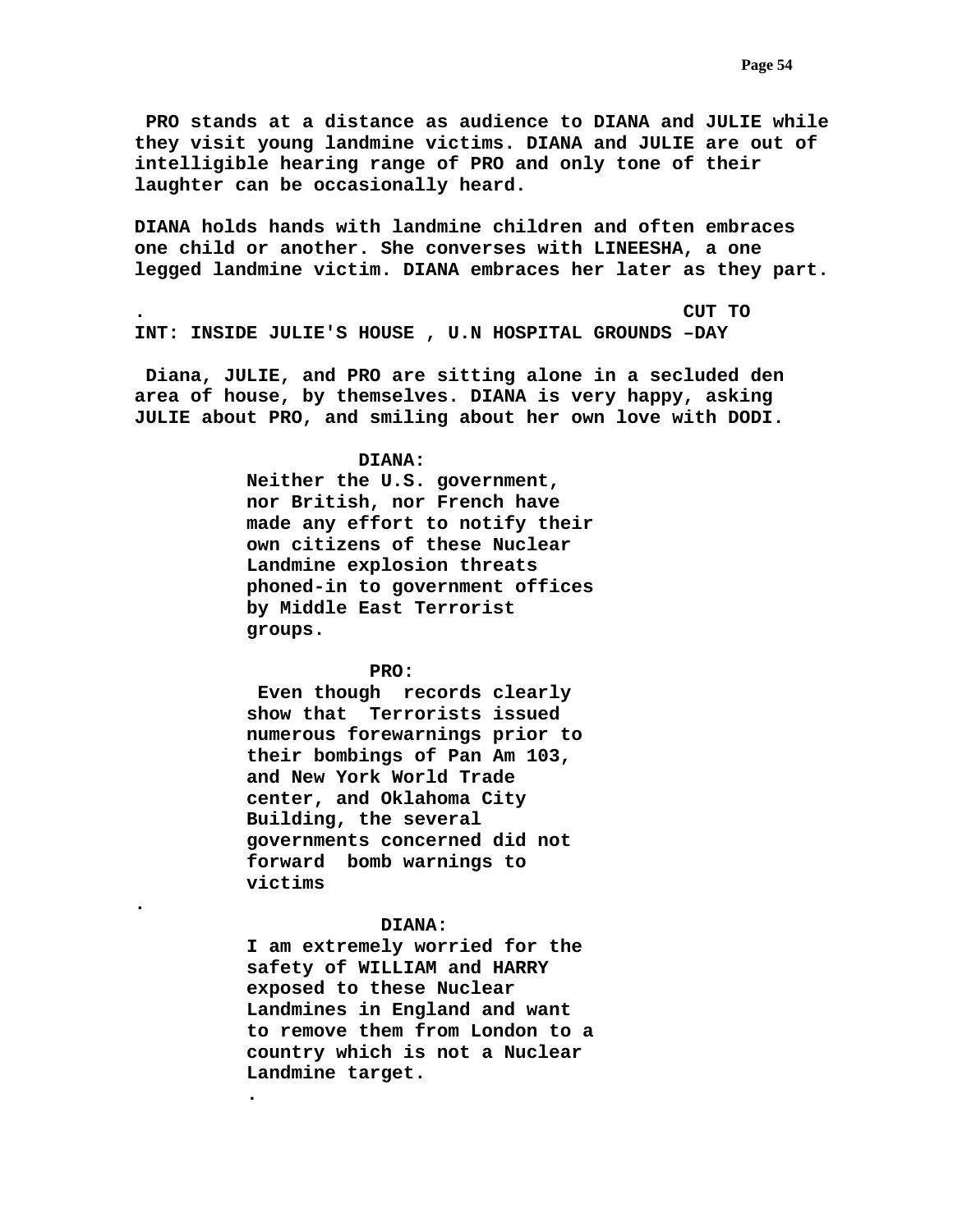**PRO:** 

 **American and European governments rationalize nuclear censorship by claiming stolen nuclear landmines are oxidized and won't explode; therefore, they don't want economic panic in their cities by businesses refusing to invest money.** 

**DIANA, JULIE, and PRO spend almost entire African night talking about Nuclear Landmines.** 

**. CUT TO: EXT: DIANA INSIDE JULIE'S HOUSE DEPARTING -- DAWN** 

**DIANA stands-up from her chair & asks PRO and JULIE to come visit with her when they return to France.** 

 **DIANA : I hope you both will come visit me when you have an opportunity. . CUT TO: EXT: AFRICAN U.N. HOSPITAL, FOLLOWING DAY –Day** 

 **LINEESHA & JULIE depart for LINEESHA's village where they will excavate a foundation for LINEESHA's mud & thatch village hut which is to be her new home. After arriving at LINEESHA's village, they work together in a field and while attempting to move a large rock with pry bars, they unknowingly explode an anti-personnel landmine. LINEESHA is badly maimed because she is directly in front of blast, JULIE's arm has a minor flesh wound because she was on opposite side of rock away from blast. PRO hears thunderous explosion from where he is working in a tool shed lifting a wheelbarrow. He goes to help. PRO drives his Land Rover utility vehicle to LINEESHA and they take her to hospital.** 

**. CUT TO: EXT: HOSPITAL: FOCUS ON LINEESHA & JULIE --DAY** 

 **LINEESHA temporarily survives explosion. She has lost her remaining leg and part of one arm. She is also partially blinded. She is brought to Landmine Hospital where there are other Landmine victims. She lingers for almost a day while trying to explain her dreams of becoming a school teacher to PRO and JULIE, then she dies. .**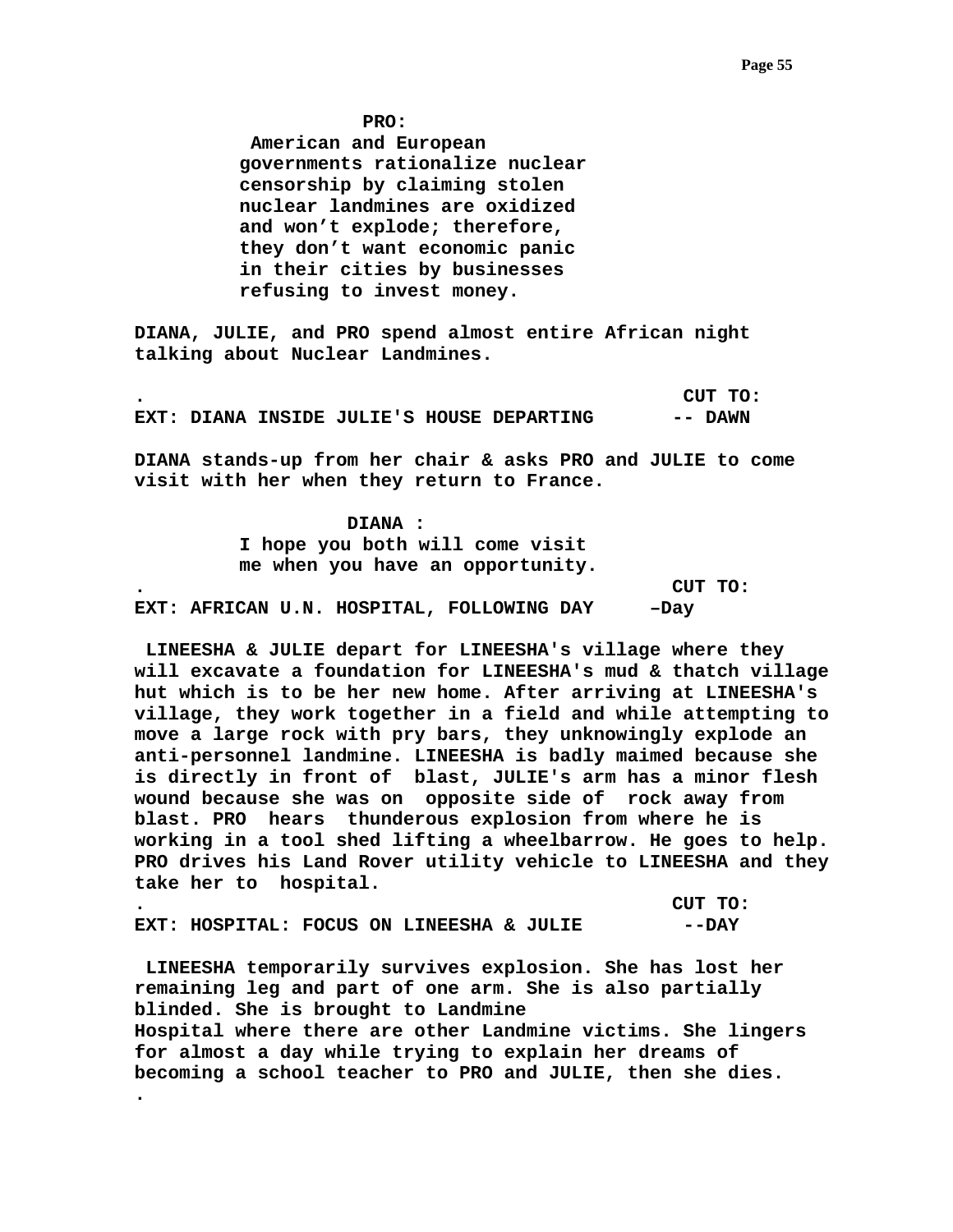**LINEESHA:** 

 **I am very sure …(gasps and breaths hard) we can finish building this school …(gasps and breaths hard)for all children of Damba. My dream, …(gasps and breaths hard) I shall teach elementary school. I have … (gasps and breaths hard) always wanted … (gasps and breaths hard) to be school teacher. (LINEESHA dies)** 

### **JULIE:**

**(Looking on in tears and, in her grief, speaking to LINEESHA as if she is still alive. Sadly, tries to comfort dead LINEESHA) Please rest now, LINEESHA** 

**PRO and JULIE step outside hospital ward, embrace each other and JULIE bursts into tears. Both cry** 

 **. CUT TO: EXT: LINEESHA'S COFFIN & GRAVE SITE TWILIGHT:** 

 **A beautiful african choral hymn fills air. LINEESHA is buried during a sad and tearful funeral.** 

**. CUT TO: INT: JULIE's HOUSE, LATER AT U.N. HOSPITAL GROUNDS -DAY** 

 **PRO, sad, confides his nightmare of Nuclear Landmines to JULIE.** 

> **PRO: (explains nightmare) I had another nightmare last night.**

 **. CUT TO:** 

**EXT:NIGHTMARE SETTING: WASHINGTON MALL WHITE HOUSE-DAY** 

 **Surrealism: abnormal color. While PRO confides nightmare to JULIE, it becomes visualized on-screen, from beginning-to-end, during time PRO narrates as he moves through his nightmare of Ottoman Janissaries marching to loud Ottoman marching music in Washington, DC while they carry several Nuclear Landmines hanging on poles. He is present at U.S. Capitol Mall near White House in gathering crowd of onlookers as scenario**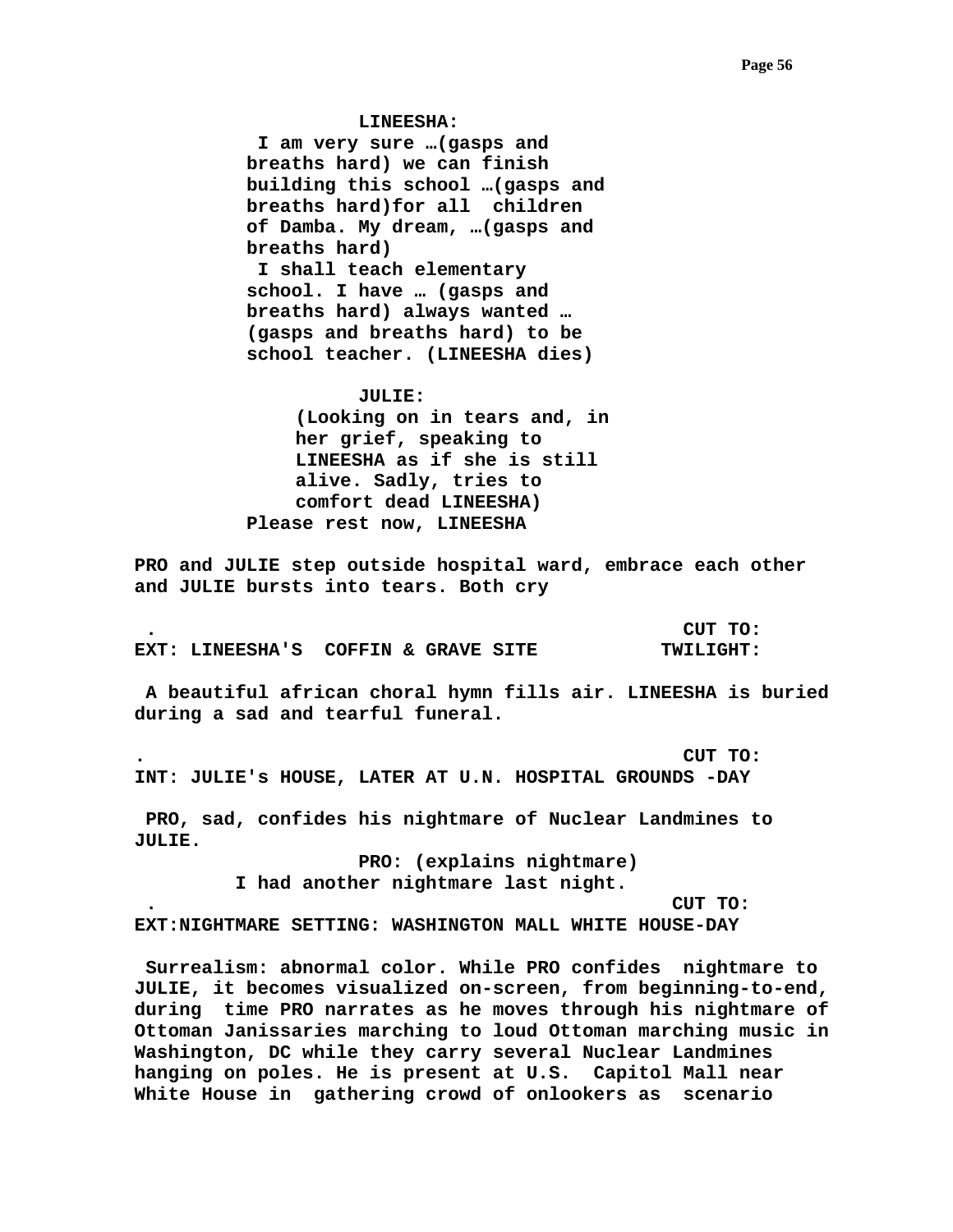**unfolds. U.S. News Media (TV and radio) record Terrorists' arrival with Nuclear Landmines at White House.** 

 **As PRO's nightmare continues, a team of Middle East Suicide Bomb Terrorists (SONS OF PARADISE), present at U.S. Capitol Mall in Washington, DC, is accompanied by a Janissary marching band of approximately one thousand fanatical Sultanate soldiers playing ancient Ottoman marching (dancing) music.** 

 **This underscores terror effect of SONS OF PARADISE marching in broad daylight from Washington Mall to White House.** *Death*  **rapidly rides a special "Pacer" type horse on outside perimeter of marchers.** 

**. . . Meanwhile, U.S. Marines in battle garb are keeping growing crowd back away from Janissary marching band and from Suicide Bomb Terrorists. Once Janissaries arrive at White House, they continue to play Ottoman music on front lawn of White House, while SONS OF PARADISE carry their Nuclear Landmines with Russian markings up driveway of White House, into White House and into President's Oval Office. SONS OF PARADISE then place their Nuclear Landmines atop President's desk. Some of them stand while others sit in chairs with their mud-soiled boots propped, scraping, and scuffing on President's shiny clean desk. Terrorists and President of United States then commence a very civilized dialogue between themselves.** 

 **As dialogue progresses, it becomes apparent that the Terrorists do not appear intent on exploding their weapons at the moment. They are obviously interested in political détente. This situation implies that Middle East Terrorism could invincibly and publicly present Nuclear Landmines in Capitol City of United States anytime they wish and they could not be stopped because there is no effective Military Defense in U.S. arsenal to defend against brandishment of Nuclear Landmines by a Terrorist suicide militia!** 

**INT: JULIE & PRO in JULIE's house , U.N. Hosp. --DAY** 

**. CUT TO:** 

 **JULIE & PRO drinking coffee.** 

## **JULIE:**

**DIANA planned her Oslo Nuclear Landmine speech after she learned that Russian General Lebed described stolen Nuclear Landmines to U.S. Congressional delegation.**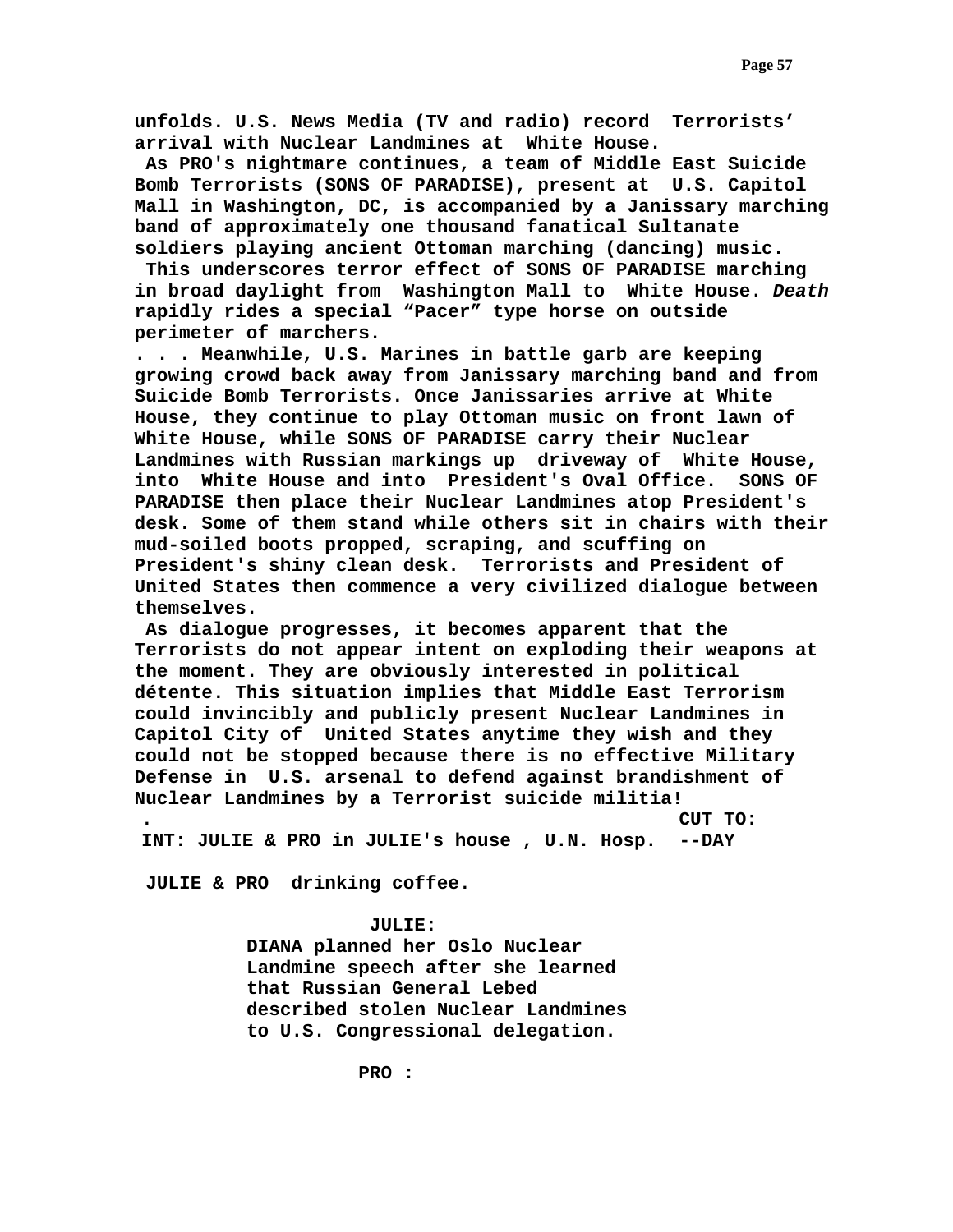**When Soviet Union collapsed in 1991, Russian officials were selling Russian Nuclear Landmines to any terrorist who could pay the two hundred million price in cash, Heroin or Cocaine.** 

**. CUT TO:** 

**EXT: JULIE'S HOUSE AT HOSPITAL GROUNDS, AFRICA – DAY** 

 **A Range Rover vehicle arrives outside, occupied by four men dressed in Arabic garb. One of them exits and waits by front gate holding a large clear see-through, plastic bag filled with computer disks, DVD disks, photos, and papers. PRO & JULIE walk to front gate and greet man. They talk outside audience hearing earshot. The man gives them a clear plastic bag. PRO hands man a piece of paper.** 

 **Man departs in Range Rover with his companions. PRO and JULIE return inside her house** 

**. GO TO:** 

**INT: JULIE'S HOUSE AT HOSPITAL GROUNDS, AFRICA - DAY** 

 **JULIE: Do you know this man?** 

# **PRO :**

**Yes. His group controls the Nuclear landmines. And, he wants us to give these computer disks to DIANA and British government as proof that he has Nuclear Landmines concealed in London, Paris and Washington.** 

### **JULIE:**

**(looks at computer disks in bag) If you don't mind my curiosity, what was that paper you handed to him? .** 

#### **PRO:**

**It was a four hundred million dollar reward check-voucher, payable after we recover the Nuclear Landmine he says he has concealed in London under control of his men.** 

#### **JULIE:**

**(looks at computer disks in bag) Amazing! These disks show a location?**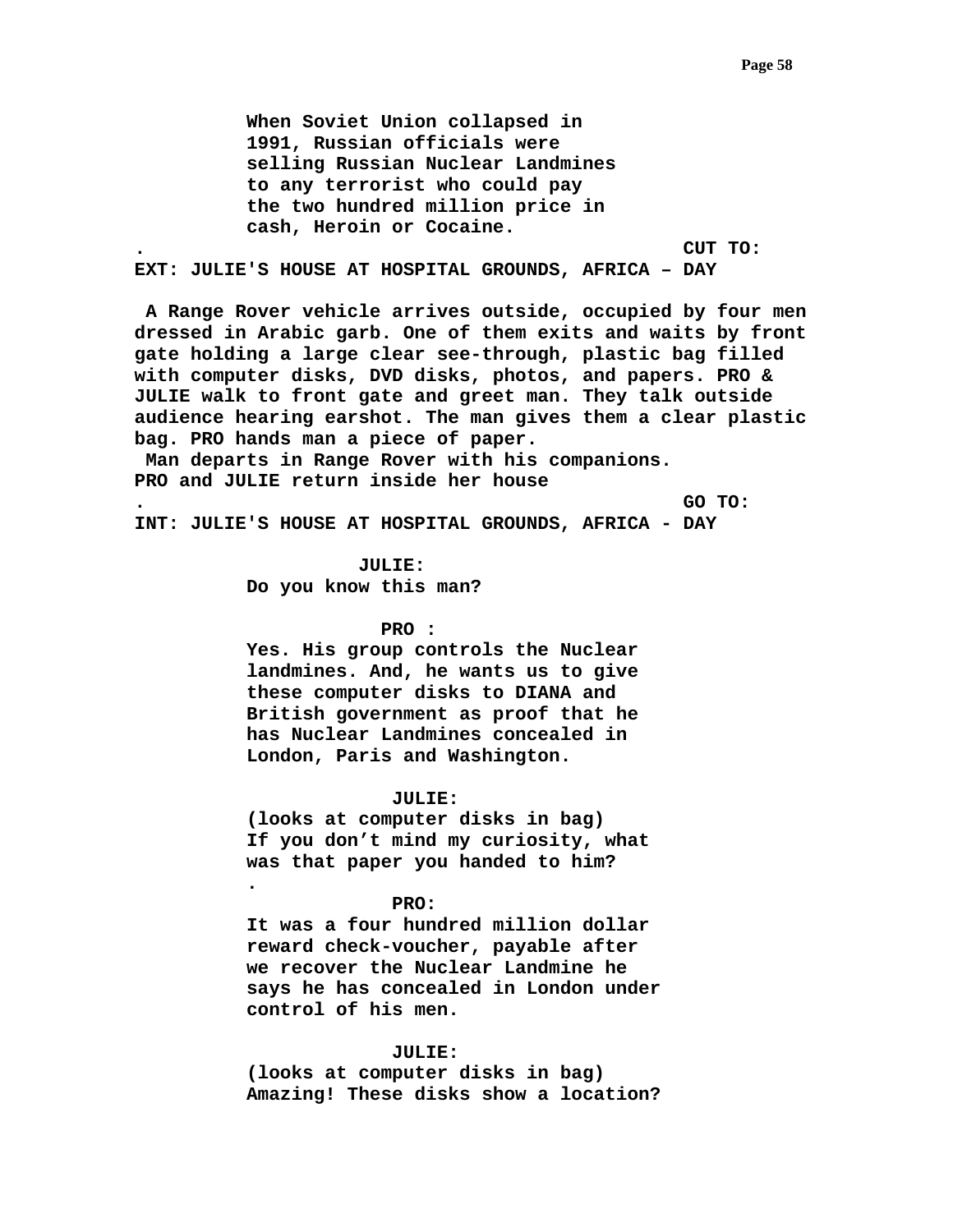**PRO:** 

**(Nods, copying disk package on computer) We should deliver all this to the government in London, ourselves.** 

 **JULIE:** 

 **I think you're right.** 

 **. CUT TO: EXT: LINEESHA's Gravesite, U.N. Hospital grounds –DAY** 

**PRO and JULIE place flowers on LINEESHA's grave and pay their respects before leaving for their trip to London. African music hymns play.** 

**. CUT TO: EXT: LONDON PARK - RECOVERING NUCLEAR LANDMINE . --DAY** 

**Nuclear Landmine recovery site is in a park with British Royal Palace seen in near distance. It is night and there are many lights and special military vehicles parked near recovery site in park. A United States Department of Energy Nuclear Emergency Search Team (NEST Team) is present and offering its Nuclear expertise and assistance to recover Terrorist Nuclear Landmine in park.** 

 **. CUT TO: EXT: LONDON PARK, OFFICE VIEW OF NUCLEAR LANDMINE -NIGHT** 

 **PRO is concealed on top floor of a nearby office building overlooking park and communicates by cell phone with his hired crew of two Cameramen, Henry and George. JULIE is present because she will not allow PRO to keep her away. Henry and George are back some distance from Nuclear Landmine excavation hole in middle of park, standing at top of Ladders, which they have temporarily erected, against some trees to give them an aerial view of excavation site. Henry and George stay out of way of Nuclear Emergency Search Teams and operate their cameras.** 

 **PRO adjusts his camera and focuses on landmine in a shallow hole at center of park. JULIE watches with binoculars.** 

> **PRO : (smiles at JULIE) They have it. I have a perfect view. Um ah hah! It's a Russian-made Nuclear landmine. Nobody from British News media**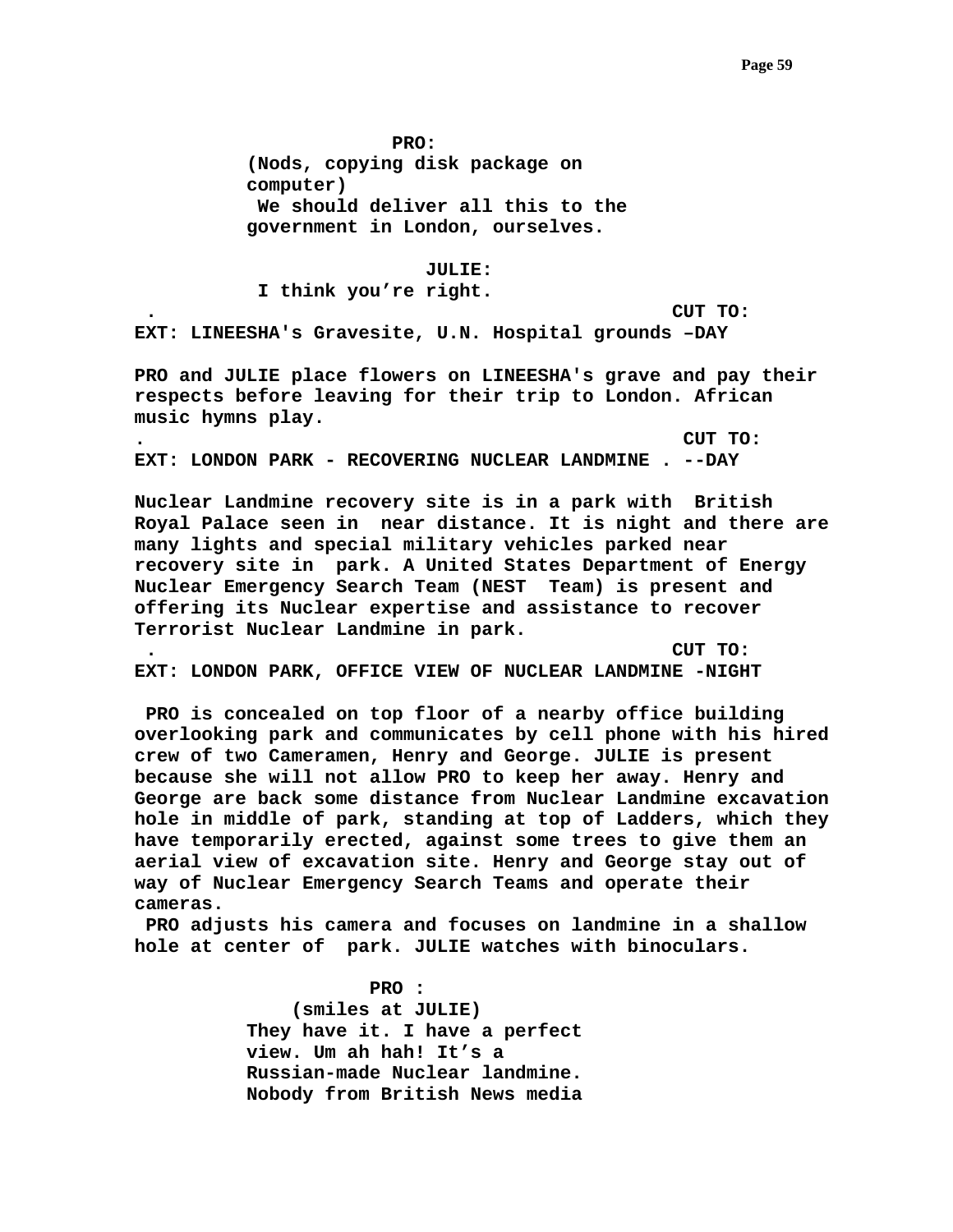**here to record this important Nuclear Crime in British history. Self-imposed or government-imposed censorship?** 

 **. CUT TO:** 

**EXT: LONDON PARK, PRO OBSERVES NUCLEAR LANDMINE –NIGHT** 

 **Entire Russian-manufactured Neutron class nuclear landmine is seen close-up in a very shallow trench, less than two feet deep.** 

**. CUT TO: EXT: LONDON PARK, TRIKITI VIEW OF NUCLEAR LANDMINE–NIGHT** 

 **In another nearby office building overlooking park, terrorists - MUJIHAD, Cet, and Trikiti - also watch park from inside of a deluxe office. Trikiti makes remarks to his fellow terrorists while fingering a cellular telephone.** 

> **Trikiti: (Holding up his cellular phone in a conspicuous manner) I need only dial a number and London dies for 24,000 years**

# **MUJIHAD:**

**This is not a time for comedy!** 

#### **Cet:**

**I prefer you dial this number after we return to Paris. Then, we can watch safely from Paris while London is a nuclear fireball on the evening news.** 

### **Trikiti:**

**I don't think anyone in London will be alive to take TV pictures if we explode one of our Nuclear Landmines in London.** 

**.** 

 **. CUT TO:** 

 **EXT: LONDON PARK, PRO'S OFFICE & NUCLEAR LANDMINE –NIGHT** 

 **JULIE: (Looking through her binoculars)**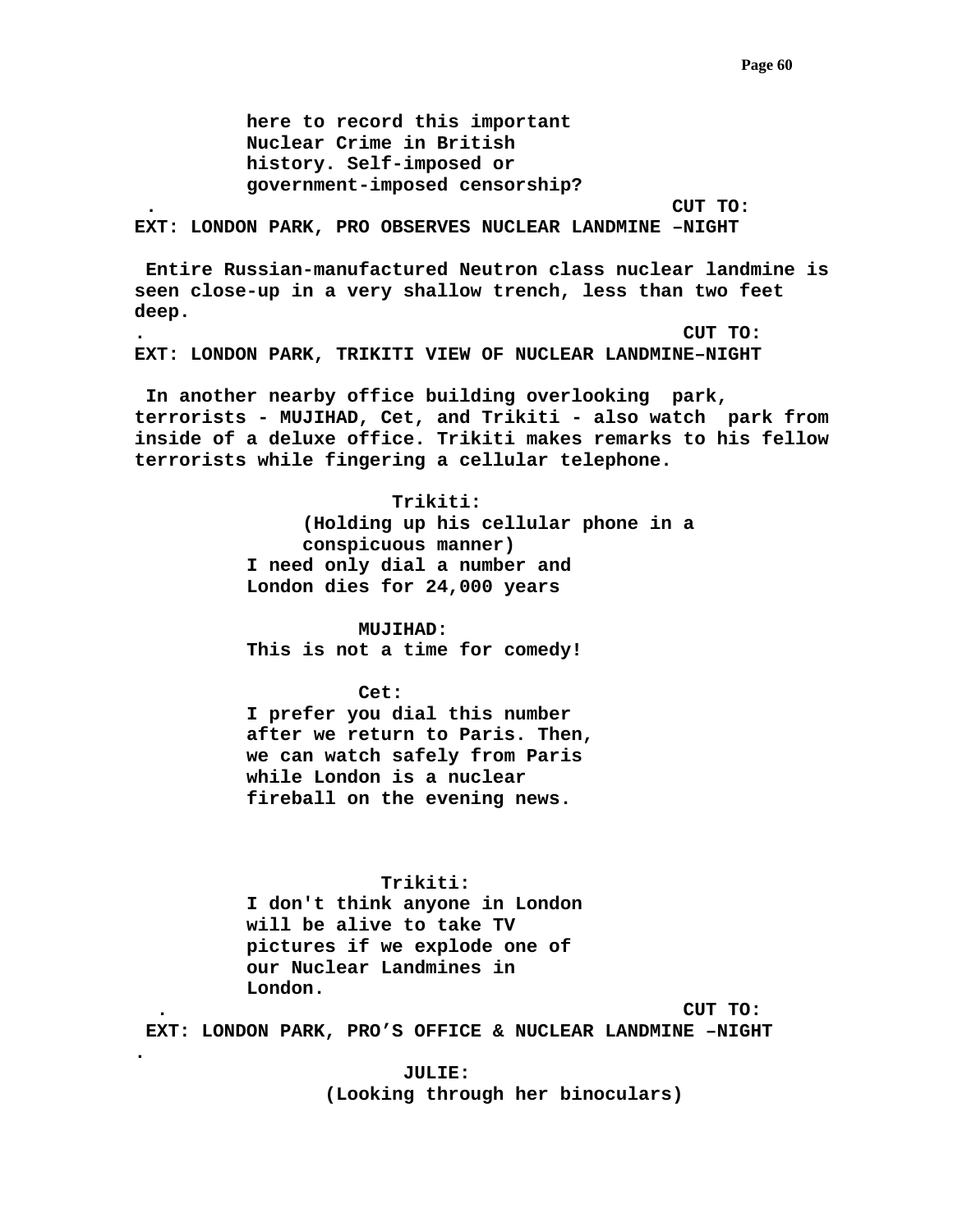**Russian-built Neutron Landmine? Look, PRO. It's Diana!** 

**JULIE sees PRINCESS DIANA walking on sidewalk which parallels park close to Nuclear Landmine recovery site. Police and military try to approach DIANA and she motions them back as she, apparently well informed, walks directly toward Nuclear Landmine recovery site. JULIE looks at PRO. DIANA is carrying a compact digital movie camera. She walks next to excavation hole and looks down at Nuclear Landmine. She videos Landmine and recovery much to concern of recovery teams. DIANA converses with American NEST team and British Nuclear recovery team. Discussion appears to be very matter-of-fact and while it is in-progress, a large limousine pulls up to park, stops. DIANA turns her head slightly & looks at limousine as if in recognition. She takes a small step toward limousine and it immediately drives away. She smiles and shakes her head as if in disgust and continues to video nuclear landmine recovery.** 

> **PRO : DIANA recognized someone in the limosine. Charles maybe?**

> **JULIE: Uh huh. She is very upset about Nuclear Landmines being controlled by terrorists close at-hand to threaten her sons. Nothing can solve that problem.**

 **PRO : Peace will solve it. But, government prefers nuclear Roulette. What can DIANA do?** 

# **JULIE:**

**She can grab her children and take them far away from this nuclear Roulette. That's exactly what I'd do if suicidal Middle East Hitlers were controlling Nuclear Landmines on British soil.**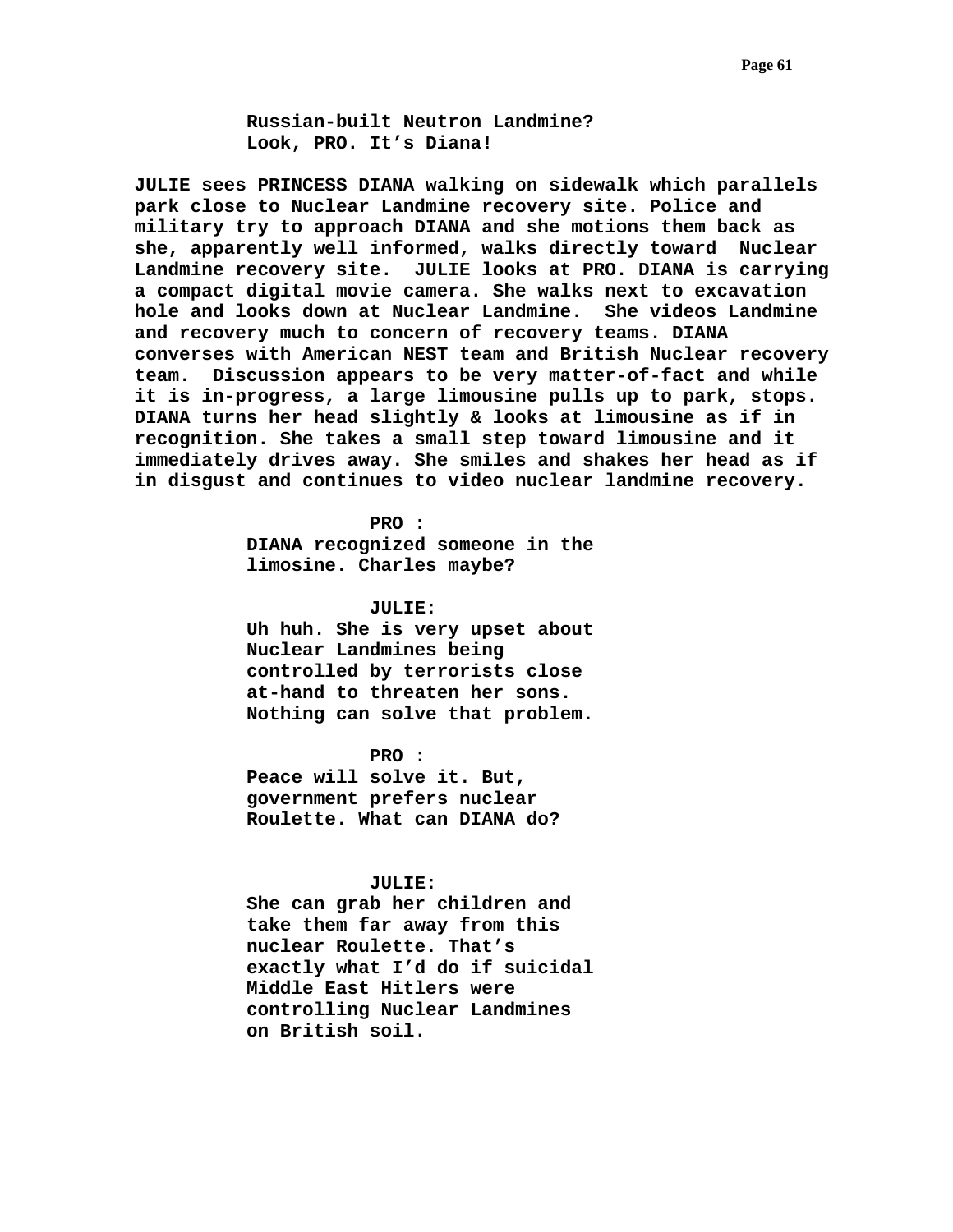**Entire Russian-manufactured neutron class nuclear landmine is seen close-up in a very shallow trench, less than two feet deep.** 

 **CUT TO: EXT: LONDON PARK- Military Officers & Mini-Gun -NIGHT** 

**British and U.S. Military Officers with Mini-Gun mounted on a small portable gun carriage connected to back of a jeep. jeep is backed up until Mini-gun is directly poised over Nuclear Landmine. Officers aim Mini-gun at Nuclear Landmine.** 

> **JULIE: What are they going to do now?**

> **PRO : They are going to disable it with armor piercing bullets to shatter the beryllium that holds the Plutonium core charge.**

 **JULIE: My God ! That seems awfully dangerous.** 

 **PRO : It is dangerous; but, it's also very effective.** 

#### **JULIE:**

**Oh my God!** 

**.** 

 **PRO : Terrorists would have exploded that thing by now if they really intended to.** 

 **Military officers clear area. DIANA continues to video nuclear landmine recovery. U.S. NEST team members are animatedly concerned about fact that PRINCESS DIANA video recorded recovery of Russian Nuclear Landmine in London.** 

 **After a long wait, while PRO and JULIE watch, U.S. NEST team & British Military Officers aim their Mini-Gun to shoot Nuclear Landmine. Mini-gun roars like a loud outboard motor because it fires at such a rapid rate of fire. Landmine is a bullet riddled hulk in less than one second. Men wearing**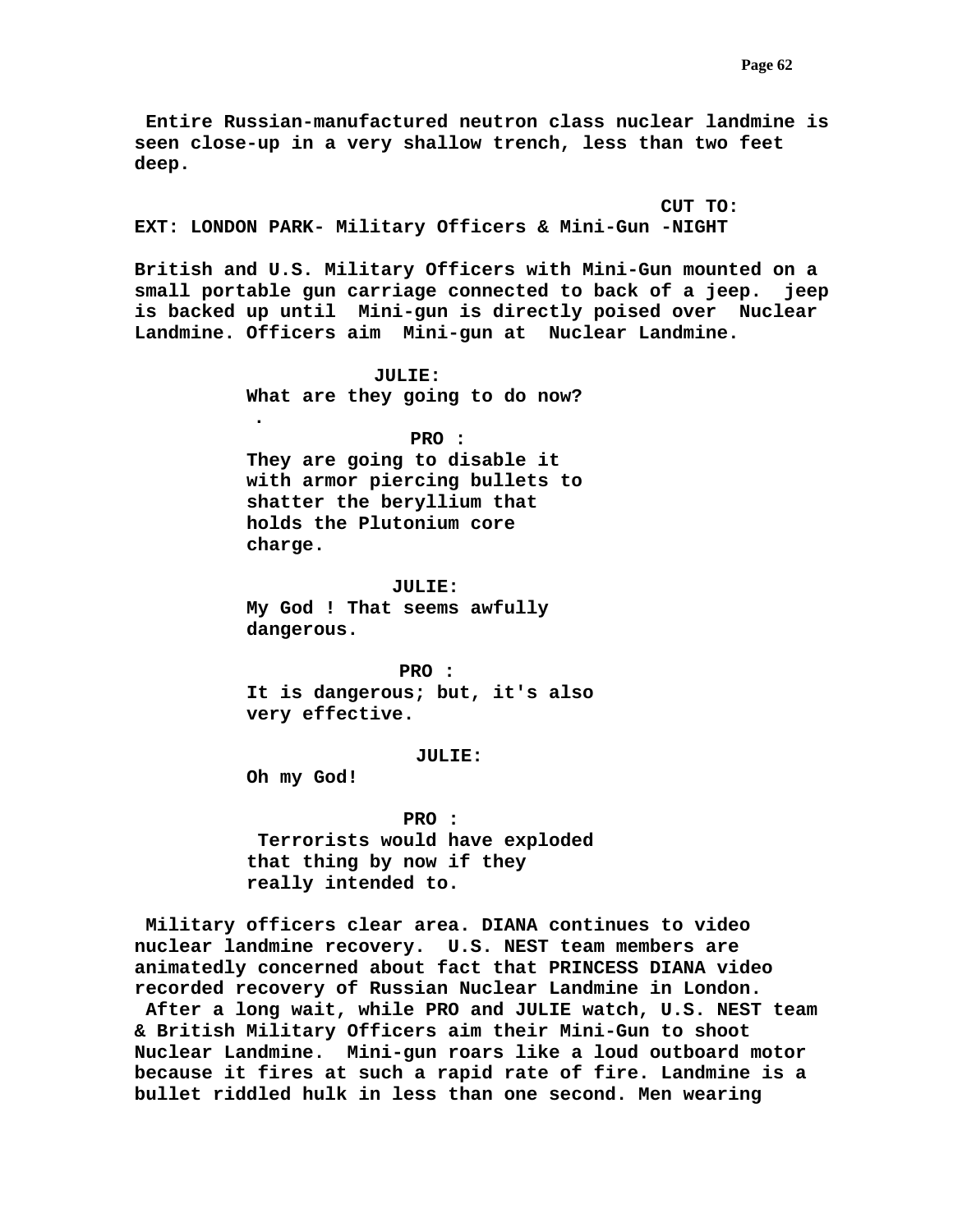**special Nuclear radiation protective suits remove shredded Nuclear Landmine remnant from hole and place it in a large lead shielded container in back of Jeep. They drive away. Police and Military men shut lights off and begin to move out. DIANA, smiling, carrying her video camera, then walks back to her car and leaves.** 

# **JULIE:**

 **(Very nervous) How will you use this film you're recording?** 

 **PRO : Proof! If I need to prove these Nuclear Landmines to the press or take it to court again.** 

# **JULIE:**

**As we go on with all this, I am beginning to understand why you persist so intensely.** 

 **PRO :** 

**It is censorship, which frustrates me. The government has no really good reason to not inform people that Terrorists have nuclear weapons inside their cities, loaded, cocked, and in their faces.** 

**. CUT TO:** 

**EXT: PARK: HENRY & GEORGE FILM NUCLEAR LANDMINE -NIGHT JULIE looks through binoculars PRO looks through camera. Several London Policemen and British Military Officers walk over to Henry & George and confiscate their cameras. PRO and JULIE both see this. PRO becomes upset.** 

> **PRO : The Police promised we could film the entire Nuclear Landmine recovery.**

 **JULIE: Are we next?**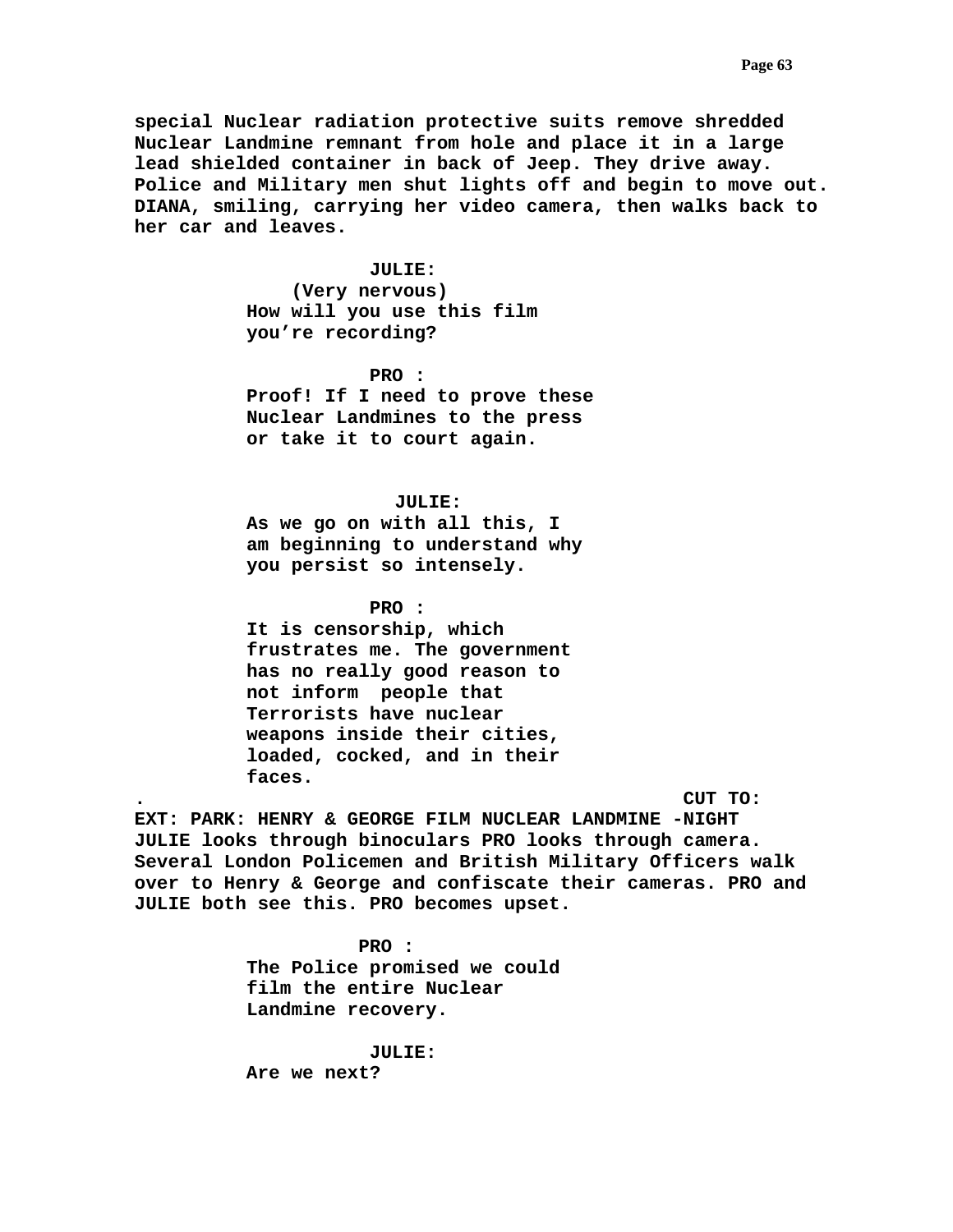**PRO : Not if we leave right now.** 

**PRO and JULIE hurriedly pack camera and tripod in a camera bag and leave office. They enter a deserted hallway and rush down stairwell toward exit. In meantime, British police are in elevator going up toward floor PRO & Julie just vacated. JULIE, looking through exit door window, sees police entering office building elevator as she and PRO are about to leave.** 

**. CUT TO: INT: PRO & JULIE EXIT OFFICE BUILDING --NIGHT** 

**.** 

**.** 

**.** 

**PRO & JULIE reach ground-level floor and exit office building. They run across long parking lot and are spotted by police who give chase on foot.** 

**. CUT TO: EXT: PRO & JULIE ENTER PRO'S JAGUAR SPORTSCAR-- NIGHT PRO, with JULIE, accelerates his Jaguar out of parking lot, easily escaping London foot police.** 

**. CUT TO: EXT: PRO & JULIE FLEE POLICE IN PRO 'S JAGUAR –NIGHT** 

**PRO is pursued by several police cars. He soon eludes them.** 

**. CUT TO: EXT: PRO & JULIE ON STREET FRONT OF JULIE'S FLAT –NIGHT** 

 **PRO and JULIE arrive in front of JULIE's flat. As he finishes parallel parking at curb, three police cars pull-up along side his Jaguar, blocking it in. More policemen on foot appear out of other vehicles parked on street. PRO and JULIE are surrounded.** 

 **London Policemen and British Army Officers politely confiscate PRO's film from his camera and return his camera to him. Police search his car and confiscate more film. They write PRO a receipt for his film, give it to him, and then politely say good night to PRO and JULIE, and leave in their cars.** 

> **POLICEMAN: Goodnight**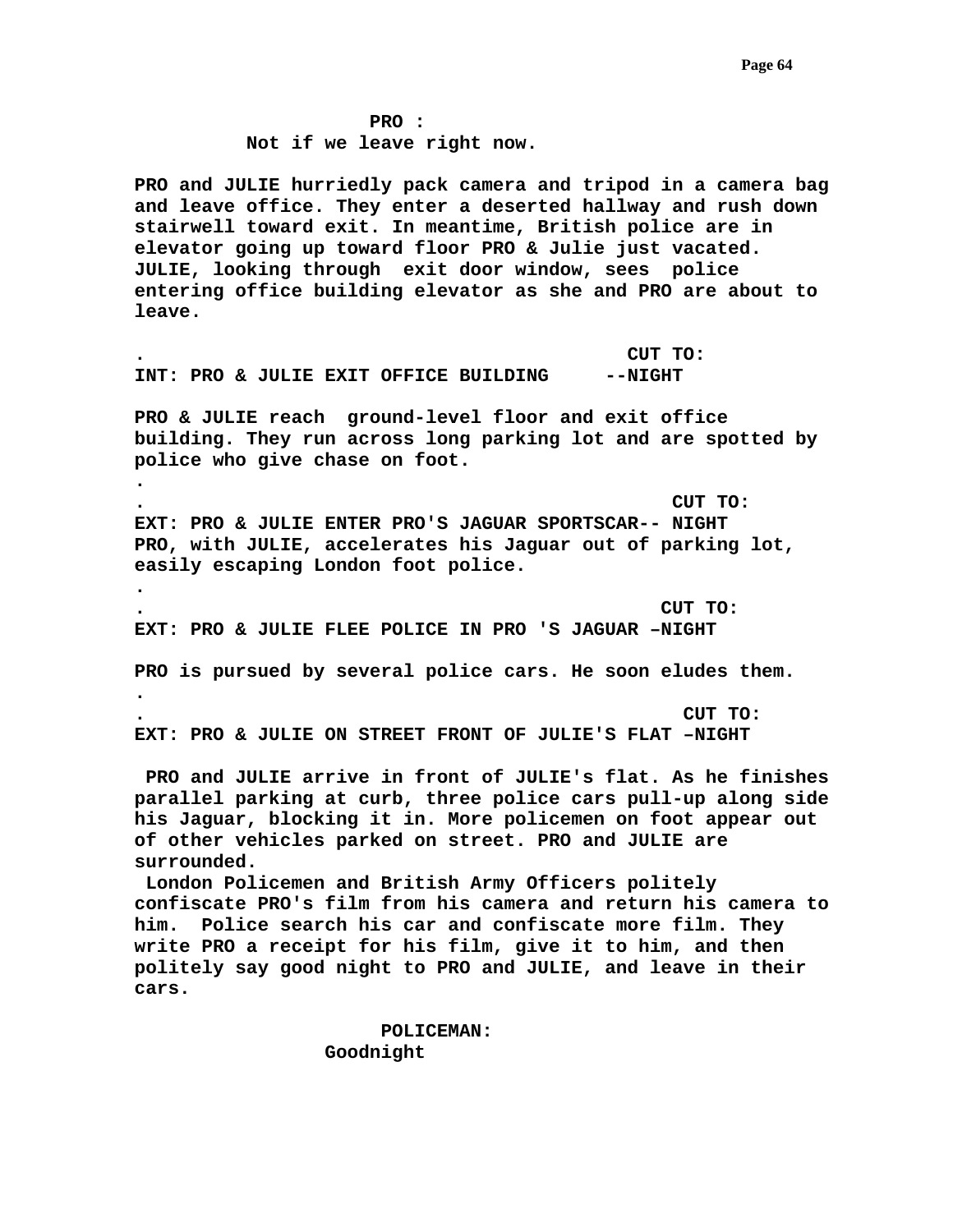**PRO and JULIE look dejected as they enter JULIE's flat after police leave. . CUT TO:**  INT: PRO & JULIE IN JULIE'S BEDROOM **--NIGHT** 

 **PRO and JULIE in JULIE's apartment later that same evening. Remnants dinner with an empty champagne bottle remain on table. JULIE is belly dancing on her bed while PRO leans on bed pillows. Champagne and glasses are on end table.** 

# **JULIE:**

 **The forces of bureaucratic darkness have triumphed again. What's your next move?** 

**.** 

 **PRO: Everything will become clear tommorrow. In the meantime, I'm going to be your belly dance teacher tonight.** 

 **JULIE: O.K., but will I have time to belly dance for you?** 

**She dances with her legs on either side of his hips, then slowly sits down on his lap. PRO pulls her to him and they passionately kiss, etc.** 

**. CUT TO: INT: JULIE'S BEDROOM: PRO & JULIE ASLEEP -- NIGHT** 

**PRO dreams.** 

**. CUT TO:** 

**EXT: PRO'S NIGHTMARE SCENE IS BRITISH PARLIAMENT- DAY** 

**.NIGHTMARE: Surrealism: abnormal color, slowed motion, flat music, flat monotone voices, pale faces. QUEEN of England is hostage to SONS OF PARADISE (again represented by Ottoman Janissaries).** 

**.QUEEN is held with a nuclear landmine chained to her neck which she carries as a suitcase. Detonation lanyards are attached to nuclear landmine and held in hands of Janissaries. British Red coat palace guards and British soldiers hold back surging crowd of angry citizens who grasp at Janissaries.**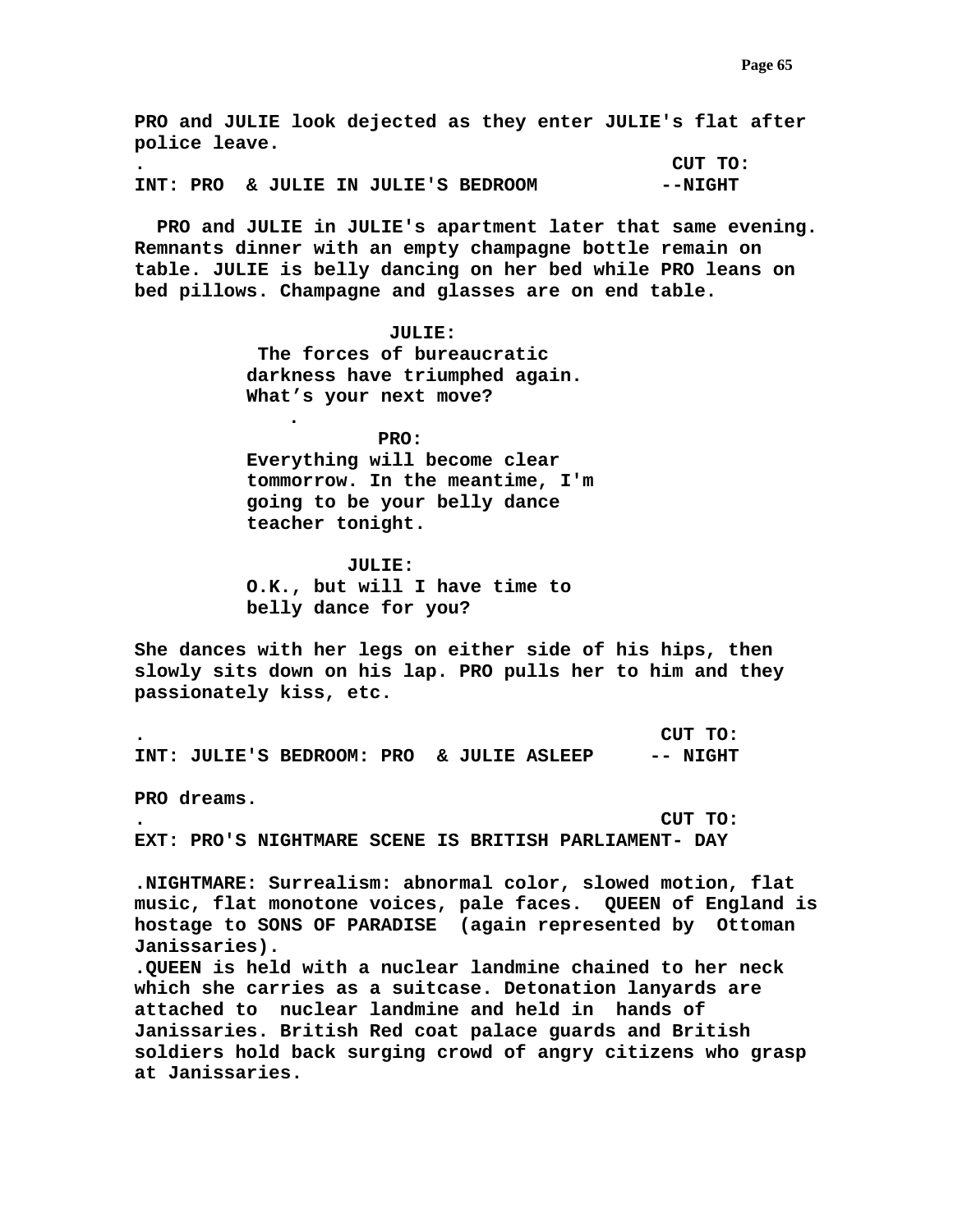**.QUEEN is sobbing as if her heart is broken. Hers is the only sobbing voice we hear.** 

**.Ottoman Janissaries carry nuclear landmines. British marines & QUEEN's guard stand powerless to help her . . . . . . .NIGHTMARE: PRO moves through his nightmare while Ottoman Janissaries march to Ottoman marching music. They are carrying several Landmines hanging on poles with lanyards attached. .NIGHTMARE: PRO is present at Parliament in gathering crowd of onlookers. British News Media (TV and radio) announce Terrorists' arrival with Nuclear Landmines at Parliament. As PRO's nightmare continues, the team of Suicide Bomb Terrorists present at Parliament is accompanied by a Janissary marching band of approximately one hundred fanatical Sultanate soldiers dressed in garb of infamous Ottoman Janissaries and playing ancient Ottoman marching music while they march. This very choreographed march style is attention riveting and serves to underscore the terrible effect of Middle East Suicide Bomb Terrorists marching in broad daylight to Parliament.** 

**. NIGHTMARE: lonely sobbing of a woman's voice is heard; and, it sounds like Diana. Meanwhile, British Marines in battle garb are keeping growing crowd back away from Janissary marching band and away from Suicide Bomb Terrorists. Once Janissaries arrive at Parliament Building, they continue to play Ottoman Sultanate music on front lawn of Parliament Building while SONS OF PARADISE carry their Russian and American manufactured Nuclear Landmines up street into Parliament Building and into Prime Minister's presence while Parliament is assembled.** 

 **SONS OF PARADISE then place their Nuclear Landmines atop Prime Minister's desk. Some of them stand while others sit in chairs.** 

 **Terrorists then commence a very civilized dialogue between Prime Minister, QUEEN, and themselves.** 

**. CUT TO:** 

**INT: JULIE'S BEDROOM -DAWN -DAWN PRO wakes-up in a sweat. It is dawn and he makes coffee to share with JULIE.** 

**. CUT TO: EXT: LONDEN PARK: YESTERDAY'S NUCLEAR RECOVERY SITE- DAY** 

 **PRO and JULIE are at park to meet Henry and George who have retrieved a secret camera which PRO had asked them to hide in a tree overlooking Nuclear Landmine recovery. Henry is in a tree overlooking the site of previous night's Nuclear**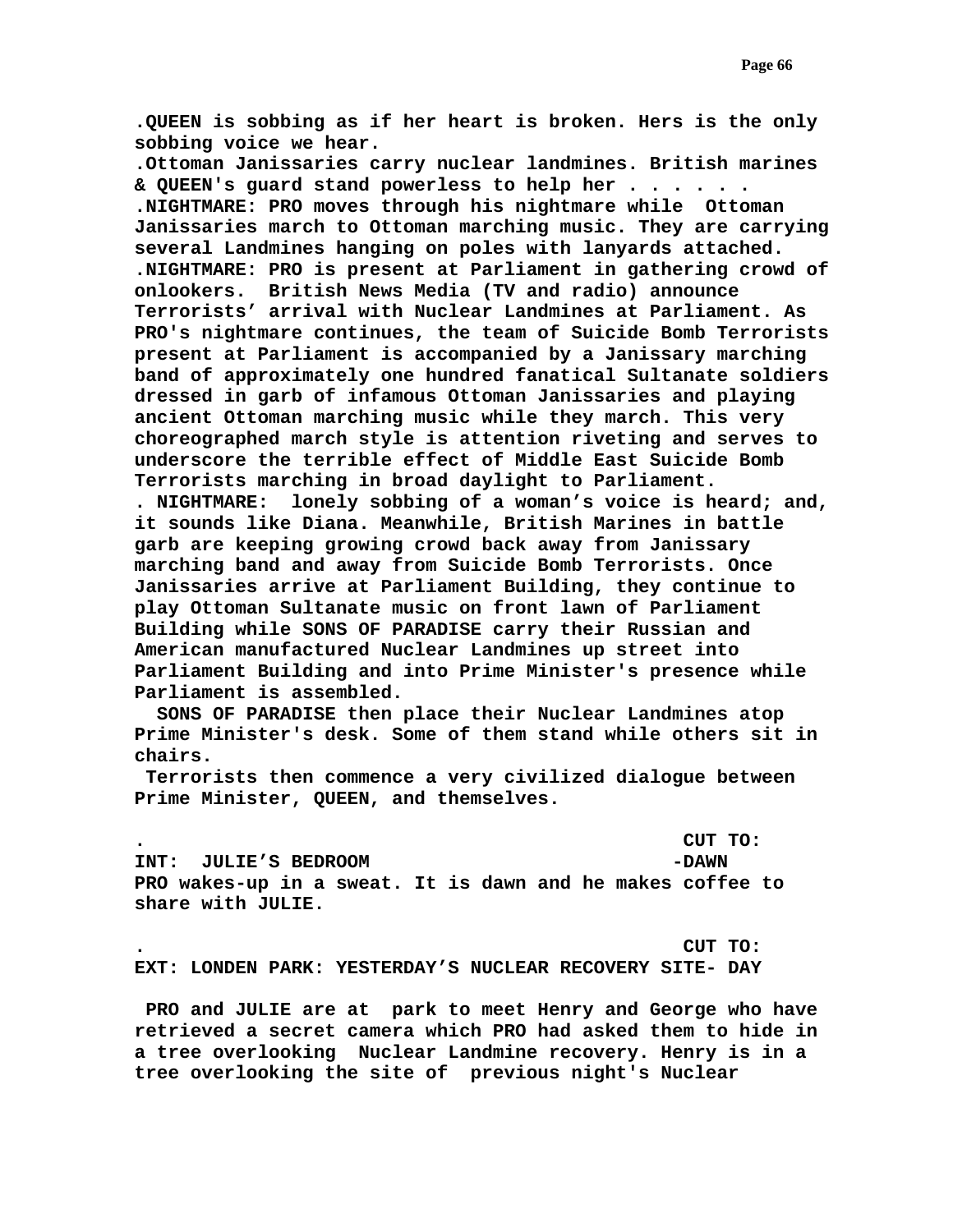**Landmine excavation. He has retrieved camera and is handing it down to George.** 

*PRO* PRO **Looks like Henry and George have the camera** 

# **JULIE:**

**Surprising how you are always thinking ahead.** 

 **George: (Handing camera to PRO) Here you are, PRO.** 

 **PRO: Thanks George. Thanks Henry. I'll be in touch (PRO turns and leaves with JULIE)** 

 **JULIE: It was a good move on your part to anticipate all problems. camera in tree was an admirable move.** 

 **PRO :** 

**.** 

**(Busy removing camera film) Please admire me three more times because I also installed three more cameras on roofs of those office buildings, zeroed-in on Landmine excavation site, day before government excavated.** 

**PRO gestures by sweeping his hand at buildings.** 

 **JULIE: (Grabs PRO 's arm in delighted reaction)** 

**. CUT TO: EXT: LONDON CASTLE DIANA AT A SOCIETY PARTY NIGHT** 

 **DIANA is a guest of her good Duchess friend at a very highclass society party near London in the palatial residence of Duchess. A very high class symphony orchestra plays while**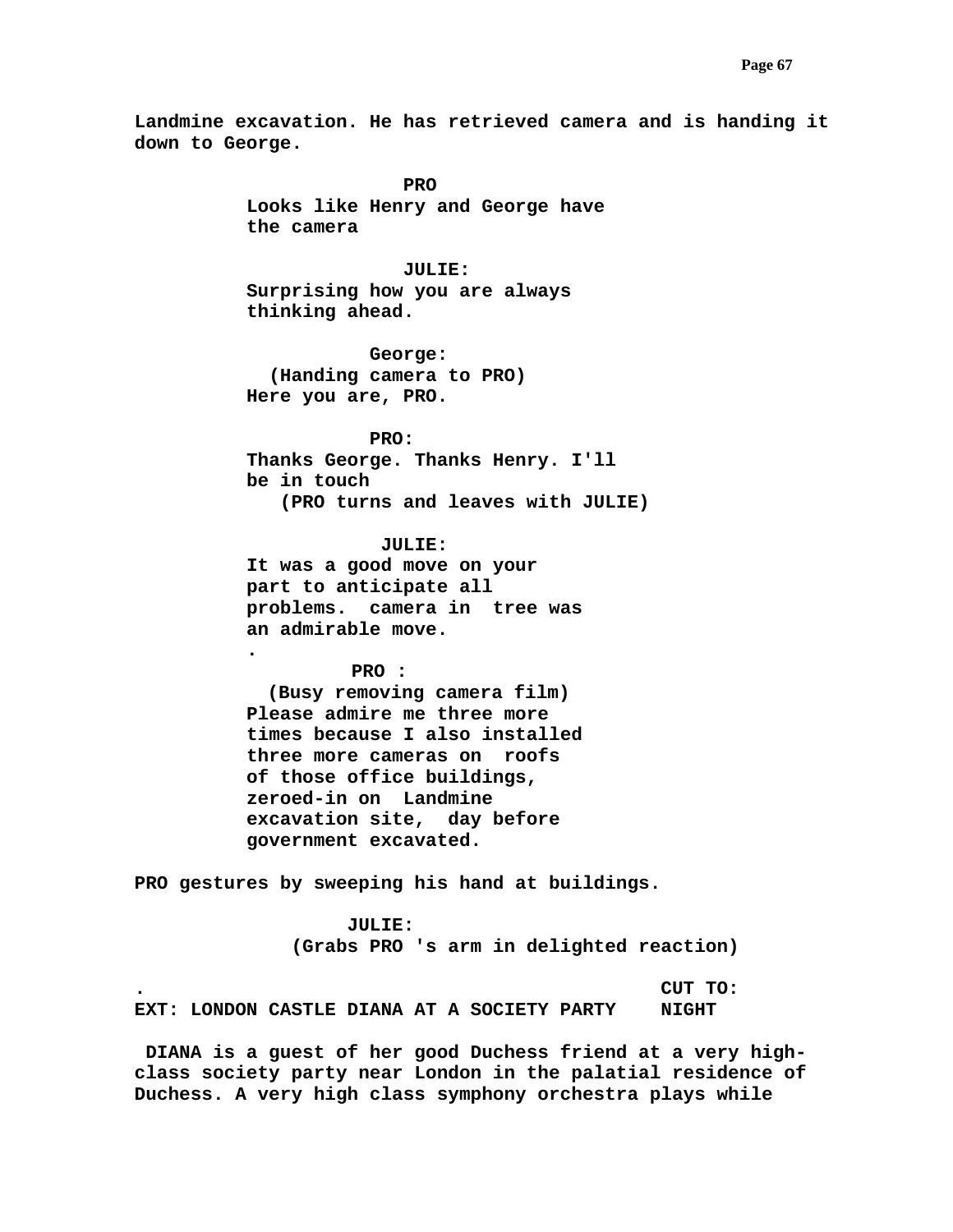**guests waltz in their formal attire. American and French Ambassador are in attendance. High-ranking British government people are also in attendance. DIANA socializes and charms many friends and admirers. She is subsequently able to assemble U.S. and French Ambassador along with several British government officials in library. She shows her video of Nuclear Landmine recovery in London Park on a large-screen Library Television causing shock and concern of all assembled in library. Duchess has locked library doors to make it difficult for VIP government Officials to escape before hearing DIANA's Nuclear presentation as "captive audience." .** 

# **DIANA:**

**I'm so glad that all of you are willing to spend a few minutes viewing my video to promote improved world ecological and environmental relations.** 

**Guests file into library.** 

**.** 

 **AMERICAN AMBASSADOR: DIANA, we're always open to promotion of environmental and ecological relations.** 

**Acknowledging both French and U.S. Ambassadors** 

 **DIANA: I'm so grateful you will take time to consider my documentary, Gentlemen.** 

 **FRENCH AMBASSADOR: Oui. I am very curious, DIANA.** 

 **AMER. AMBASSADOR'S WIFE: (pats DIANA's hand) When you have time later will you tell me where you got your dress?** 

 **DIANA:** 

 **(Smiles) I promise**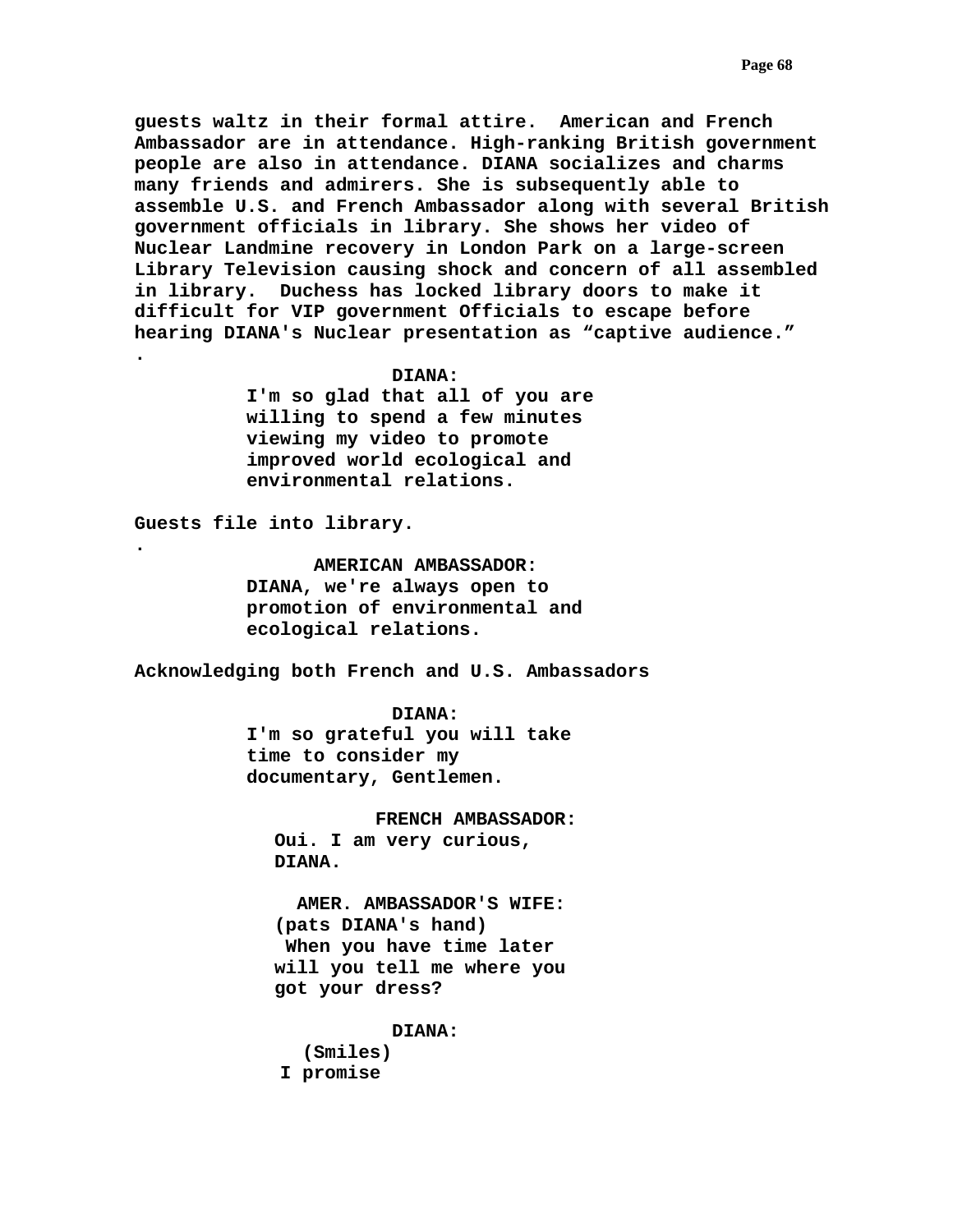**FRENCH AMBASSADOR'S WIFE: (Files into library and sits in chair)** 

**.** 

**.** 

 **AMERICAN LIASON OFFICER: (Files into library and sits in chair)** 

 **BRITISH OFFICIAL #1: (Files into library and sits in chair)** 

 **BRITISH OFFICIAL #2: (Files into library and sits in chair)** 

 **BRITISH OFFICIAL #3: (Files into library and sits in chair)** 

 **BRITISH OFFICIAL #4: (Files into library and sits in chair)** 

**DIANA, as she stands off to side of Large screen TV and narrates while she operates playback of her recent Nuclear Landmine recovery video in London park. Russian Nuclear Landmine becomes apparent on screen.** 

> **Duchess: This is what concerns us.**

 **American Ambassador: (Leans forward in chair) What the devil is it?** 

 **French Ambassador: (Leans forward in chair) A "pollution machine?"** 

 **American Embassy Liason Officer: (squints and leans forward)** 

 **British Official #1: (squirms to look at British Official #2)** 

 **British Official #2: (British Official #1, shifts eyeballs nervously, smells a trap and squirms)** 

 **DIANA:**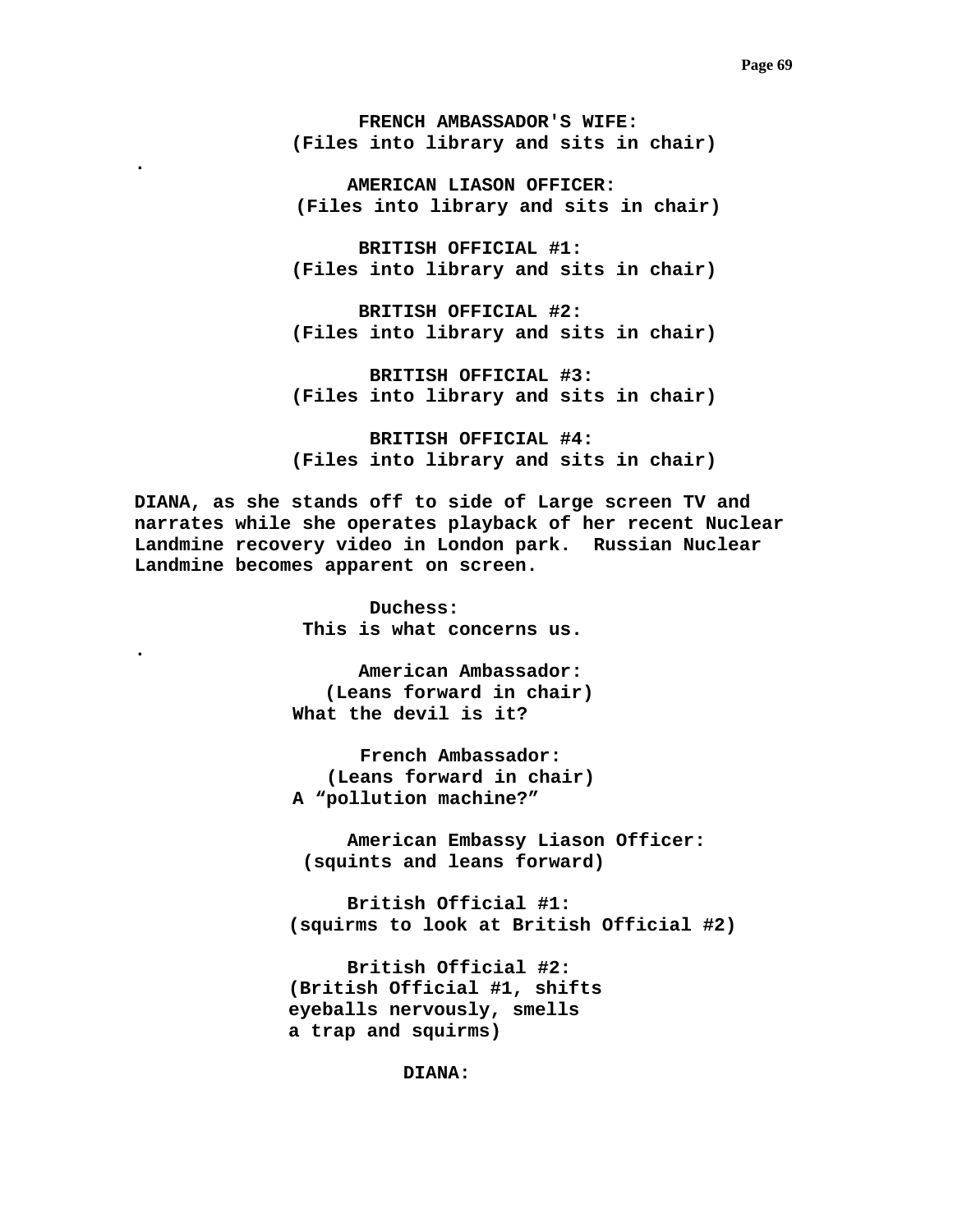**This has been recovered in London's main Central Park near Buckingham Palace and we are told there are others in London, Paris and Washington, DC which can contaminate with lethal pollution for 24,000 years.** 

**American Ambassador is ignorant. Has never seen a Nuclear Landmine. Leans forward to edge of his chair.** 

> **American Ambassador: Washington? What devil is this thing ?**

## **DIANA:**

**This is a stolen Russian Nuclear Landmine of the R-A-one one-five class for which a four hundred million dollar reward was paid earlier this week to Middle East Terrorist TALL BEARDED SAUDI and which was then recovered by U.S. and British Nuclear Emergency Search Teams in London's Buckingham Park.** 

**.** 

## **DUCHESS:**

**Al Queda's leader has revealed locations of these Nuclear weapons to DIANA'S friend, Mr. PRO SMITH, who had previously been ignored by U.S. Justice Department and British Ministry of Defense each time he presented this documentary evidence.** 

**American Ambassador rises from chair & seems anxious to leave room.** 

> **American Ambassador: Well, thank you so very much for your documentary, DIANA. I**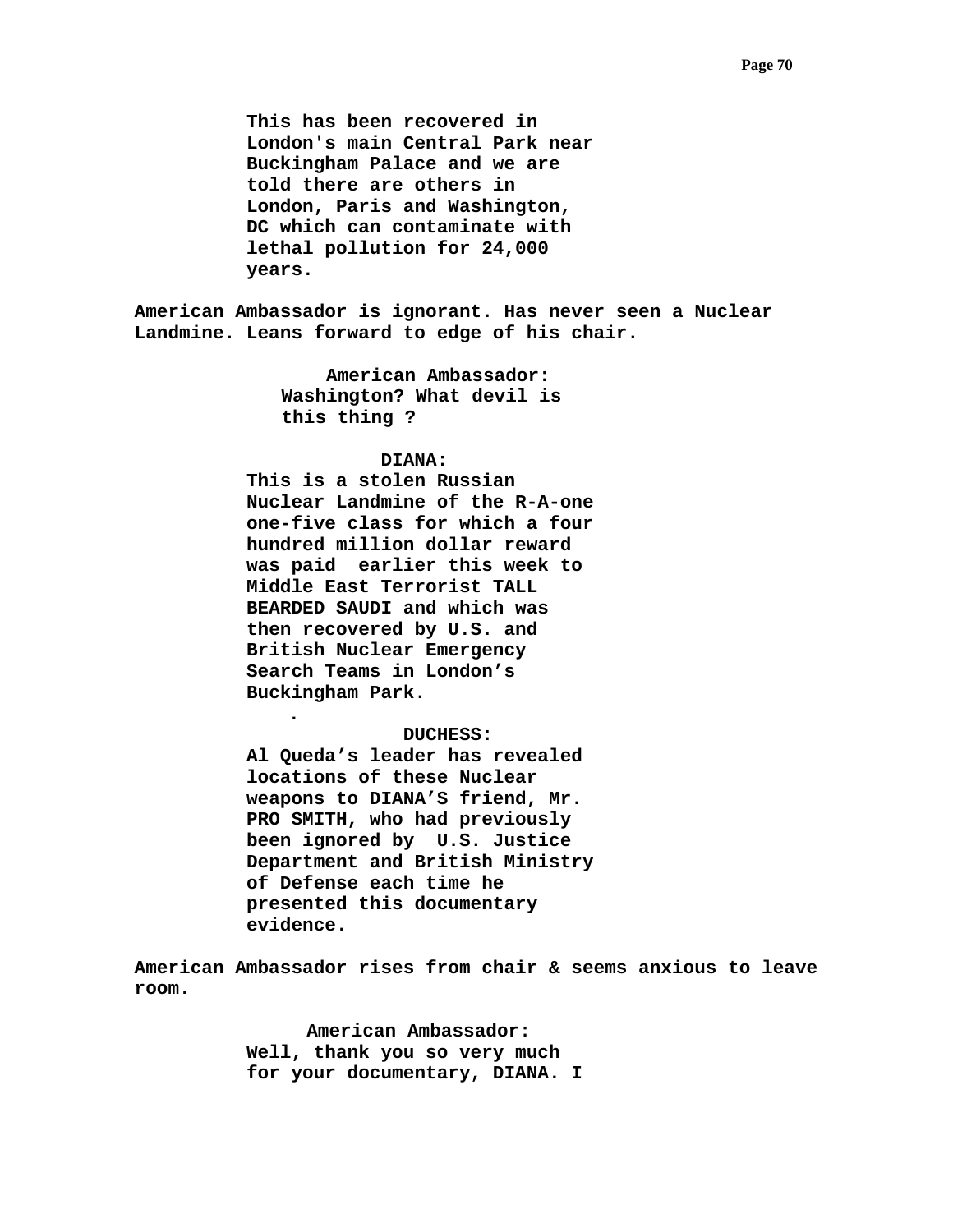**will pass this information on through appropriate channels.** 

**.** 

 **French Ambassador: (Rises from chair)** 

 **British Official #1: (Also rises from chair & seems anxious to leave room.)** 

# **DIANA:**

 **Al Queda has informed us they could have already flattened London with Nuclear Landmines which they currently have concealed on British soil virtually under our feet.** 

 **American Ambassador: The government of the United States will not negotiate with Terrorists.** 

 **British Official #1: What would you have us do, Diana, make deals with Terrorists?** 

#### **DIANA:**

**Would you rather they flatten London, Washington, and Paris? Notifying your people of concealed Terrorist Nuclear Landmines is not, I repeat, "is not," at all the same thing as negotiating with Terrorists. Only a politician would confuse the two.** 

**British Official #1 has his hand on locked library Door knob which he cannot open. Calm, but frustrated.** 

> **British Official #1 I'm not confused about anything except being held hostage to this lecture.**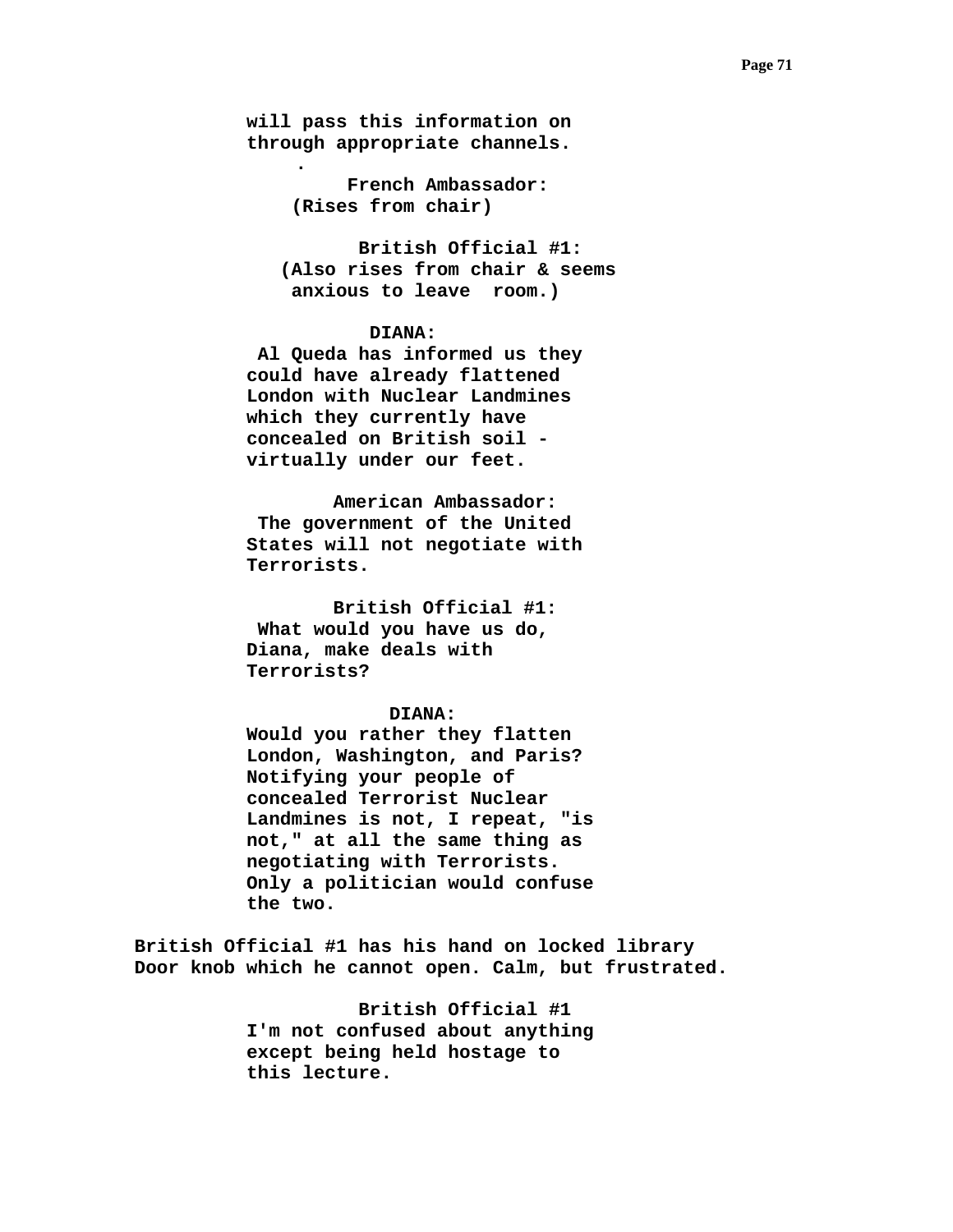**American Ambassador also observes library door is locked** 

 **American Ambassador: (Defensively and angrily) You do not know that there are any Middle East Terrorist controlled Nuclear Landmines concealed in the United States, or Britain, or France, for that matter.** 

#### **DIANA:**

**You, Ambassador Wheedle, do not know if there are any Nuclear Landmines concealed on the soil of your country, my country, or France, one way or the other! This Middle East Terrorist Nuclear Landmine condition is worse than anything Adolph Hitler presented during the Second World War.** 

 **I photographed this Nuclear landmine (Gestures at TV screen) in London, myself!** 

 **American Ambassador: I have heard you and will certainly explain your concerns to my government. I would very much like to leave now, if you would be so kind as to unlock the door.** 

**Diana unlocks door. Dignitaries file out and leave in their limousines. DIANA and Duchess look at each other & raise a toast to one another with glasses of champagne.** 

**. CUT TO: EXT: DIANA AT FUNERAL OF DESIGNER JOHNNY VERSACE -DAY** 

**DIANA attends funeral with her musician friend ELTON JOHN. During funeral, DIANA comments to ELTON JOHN that she will probably "be next."**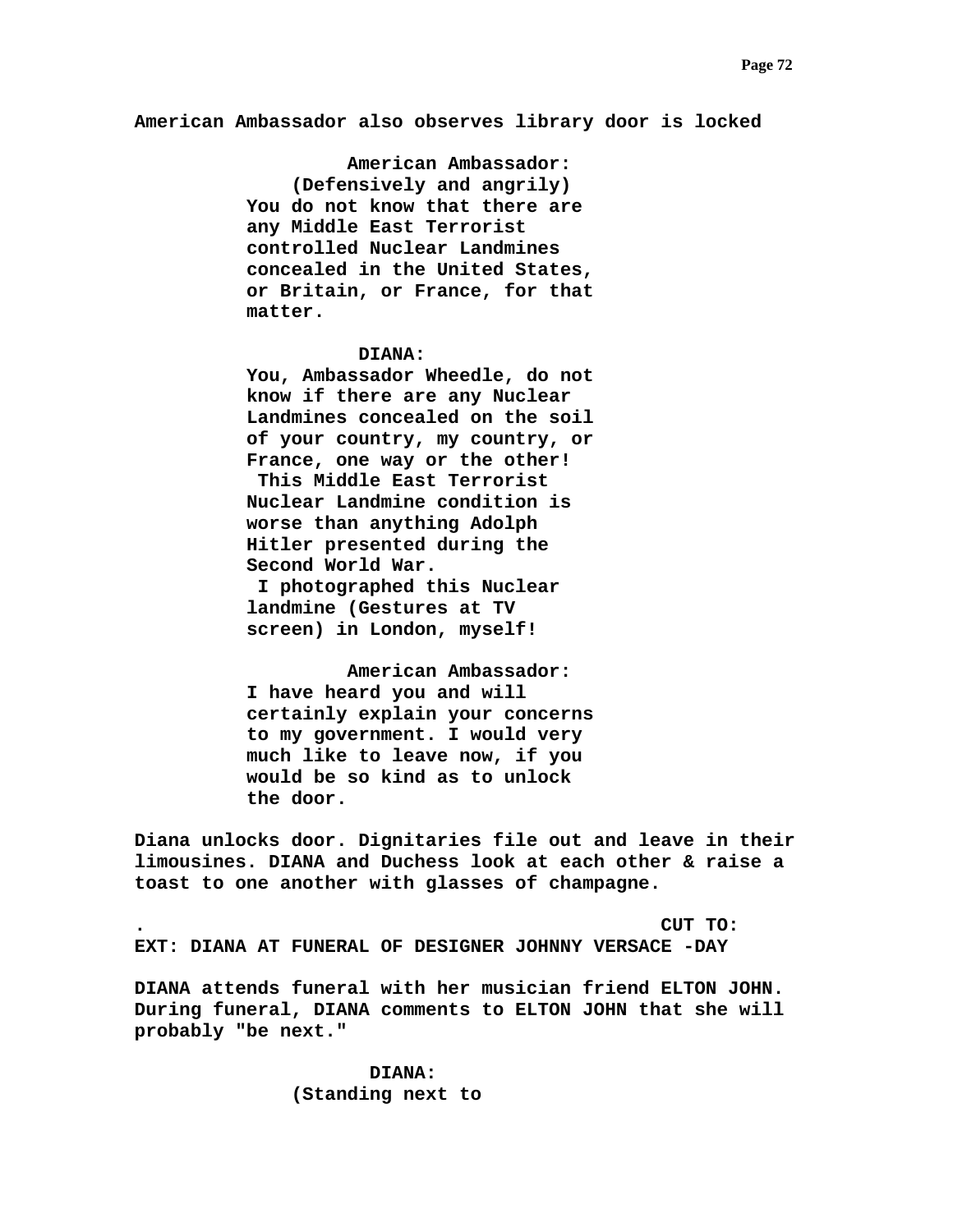**ELTON at grave site) Poor Johnny never hurt anybody and look at him now. I have a premonition I'll be next.** 

**In shock, ELTON looks at DIANA.** 

**.** 

**.** 

 **DIANA: "One day I'll go up in a helicopter and it'll just blowup. MI-5 will do away with me."** 

**Stunned, ELTON JOHN stares at DIANA . CUT TO: EXT: DIANA -JULIE - FUNERAL OF JOHNNY VERSACE - - DAY** 

**Diana turns to Julie standing nearby and remarks with a soft air of resignation.** 

 **DIANA:** 

 **Might be easier for MI-6 to flash-murder me with their Milosavich-Laser-Stun plan. One flash and I'm gone at speed of light. But, I won't go quietly!** 

**Julie looks appalled at Diana's serious demeanor.** 

**. CUT TO:**  EXT: PARIS, NEAR PONT D' ALMA TUNNEL **--NIGHT** 

 **In this scene, all Terrorists are carefully rehearsing their positions at Ritz Hotel and near Pont d' Alma Tunnel and directly at tunnel for future murders.** 

 **Terrorists communicate between themselves and between vehicles on small high tech military style microphones clipped to their shirt pockets. A racy red Honda Hurricane style motorcycle with two Terrorists aboard slowly moves from back of Ritz parking lot.** 

**. CUT TO: EXT: FRONT RITZ : TERRORISTS LOOK LIKE PAPARAZZI –NIGHT** 

 **A yellow Honda Hurricane is parked near Pont d' Alma Tunnel at a street corner with two more terrorists aboard who have microphones in their Helmets**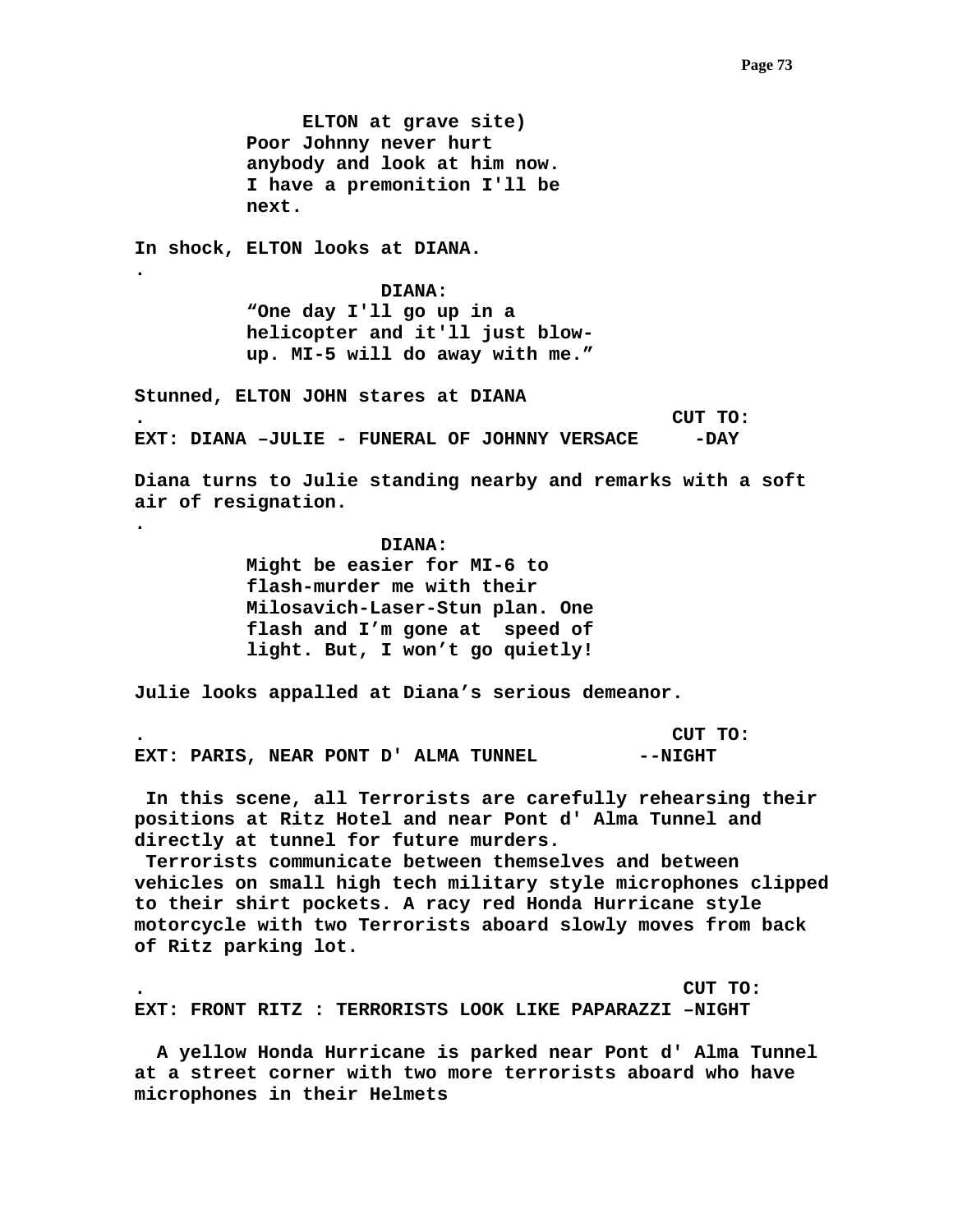**Four armed men in a white Fiat parked nearly thirty meters behind white Murder-Mercedes. MHEMET TRIKITI, and PATRICK O'DONNEL are parked next to curb, not far from tunnel entrance. ABDUL MUJIHAD (Fiat Uno), MHEMET TRIKITI (Murder Fiat), and PATRICK O'DONNEL (Murder Mercedes) exit cars and walk near entrance of tunnel accompanied by RAMI and Ahmed, two motorcycle drivers. ABDUL MUJIHAD withdraws several paper duplicates with a diagram of tunnel and position of murder cars and motorcycles drawn on each paper.** 

> **ABDUL MUJIHAD: We will be parked here, ready to move when RAMI and AHMED notify us.**

 **Each nods in understanding. Now, take your positions and we will move on my command. Terrorists walk to vehicles.** 

**. CUT TO:** 

**EXT: JONIKAL: PRO , JULIE, DIANA, and DODI – DAY PRO and JULIE visit St. Tropez, South of France, meeting with DIANA on MOHAMMED AL FAYED's yacht. DODI makes his guests welcome. He and DIANA exchange glances and smiles frequently. PRO, JULIE, DIANA, and DODI discuss Nuclear Landmine weapons. All are sunning on top deck.** 

### **DIANA:**

**I've decided to follow through with my plans to address the landmine conference in Norway during the week of September first.** 

 **PRO:** 

**DIANA, JULIE explained to me the essence of your planned Oslo speech. I think it will really draw the public's attention to this Nuclear anarchy.** 

#### **DIANA:**

**PRO , I do appreciate you giving me those records of Usamma Bin Ladin's Nuclear Landmines. I will show them at the Landmine conference**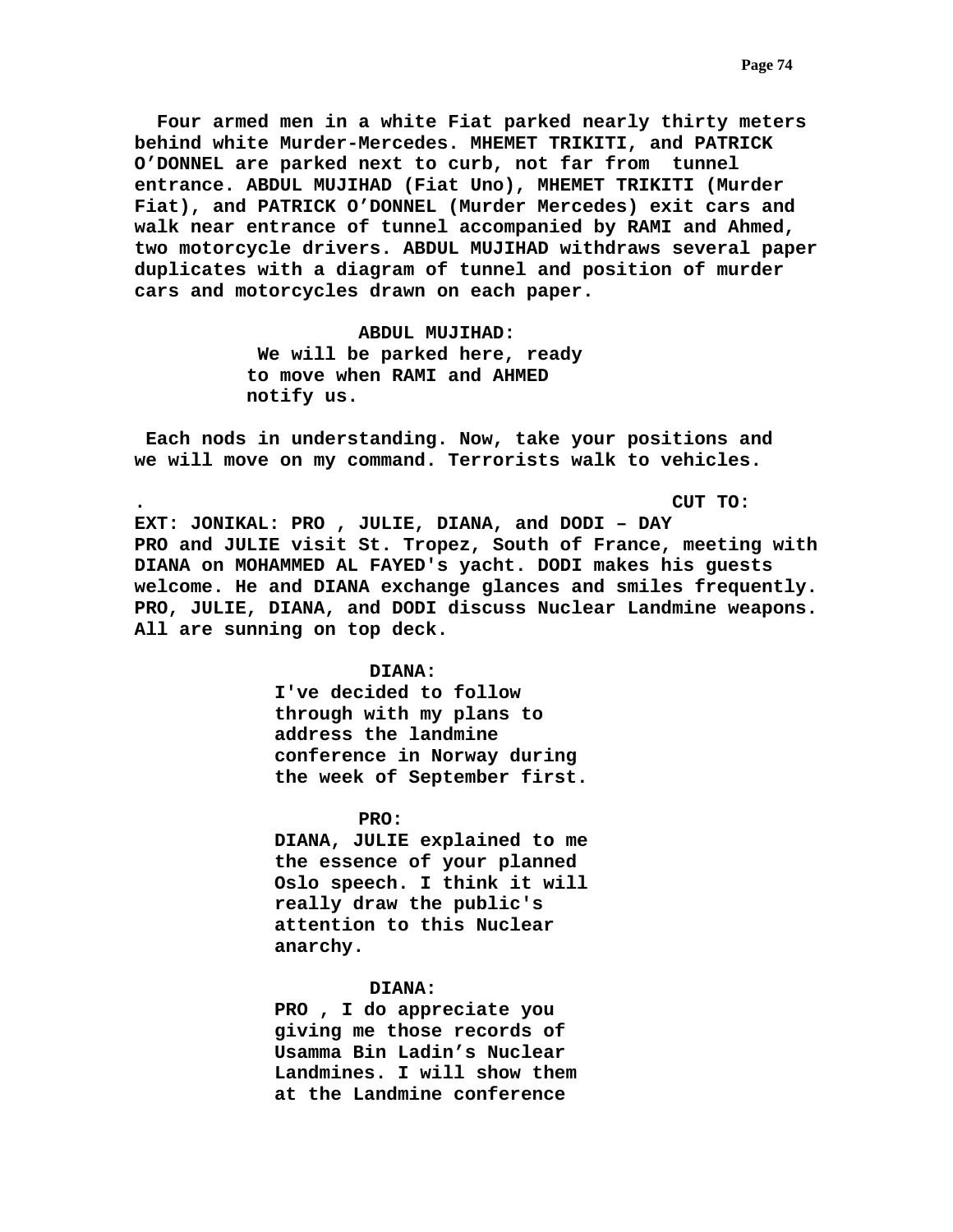**in Oslo. I will also present the Nuclear Landmine recovery film from London.** 

### **DODI:**

**PRO, you pay four hundred million dollars for each Russian Nuclear Landmine, which cost Terrorists twohundred million. What if terrorists are "middle-men," so Russians can sell outdated Russian Nuclear junk to the West.** 

### **PRO:**

**.** 

**So, you think Al Queda could be a Russian Surrogate who is really using Terrorism to indirectly sell Nuclear junk to West at inflated prices. We have no easy answers.** 

# **DODI:**

 **Terrorists have a deal that the West can't refuse for as long as the Russians want to sell-off their Nuclear junk.** 

## **PRO:**

 **The problem is that We have no way of knowing whether these Nuclear Landmines are in working condition or are so badly oxidized that they could never be detonated as a Nuclear explosion.** 

# **DODI:**

**We must also worry about radiological landmines, which can pollute the**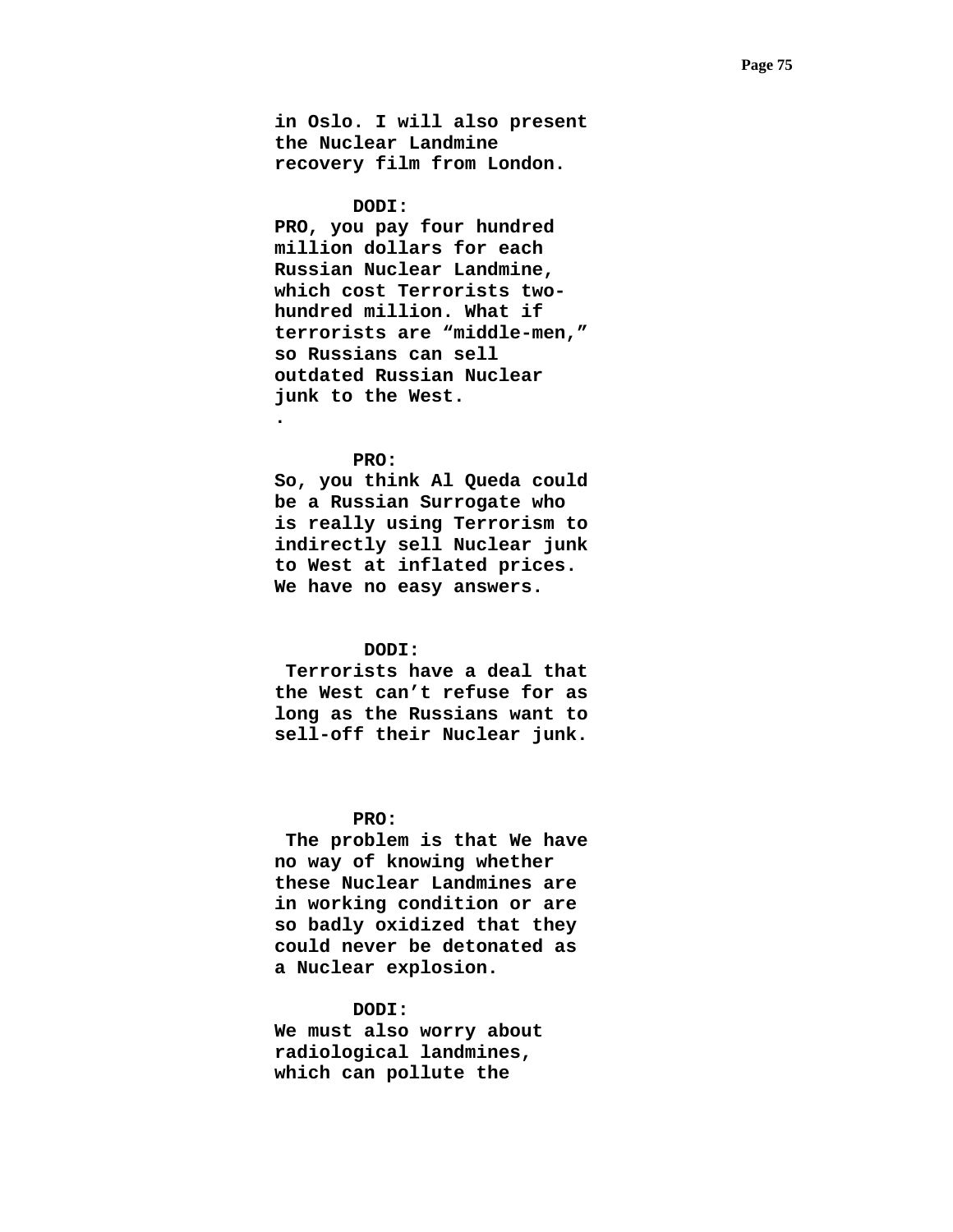**economy of an entire country, city-by-city.** 

**.** 

 **PRO:** 

 **More than one hundred Nuclear Landmines missing from Russia means terrorists have more than one Nuclear Landmine to conceal inside each major city of the United States, France, and England. There is no defense except to pay rewards so we may recover and remove them.** 

#### **DODI:**

**A missile shield cannot shoot down a concealed nuclear landmine. Thus, a country can be terrorized to spend millions to buy Russian supplied nuclear junk. And, it is a deal that cannot be refused.** 

**. CUT TO:** 

**EXT: CALLAHAN'S REPUBLIC BOYS IN CAR WATCH JONIKAL-DAY** 

**KEVIN CALLAHAN & MATTHEW FLANNIGAN watch through binoculars. MICHAEL MCGARITY & PATRICK O'DONNELL smoke cigarettes. Flat discordant music in background.** 

**. CUT TO:** 

**EXT: JONIKAL: PRO , JULIE, DIANA, and DODI – DAY** 

#### **DODI:**

**Diana! You are the leading speaker for peace and humanitarian issues. It is time the world banned nuclear weapons. And, I am with you in this fight.** 

 **DIANA: (Leans over and kisses DODI) You are so wonderful. That's why I love you.** 

**. CUT TO:**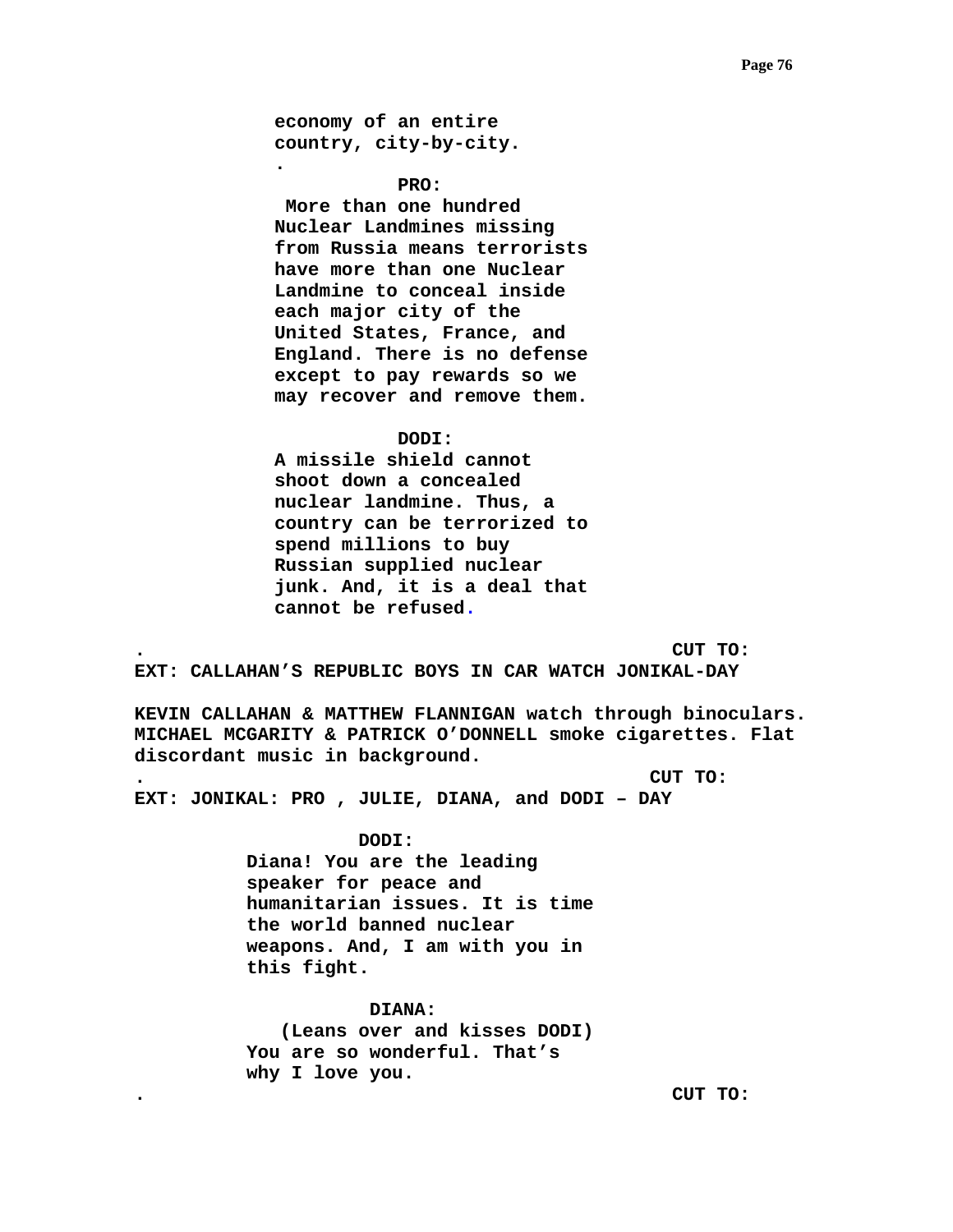**EXT: CALLAHAN'S REPUBLIC BOYS IN CAR WATCH JONIKAL -DAY** 

**.KEVIN CALLAHAN scans JONIKAL and Al Fayed estate through binoculars.** 

**.MICHAEL MCGARITY & PATRICK O'DONNELL smoke cigarettes. Flat discordant note music in background.** 

> **MATTHEW FLANNIGAN: (Puts his binoculars on car hood and lights a cigarette)**

 **PATRICK O'DONNELL: If MUJIHAD wants to make their deaths look like a "deniable car accident" in Alma tunnel, why are we here?** 

**.** 

## **KEVIN CALLAHAN:**

**Because his own political group hasn't decided which plan to use yet: "explosion, high profile." Or, "deniable car accident, low profile."** 

 **MATTHEW FLANNIGAN:** 

**What you're saying is that we're here more for political reasons to show cooperation & solidarity with the "Sons of Paradise" than here to Kill the Princess.** 

**.** 

 **PATRICK O'DONNELL: We're also here because Al Queda has provided us with two Nuclear Landmines in London. Either one of which have enough blast force to launch Buckingham Palace, launch the Queen, the Royals, and launch Parliament to the moon in small nuclear pieces.** 

### **KEVIN CALLAHAN:**

 **The new technologies of nuclear weapons in Terrorist hands, today, allow a few men**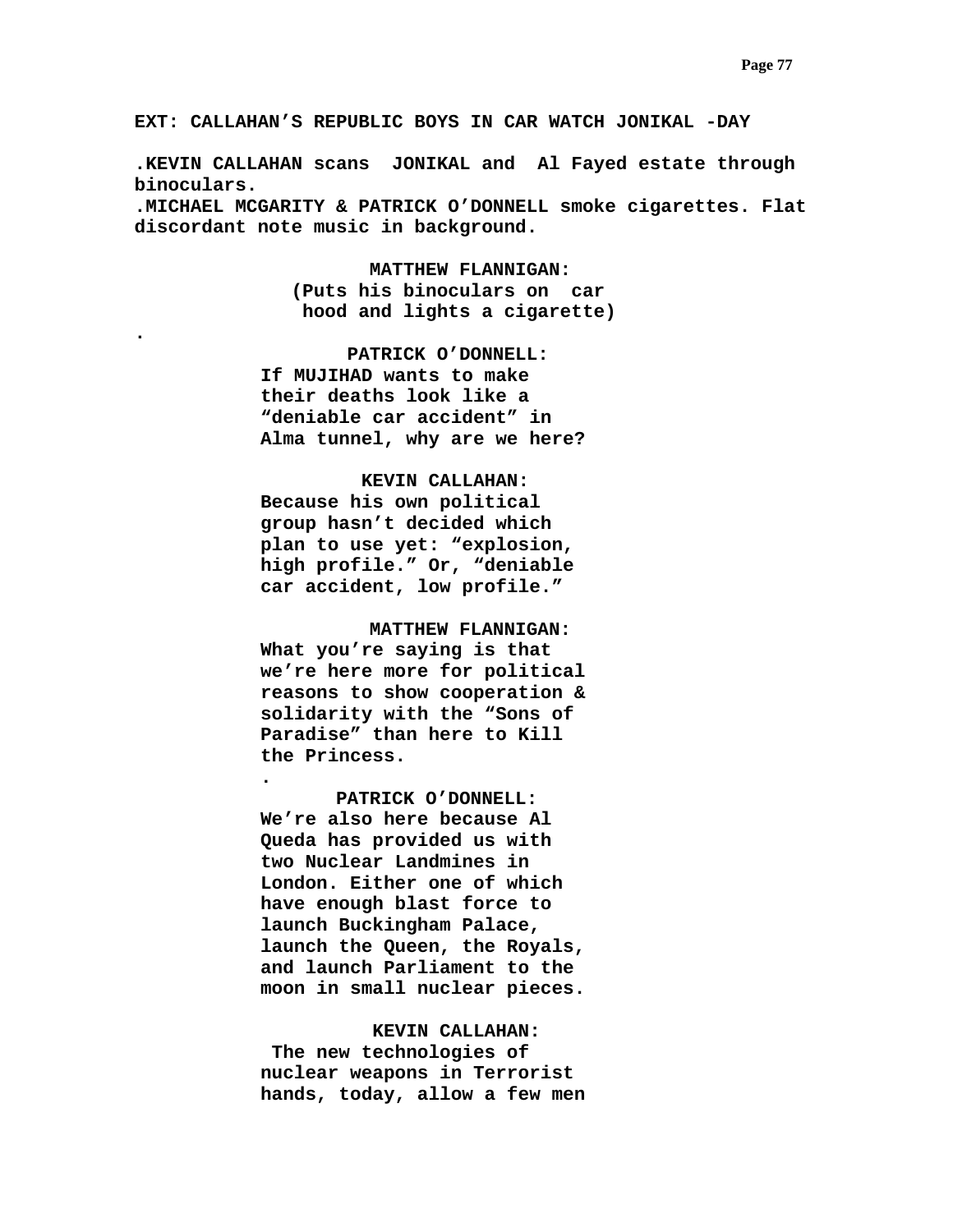**to achieve destruction that large armies could not inflict in past.** 

**.** 

**.** 

 **MICHAEL MCGARITY: This means that we can use these Nuclear Landmines to force British to completely withdraw from Northern Ireland and return it to Irish rule after three hundred years!** 

 **KEVIN CALLAHAN: (to group) Gentlemen! We are here to cooperate so we can obtain control of two Nuclear weapons provided by Al Queda – two Hiroshimas concealed in London -- to force Britain out of Ireland.** 

 **MICHAEL MCGARITY: It is my bet that Mujihad will kill the Princess in the tunnel.** 

 **KEVIN CALLAHAN: My bet is you are correct, MICHAEL. (smiles, reaches, and they shake hands).** 

**. CUT TO: EXT: Paris, France. JULIE is shopping -- DAY** 

**PRO accompanies her in and out of dress shops. JULIE is shopping for her bridesmaid dress for DIANA's forthcoming wedding to DODI.** 

> **JULIE: (Excitedly) Can you keep a secret?**

 **PRO: I promise to never tell your secrets. What is this exciting secret?**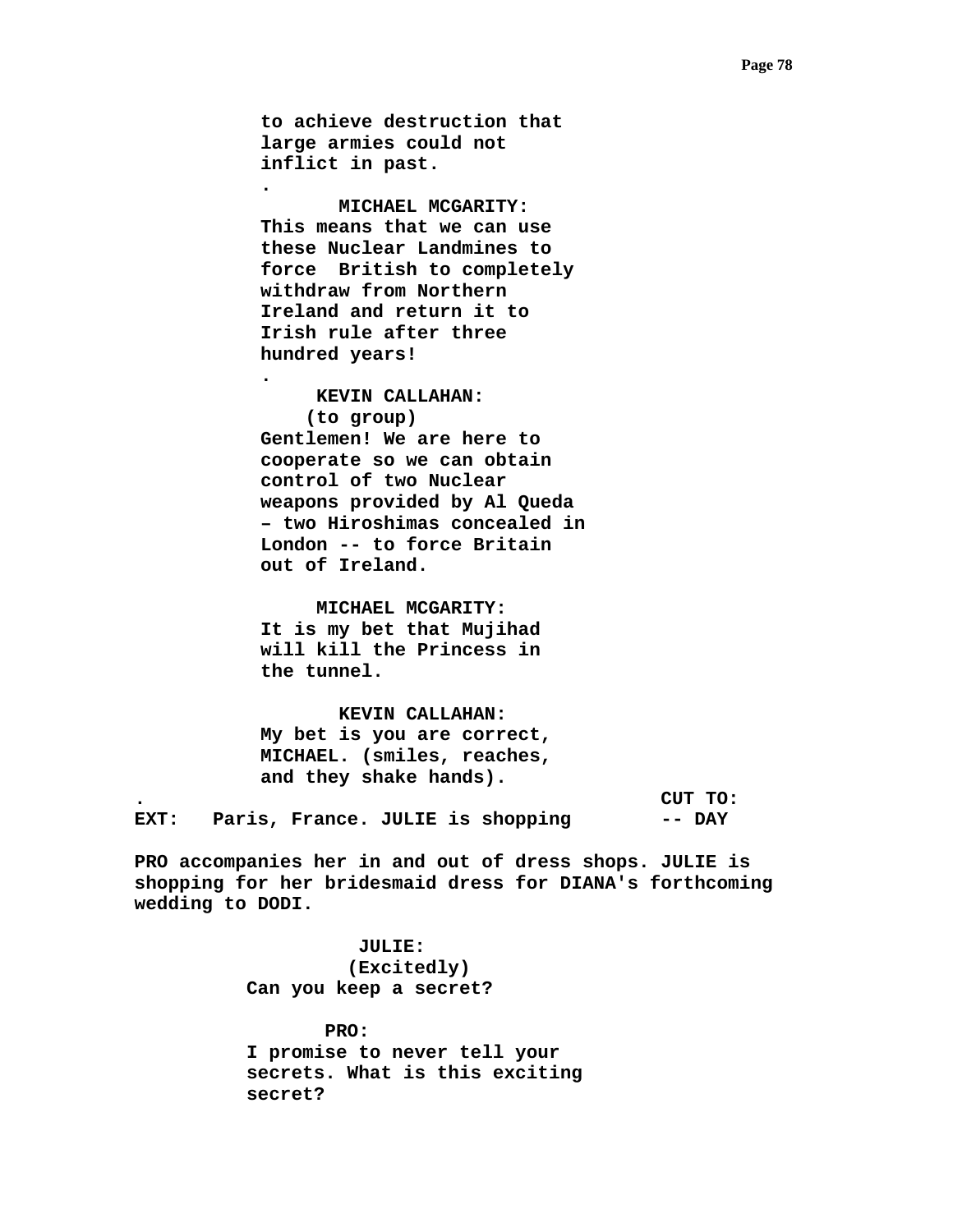**JULIE: We are invited to DIANA's and DODI's wedding!** 

 **PRO: Congratulations and God bless both of them!** 

 **JULIE: I barely have time to find a gown!** 

**EXT: JONIKAL MIDNIGHT DANCE 4 CONSUMING A SET ON A LIGHT** 

**. CUT TO:** 

**CLOSE UP OF DODI & DIANA. DIANA and DODI on upper deck dancing in moonlight. There is champagne on table.** 

**. CUT TO: EXT: JONIKAL MOVING ACROSS SEA: DODI & DIANA -DAY** 

 **Jonikal, following morning: in a small impromptu ceremony, Captain of Jonikal performs an informal marriage ceremony between DODI Al AL FAYED and PRINCESS DIANA while serving maids look on. Captain of Jonikal then writes a record of marriage of DODI and DIANA into written Ship's Log of Jonikal. DODI and DIANA later depart from Jonikal and travel to Ritz by private jet** 

**. CUT TO: INT: DODI's bedroom at Ritz, Hotel in Paris – DAY** 

**DIANA and DODI are having breakfast. DODI's stuffed animal toys, Model airplanes, and Mickey Mouse Disney toys are much in evidence in Dodi's Imperial suite. A half-dozen Waitresses and maids are busy in next room fixing breakfast dishes. DODI reads newspaper. DIANA is on phone explaining her selection of wedding dresses from a wedding catalogue of dresses which she has in front of her on table.** 

> **DIANA: Yes Sofia. Yes, umm, let me ask DODI. (DODI turns to DIANA and DIANA asks) What time can Sofia come over to fit us?**

> > **DODI:**

**.**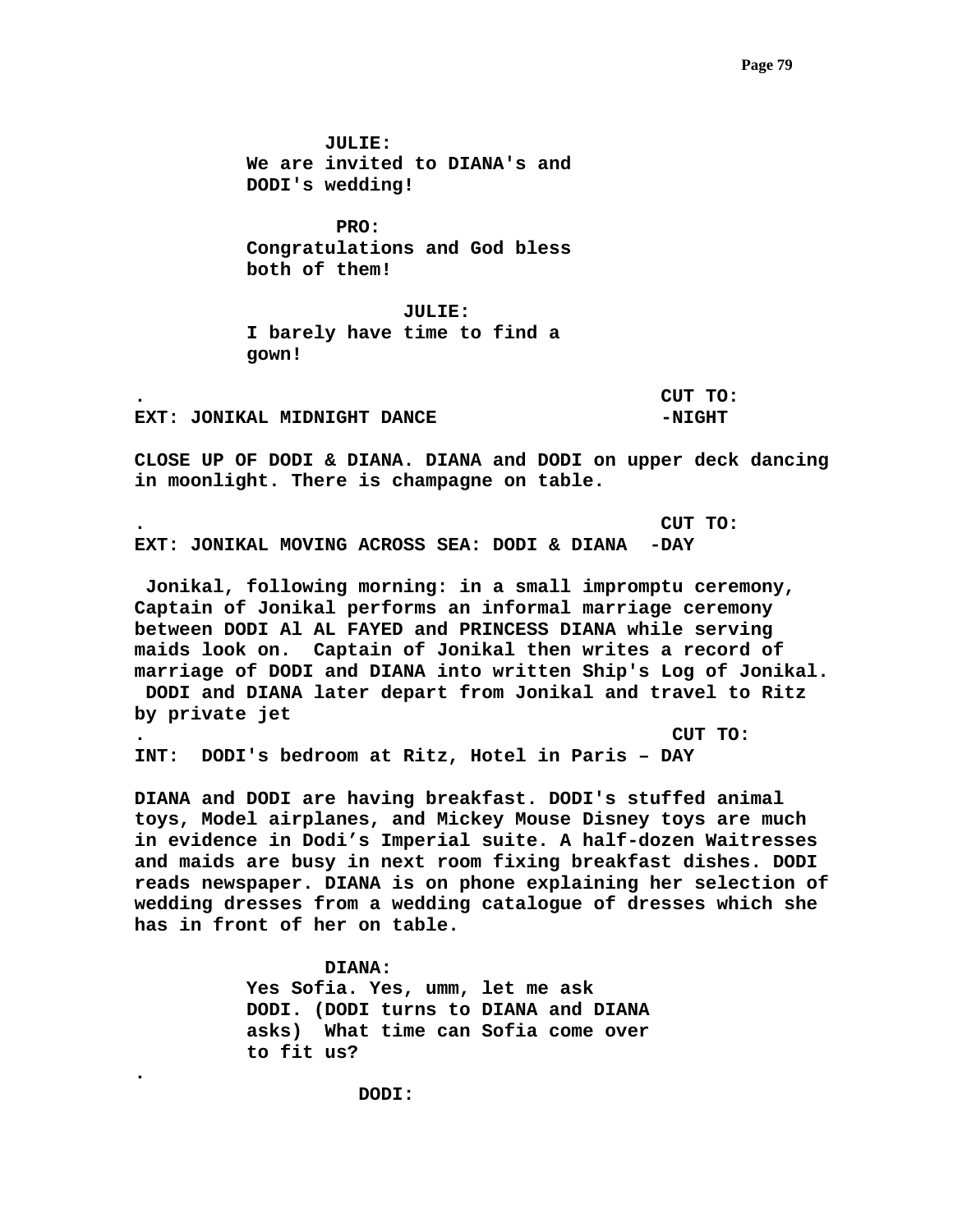**Umm. How about one or two o'clock?** 

 **DIANA: How about one or two o'clock, Sofia? Good! See you then. Bye.** 

**DIANA makes another phone call while maids bring in another course of fancy breakfast.** 

> **DODI: DIANA, I just remembered that I need to ask FAOUD something about the Mercedes. I'll be right back. (He walks over and kisses DIANA. DODI leaves room).**

**. CUT TO:** 

INT: Jewelry store **- DAY** 

**DODI leaves Ritz alone, followed by his bodyguard to a nearby Jewelry store where he selects a diamond engagement ring.** 

> **DODI: (looking at jewelry) I like that one.**

 **Clerk removes a large three-carat-looking diamond ring from case.** 

> **DODI: Can you deliver it to the Imperial Suite by seven O'Clock?**

 **Clerk Reechard: Oh yes. Seven O'Clock. Easy!** 

 **DODI: Excellent! We shall see you at seven, Reechard. I'm counting on you.** 

 **Clerk, Reechard: I promise!** 

**. CUT TO:** 

INT: DODI'S SUITE AT RITZ **- NOON**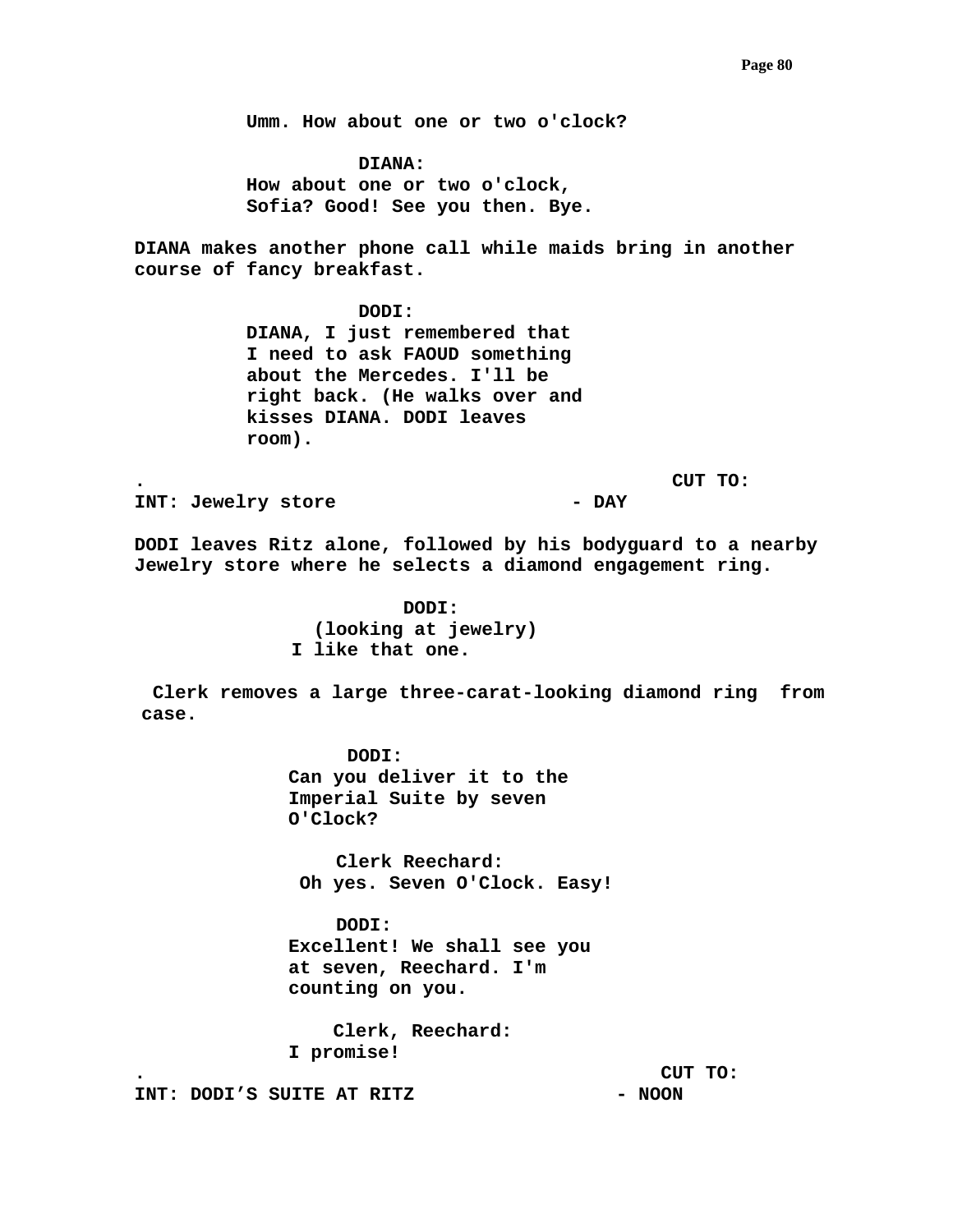**DODI has returned from jewelers to his suite at Ritz: DODI in Imperial suite, on phone, speaking with his father, MOHAMMED AL FAYED, who is currently in England. DODI: Yes, Mu Mu, I picked our engagement ring and we are leaving here in about an hour to have dinner at Chez Benoit. I am going to give her the ring during dinner. . CUT TO: EXT: LONDON, MOHAMMED AL FAYED, ON PHONE -- NOON DODI's father, MOHAMMED AL FAYED, on phone, at his estate in London area of England – MOHAMMED AL FAYED: DODI, have dinner at hotel and give DIANA ring at dinner. . CUT TO: EXT: DODI's palatial suite at Ritz Hotel -- NOON DODI continues on phone to his father, MOHAMMED AL FAYED, in England: DODI: (Takes Phone) We'll call you in the morning, Mu Mu. Love you. Bye. (Hangs-up phone and embraces DIANA. They kiss) . CUT TO: EXT: PRO & JULIE: PARIS AIRPORT ENROUTE AFRICA - NOON PRO receives a phone call on his cellular from Fhotiss's office.**  *PRO* PRO **We were just vacationing, together. We will get word to them. Yes, we'll stop by your office to pick up papers. (Puts cell phone in pocket & turns to JULIE) police say Terrorists plan to assassinate Diana.**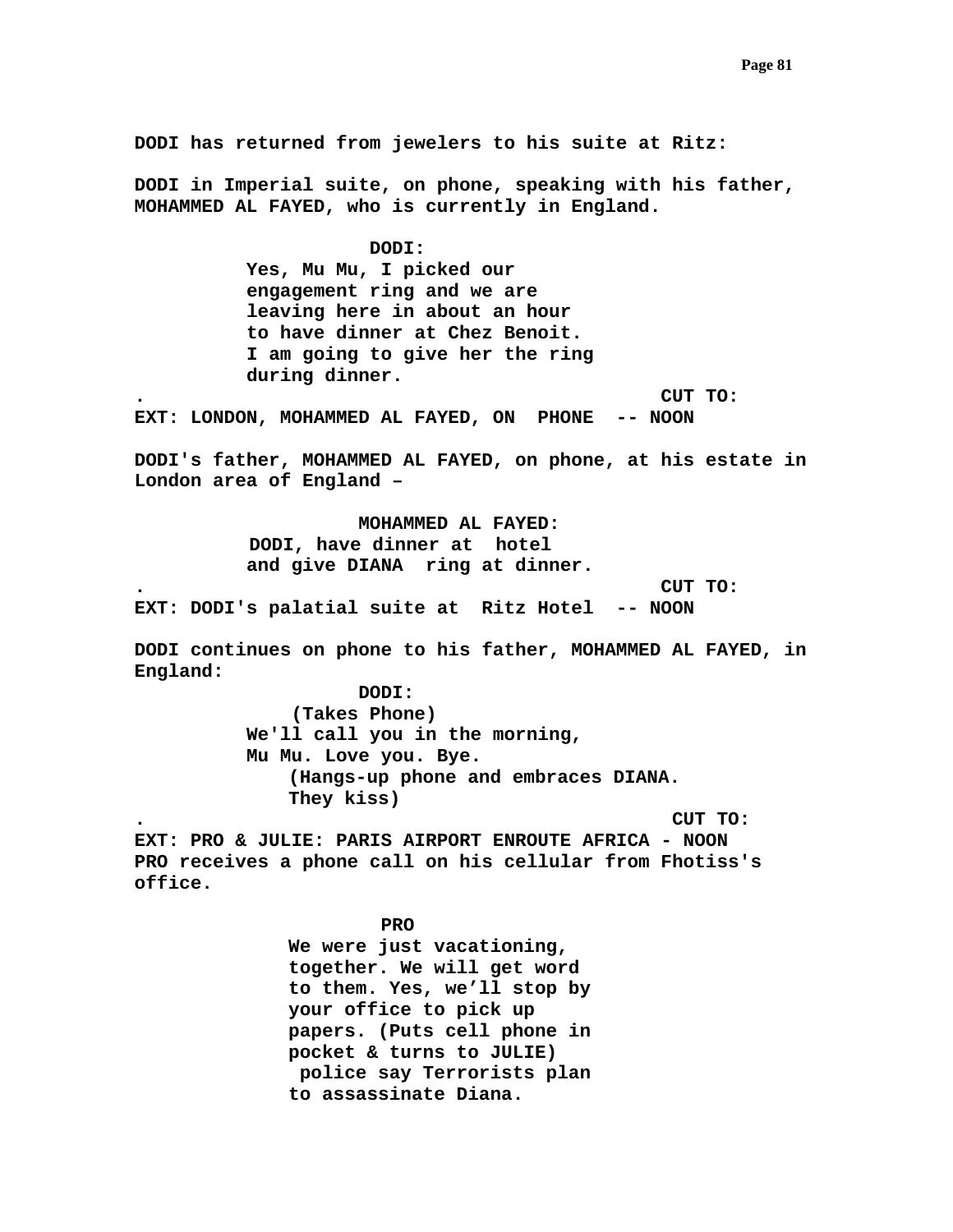**JULIE: looks shocked . CUT TO: EXT: PRO AND JULIE IN BMW DRIVE TO FHOTISS'S OFFICE-DAY Fhotiss: PRO! JULIE! Nice to see you. (They shake hands and sit) We've notified British Security and they said they will notify her immediately, which might mean British Security will mail her a letter. (Fhotiss hands PRO an envelope full of photos and papers). These are photos of Terrorists for Diana and Ritz Security. PRO: (Nods) FHOTISS My info is DIANA is at the Ritz with DODI, but staff at Ritz deny it. Can you locate her and DODI and give them photo information in-person? PRO: (PRO rises from chair starts moving to door) Absolutely yes! We can find her right now, this evening - assuming she is still in Paris. I feel sure she is still at the Ritz, but she might have decided to head for Oslo early. (PRO departs out door). . CUT TO: EXT: PRO & JULIE IN BMW - FAST IN TRAFFIC - DAY PRO driving urgently fast in BMW through Paris traffic on his way to DODI'S apartment. PRO pushes buttons on his cellular phone. PRO continues to** 

**fight his way through slowly crawling rush hour traffic and experiences frustration waiting at red lights.**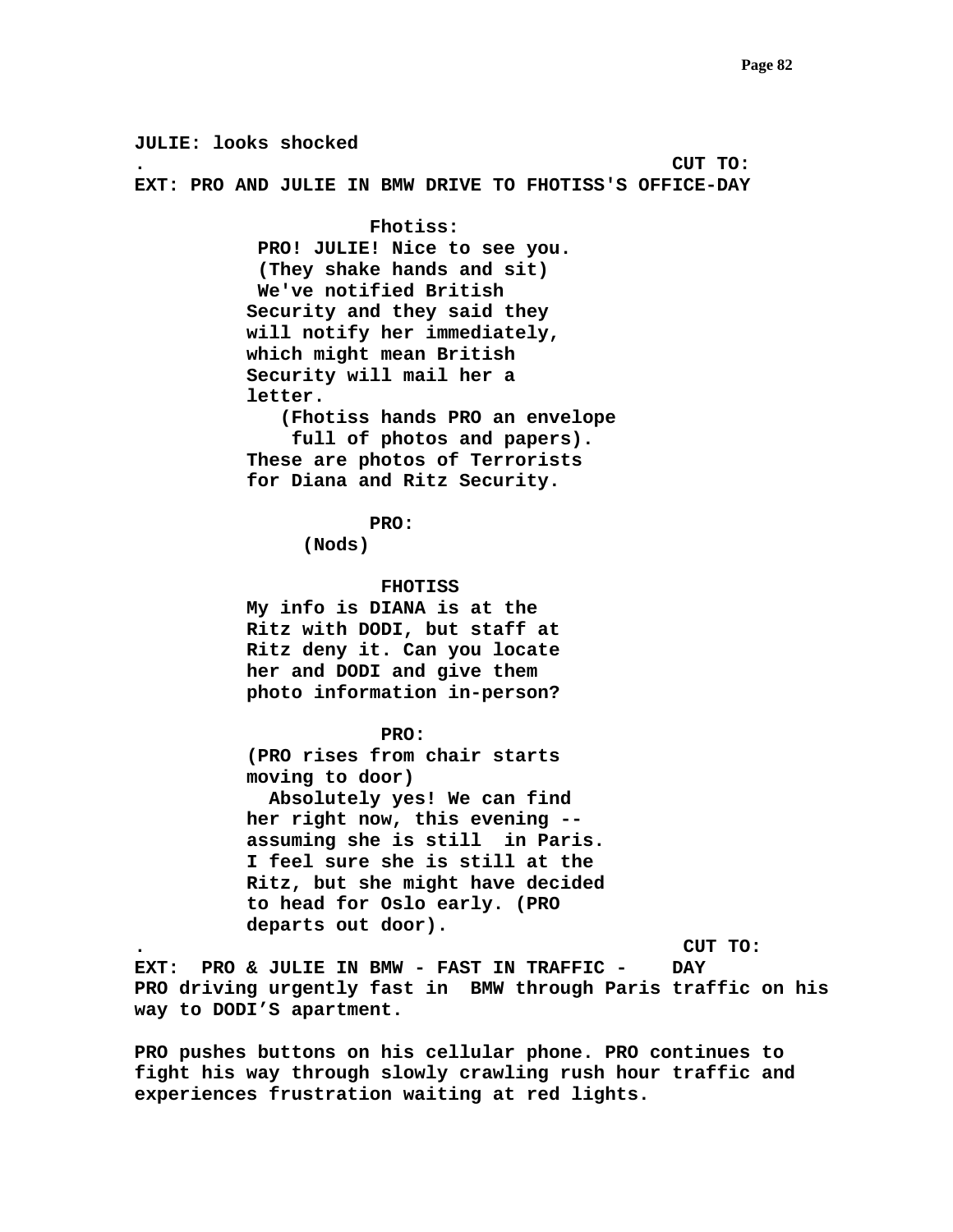#### **PRO:**

 **(Inside BMW) Fhotiss said he notified the British embassy. But, the whole world is run by clerks. So, can you rely on any bureaucrats to do anything right?** 

#### **JULIE:**

**Of course not! We must tell her in-person. DODI might have told the hotel desk man not to disturb them under any circumstances.** 

**PRO fumbles to write while driving and holding cellular, JULIE grabs paper and writes while PRO repeats DODI's address.** 

> **PRO:(PRO on cell) Fhotiss, this is PRO . Did anyone call DODI's residence yet? One, Rue le' Cort. Yes. Bye.**

**. CUT TO:** 

**EXT: Exterior of BMW in Paris rush hour traffic -DAY Looking from outside through window of BMW. PRO and JULIE talk animatedly; but, we cannot hear their voices because of rush hour traffic noise. They get all the red lights. Two cars are stopped in front of them while their drivers argue fault over a minor fender-bender.** 

## **JULIE:**

 **Oh God! This is so difficult for me to believe. Why would terrorists want to kill her?** 

# **PRO:**

 **I could only guess that it might be the Nuclear Landmine issue. There are dozens of Terrorist groups, it is impossible to guess who issued the order to kill Diana.**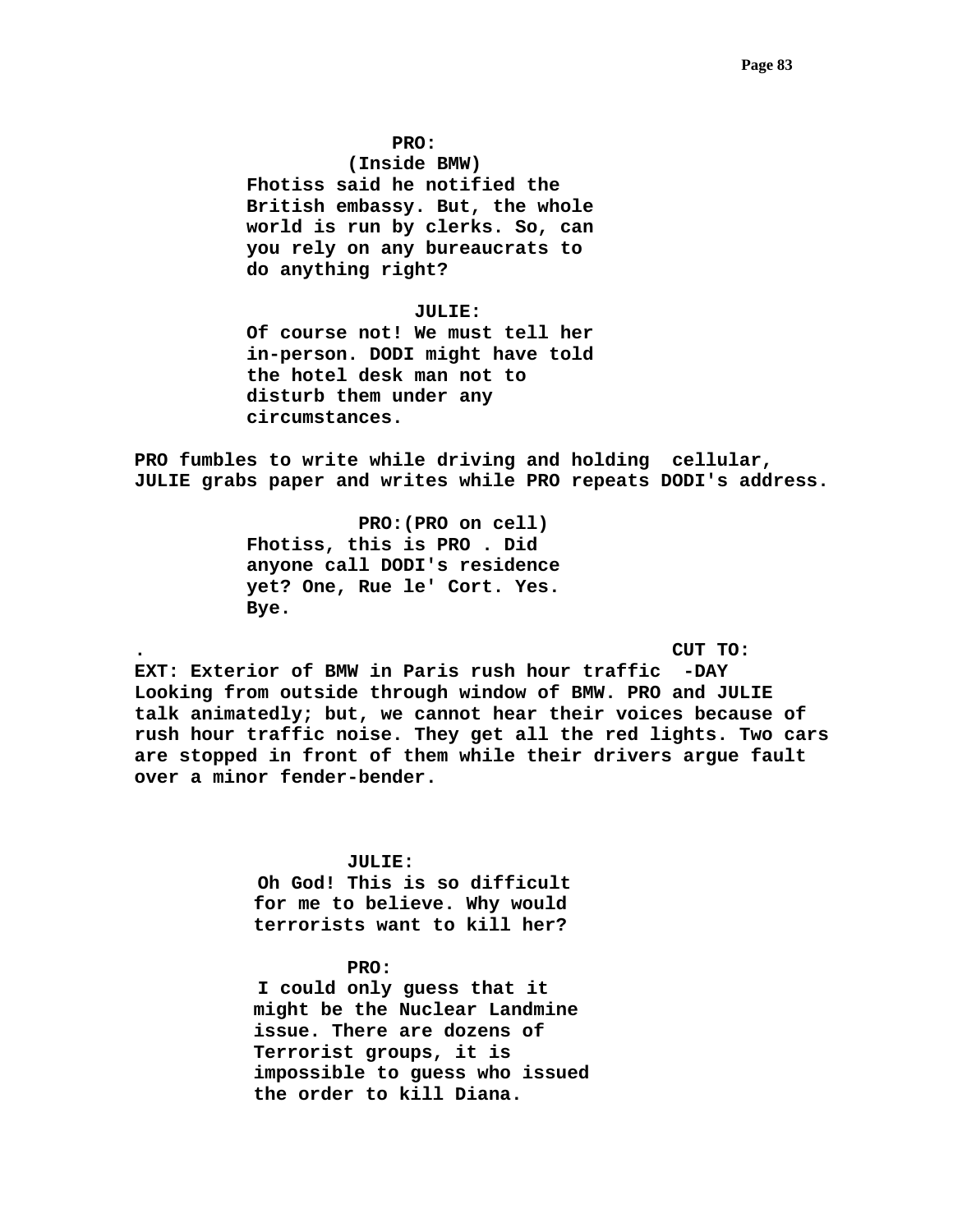**JULIE: But, I still don't understand why they'd want to murder her over it.** 

**.** 

 **PRO: JULIE, Terrorists think if Diana points her finger at them, then U.S., French, and British will point missiles at Terrorists. Al Queda and Hussein are both bloody like Hitler was, but want to remain anonymous, and not have missiles pointed at them.** 

 **JULIE: I've got to call the Ritz.** 

**PRO hands his cellular to JULIE. She presses buttons for Information Operator. PRO yells at arguing drivers** 

> **PRO (leans on horn) Move it! ! !**

 **CUT TO:** 

**EXT: FRONT RITZ – PAPARAZZI & TERRORISTS TOGETHER -DAY** 

**Green motorcyclist British MI-6 agent is not wearing helmet and sitting on his green motorcycle. MUJIHAD and his men are also around Ritz , mingling with sightseers and PAPARAZZI. Terrorists appear to be waiting for DODI and DIANA. . CUT TO: EXT: DODI'S ETOILLE FLAT AT 1 RUE Le Cort - NIGHT** 

 **AL FAYED Mercedes with DODI and DIANA in back seat, TREVOR and another bodyguard in front, rolls to a stop in front of DODI's Etoille flat at 1 Rue le Cort in Paris. DODI's other cars and Range Rover follow with their luggage. Bodyguards jump out in front of DODI's flat and keep Paparazi back.** 

**. CUT TO:**  INT: DODI'S flat  $-$  NIGHT

**DODI and DIANA unpack. Decor in DODI's apartment features a Coca Cola bar (Bacardi bar) designed like an early 20th century Coca Cola soda fountain.**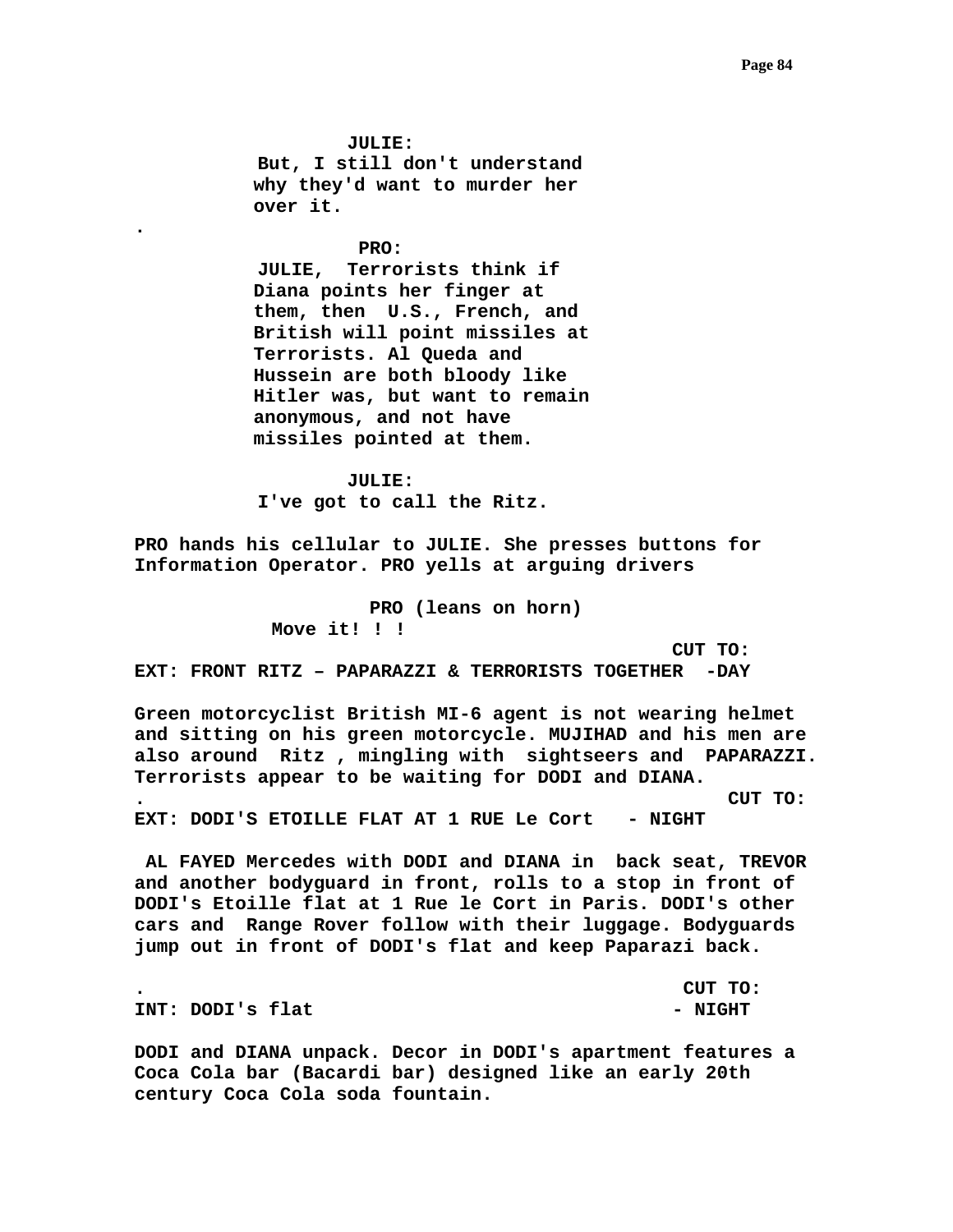**DODI:** 

 **It just occured to me Chez Benoit has excellent food but big windows & no security to keep paparazzi flies away. I don't think you want dinner with cameras flashing in our faces.** 

## **DIANA:**

 **Bzzzz, Bzzzz. That means "indeed not" in Papparazzi language!** 

 **DODI: We can have dinner at Ritz.** 

**. CUT TO:** 

EXT: 9:45 PM: RITZ FRONT ENTRANCE -PAPARAZZI -NIGHT

 **AL FAYED Mercedes -- green motorcyclist MI-6 agent wearing helmet on fringes of PAPARAZZI motorcycle group some distance away, in front of RITZ.** 

 **DODI and DIANA arrive and stop at the Ritz front entrance in Mercedes with TREVOR and FAOUD. Nearly five dozen PAPARAZZI are accumulated in front of Ritz waiting. PAPARAZZI swarm around AL FAYED Mercedes and deluge DODI and DIANA with camera flashes. There are British and American Intelligence Agents in the crowd (All recorded by Ritz security cameras).** 

> **DIANA: Oh Bzzzz! Flies!**

 **DODI: Bzz Bsz Buh. Ohhhh no. ( cameras continue to flash)** 

**. CUT TO:**  EXT: TIME 9:46 PM: RITZ FRONT ENTRANCE -- NIGHT

 **In background: PAPARAZZI & green motorcyclist MI-6 agent some distance away in front of ritz.** 

 **DODI and DIANA exit Mercedes with TREVOR and FAOUD. . Other bodyguards make a path for them through PAPARAZZI flashes as they struggle to front door of Ritz. . CUT TO:**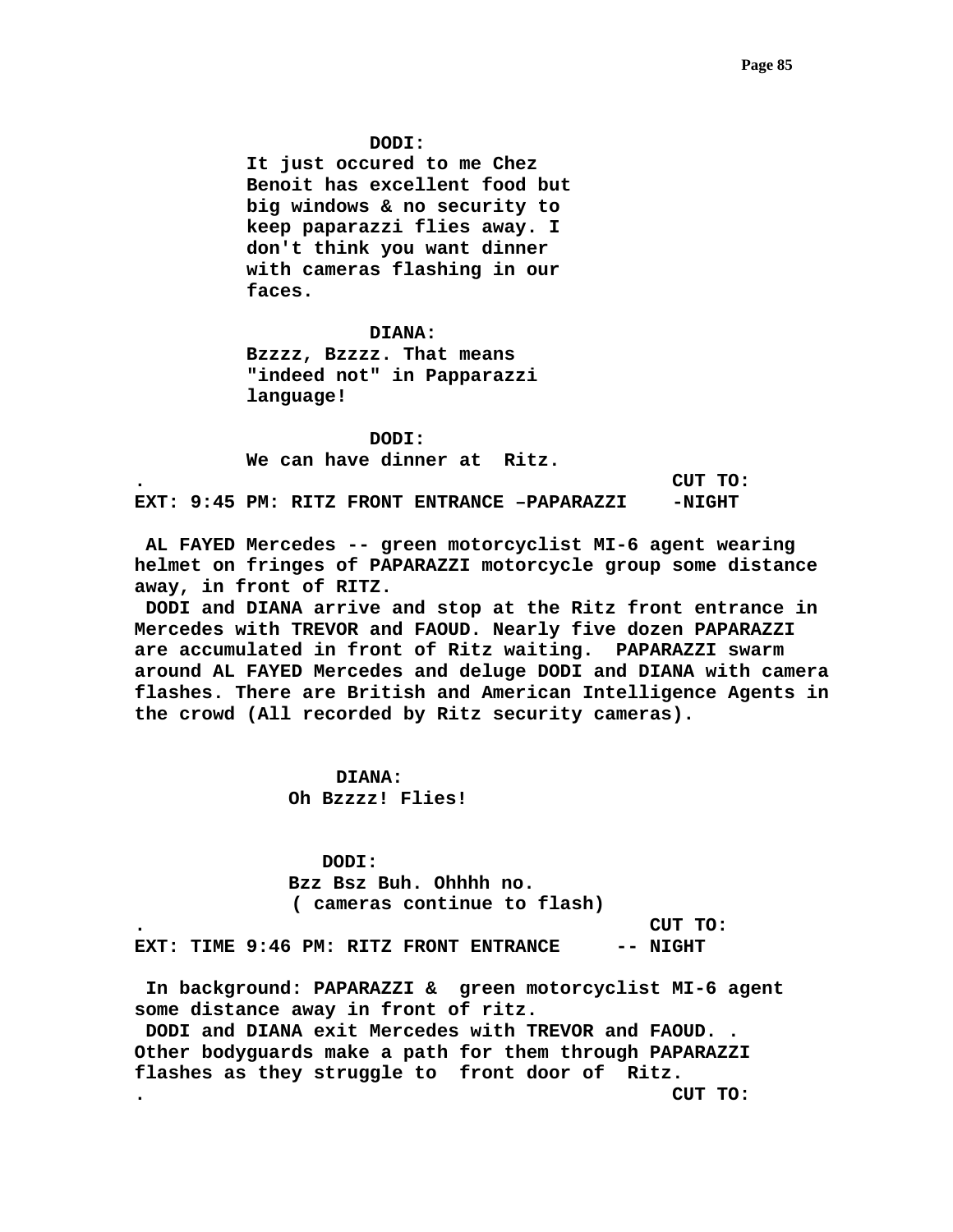**INT: INSIDE OF RITZ THE SET OF PROPERTY OF ALGEBRA DODI and DIANA walk through peaceful inside of Ritz to Imperial Suite where they change plans and decide they want to spend night at DODI's Etoille Flat after all. . . DIANA: Oh Bzzzz! Splat! Lets go back to your Flat, and get away from these paparazzi. DODI: Bzz Bsz. I was about to say the same thing. . CUT TO:**  INT: 10:03 PM: INTERIOR RITZ **-NIGHT Inside Ritz Security Room, one of DODI's Bodyguards, WINGFIELD, phones Henri Paul to come to Ritz and Drive AL FAYED Mercedes. . CUT TO: INT: DODI & DIANA: HAVE DINNER IN RITZ DINING ROOM- NIGHT Henry Paul in Ritz talking with TREVOR Rees Jones and Ritz Bodyguard WINGFIELD. . CUT TO: INT: DODI & DIANA EAT DINNER IN RITZ DINING ROOM–NIGHT DODI gives DIANA the ring during dinner at RITZ. After dinner, they arise from dinner table, which is set with a candle as a centerpiece. As they walk toward restaurant door, candle flickers while DODI and DIANA approach restaurant-to-lobby exit door of RITZ restaurant. Doorman opens door for DODI and DIANA; and, a rush of air enters through door into restaurant bending candle flame then putting it out & leaving smoking wick of extinguished candle.** 

> **TREVOR: Where is decoy car?**

 **WINGFIELD: FAOUD will have it here in a minute.** 

**. CUT TO:**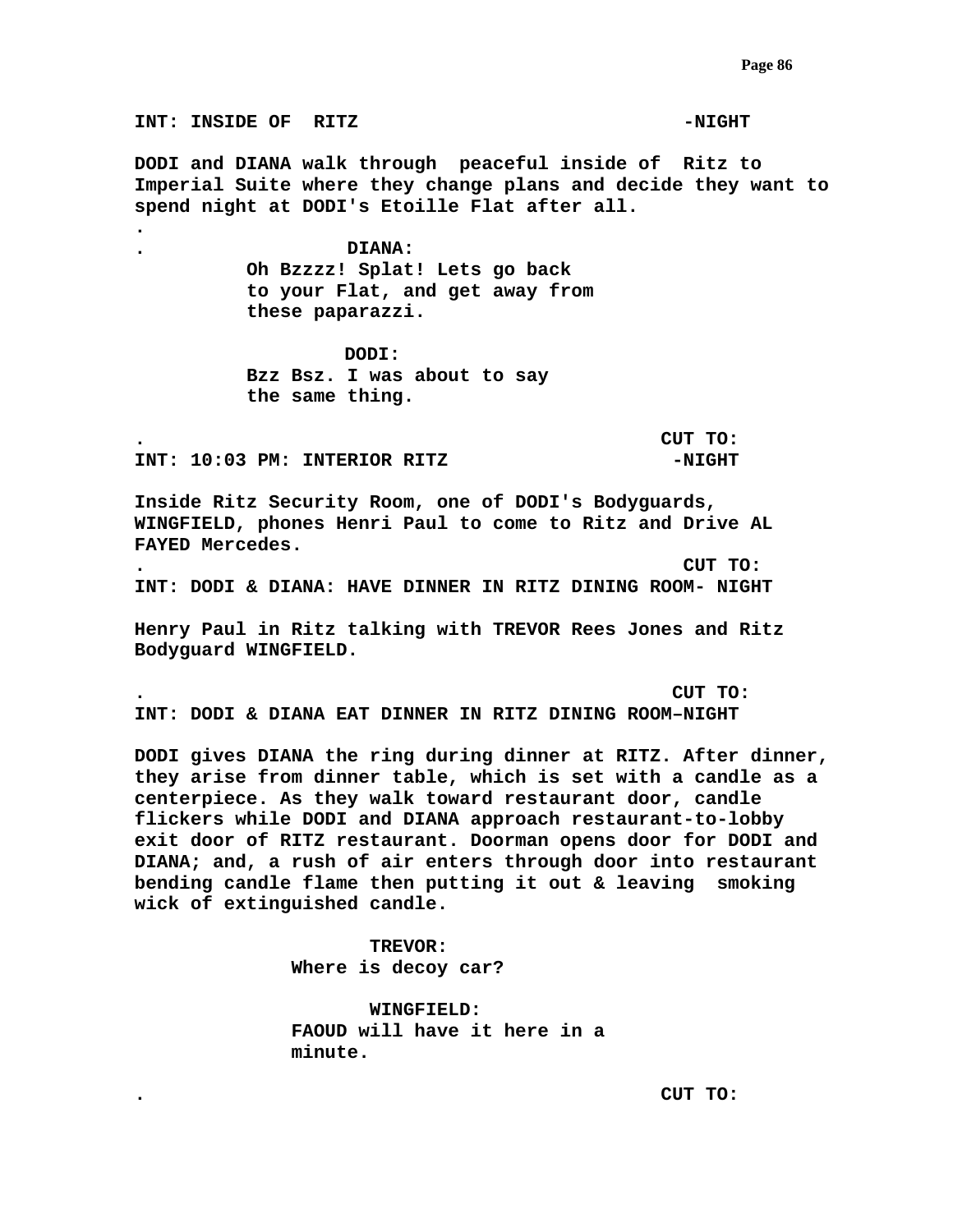**EXT: FRONT RITZ: PAPARAZZI & GREEN MOTORCYCLIST –NIGHT** 

 **BRITISH MI-6 AGENT, SOME DISTANCE AWAY IN FRONT OF RITZ. Ritz security men examine four of AL FAYED cars which are parked in front of Ritz in a manner to suggest they are ready to leave. Green motorcyclist MI-6 Agent is not wearing his helmet and is nearby leaning on his motorcycle with his partner who is relaxed and also not wearing his helmet. RITZ security cameras record both of their faces on tape.** 

**. CUT TO: EXT: 12:15 am: FRONT RITZ, PAPARAZZI & TERRORISTS-NIGHT** 

> **Henry Paul: (Speaking to PAPARAZZI) New DVD technology is excellent.**

**.** 

**.** 

 **Green motorcyclist, British MI-6 agent is seen some distance away in front of Ritz . CUT TO:** 

**EXT: SOME DISTANCE FROM RITZ- PRO'S SPEEDING BMW –NIGHT** 

**Inside PRO's speeding BMW. Front of well-lit Ritz hotel comes into view. There are PAPARAZZI, much in evidence, standing around front of Ritz and sitting on motorcycles.** 

**. CUT TO: EXT: RITZ - PRO speeds into Ritz parking lot - NIGHT BMW squeals to a stop in a parking space.** 

> **PRO: PAPARAZZI are close to the limousines and that's a good sign she is definitely here.**

**JULIE and PRO scramble out of their car and run toward front door of Ritz where several limousines are parked. PRO and JULIE hurry around PAPARAZZI who quite suddenly are all focusing their attention behind JULIE. PAPARAZZI & green motorcyclist-British MI-6 agent, some distance away in front of Ritz start to move quickly.** 

 **Decoy cars move toward front driveway of Ritz. Paparazzi flash their cameras taking pictures of decoy cars as they drive toward Place Vendome. There are British and American Intelligence Agents in crowd. Ritz security cameras record faces of British and American intelligence agents in crowd.**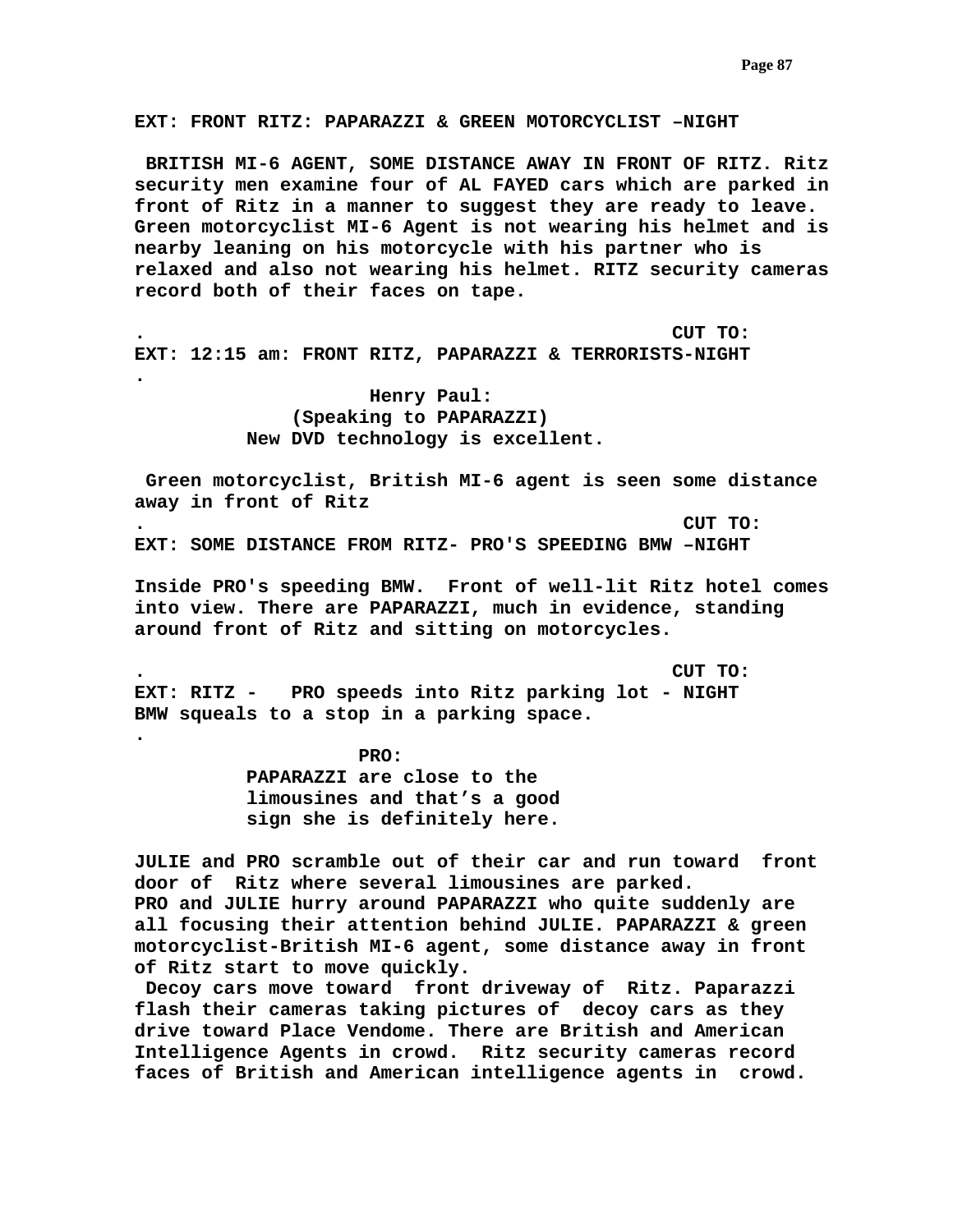|                                |  |  |  | CUT TO:  |
|--------------------------------|--|--|--|----------|
| EXT: $12:20$ am : REAR OF RITZ |  |  |  | -- NIGHT |

**DIANA and DODI exit through back of Ritz. Henri Paul enters AL FAYED Mercedes and sits at wheel. TREVOR Rees-Jones sits next to him in front. DODI and DIANA get into back. Paul drives off with DODI and DIANA in AL FAYED Mercedes as decoy cars start to move at front of Ritz.** 

|  |  |                                          | CUT TO: |
|--|--|------------------------------------------|---------|
|  |  | EXT: Front Ritz - PAPARAZZI & TERRORISTS | -NIGHT  |

 **Excited PAPARAZZI on idling Motorcycles are crowding entrance. MUJIHAD watches as PRO arrives. PRO can't get in. He sees Henri Paul and shouts to him, but is ignored. MUJIHAD is on his way to intercept when he gets cell call that DODI and DIANA are leaving Ritz by rear entrance. He turns back to car but PRO catches a glimpse of him and recognizes him as one of Terrorists among photos in envelope which Fhotiss gave to PRO earlier in afternoon.** 

 **JULIE recognizes DIANA's bodyguard, TREVOR Rees Jones in a Mercedes.** 

> **JULIE: (Shouts to PRO) PRO! They're leaving behind the hotel.**

**JULIE is running wildly through PAPARAZZI who leap on their motorcycles.** 

 **PRO & JULIE run to BMW, jump in, and roar out of parking space with tires smoking. As PRO drives toward Ritz entrance way, he notices a large dark Mercedes fly out from Ritz's rear drive area. MUJIHAD follows it in white Mercedes and PRO peals tires on his BMW in his haste to stay with him. Several motorcycles are following. Camera strobe lights everywhere. PRO is convinced it must be DIANA. A swarm of PAPARAZZI motorcyclists zoom in front of PRO's BMW and he slams on brakes.** 

|  |  |  |                                         | CUT TO:  |
|--|--|--|-----------------------------------------|----------|
|  |  |  | EXT: 1220 AM: FRONT OF RITZ - PRO'S BMW | $-NIGHT$ |

 **JULIE:** 

 **Go! Go!**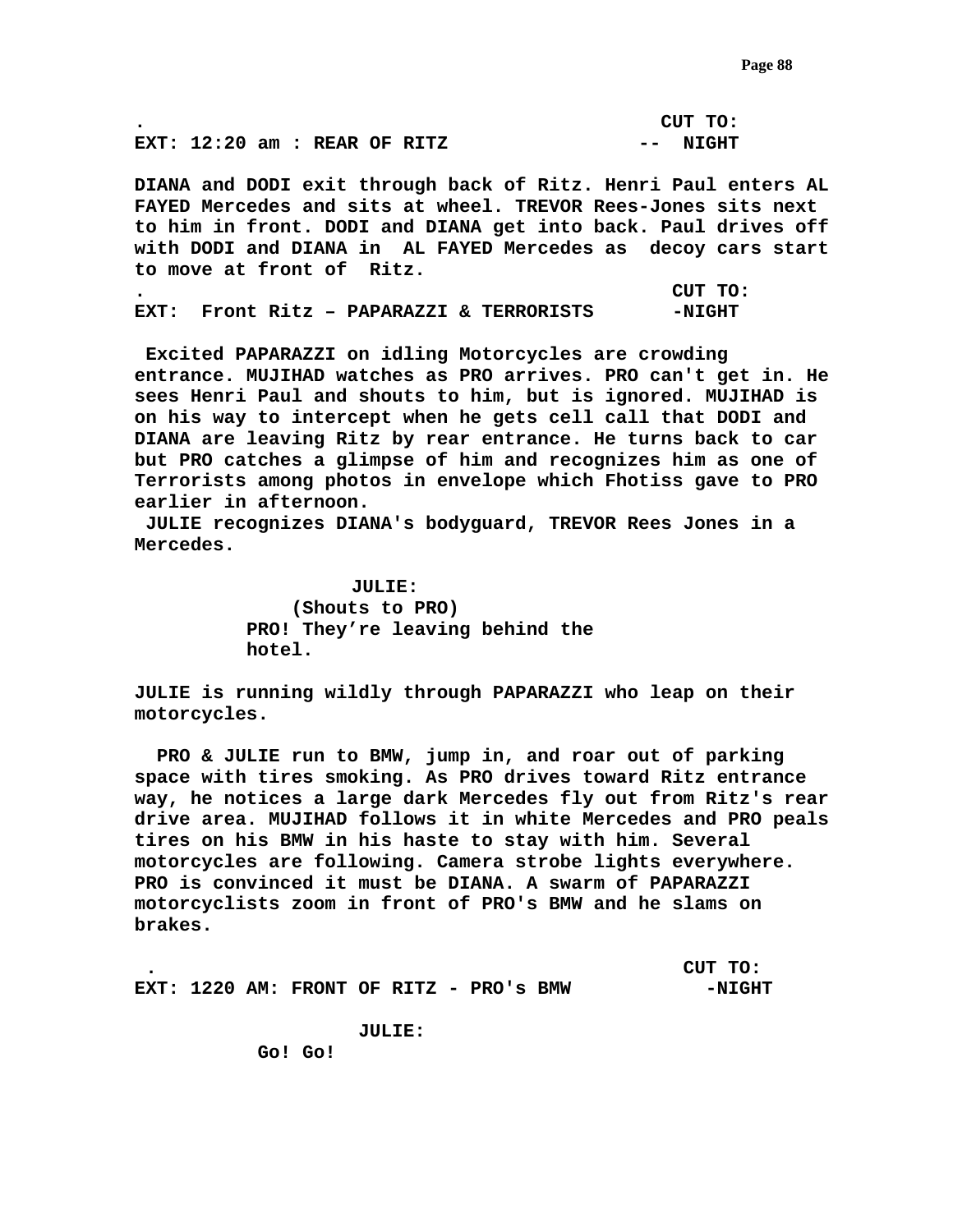**PRO and JULIE view PRINCESS DIANA and DODI departing rear of Ritz to begin their fateful ride from Ritz to murder-crash scene. PRO sees AL FAYED Mercedes and recognizes Terrorists MHEMET TRIKITI , SAMIR CET, ABDUL MUJIHAD who are in stalking white murder Mercedes. PRO and JULIE attempt unsuccessfully to drive around mob of PAPARAZZI to warn DIANA. PRO is boxed-in and follows in his BMW behind a group of PAPARAZZI who are riding dozens of motorcycles and blocking PRO's vehicle during chase from Ritz Hotel to L'Alma tunnel where vehicular murders will take place.** 

 **PRO - grinding gears - takes off following behind PAPARAZZI Motorcycles, which are everywhere with camera strobe lights flashing frantically. As PRO tries to gain on the distant Al Fayed Mercedes, PAPARAZZI Motorcycles cut and zoom in front of him, weaving in traffic and blocking his route.** 

**. CUT TO: EXT: AL FAYED Mercedes Approaching Pl de Concorde -NIGHT** 

**. CUT TO: INT: PRO's BMW. PRO sees AL FAYED Mercedes -NIGHT** 

 **PRO recognizes stalking white murder Mercedes; but, Mercedes is too fast and too far ahead of PRO. Extremely fast green motorcycle closes on Al Fayed Mercedes.** 

 **Fayed Mercedes reaches Place de la Concorde at high speed and squeals to a stop to wait for traffic lights. Green motorcycle with two riders astride is seen stalking and tracking through traffic in near distance behind AL FAYED Mercedes.** 

 **TREVOR Rees-Jones fastens his seat belt. Fayed Mercedes jumps traffic light prematurely and drives along dual road heading to Place de L'Alma tunnel followed by PAPARAZZI, Terrorists, and PRO & JULIE a few hundred meters behind. HENRI PAUL accelerates on straight mile long road that leads from Place de la Concorde to entrance of Pont de l'Alma tunnel.** 

**. CUT TO: EXT: 12:24 AM: APPROACHING ALMA BRIDGE UNDERPASS –NIGHT** 

 **PRO struggles through pursuing crowd of vehicles, almost losing control of BMW at one point, falling back. In front, a White Murder Fiat waits along road shoulder. White Murder Fiat accelerates and races along road shoulder, pulls out close behind AL FAYED Mercedes and moves into place as underpass at Place de l' Alma comes into view.**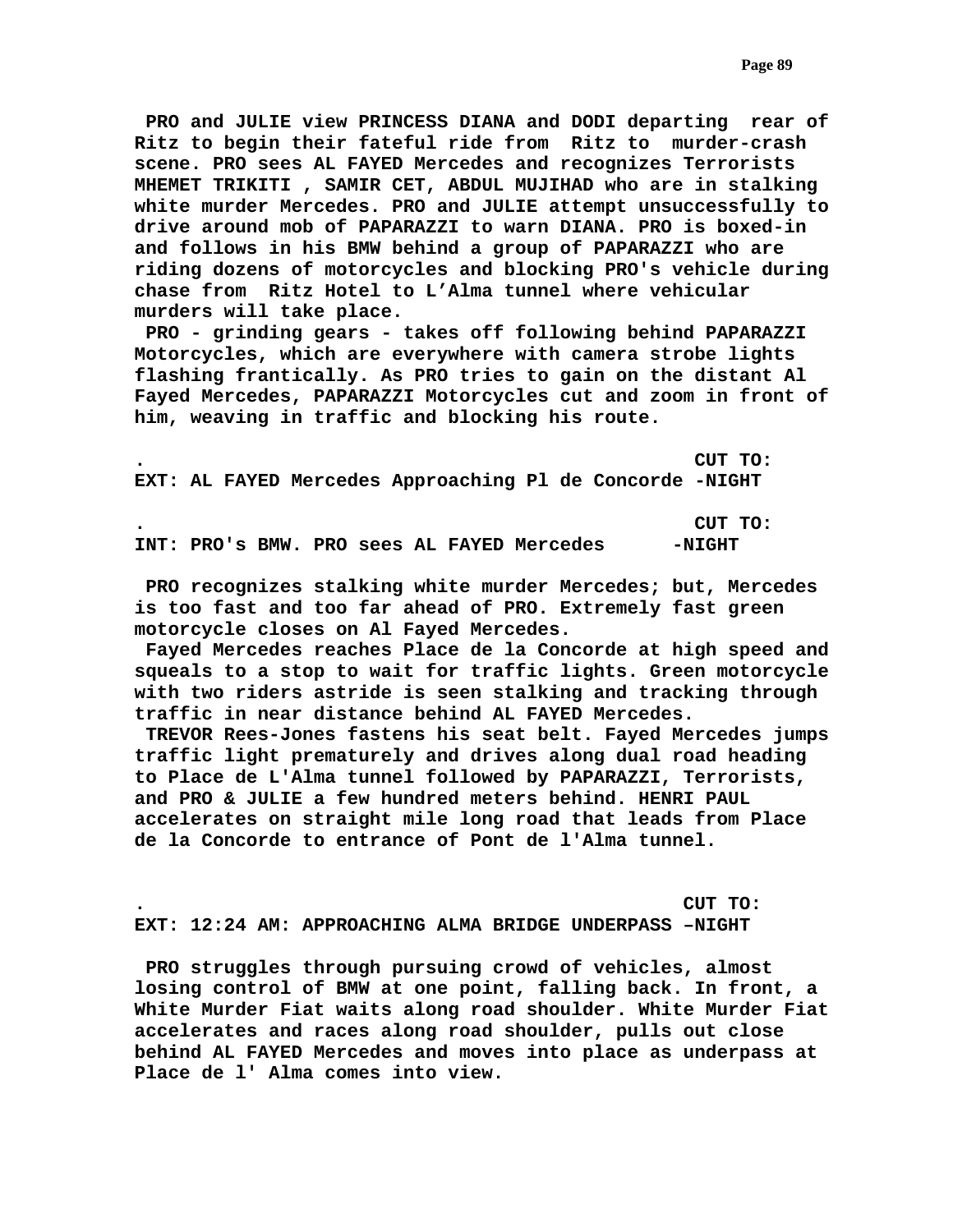**. CUT TO:** 

**EXT: 12:24 AM: PONT L' ALMA TUNNEL -NIGHT** 

 **AL FAYED Mercedes - then behind Terrorist Fiat as green motorcycle closes on AL FAYED Mercedes - AL FAYED Mercedes green motorcycle closing fast.** 

 **U.S. Embassy seal on car door of man who watches without interfering. British embassy seal on car door of British men who watch without interfering to stop murder-in-progress. . AL FAYED Mercedes is approaching Alma bridge underpass to tunnel. Paparazzi group are behind AL FAYED Mercedes getting in way of PRO and JULIE. Pace of chase quickens as AL FAYED Mercedes accelerates to avoid Paparazzi.** 

 **A white Murder Mercedes is followed by white Murder Fiat. Racy red Honda motorcycle ridden by Terrorists, AHMED and Ali, weaves in and out of other motorcycles and streaks ahead of AL FAYED Mercedes. Yellow motorcycle with two terrorists, RAMI and MUZAFFAR on board, follows behind PRO in fast lane as dark AL FAYED Mercedes speeds approaching Pont d'Alma Tunnel entrance. By now, white Murder Mercedes is following dangerously close & immediately behind AL FAYED dark Mercedes. Murder Fiat is gaining immediately alongside near right rear panel of AL FAYED Mercedes. PRO notices that white Murder Mercedes and white Murder Fiat are pacing AL FAYED Mercedes as it drives toward Pont d' Alma Tunnel.** 

**. CUT TO: EXT: 12:24 AM: APPROACHING ALMA BRIDGE UNDERPASS -NIGHT** 

 **In front of PRO there are nearly a dozen PAPARAZZI motorcyclists between him and Terrorists and MI-6 Green Motorcycle. PRO is so far behind AL FAYED Mercedes that he can barely see it and Murder Fiat in distance as they approach tunnel.** 

|  |  |                                      | CUT TO:  |
|--|--|--------------------------------------|----------|
|  |  | EXT: 12:24 AM: ALMA BRIDGE UNDERPASS | $-NIGHT$ |

**GREEN MOTORCYCLE closely following Al Fayed Mercedes. Al Fayed Mercedes is approaching Alma bridge underpass to tunnel. In front of PRO in distance, there are nearly a dozen PAPARAZZI motorcyclists; further ahead, almost out of sight, is AL FAYED Mercedes. Paparazzi group are behind Fayed Mercedes getting in way of PRO and JULIE. Pace of chase quickens as Fayed Mercedes accelerates to avoid Paparazi. Green motorcycle with two riders is rocketing up very fast in right lane behind AL FAYED Mercedes.**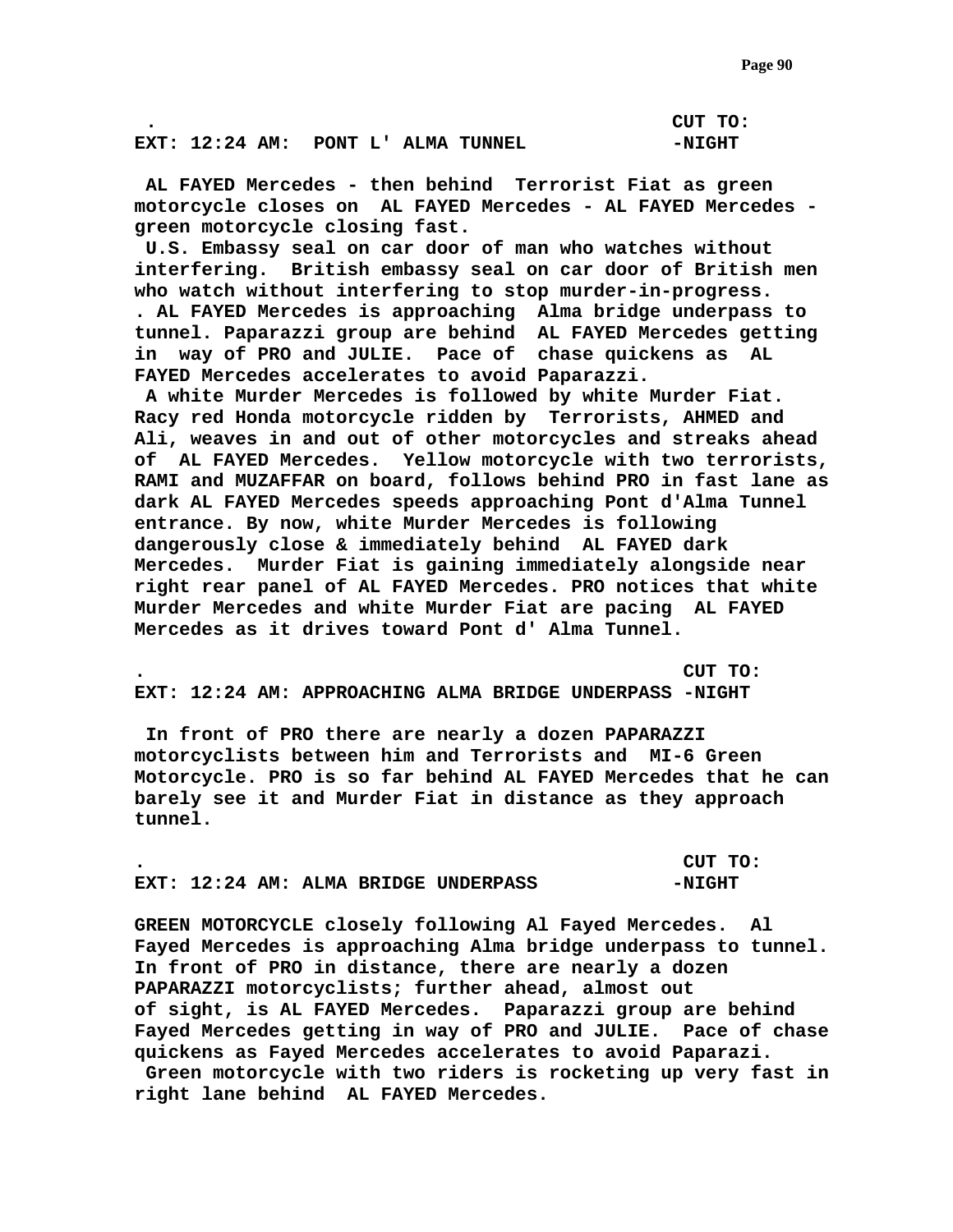**Papparazzi have their cameras operating with strobe lights flashing and interfering with PRO's field of vision.** 

**. CUT TO:**  EXT: 12:24 AM: ALMA BRIDGE UNDERPASS -- NIGHT **. CUT TO: EXT: GREEN MOTORCYCLE CLOSES ON AL FAYED MERCEDES –NIGHT . CUT TO: EXT: Inside Terrorist white Fiat Uno -- NIGHT** 

> **Mhemet: (And other Terrorists chanting in unison) Death! Death! Death!**

 **White fiat uno - green motorcycle is closing - nearby position of white murder Fiat during its first crash blow into AL FAYED Mercedes. Everyone in AL FAYED Mercedes can see white murder Fiat and realize it is a Terrorist car. Murder Fiat hits right front panel of AL FAYED Mercedes while white Murder Mercedes hits AL FAYED Mercedes on rear bumper. AL FAYED Mercedes swerves a foot to left but recovers. Passengers in AL FAYED Mercedes are moving inside as if extremely concerned about Murder Fiat and White Murder Mercedes.** 

 **Surrealism: DODI AL FAYED & Diana can be seen looking out back window of AL FAYED Mercedes at Terrorist White Mercedes and Green motorcycle. Colors intensify.** 

 **. CUT TO:**  EXT: PONT L' ALMA TUNNEL - AL FAYED MERCEDES - - NIGHT

**Green motorcycle closing fast** 

**. CUT TO: INT: INSIDE AL FAYED MERCEDES, PONT L' ALMA TUNNEL -NIGHT** 

> **DIANA: (Surprised Stressed voice) Is that Fiat driver drunk?**

**TREVOR is turning to look over his right shoulder at Fiat when Fiat rams AL FAYED Mercedes again. . CUT TO: EXT: PONT L' ALMA TUNNEL -NIGHT**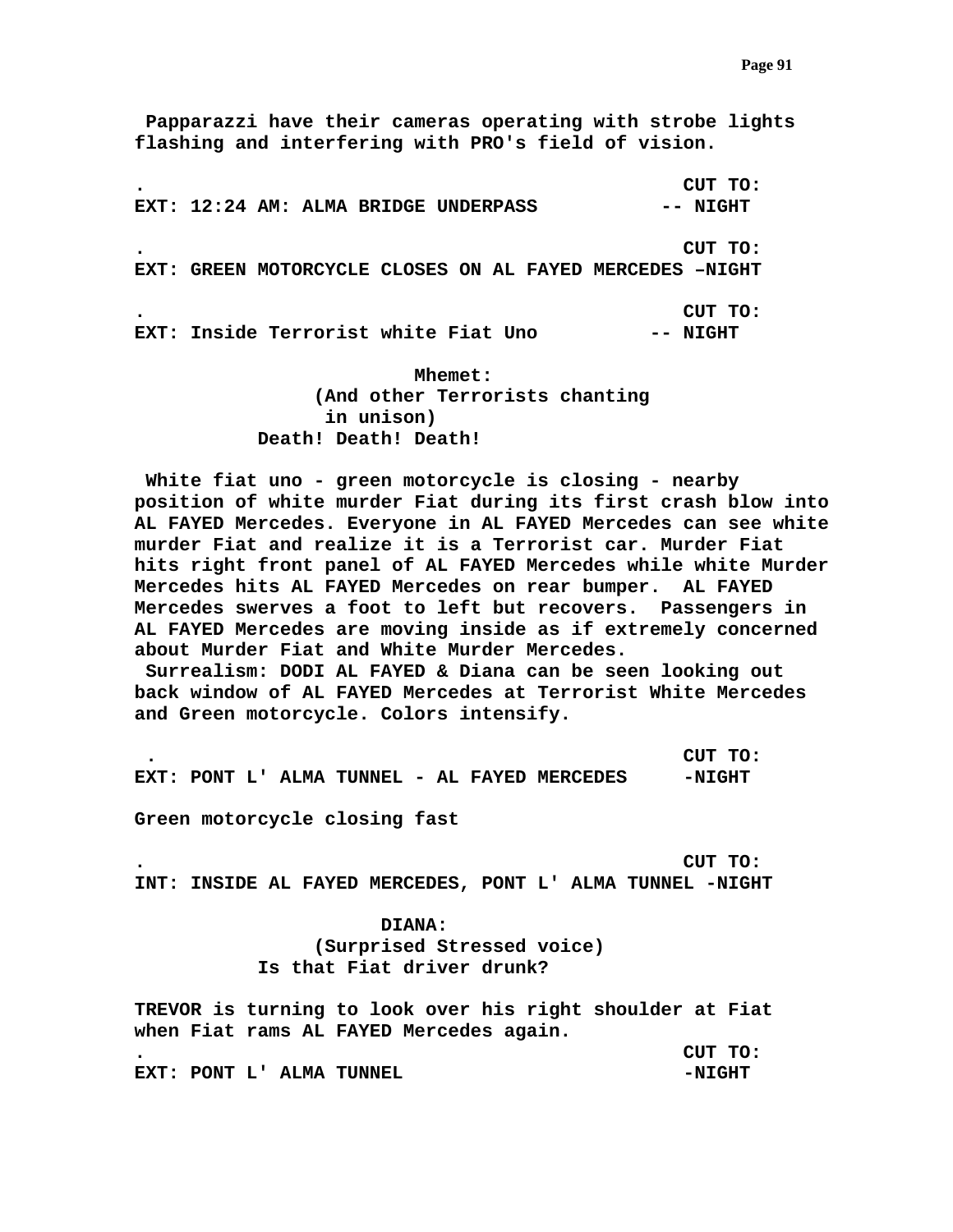**Green MI-6 motorcycle is closing at extremely fast speed toward Al Fayed Mercedes. Inside Terrorist Murder Mercedes as it accelerates to hit AL FAYED Mercedes a second time.** 

> **TERRORISTS: (Terrorists chanting in murder Mercedes) Death! Death! Death!**

 **Again, Fiat hits right front panel of AL FAYED Mercedes while white Mercedes hits AL FAYED Mercedes on rear bumper. AL FAYED Mercedes swerves but recovers. White Fiat is in right lane but now a car length further ahead of AL FAYED Mercedes which is diagonal in left fast-lane.** 

**. CUT TO: EXT: PONT L' ALMA TUNNEL, AL FAYED MERCEDES --NIGHT** 

**DIANA in AL FAYED Mercedes looks at white Murder fiat & interior of white fiat. A dark motorcycle, with two riders, extremely fast in right lane alongside of AL FAYED Mercedes is accelerating.** 

**TREVOR is now is reaching for his shoulder pistol. His seat belt is in way. TREVOR fumbles to move seatbelt away.** 

 **TREVOR :** 

 **Damn!** 

**. CUT TO: EXT: PONT L' ALMA TUNNEL - AL FAYED MERCEDES -NIGHT** 

 **A powerful dark motorcycle with two men astride, extremely fast, in right lane alongside of AL FAYED Mercedes suddenly accelerates in fast swerve, zipping directly in front of AL FAYED Mercedes. It is impossible to see true color of dark motorcycle. It cannot be determined for certain if dark motorcycle is green or some other dark color.** 

 **Murder Fiat is in right slow lane just diagonally behind right rear fender of AL FAYED Mercedes as dark motorcycle pulls in front of AL FAYED Mercedes. Dark motorcycle passenger suddenly twists his body momentarily and points a black military Laser stun flash in his hand at windshield in front of Henri Paul. There is a dazzling blinding Laser stunflash, which is thousands of times brighter than any camera flash and completely blinds all vision. Everything in tunnel is brilliant white light for a split second, even dark colors change and bleach out to white light nothingness. AL FAYED**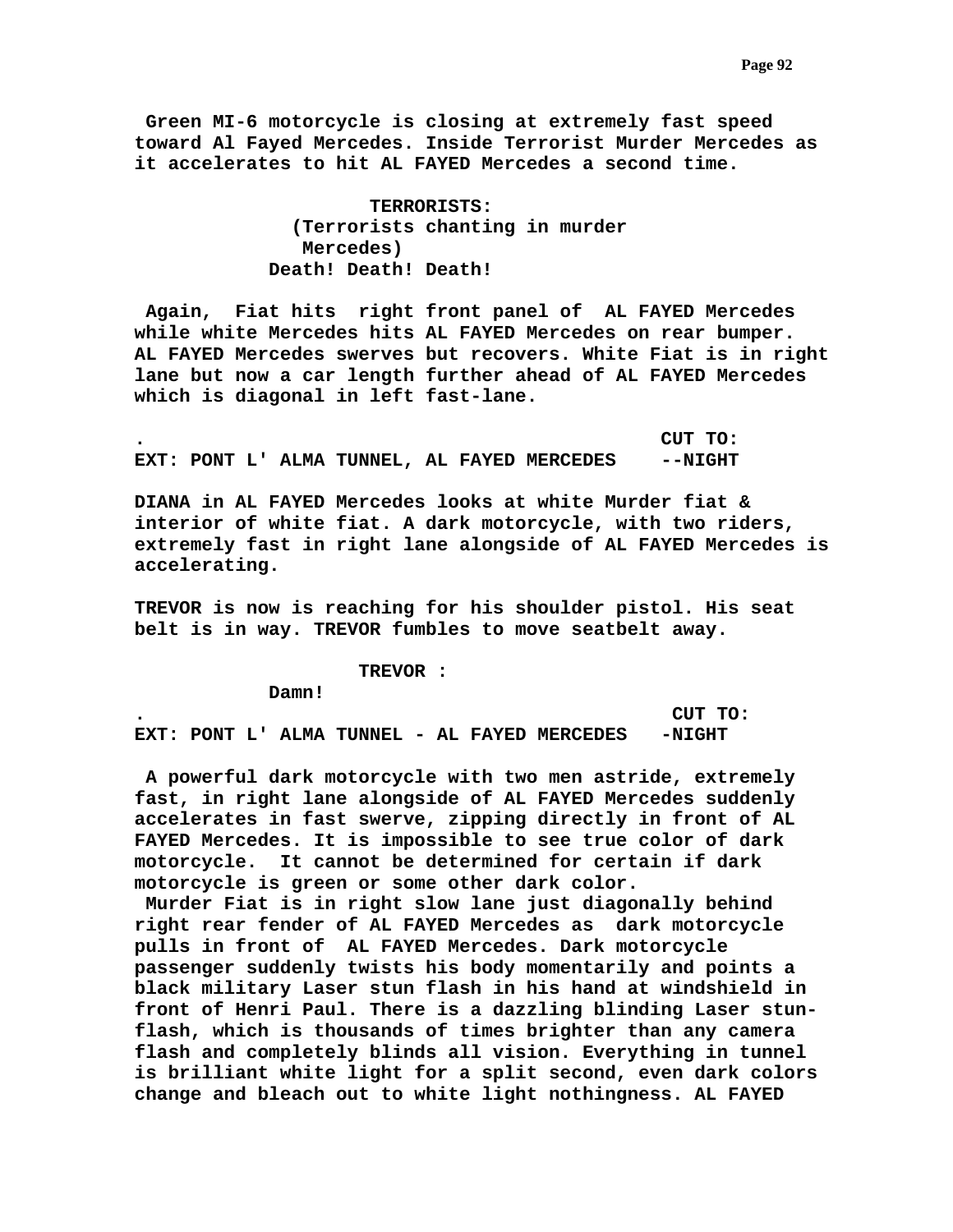**Mercedes is illuminated inside and out with an eerie brilliant white light. Surrealism of abnormal color, slowed-motion, flat off-key music, flat monotone voices, pale faces, dominates momentarily. Henri Paul, chauffeur exclaims aloud. Tires squeal as he panic brakes.** 

**. CUT TO: EXT: PONT L' ALMA TUNNEL –PRO & JULIE IN BMW –NIGHT** 

 **PRO sees brilliant white flash but does not see passenger rider on dark motorcycle as he turns and flashes Laser stunflash directly at front windshield of AL FAYED Mercedes. Paparazzi have their cameras operating with obviously weaker strobe lights flashing and interfering with PRO's field of vision.** 

 **Henri Paul's voice is slowed and his face is very death-pale.** 

**. CUT TO: INT: AL FAYED MERCEDES, PONT L' ALMA TUNNEL -NIGHT** 

> **Henri Paul: (Shouting monotone voice) I can't see.**

 **Interior AL FAYED Mercedes. DIANA reaches (slowed motion) for DODI's hand. They (slowed motion) clasp hands and turn to embrace.** 

**. CUT TO: INT: AL FAYED MERCEDES - Pont L' Alma Tunnel - NIGHT** 

**.** 

 **Henri PAUL: {Interior AL FAYED Mercedes Swerving steering wheel & shouting} God! I can't see.** 

 **Inside AL FAYED Mercedes, Henri Paul (face bleached snow white), blinded by Laser stun flash, panics and hits brakes hard, causing Fayed Mercedes to fishtail and veer wildly to left, then right as if to hit White Terrorist Fiat adjacent to it in right lane. AL FAYED Mercedes sideswipes White Terrorist Fiat, bounces off skidding left and plunges explosively head-on into thirteenth of large cement support pillars in center of tunnel.** 

 **Surreal effect: abnormal color & motion, flat music, pale faces. There is a horrifying thunderous crash accompanied by a single lingering musical dirge-flat-note that continues to**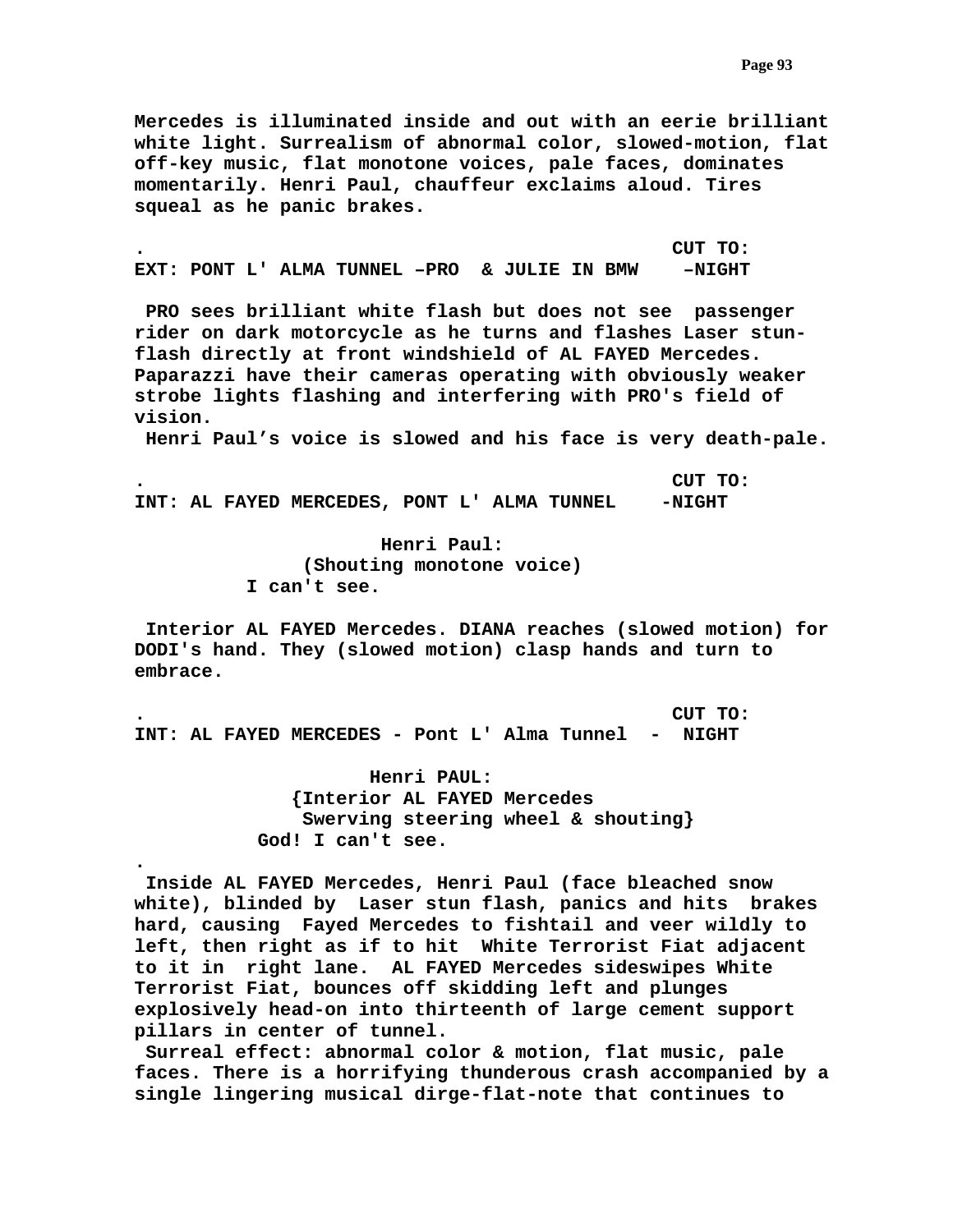**linger during & after Mercedes impacts Pillar, which is buried up to front seat of Fayed Mercedes in an eruption of glass and crushed metal.** 

 **After AL FAYED Mercedes crashes, it skids as wreckage toward right tunnel wall. White Murder Fiat & white Murder Mercedes escape with murder Mercedes close behind white Fiat. Cheering is heard inside Murder Fiat & Murder Mercedes. AL FAYED Mercedes is a smoldering wreck. Dark motorcycle exits tunnel extremely fast, racing far ahead of white Fiat and white Mercedes, then the green motorcycle is seen disappearing into city.** 

**. CUT TO:**  EXT: Pont Alma Tunnel -AL FAYED MERCEDES WRECK -NIGHT

**Instrumental music is dramatic note & off-tone flat variation of Stun-Flash music at AL FAYED MERCEDES, a smoking wreck. AL FAYED Mercedes horn is blaring. Hood is crushed to front passenger area where Henri Paul is pinned, dead, to his seat.** 

 **. CUT TO: EXT: Pont L' Alma Tunnel - FOCUS ON PRO IN BMW – NIGHT** 

 **PRO is exiting his BMW near wreck & runs toward crowd of Paparazzi, fumbling to call ambulance on his cell phone as he bounds from his car shouting at PAPARAZZI. TREVOR is unconscious. HENRI PAUL is white. DODI and Diana lay in back. Motorcycle PAPARAZZI pass PRO, descending on crash scene like dogs. PRO runs.** 

> **PRO : Get Back! Get away!**

**. CUT TO:**  EXT: Pont L' Alma Tunnel - CRASH scene  $-$  NIGHT **JULIE is inside PRO's BMW as if unable to move in her shock. JULIE: (Screaming) Oh God! God! God! .** 

**. CUT TO:** 

**EXT: 12:24 AM: PONT L' ALMA TUNNEL - CRASH SCENE** 

**A powerful dark motorcycle (color not observable) races through Paris city streets. Motorcycle passenger is slapping**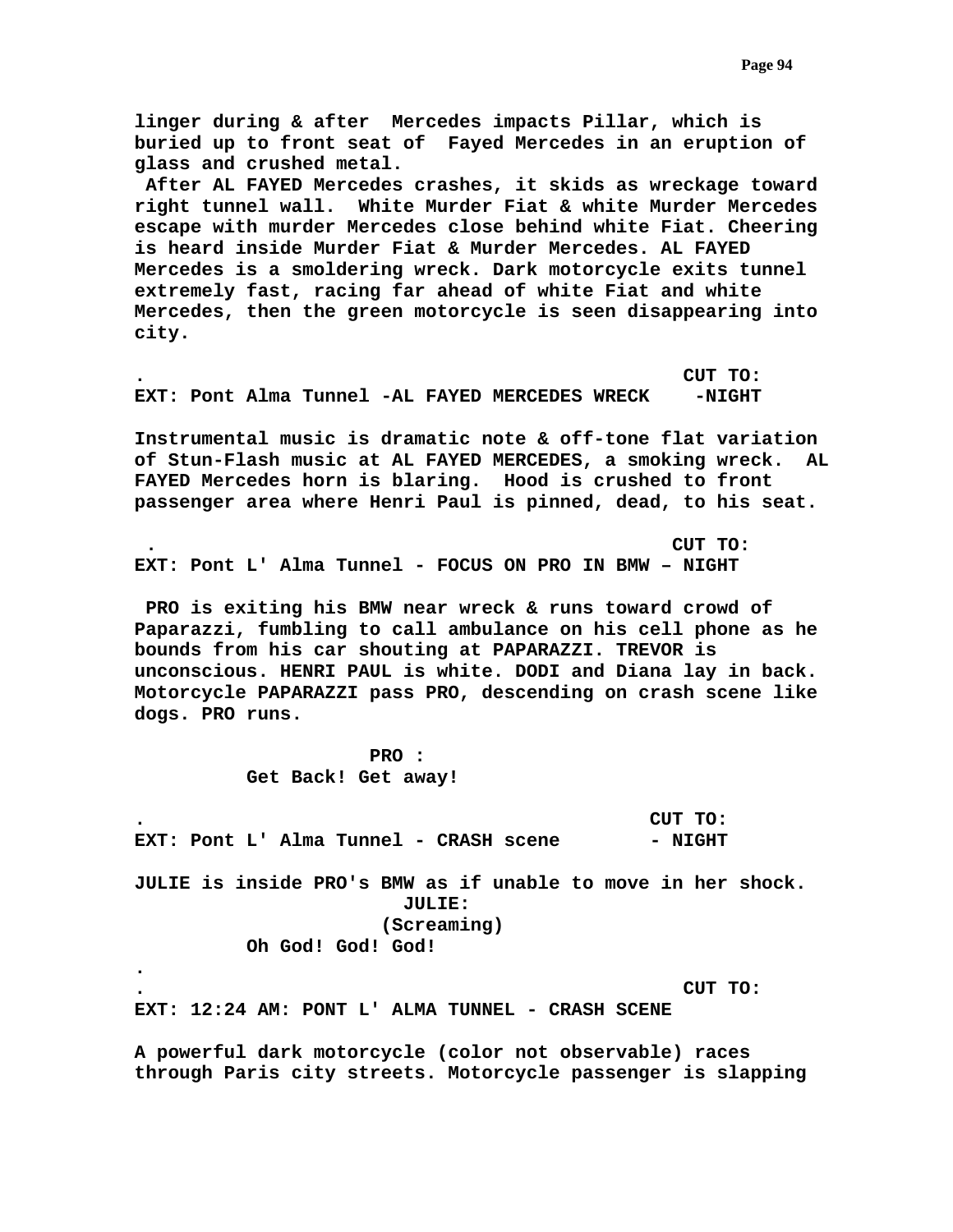**back of driver as if congratulating him; and, cheers of congratulations are coming from both.** 

**. CUT TO: EXT: AL FAYED MERCEDES; TOUCHING MUSIC PLAYS -NIGHT** 

 **Music of** *"Time To Say Goodbye,"* **plays in music language, thereby greatly enhancing poignant heartbreaking emotion. Outside AL FAYED Mercedes, Derik Rotel, a Paris waiter on motorcycle, is first at murder scene immediately after crash. Derik stops, leans into wreckage over DIANA, brushes hair from her face and recognizes DIANA.** 

> **DIANA: (death pale gasping) They've murdered us with a Laser! They blinded Henri with a Laser and we crashed!**

> > **DODI:**

**.** 

 **(weakly to Derik Rotel) They murdered us with a LazerLight and made us crash. They attacked us with Laser. We Can't see. We're blind.** 

 **DERIK ROTEL: I promise to get an ambulance right now, as fast as I can!** 

**Derik, having heard DIANA'S and DODI's pleas, pushes car door shut and runs, then drives away on his motorcycle to call police for help.** 

**. CUT TO: EXT: AL FAYED MERCEDES -PAPARAZZI, SERGI BENHAMOU-NIGHT** 

 **SERGI BENHAMOU, another Paparazzi, is close by and taking photos of the wreck. He appears to be close enough to hear Diana'S last words. PAPARAZZI CHRISTAIN MARTINEZ, is also nearby, within earshot of DIANA'S dying last words. In less than a minute the Al Fayed Mercedes car door is opened again. This time by one of the Paparazzi, ROMUALD RAU.** 

**. CUT TO: EXT:AL FAYED MERCEDES DOOR -PAPARAZZI, ROMUALD RAU. -NIGHT**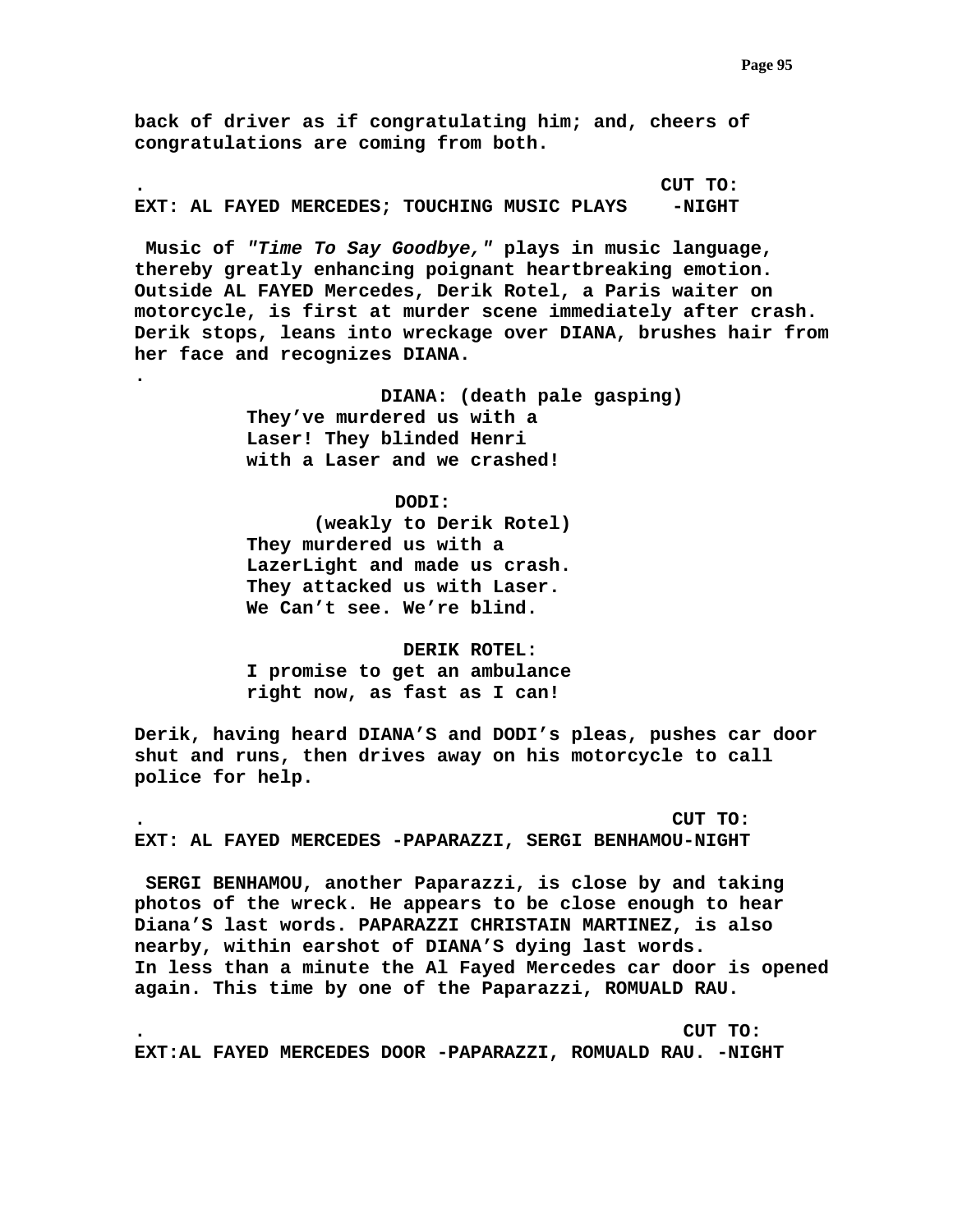**PAPARAZZI, ROMUALD RAU opens Al Fayed Mercedes door and sees that Princess Diana is injured. He reaches over and as he takes her pulse, she speaks to him. PAPARAZZI, CHRISTAIN MARTINEZ is also near the Al Fayed Mercedes, close enough to hear Diana'S dying statements about the "Laserflash."** 

## **DIANA:**

**They murdered us with a Laserflash! They blinded Henri with a Laser and made us crash. I can't see anything!** 

 **PAPARAZZI ROMUALD RAU: Stay clam! Help is on the way.** 

 **DIANA: They attacked us with a Laser! Please call police!** 

**. .** 

**.** 

 **PAPARAZZI ROMUALD RAU: I'm here, be cool, a doctor will arrive.** 

 **DIANA: They murdered us with a Laser! They blinded us!** 

**. CUT TO: EXT:AL FAYED MERCEDES DOOR -PAPARAZZI, ROMUALD RAU-NIGHT** 

 **PAPARAZZI, CHRISTAIN MARTINEZ is nearby, within earshot of Diana. He is taking photos and, at various times, appears to be close enough to hear Diana's dying words. PAPARAZZI, ROMUALD RAU tells MARTINEZ to back-off and not take pictures. ROMUALD RAU and MARTINEZ argue over propriety of close photos of victims in AL FAYED Mercedes.** 

**. CUT TO: INT: AL FAYED MERCEDES; DIANA & DODI SAY GOOD-BYE –NIGHT** 

**in scene, though not always visible.** 

 **All other sound is stone dead silence, except for music. For example, music of** *"Time To Say Goodbye,"* **or other touching music, plays softly while slowed-motion of this scene reels. Heart-breaking words of** *"Time To Say Goodbye"* **evoke sense that both DIANA and DODI are singing to each other. Music plays in those scenes where DIANA or DODI is somewhere present**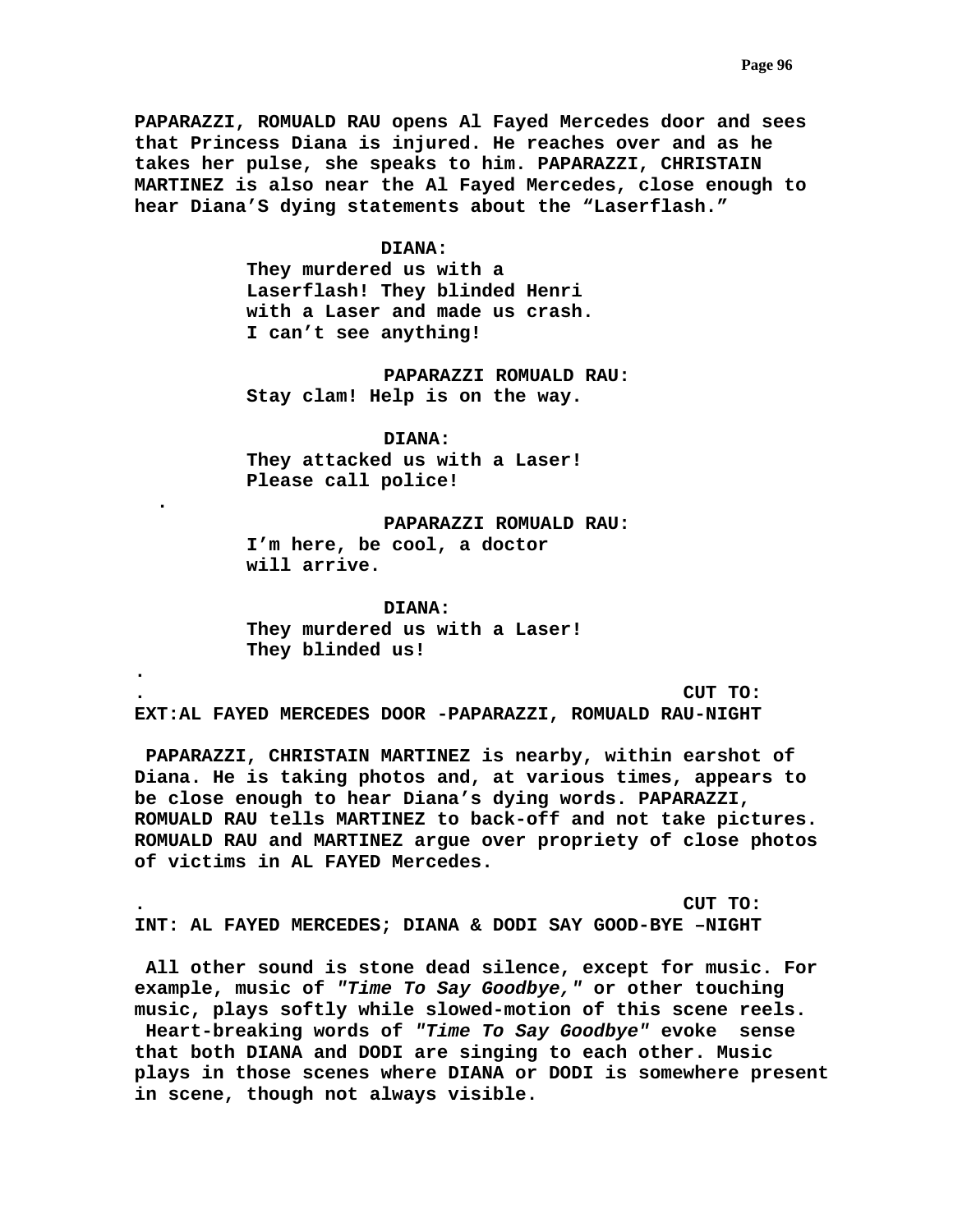**Before all the Paparazzi arrive, during last moments after crash. . . . DIANA reaches over and touches then kisses DODI good-bye on cheek as they say they love each other before DODI AL FAYED dies.** 

 **DIANA's hand has been flung back by crash and is near DODI's face. DIANA & DODI look at each other through half- closed eyes as he begins to weaken. DIANA manages to ever so slightly caress DODI's face and lips; and, he tries to smile as he attempts to move his lips to kiss her hand. He barely manages to touch her hand with a kiss as he fades. DIANA knows he is leaving. DIANA softly sobbing calls tearfully to him in a sad, heartbroken voice.** 

# **DIANA: DODI, Don't go! Oh, DODI !**

**.** 

 **Within seconds, outside Fayed Mercedes, PAPARAZZI groups are crowding and bumping but have not moved to assist DIANA. Terrorist driver of Red Honda Hurricane motorcycle, and his passenger walk around and stare into Fayed Mercedes. Terrorist Red Motor cycle camera-man leans into Fayed Marcedes and takes close video pictures of Diana and DODI, and pictures of wreckage with his video camera. Terrorists keep their helmets on and driver is speaking into his microphone headset. Music plays over dialogue and other sounds which are muted.** 

> **Unidentified Red Motorcyclist: (speaking into his helmet microphone) The Egyptian is dead and PRINCESS is still alive. She appears to be badly injured.**

**Several more PAPARAZZI motorcycles skid erratically to stop in tunnel.** 

**. CUT TO: EXT: 12:24 AM: PONT L' ALMA TUNNEL- CRASH SCENE –NIGHT** 

 **PAPARAZZI surround horrifying wreckage of smoldering Mercedes and are taking close pictures with their cameras, strobes flashing. They lean over DIANA and take her picture as she softly cries while splattered in blood.** 

 **A man in a business suit runs up to Al Fayed Mercedes and attempts to assist DIANA. He is a doctor.** 

**. CUT TO: INT. In tunnel, Dr. Fredrick Mailliez helps NIGHT:** 

 **TREVOR is barely conscious. DIANA is also barely conscious.**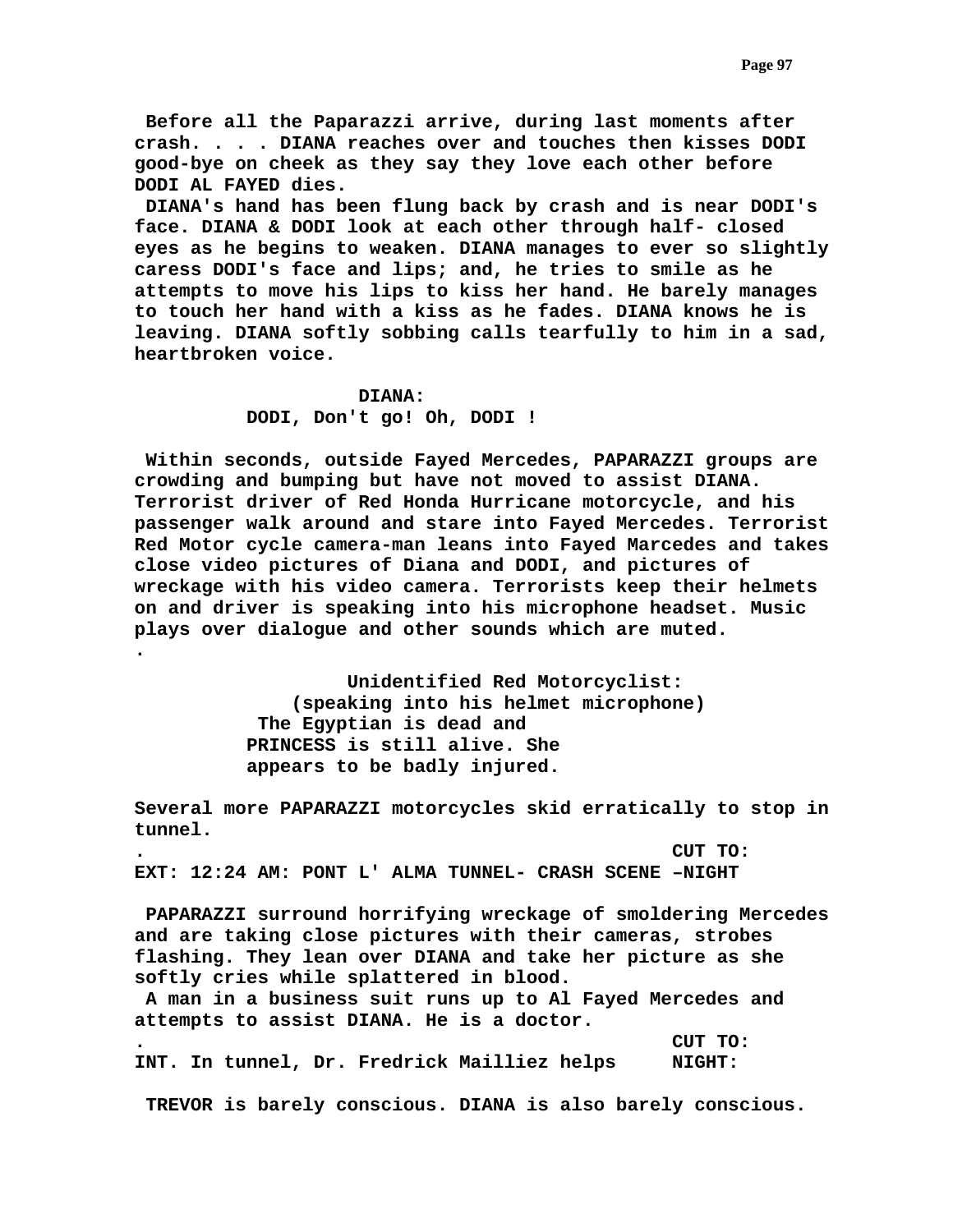**A passing French doctor, Fredrick Mailliez, on his way home from a party, is tending to DIANA and TREVOR who are still alive. He cell-phones emergency services, obtains oxygen and masks from his car and assists DIANA. Music plays over all continuously.** 

### **DIANA:**

 **(Semi-conscious) Can't see. I Can't see . . . Please, please help DODI. Ohh . . .** 

**.** 

**DIANA lapses into and out of consciousness. Music, plays over all.** 

**DR. FREDRICK MAILLIEZ: Positions her head back away from her chest to free an air passage, and then he places an oxygen mask on her face and speaks to her in French. PAPARAZZI are heard faintly while they shout that he should talk to her in English. He speaks to DIANA in English.** 

> **DR. FREDRICK MAILLIEZ: (First in French, then English) I am putting an oxygen mask on your face.**

 **Two passing French Police Officers observe crash site and assist to block-off tunnel at AL FAYED Mercedes crash site. Three ambulances arrive with fire trucks and medics begin to assist DIANA and TREVOR. DODI and chauffeur are obviously dead. DR. FREDRICK MAILLIEZ leaves scene unaware of identity of his patients.** 

 **DIANA sees firemen use special cutting saws to cut off roof of Mercedes to free TREVOR Rees-Jones & herself. Police notify British embassy by cell phone that DIANA has been in a crash.** 

**. CUT TO: INT. DIANA REMOVED FROM CAR, SEES TUNNEL ROOF- NIGHT:** 

 **Emergency medics and French Anti-Terrorism Police work around AL FAYED Mercedes while PAPARAZZI flash their cameras, taking pictures of DIANA's suffering. Medics remove DIANA from wreckage and put her on a stretcher.** 

 **Surrealism: As DIANA is removed from Mercedes, she then sees tunnel roof as stretcher moves from Mercedes toward ambulance. She sees people standing around AL FAYED Mercedes, beyond are PAPARAZZI groups who have not moved to assist Diana. AHMED AL-HASSAN, driver of Red Honda Hurricane motorcycle, and ALI**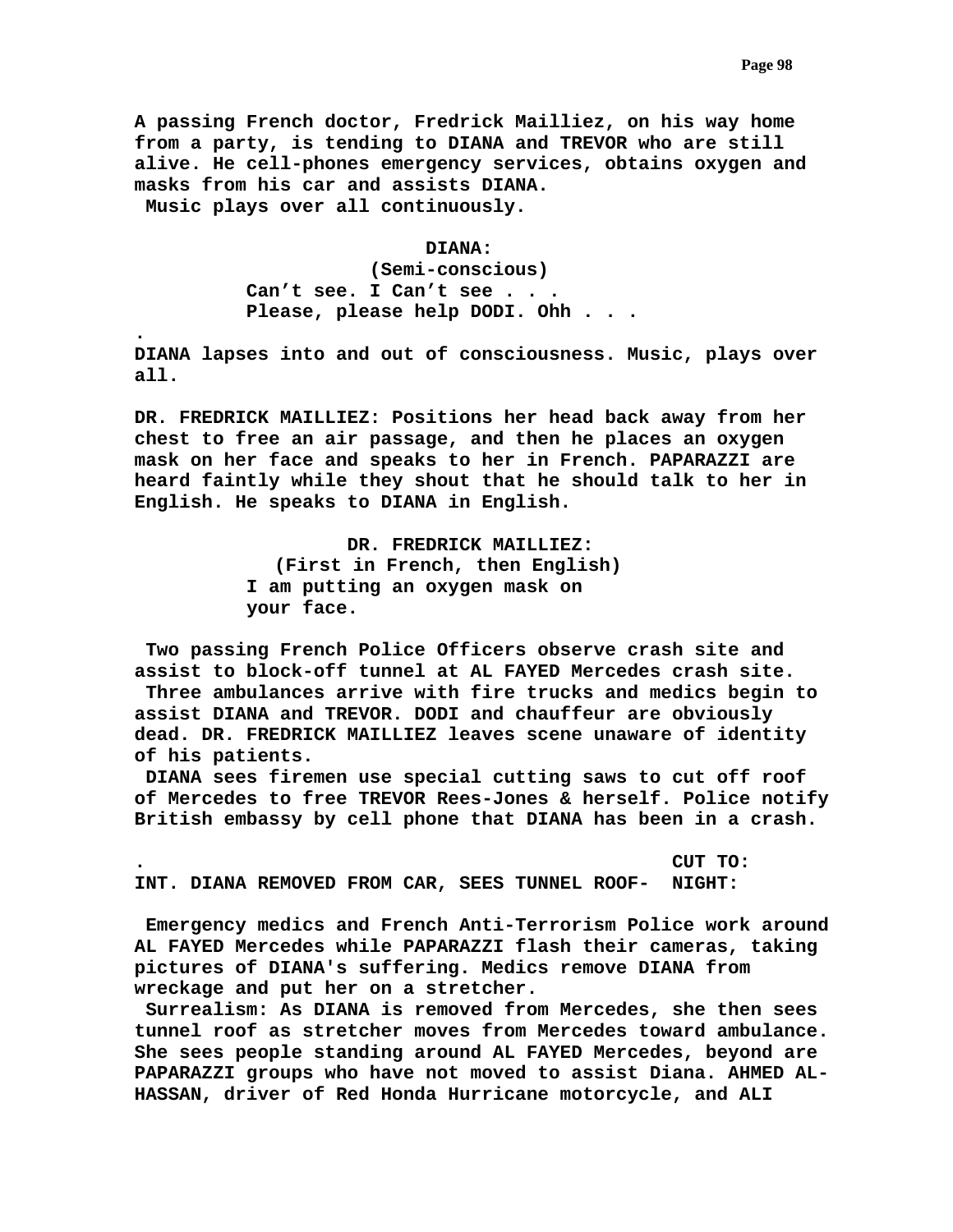**MAHABAD, Motor cycle camera-man passenger walk around and stare into AL FAYED Mercedes. DIANA looks at AHMED AL-HASSAN speaking by cell phone to ABDUL MUJIHAD who is far away moving through Paris traffic in Murder Fiat.** 

 **Surrealism: Medics carry DIANA into an ambulance. She is face-up, seeing inside roof of ambulance. DIANA, face-up, sees close view of Paramedic faces who suspect DIANA is losing blood because her pulse is weak. They waste precious time trying to stabilize her, a grievous error. She is given a blood transfusion, but her condition deteriorates.** 

> **AHMED AL-HASSAN: (speaking into his cell phone) The driver is dead and PRINCESS is still alive.**

**. CUT TO:** 

**EXT: INSIDE MURDER FIAT UNO**  $-$  **NIGHT:** 

**Inside Murder Fiat Uno in Paris Traffic.** 

 **ABDUL MUJIHAD: Leave her and return to your apartment. Your work is finished.** 

**. CUT TO:** 

**EXT: AL FAYED MERCEDES; MUSIC PLAYS -NIGHT** 

 **Medics drive ambulance slowly away with warning lights flashing. PRO follows in his BMW. Ambulance creeps so slowly toward hospital that ambulance appears to be moving no faster than a man can walk.** 

 **PRO follows ambulance while he tries to revive JULIE.** 

**. CUT TO: EXT: AMBULANCE SLOW MOVES FROM WRECK TO HOSPITAL –NIGHT** 

**. CUT TO: EXT: PRO & JULIE FOLLOW IN PRO'S BMW TO HOSPITAL –NIGHT** 

> **PRO: That ambulance is driving slower than I can walk to the Hospital.**

**. CUT TO:** 

**EXT: 12:40 am: Pitie Salpetri Hospital Emergency RM.- NIGHT**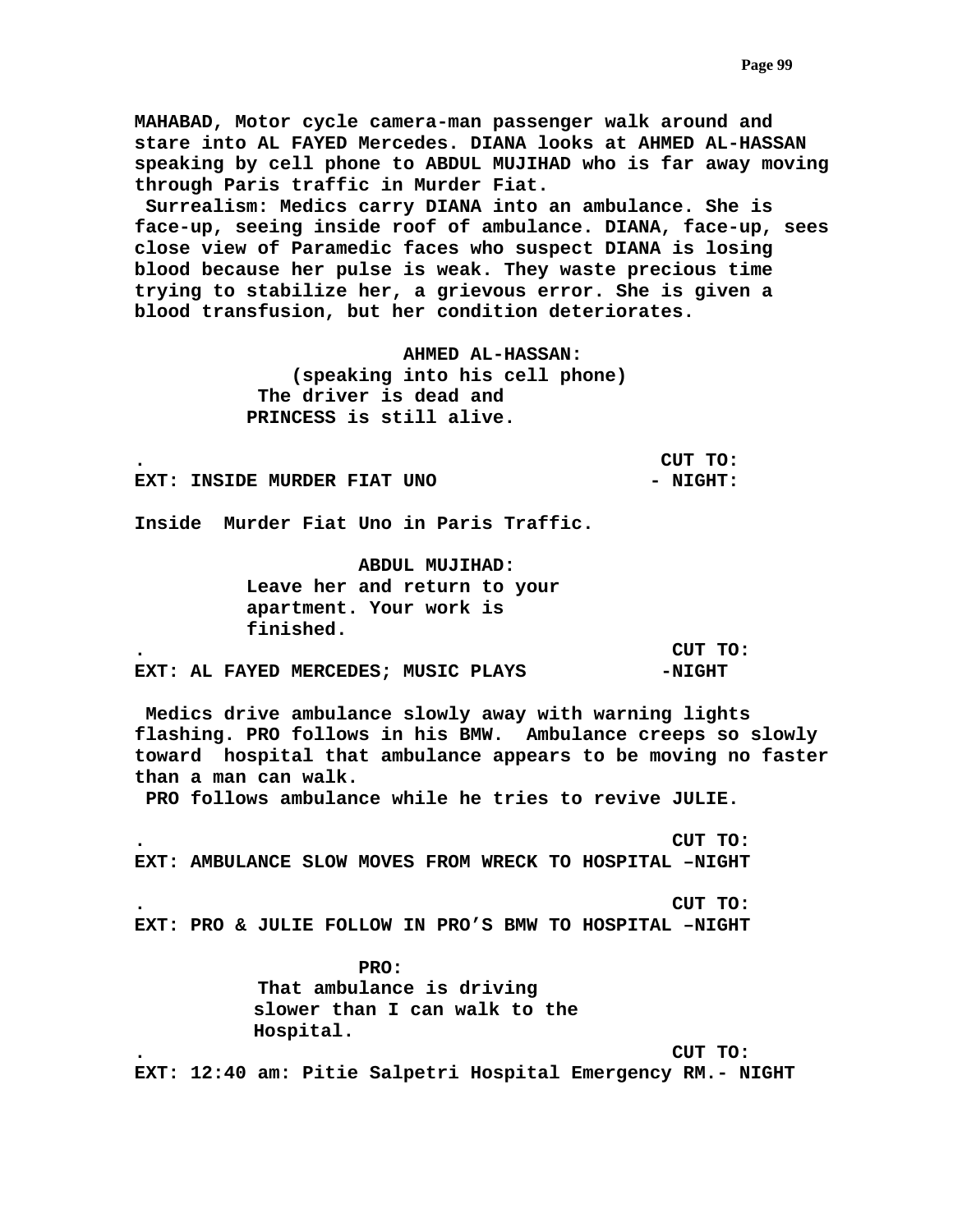**Music is very soft, almost inaudible. Pitie Salpetriere Hospital Emergency Room. Dr.Professor Bruno Riou is told ambulance has arrived with a crash patient.** 

**. CUT TO: EXT: Petie Salpetriere Hospital Emer. Rm. –NIGHT Professor Riou and his emergency team gather in the emergency care room in Petie Salpetriere Hospital. . CUT TO: EXT: AMBULANCE- DIANA IS WHEELED INTO EMER. RM.- NIGHT** 

 **Ambulance carrying DIANA arrives at Petie Salpetriere Hospital Emergency Room. Nurses become visibly shaken and gasp with mouths open & hand to heart at sad sight of PRINCESS DIANA as she is fading. They look almost unreal to Diana. At Petie Salpetriere hospital emergency room, PRO finds a nurse to assist JULIE who is still unconscious from her fainting spell. Two of the Terrorists, Michael McGarity and MALIK KHANNADI, are waiting at Paris Hospital Emergency Room parking lot. They are in communication with ABDUL MUJIHAD by cell phone.** 

> **Michael McGarity: (Speaking into his cell) We cannot get any information.**

**.** 

 **ABDUL MUJIHAD: Stay there and keep me up to date.** 

**. CUT TO: EXT: PETIE SALPETRIERE HOSPITAL PARKING LOT --NIGHT** 

 **JULIE, inside PRO's BMW, has awakened and is softly crying while nurse checks her pulse. PRO pats her shoulder.** 

> **JULIE: (To nurse. JULIE sniffles) I think I have recovered Miss. Thank you.**

> > **Nurse: (Stands up)**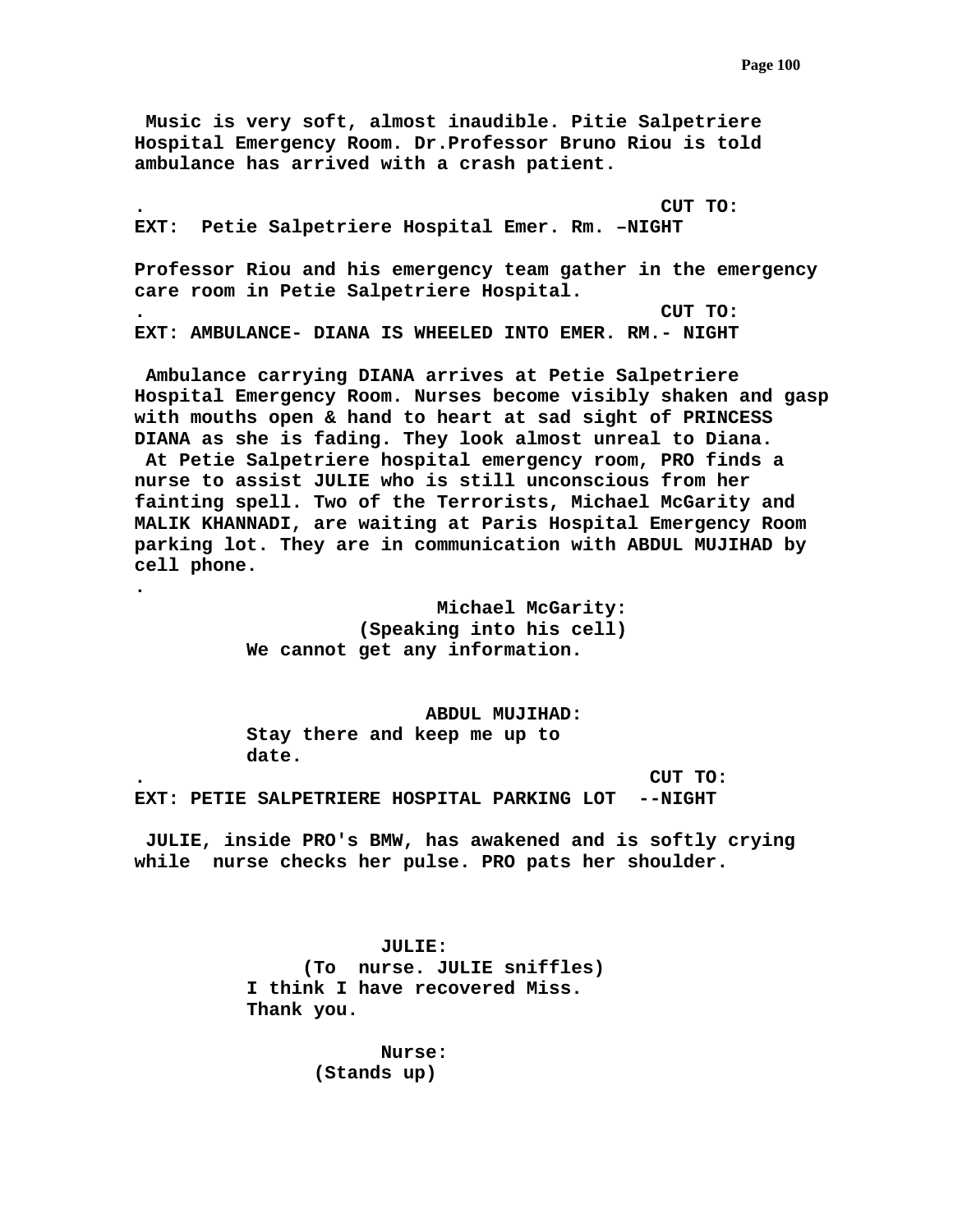**Come inside so we can have a better look at you.** 

**PRO: Assists JULIE out of his BMW. They walk to Emergency Room area (CONTINUOUS).** 

**. CUT TO: INT: Petie Salpetriere Hospital Emer. Room -NIGHT** 

 **PRO and JULIE are escorted by Nurse into Emergency Room area and seated at one end.** 

**. CUT TO: INT: 01:10 am: RITZ HOTEL -NIGHT** 

**MOHAMMED Al AL FAYED is told his son, DODI, is dead. There are several French Policemen inside Ritz speaking to him. When told the terrible news, MOHAMMED Al AL FAYED staggers as if stricken by a heart attack. He holds a chair for support, then bends over in agonized grief.** 

|  |                                 |  | CUT TO: |
|--|---------------------------------|--|---------|
|  | INT: Petie Salpetriere Hospital |  | - NIGHT |

**DIANA in Emergency Care room as doctors work on her. TREVOR Rees-Jones is visible as he is brought into hospital on a wheeled stretcher. Occasionally, DIANA can be heard.** 

> **DIANA: (Sobs & sniffles) Oh . . ., Oh . . .**

**.** 

 **DR. PROFESSOR RELLOU (Chief): Her pregnancy will complicate this if she miscarries.** 

 **PROFESSOR ROBERT BENOIT (Surgeon): We'll monitor the fetus** 

 **As time passes, DIANA's voice falls to a weak whisper. She is put under anesthesia.** 

 **Everything fades to darkness as Diana loses consciousness. Surgeons cut open DIANA's chest to determine extent of her injuries.**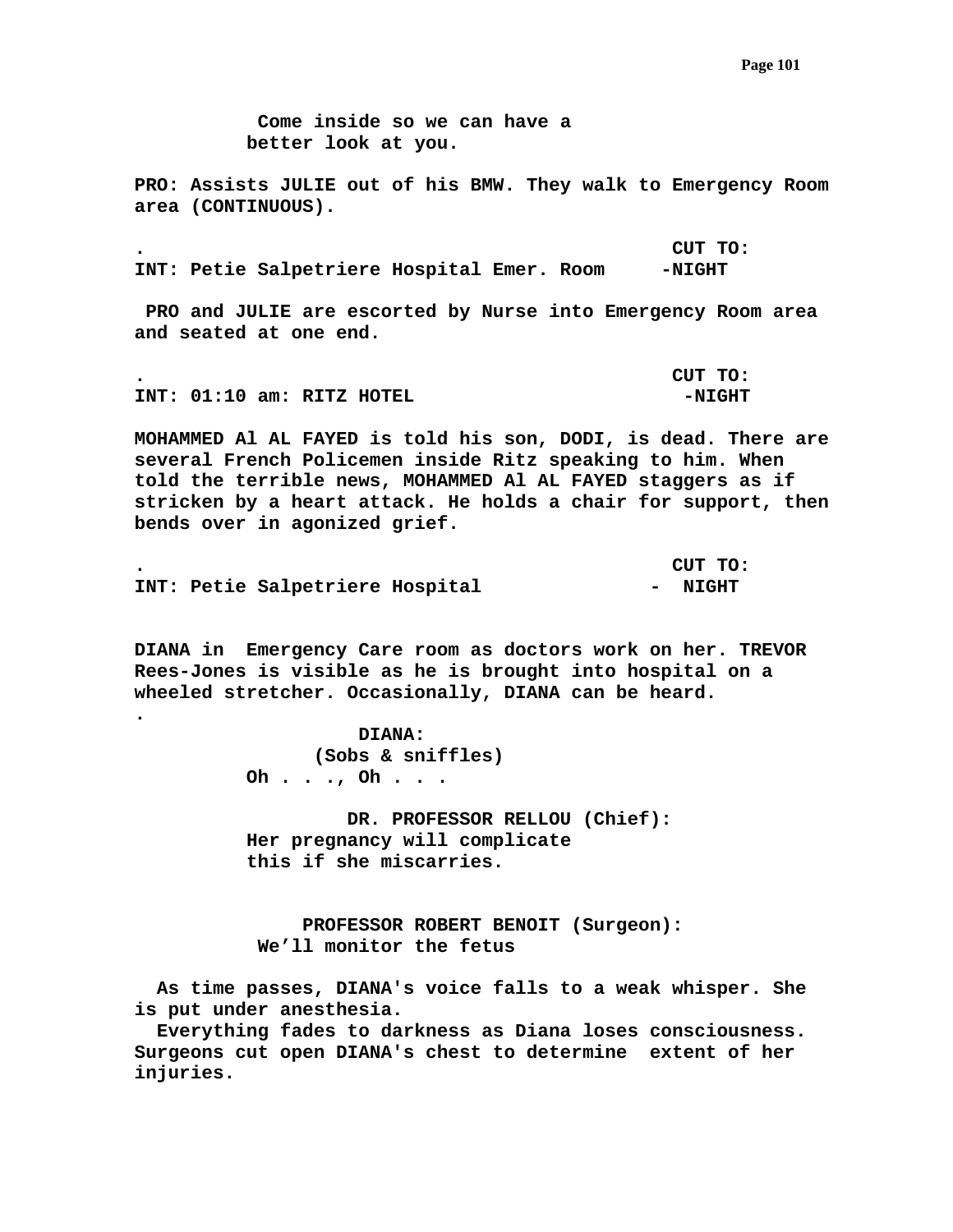```
 DR. PROFESSOR RELLOU (Chief): 
          Ready? 
                 PROFESSOR JEAN DUPLAY (anaesthetics): 
          Yes 
                 PROFESSOR ALBERT PARDO (Heart surgeon): 
               (Cuts open DIANA's chest) 
          Yes 
                   PROFESSOR ROBERT BENOIT (Surgeon): 
          Yes 
                 DR. PROFESSOR RELLOU (Chief): 
                     (Massages DIANA's heart) 
                 PROFESSOR ALBERT PARDO (Heart surgeon): 
          Her vein is very badly torn 
They discover a tear in vein connecting her heart and lungs. 
The surgeons sew her torn vein and pump her heart. 
                 PROFESSOR ALBERT PARDO (Heart surgeon): 
          Her heart is not responding. 
          Defibrillator. Now! 
DIANA'S FACE UNDER MASK - Medical Team works feverishly and 
desperately. A defibrillator machine is applied over and over 
to her chest to no avail. 
                      PROFESSOR RELLOU (Chief): 
          There is no response. 
                   PROFESSOR ALBERT PARDO (Heart surgeon): 
           Nothing. Too much damage. Her 
          heart is not responding to 
          defibrillator, whatsoever.
```
**.** 

**.** 

**.** 

 **PROFESSOR RELLOU (Chief): Let's keep trying. Come on!** 

**Surrealistic effect: colors are abnormal, slowed speech,** *"Time To Say Goodbye"* **instrumental slows and breaks discordantly with flat off key notes, then obviously and suddenly stops in middle of a note. Silence.** 

 **PROFESSOR RELLOU (Chief):**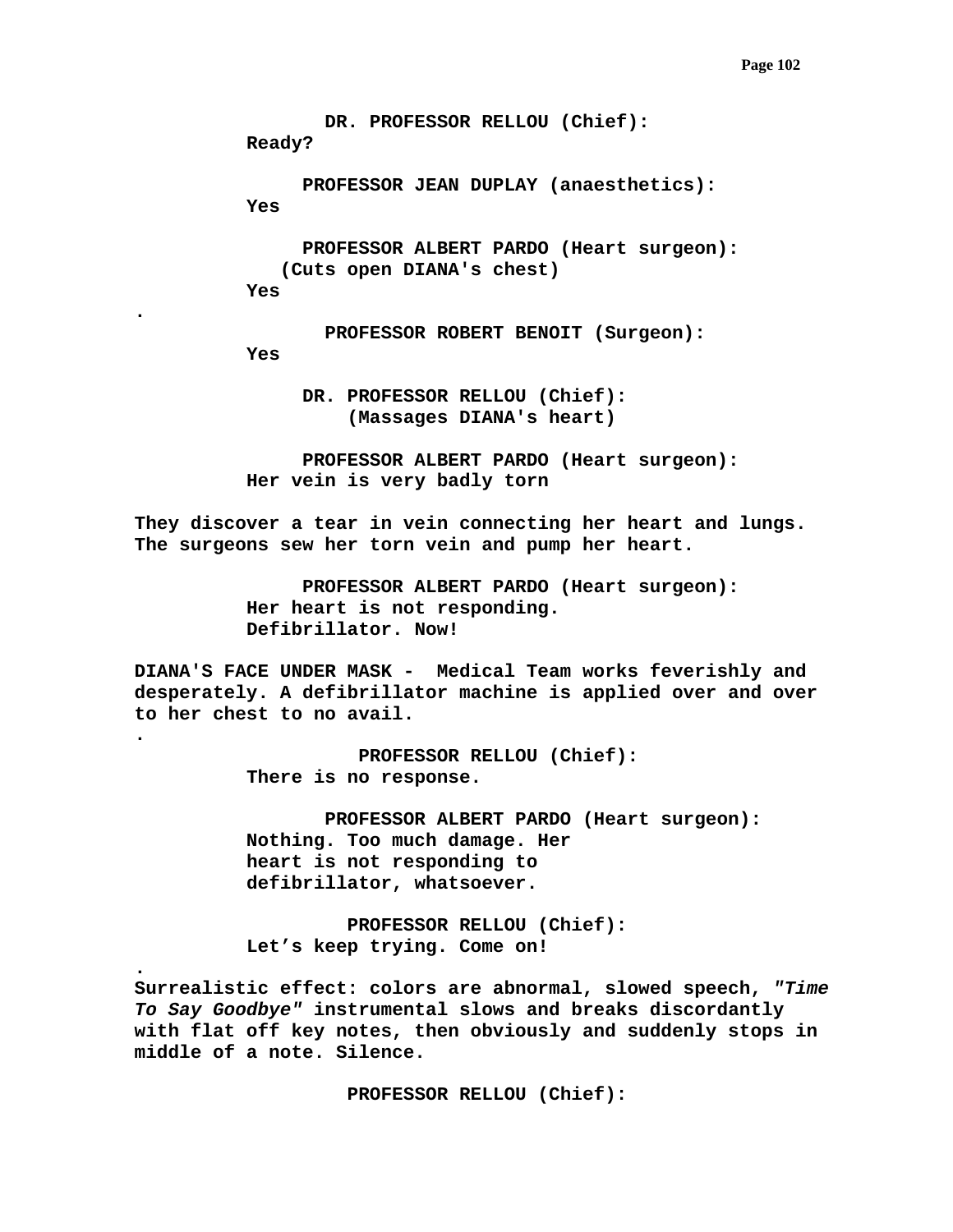**Ohhh, She has no vital signs, whatsoever. I think we agree there is nothing we can do. (He looks at his watch) Four o'Clock. How sad. I am so sorry. She is dead.** 

# **ALL DOCTORS (They all nod in agreement and slowly turn away from her table, one at a time, while removing their latex gloves and glancing back at DIANA)**

**PROFESSOR RELLOU stitches her chest closed. Team walks away from table. PRO and JULIE witness end. JULIE buries her face in her hands, then she walks over to DIANA's body and kisses her goodbye. PRO escorts JULIE from Hospital Emergency room. PAPARAZZI are flashing pictures.** 

**. CUT TO: EXT: PETIE SALPETRIERE HOSPITAL PARKING LOT -NIGHT** 

**Terrorists KEVIN CALLAHAN and Michael McGarity are still waiting at Paris Hospital Emergency Room parking lot. They inform ABDUL MUJIHAD that DIANA is dead as they drive past PRO and JULIE who are walking across Hospital parking lot. KEVIN CALLAHAN and Michael McGarity drive away in a small Citroen. PRO and JULIE see, of course, but do not know them or pay attention to Terrorists as they pass within feet of them.** 

|  |                                | CUT TO: |
|--|--------------------------------|---------|
|  | EXT: PARIS POLICE BOOKING ROOM | - NIGHT |

**Police have detained and arrested six PAPARAZZI. Tough, and streetwise, all appear unwashed, greasy, and completely unconcerned that their behavior might have contributed to DODI's and DIANA's deaths. PAPARAZZI stand around in Police booking room, smoking and talking with each other and Police.** 

> **Paris City Policeman #3: (Speaking to PAPARAZZI) To answer your question: you are under arrest on suspicion of involuntary homicide**

 **Room falls silent and all Paparazzi appear stunned and nervous.**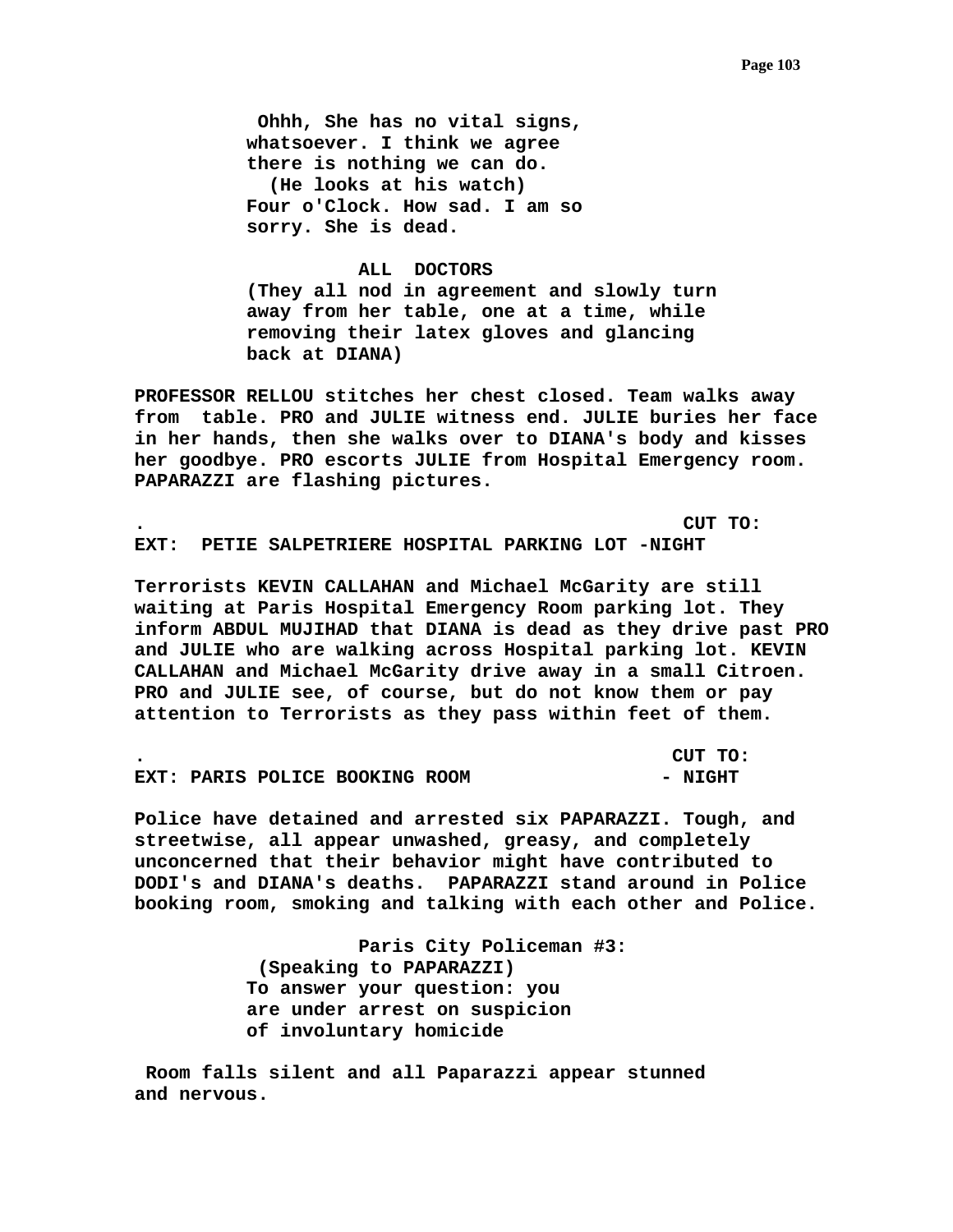**Paris City Policeman #3: (continuing to speak to PAPARAZZI) and non-assistance to persons in danger. These papers are notification of charges and list your confiscated property. Please sign at bottom.** 

**.** 

 **PAPARAZZI #2 Norman Jenal: Involuntary homicide? I prefer not to sign anything ! Nonassistance? I want to talk with my lawyer.** 

 **PAPARAZZI #1 Richard LeRoux: We are being made scapegoats because police cannot find anyone else to blame.** 

 **PAPARAZZI #3 Daniel Febo: I did nothing except take pictures.** 

 **PAPARAZZI #4 Jean Ahr: I did nothing and I am accused of homicide. These charges are an extreme exaggeration.** 

 **PAPARAZZI #5 Carlos Brunet: Police know it is dangerous to move an accident victim. What am I required to do? I am not a doctor. Non-assistance? These charges are not fair!** 

**PAPARAZZI #6 Robert REGNER: Hey Paulo! Give me a cigarette! This is really getting on my nerves.** 

> **PAPARAZZI #7 Paulo LaPorte: (Paulo gives Robert a cigarette)**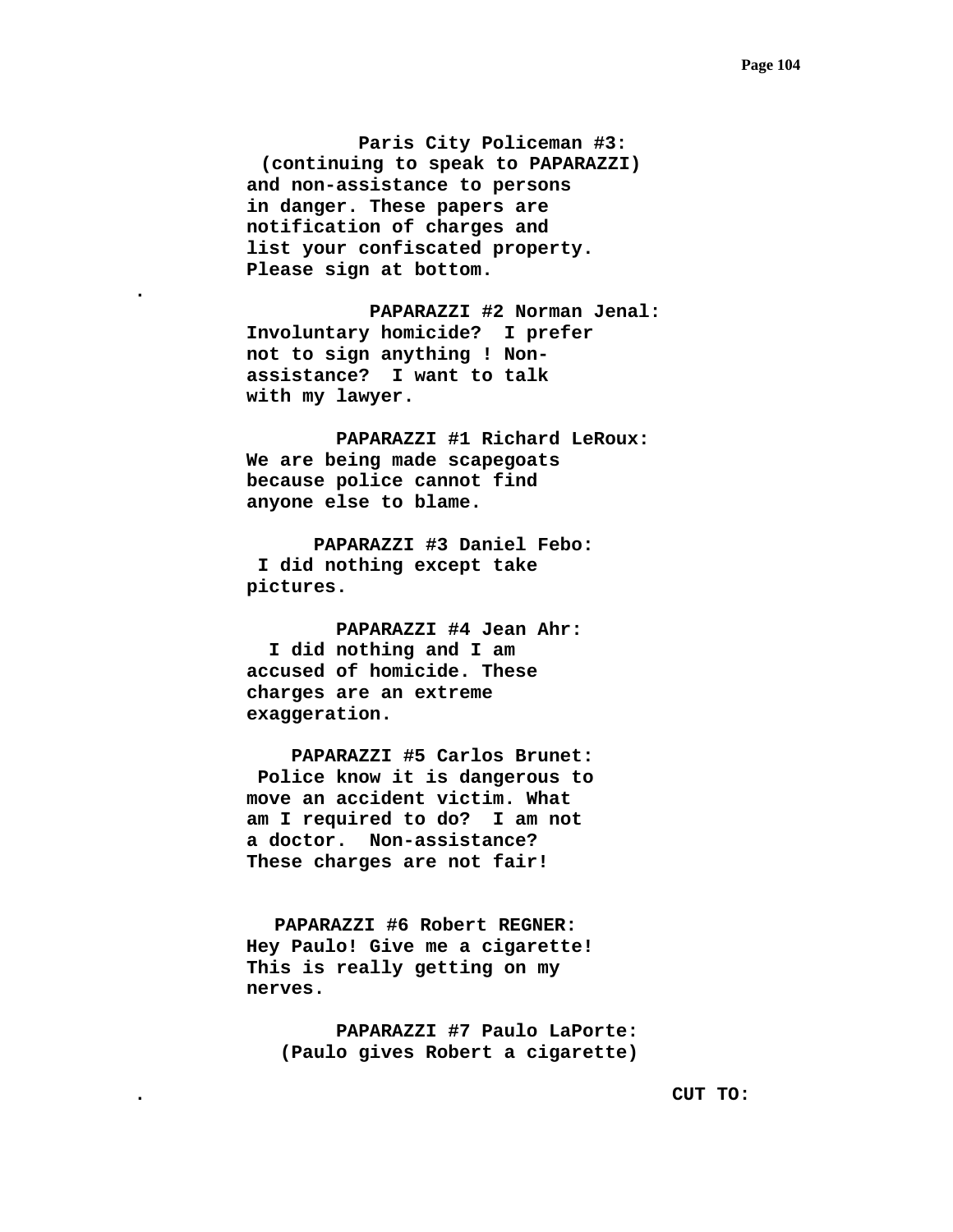**EXT:** PONT L'ALMA TUNNEL **AUGHER AUGHER AUGHER AUGHER AUGHER Meanwhile Paris police interview witnesses.** 

**.** 

 **Witness Claude Lamonte (Witness Lamonte addressing policeman who is interviewing him) Yes, it was extreme – a thousand times brighter than any camera flash. I was driving in front of the AL FAYED Mercedes, which I noticed in my rear view mirror, then I saw a dark motorcycle swerve from right lane to left fast lane, directly in front of the AL FAYED Mercedes. The motorcycle passenger pointed his hand and discharged an ultra bright stun- flash. Then, AL FAYED Mercedes crashed. Terrible!** 

 **Paris City Policeman #6: Where did the motorcycle go?** 

 **Witness Claude Lamonte: It just kept going straight and exited the tunnel.** 

 **. CUT TO: INT: SCENES AT PITIE SALTPETRIE HOSPITAL -DAY** 

 **DIANA's body is under a sheet in a room. Within hours of DIANA's death, British Consul General, Garth Peat, rushes into room and informs nurse.** 

**Peat's voice is slow-flat without normal scale & sounds odd.** 

 **British Consul Gnl. GARTH PEAT: Madam! The QUEEN wants to have DIANA's jewelry returned to England quickly. We have been asked; "Where are the jewels?"** 

**Peat walks over and grabs sheet covering DIANA. He yanks it and looks, then lowers sheet. DIANA is as white as snow. Only**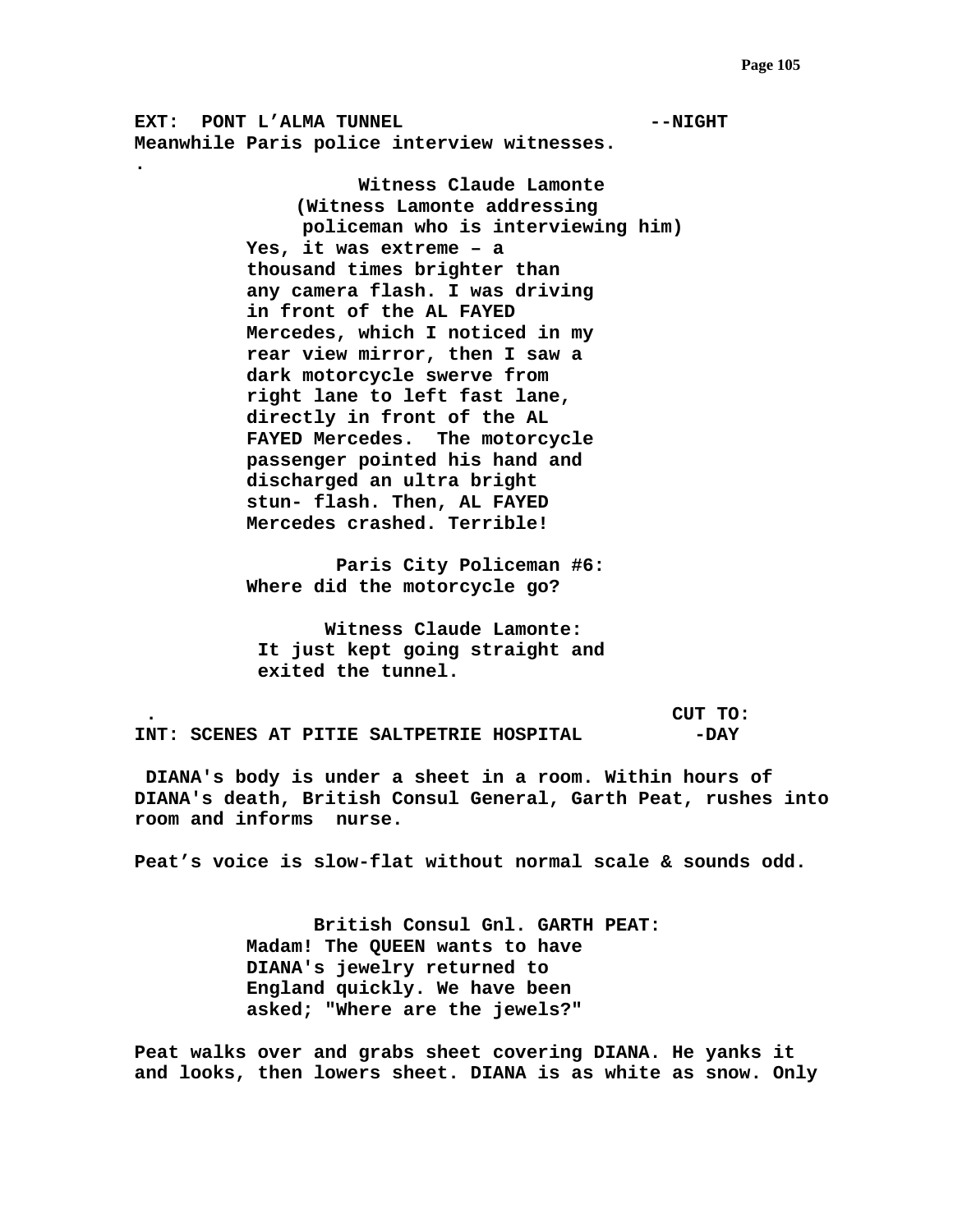**her lips are brilliant red in contrast. He turns from her body trying to maintain his composure.** 

> **NURSE Veronique Claudell: But sir! There was no jewelry. No rings. No necklace.**

 **British Consul Gnl. Garth Peat: Impossible! DIANA always wore jewelry.** 

 **Peat is abnormally bedecked in jewelry, gold chains around his neck, jeweled rings on almost every finger; he appears ostentatious, garish, glaring, and tawdry.** 

 **Peat searches DIANA's purse and clothing. He wants to check underneath DIANA's body. He struggles by himself to lift DIANA's body sideways so he can look underneath. He has difficulty holding her body sideways and moving sheet. Peat is progressively more rude and brutish in the manner which he flops Diana's corpse to-and-fro, like a large stuffed rag doll, in his search for jewels. He is unable to see well after first struggle. Next he moves DIANA into a sitting position on table but she slumps forward in an awkward position while he struggles with sheet.** 

 **Some of his gold chain jewelry falls from his neck to floor. Angry, in disdain, he throws her backward and she thumps to the table. He crawls on all fours to rummage and recover his own broken gold chain. He asks nurses to help him but they ignore him and refuse. He struggles on with DIANA'S awkwardly slumping corpse. Music notes from "Time To Say Goodbye" play discordantly and brokenly off-key and slowly.** 

 **British Consul Gnl. GARTH PEAT: Unh! I could use some help here. Nurse ANTHI DIMITSIA: Disgusting! Help yourself, you brute! (walks away & slams door) . CUT TO:** 

INT: TERRORIST HOTEL ROOM AT RITZ. - - NIGHT

**ABDUL MUJIHAD and all Terrorists are reviewing on large screen the TV video recordings of DIANA's murder which were made by MUZAFFAR and ALI MAHABAD. Crash is played forward and backward like a sports training film as each Terrorist animatedly explains his point of view.**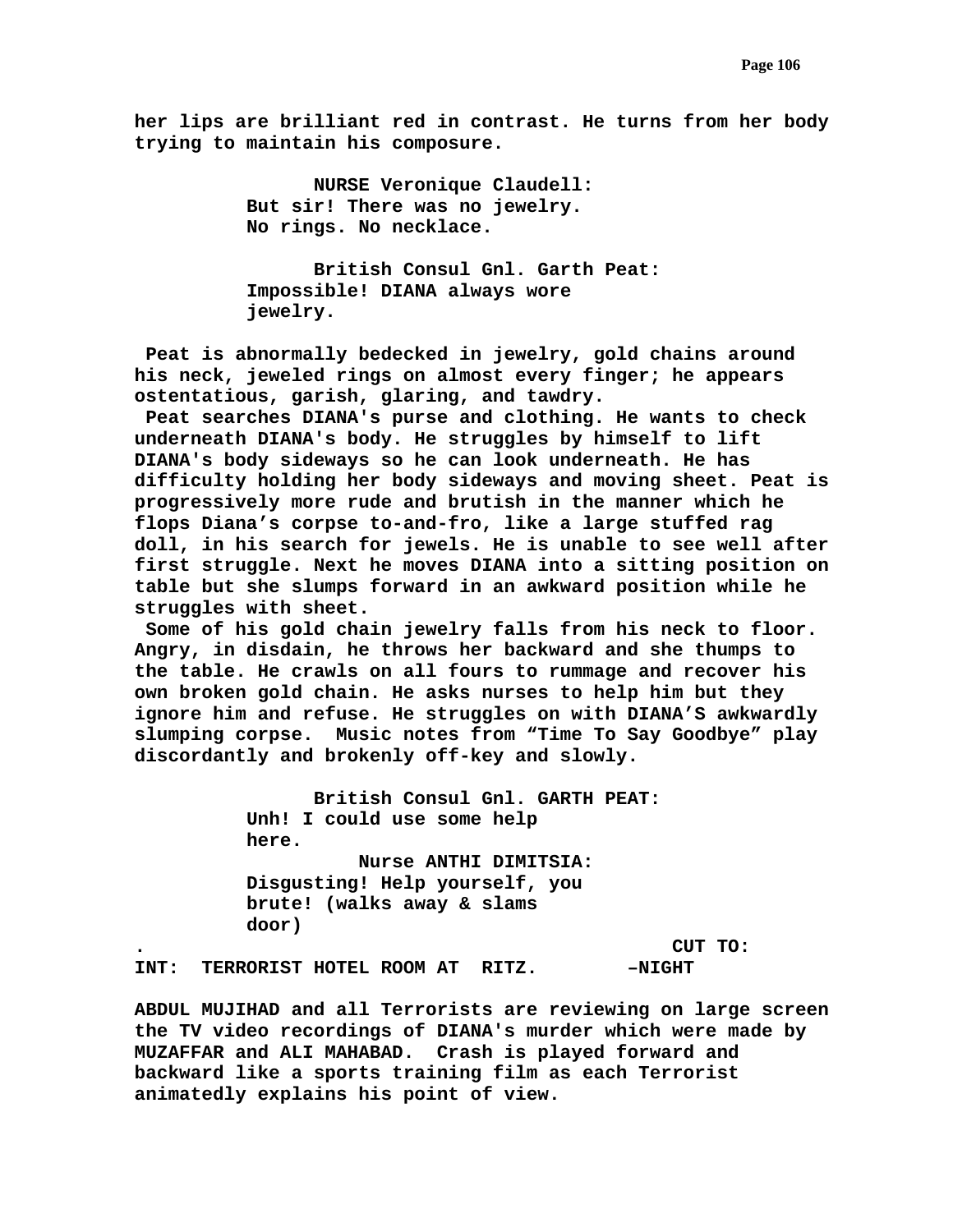**Ali:** 

 **We are in the right lane Fiat and in front of the AL FAYED Mercedes at this point. (Very animated and excited voice) Now, watch! Suddenly, the Motorcycle cuts directly in front of AL FAYED Mercedes. Now, motorcycle passenger turns and flashes AL FAYED chauffeur with a Laser flash, like sun exploded in his face! The Chauffer's face is white and he can't see!** 

 **Terrorists laugh as Henri Paul, chauffer, is seen squinting from bright Laser stun flash. AL FAYED Mercedes swerves left on TV screen.** 

> **Ali: We hit AL FAYED Mercedez, and it hits cement pillar at ninety! Boom! They die!**

**. CUT TO: INT: At PRO's Hotel Room –PRO & JULIE -NIGHT PRO holds JULIE while she grieves for DIANA. They both lie in bed while in each other's arms. phone rings. It is Fhotiss.** 

> **PRO: Yes, Fhotiss?**

**.** 

**.** 

**. CUT TO:**  INT: FRENCH ANTI-TERRORISM HEADQUARTERS - NIGHT.

> **Fhotiss: We have identified men in White Mercedes from videos and photographs. We have (cont'd) asked Interpol to check their data base to identify the Driver of the Fiat. What time can you be here?**

INT: AT PRO'S HOTEL ROOM. **A** PRO'S HOTEL ROOM.

 **CUT TO:**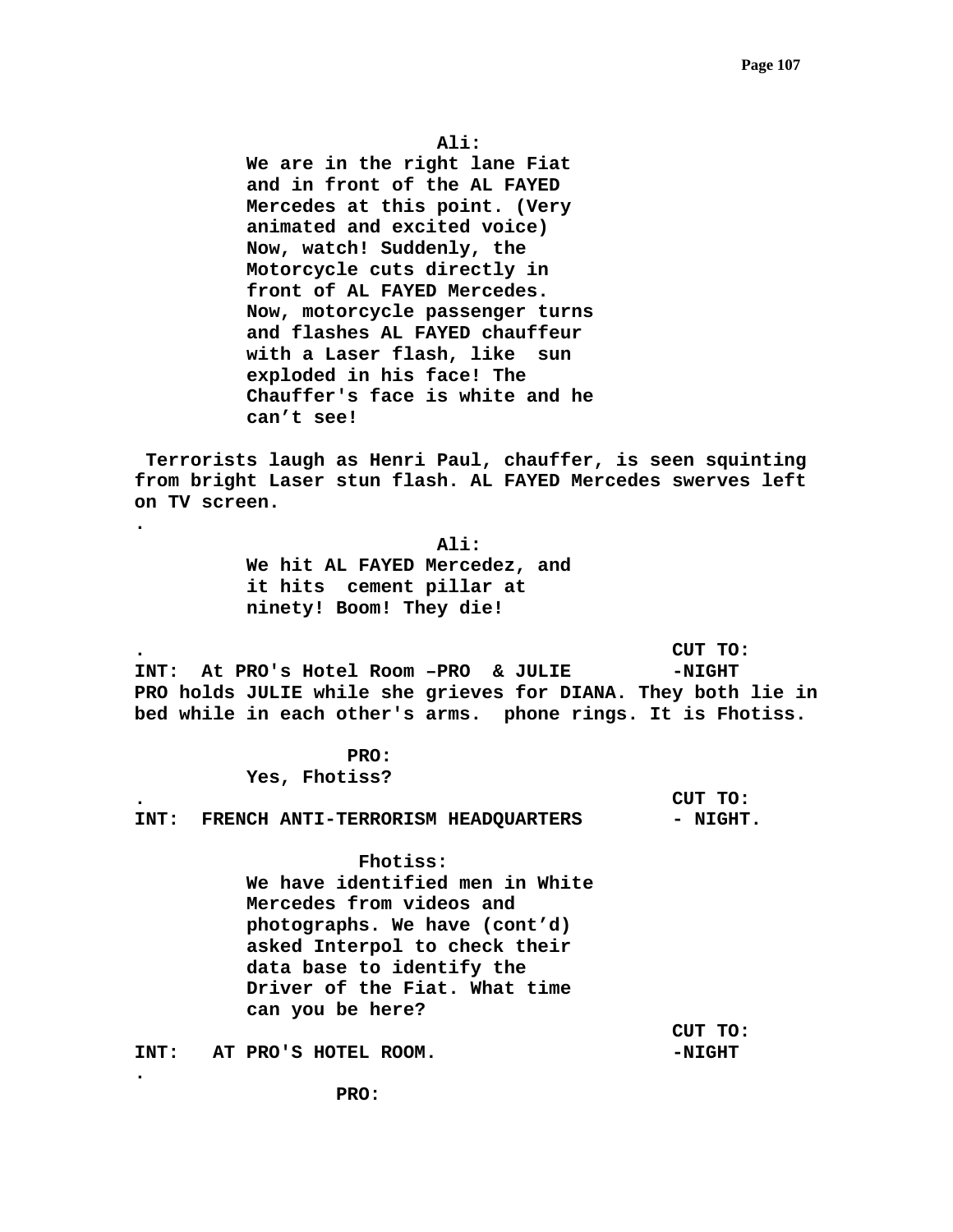**Same time you arrive in morning. . CUT TO:**  INT: FRENCH ANTI-TERRORISM HEADQUARTERS. - - NIGHT  **Fhotiss: Eight O'Clock . CUT TO:**  INT: Paris--PRO's Hotel Room **-NIGHT PRO: See you at eight. PRO hangs-up phone and rolls over to stare at ceiling. He falls asleep. . CUT TO: EXT: PARIS ANTI-TERRORISM POLICE HEADQUARTERS --DAY . Fhotiss: The video we confiscated from PAPARAZZI clearly shows the passenger of a fast dark motorcycle flash the windshield of the AL FAYED Mercedes with a Laser stun flash. JULIE: Please let us see the video, Fhotiss. Fhotiss: (Turns on TV and they watch video composite). We have information that there are at least a dozen films which show as much and more of this murder as it occurred. . CUT TO: INT: PAPARAZZI VIDEOS ON FHOTISS' TV SCREEN -DAY-TO-NIGHT The composite of PAPARAZZI videos emerges on large TV screen. Action is fragmented. A dark motorcycle carrying two men cuts in front of AL FAYED Mercedes. Another motorcyclist wearing a green motorcycle helmet and riding on a green motorcycle is seen racing along right of AL FAYED Mercedes. Green** 

**Motorcyclist's license plate is momentarily recorded by camera as PR367.**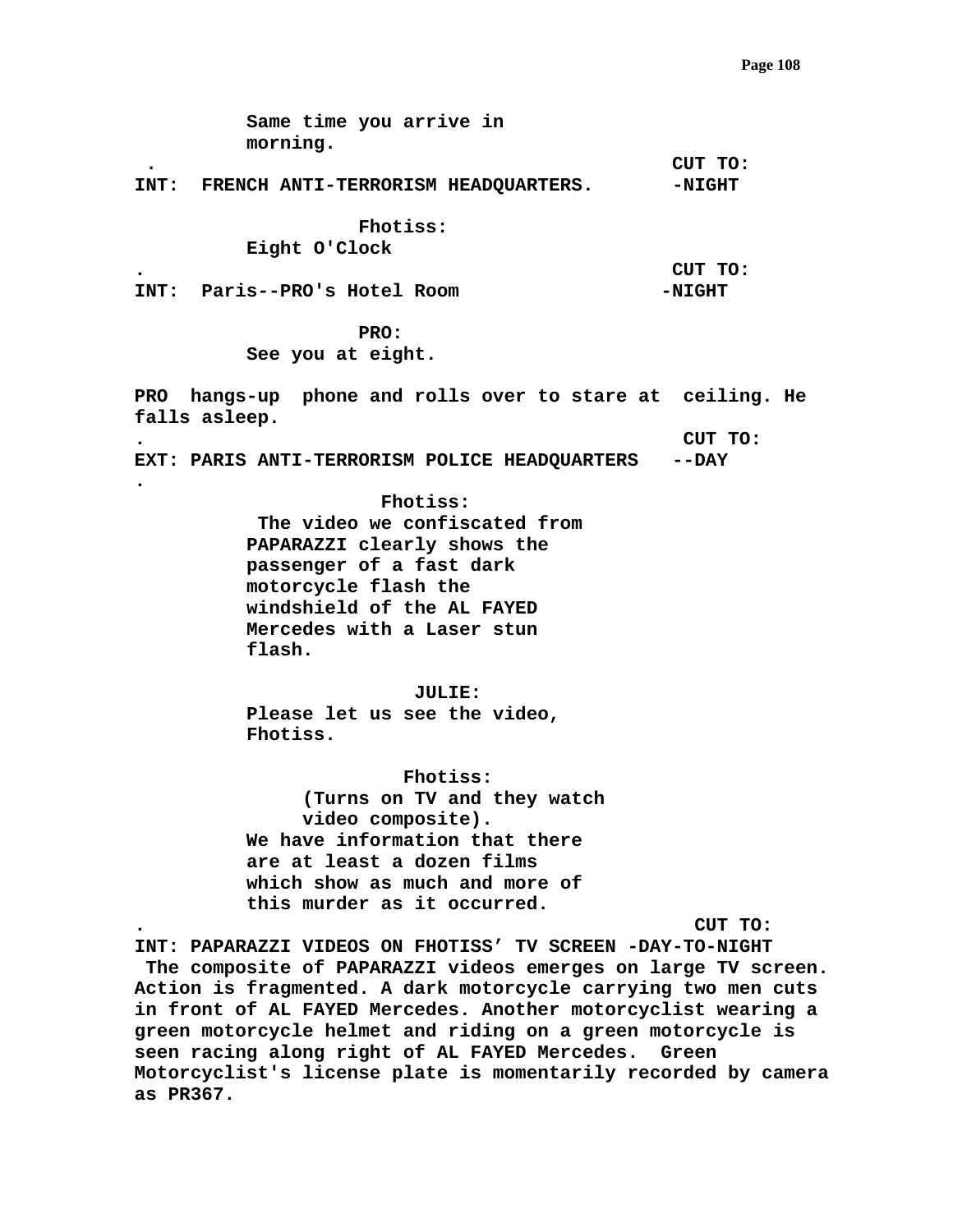**In next scene, a dark motorcycle is glimpsed momentarily while its passenger turns and points a Laser stun light at front windshield of Al Fayed Mercedes. It is impossible to determine color of dark motorcycle. From dark motorcycle, a brilliant white Laser stun light flashes into Henri Paul's eyes. Fhotiss's TV screen floods white for a moment and washes back to normal. Then image of smoking wrecked AL FAYED Mercedes is seen in tunnel from another angle. TREVOR is hanging half out of open AL FAYED Mercedes front passenger door. DIANA & DODI are seen in back seat.** 

**. CUT TO: EXT: FHOTISS REMOTE CONTROLS LARGE TV SCREEN -- DAY** 

**Fhotiss: Clicks to still photos showing faces of AHMED AL-HASSAN, driver of red Honda Hurricane motorcycle and ALI MAHABAD.** 

> **JULIE (gasps): We saw these two men at the Pont d' Alma crash site. (gesturing toward photo of Ali) He was taking pictures.**

**Fhotiss: Clicks to Michael McGarity, right front passenger of Murder-Mercedes and KEVIN CALLAHAN.** 

 **JULIE:** 

 **(Her hand suddenly to her heart) Oh God! Those men were at the hospital! They followed DIANA to the hospital!** 

 **PRO:** 

 **We saw them on the parking lot at Petie Sal Petrie Emergency Hospital.** 

 **Fhotiss:** 

 **Interpol has some very special state-of--art photo enhancing equipment which might bring up a better image of the other passengers in the two murder cars.** 

 **PRO:**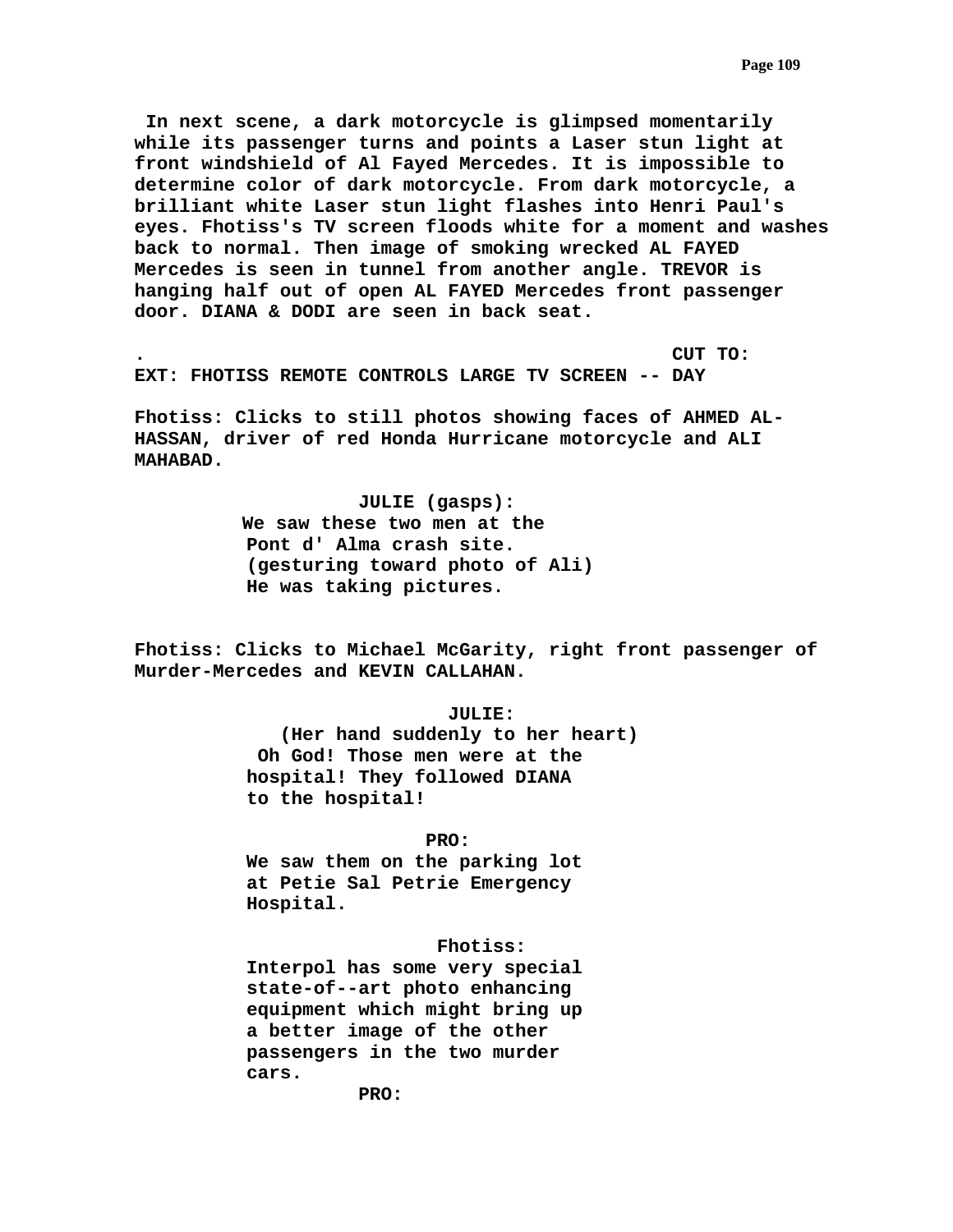**JULIE can have these photos at INTERPOL before three.** 

**PRO looks at JULIE. She smiles** 

 **Fhotiss:** 

 **These papers are dossiers on each of Terrorists. The green motorcycle, License PR367, was in an accident early this morning; and, the two riders were taken to Sisters of Mercy Hospital, then removed from the hospital by air ambulance within an hour.** 

 **PRO: Their room at Sisters of Mercy needs to be finger-printed.** 

 **Fhotiss (Nods): British Security was informed of this plan to murder PRINCESS DIANA for more than a week before the French Government knew about it. We discovered this murder plan through our own intelligence sources and notified British Security. British Security has never yet responded.** 

> **JULIE: (JULIE looks seriously at PRO)**

**. CUT TO:**  EXT: AIRPORT COMMUTER TERMINAL IN PARIS. - DAY

 **PRO is seeing Julie off to INTERPOL in Lyon, France.** 

 **PRO: You'll be back at the hotel before me. And?** 

**JULIE: I worry about you.** 

**.**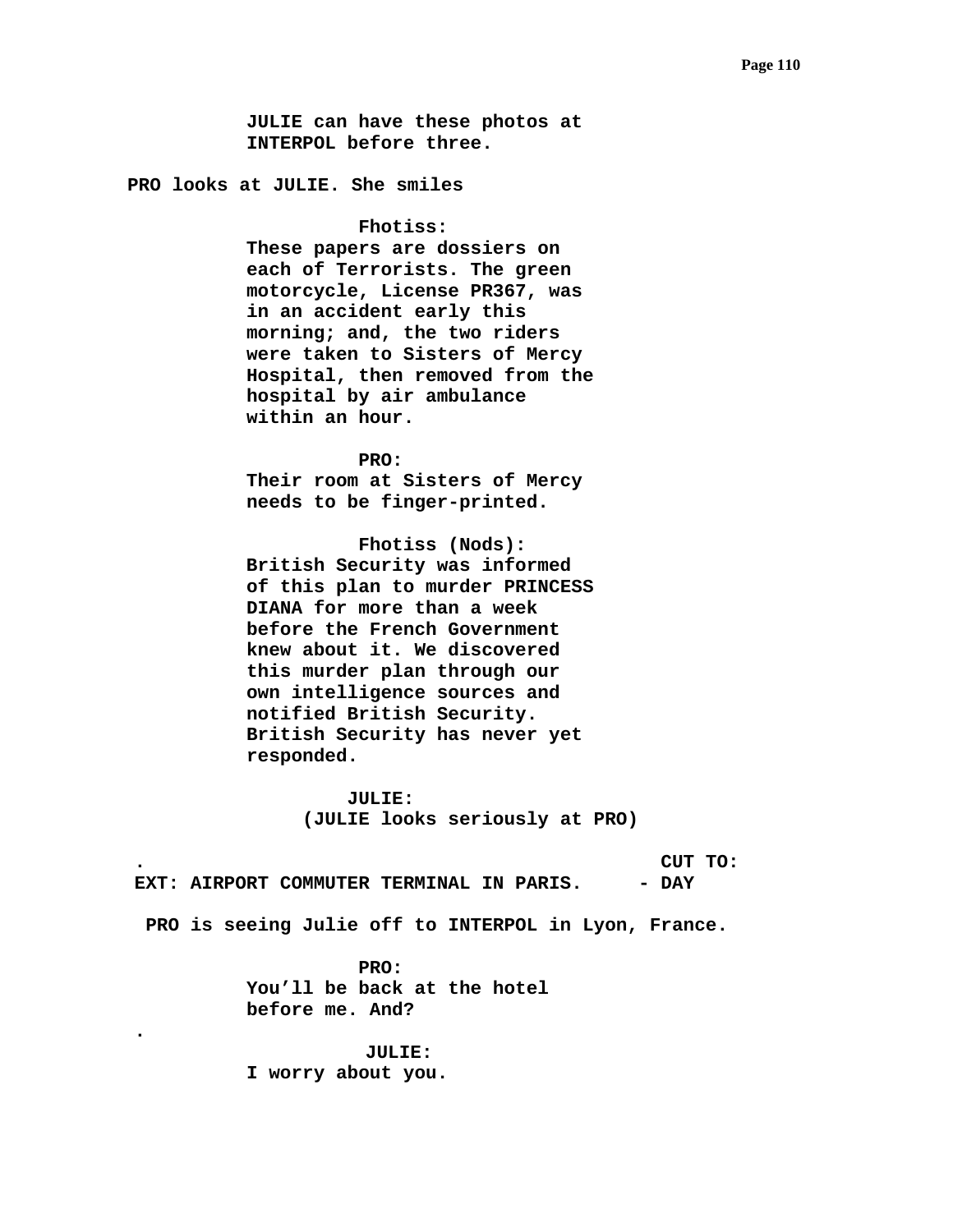**They kiss. Julie boards commuter flight. . CUT TO: EXT: FRENCH ANTI-TERRORISM POLICE HQ IN PARIS. - DAY** 

> **Fhotiss: Henri Paul's funeral is day after tomorrow. Why?**

## **PRO:**

 **The police should have noted pupils of Henri Paul's eyes. They also should have noted pupils of PRINCESS DIANA's eyes and DODI AL FAYED's eyes, and the bodyguard's eyes. We know that the Waiter, Derik Rotel, first at crash scene, heard both DODI and Diana say they were attacked by a Stun-flash.** 

 **Fhotiss: I am still mystified about your meaning, unless you think the laser flash affected his eye pupils, even after death.** 

**Fhotiss is still slightly puzzled but beginning to quickly understand.** 

## **PRO:**

**.** 

**.** 

**Absolutely! The pupils of our eyes are operated by nerves, not muscles. Therefore, the pupils of eyes remain fixed in exact condition they were paralyzed at moment of death. The pupils of Henri Paul's eyes were not measured.** 

 **Fhotiss:** 

**Very good point. You think there is a cover-up. Let's go photograph & measure the diameter of Henri Paul's eyepupils. We should also measure Dodi's and Diana's**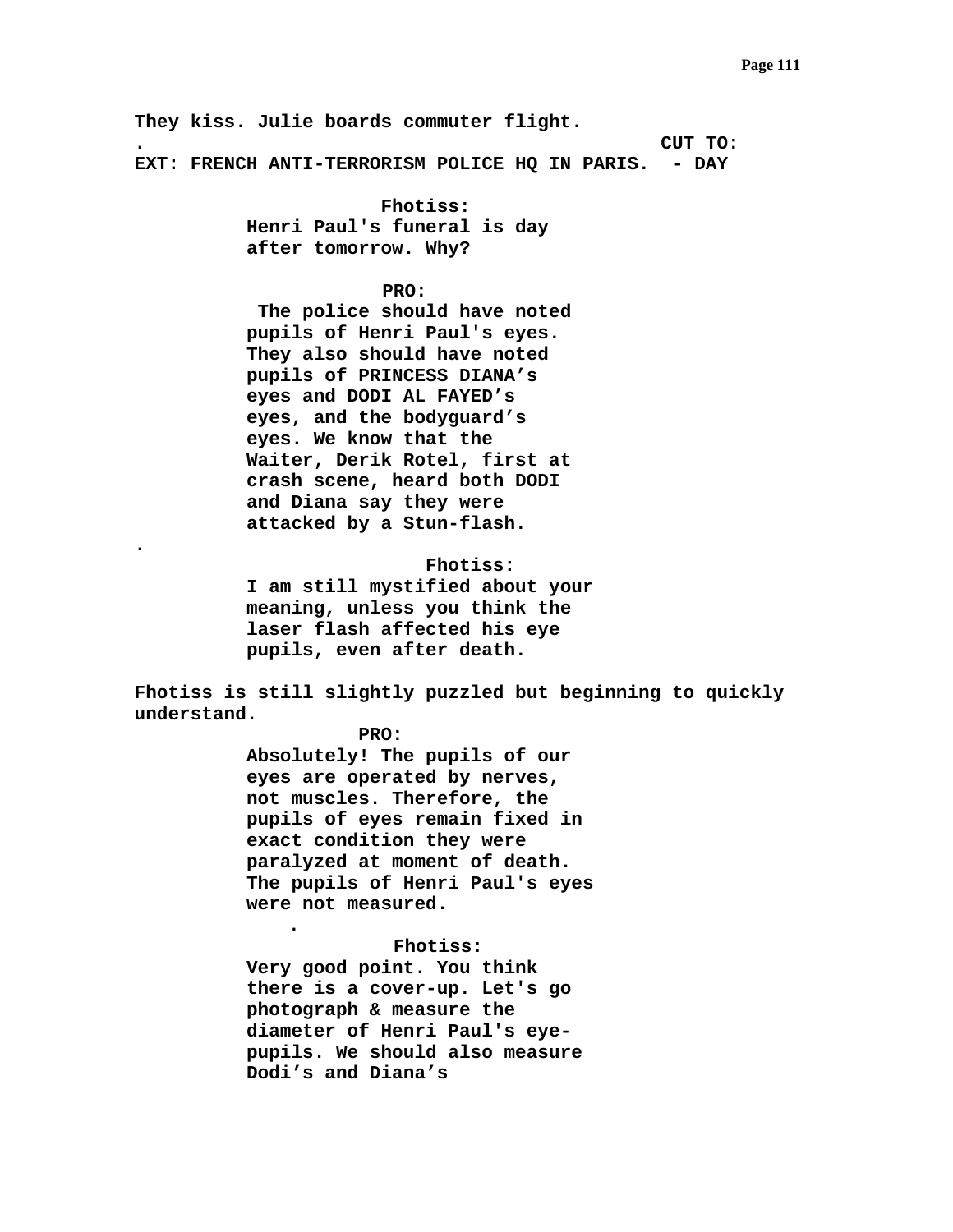**PRO:** 

**I want to interview, Derik Rotel, that Paris waiter who was first person to stop at the Al Fayed wreck. Paparazzi claim that both Dodi and Diana said with their dying words they had been attacked with a Laser which blinded Henri Paul. Police arrested Rotel when he reported the Al Fayed wreck.** 

**. CUT TO:** 

**EXT: BACK PARIS RESTAURANT – DERIK ROTEL INTERVIEW -DAY** 

### **FHOTISS:**

**.** 

**We do understand that after your bad arrest experience with police, you may have become afraid to speak out. But now, we ask you to reconsider. What did PRINCESS DIANA and DODI AL FAYED say to you in their dying words about a Laser Stunlight attack on the Al Fayed Mercedes, which caused it to crash in Alma Tunnel?** 

**ERIK ROTEL looks at Pro then back at Fhotiss. Derik Rotel nods and speaks. Fhotiss and PRO nod and write notes and video record DERIK ROTEL. FHOTISS and PRO each shake hands with DERIK and depart.** 

> **Fhotiss: ROTEL'S statement means this case must be reinvestigated. Let's photograph & measure HENRI PAUL'S eye-pupils.**

**. CUT TO:** 

**EXT: A PARIS FUNERAL HOME: HENRI PAUL'S BODY AT REST – DAY It is quiet. No one is there. No family or friends at all, only one receptionist. PRO and Fhotiss are followed by a stenographer and a Pathologist. Stenographer records while Fhotiss and Pathologist examine Henri.**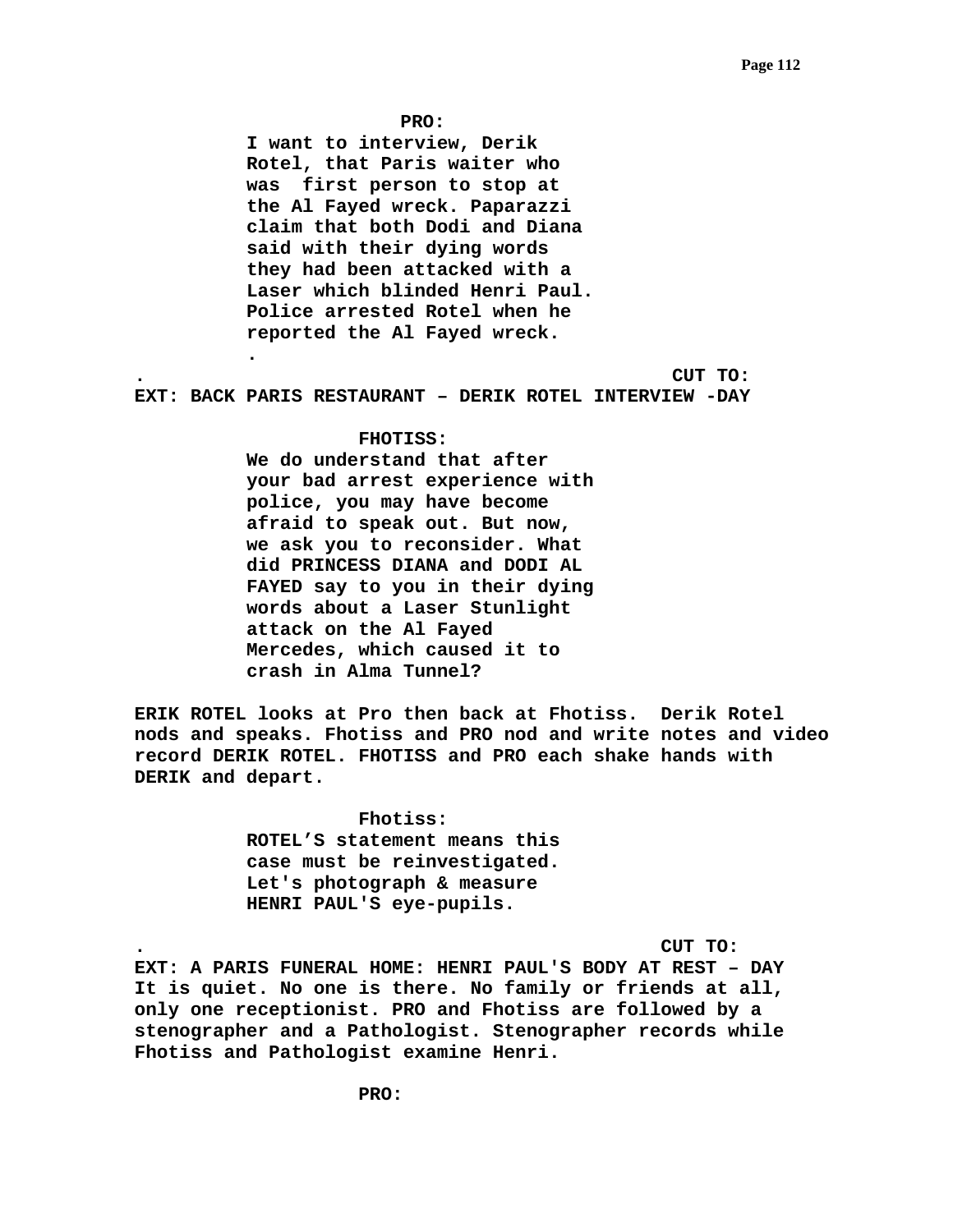**(Looking at Henri & addressing Fhotiss) Alas, poor Henri. None knew him well, except the Intelligence Agencies who paid him well.** 

**Fhotiss walks over to Henri's body and lifts an eyelid. Henri's eye reveals extremely pin pointed pupil. Fhotiss lifts Paul's other eyelid. Henri's other eye reveals extremely pin pointed pupil. Fhotiss tapes both eyelids open, sets up his camera on a tripod over Henri's eyes and takes a series of photographs. PRO takes his own photographs. Fhotiss takes out an Optometrist measuring device and measures pupils of Henri's eyes.** 

> **Fhotiss: Less than point one tenth of a centimeter. His eye pupils are pin- point small. Doctor, please confirm this. (Gestures to Pathologist)**

 **Pathologist: (Leans over Henri and expels a breath of air in amazement. He measures pupils and nods) They are completely constricted to pin point condition. Very severely – Obviously as reaction to extremely bright light. Poor unfortunate man!** 

**. CUT TO: EXT: A PARIS MORGUE: DODI AL FAYED'S BODY AT REST – DAY It is quiet. Only a few clerks are working. No family or friends at all, only a clerk. PRO and Fhotiss are followed by a stenographer and a Pathologist. Stenographer records while Fhotiss and Pathologist examine DODI.** 

> **PRO: (Looking at DODI & addressing Fhotiss) Just the other day when I met him with Diana, they were so full of life.**

 **Fhotiss walks over to DODI'S body and lifts an eyelid. DODI'S eye reveals extremely pin pointed pupil. Fhotiss lifts DODI'S**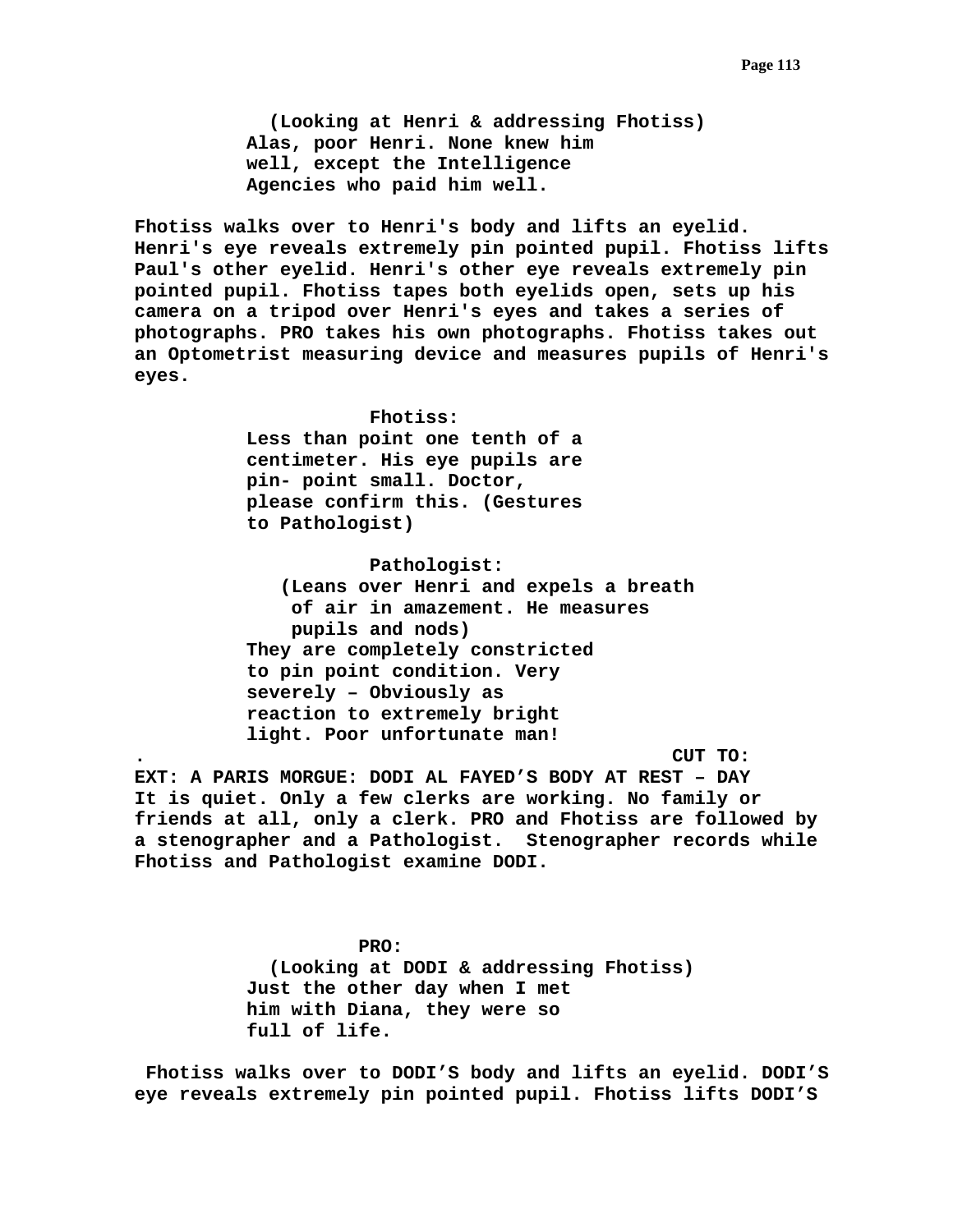**other eyelid. DODI'S other eye reveals extremely pin pointed pupil. Fhotiss tapes both eyelids open, sets up his camera on a tripod over DODI'S eyes and takes a series of photographs. PRO takes his own pictures and nervously perspires while he photographs. Fhotiss takes out an Optometrist measuring device and measures pupils of DODI'S eyes.** 

> **Fhotiss: God! Again, less than point one tenth of a centimeter. His eye pupils are pin- point small like HENRI'S. Doctor, please confirm this. (Gestures to Pathologist)**

 **Pathologist: (Leans over DODI and expels a breath of air in amazement. He measures pupils and nods) Completely constricted to pinpoints, like HENRI PAUL'S. Very severely – Obviously as reaction to extremely bright light!** 

**. CUT TO: EXT: PRO AND FHOTISS IN FHOTISS'S POLICE CAR – DAY PRO & FHOTISS drive to Pitie Salpetriere Hospital . CUT TO: EXT: Pitie Salpetri Hospital: DIANA'S BODY AT REST –DAY Nurses escort FHOTISS, PRO, PATHOLOGIST, AND STENOGRAPHER to hospital morgue where Diana'S body is stored in a stainless steel sliding drawer. It is quiet. No one else is present. nurse opens drawer. Diana is stretched-out with an identification tag on her toe. All look on in silent sadness. PRO walks to window and takes a deep breath. Stenographer records while Fhotiss and Pathologist examine DIANA.** 

> **PRO: (Looking at DIANA & addressing Fhotiss) She . . . was . . . (PRO shakes head and is unable to speak)**

**Fhotiss leans over DIANA'S body and lifts an eyelid. Close up on DIANA'S eye reveals extremely pin pointed pupil. Fhotiss lifts DIANA'S other eyelid. DIANA'S other eye reveals**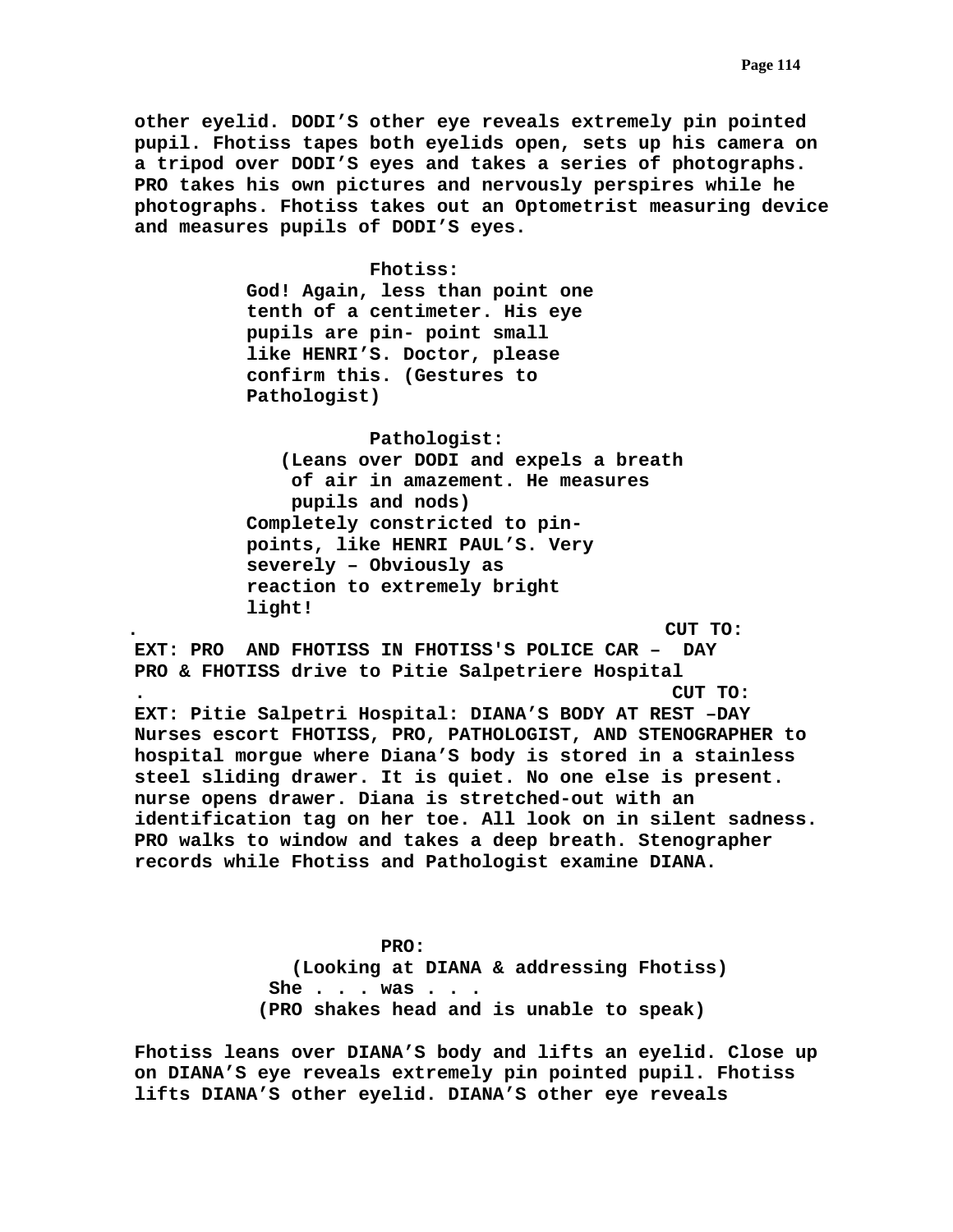**extremely pin pointed pupil. Fhotiss tapes both eyelids open, sets up his camera on a tripod over DIANA'S eyes and takes a series of photographs. PRO takes his own photographs and trembles while he photographs. Fhotiss takes out an Optometrist measuring device and measures pupils of DIANA'S eyes.** 

### **Fhotiss:**

 **Just like DODI'S and HENRI'S, Less than point one tenth of a centimeter. Her eye pupils are pin-point small. All of them were blinded by a Laser flash. Doctor, please confirm this. (Gestures to Pathologist)** 

**Leans over DIANA and expels a breath of air in amazement. He measures pupils and nods.** 

 **Pathologist: Completely constricted to pin points like DODI'S and HENRI PAUL'S. Very severely – Obviously as reaction to extremely bright light! . CUT TO:** 

**EXT: PRO AND FHOTISS IN FHOTISS'S POLICE CAR – DAY** 

### **Fhotiss:**

 **(Looks ahead in unease) PRO, obviously, I have run into severe obstacles with this investigation. You and I know we are dealing with terrorists and politics in this. But, if you want justice, you must consider that the French Government may not allow it.** 

# **PRO:**

 **It is the Nuclear Landmine problem, isn't it? (PRO raising his voice) The French government is threatened by Middle East Nuclear Landmines concealed in France.**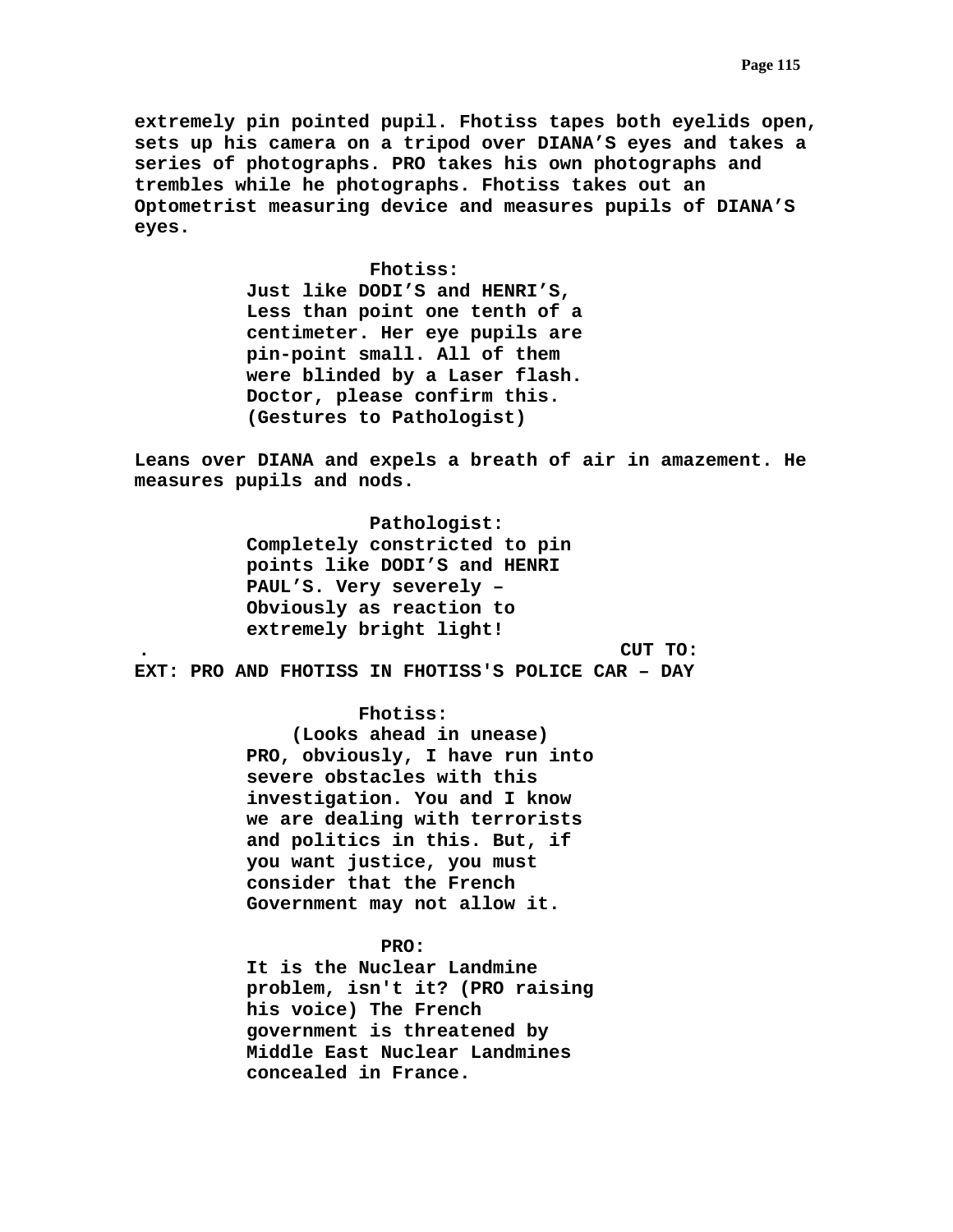**FHOTISS: This situation is an extreme dilemma. Terrorists have us in a Nuclear threat-position.** 

**Fhotiss is upset at situation described by PRO. Fhotiss parks his car at French Police Headquarters.** 

> **FHOTISS: I want you to see what we recovered from body of PRINCESS DIANA.**

**They exit car and walk to Fhotiss's office. Fhotiss pulls an envelope from his desk and removes several DVD disks and a personal memo tape recorder. He puts one Disk into his DVD player and plays video that PRINCESS DIANA took herself and those which she acquired from her friends in British government. Russian Nuclear Landmines appear on screen.** 

> **PRO: Where are these Nuclear landmines?**

### **FHOTISS:**

 **We are reasonably certain they are in London, in Belfast, also in the United States. We are also informed that they have several of these "suitcase nukes" right here in Paris. They likely have them concealed all over Western Europe for all we know.** 

### **PRO:**

 **I know that DIANA intended to speak about them at Oslo landmine conference. (cont'd) She also likely intended to show these videos to the landmine conference as part of her speech.** 

 **Fhotiss:**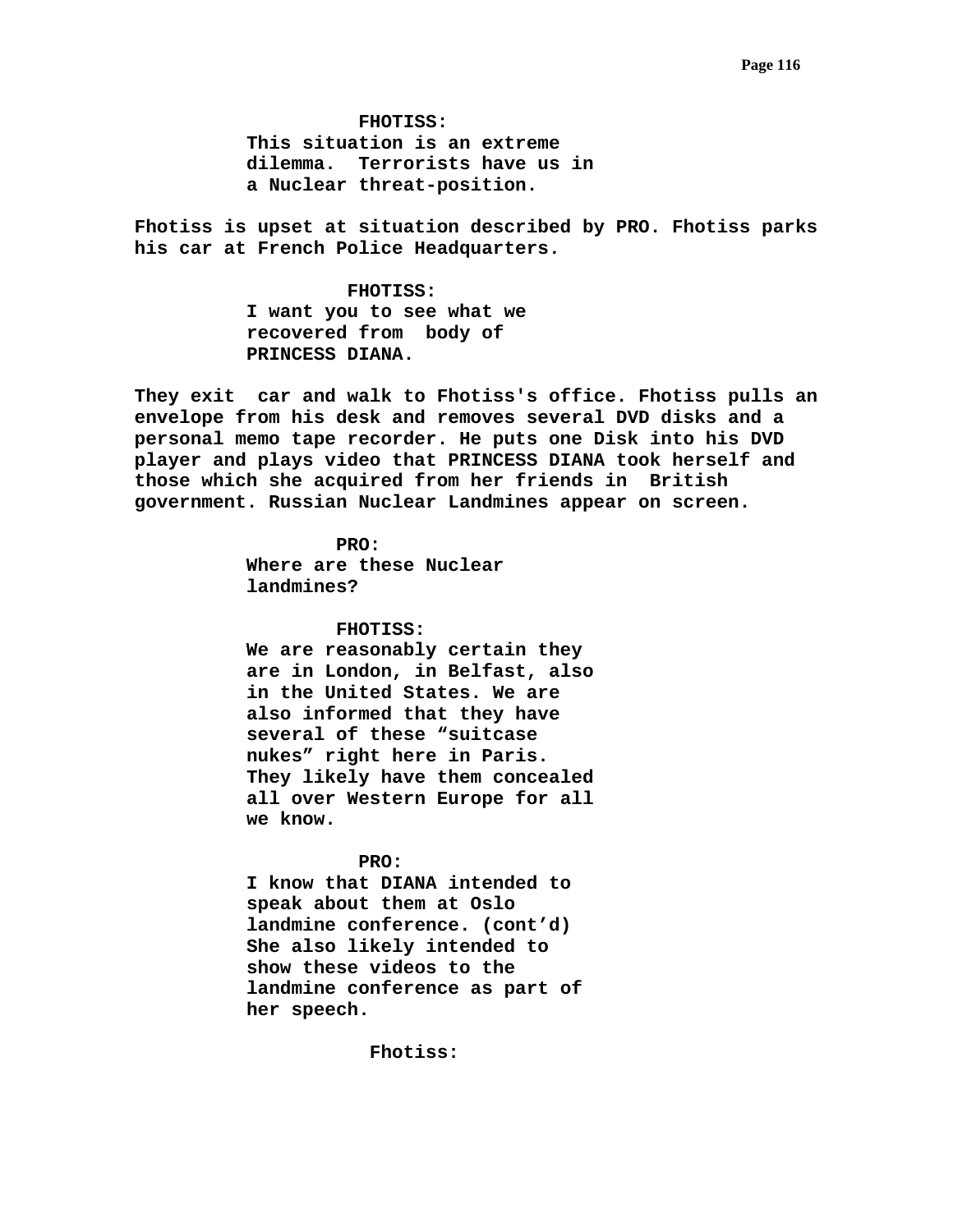**You surmise correctly. We also recovered text of her speech from the wreckage.** 

 **PRO: Can I get a copy?** 

 **Fhotiss:** 

 **I can give you copies on your understanding that my name is not ever involved.** 

 **PRO: You have my word.** 

 **Fhotiss: (Takes a Laser stunlight from his desk drawer and hands it to PRO) This is a British manufactured Laser stunlight exactly like one which was used to kill Diana and Dodi.** 

 **PRO:** 

**.** 

**(Takes Laser stunlight and points it at ceiling. PRO flashes it and everything in Fhotiss'e office bleaches to an eerie white color) It works.** 

 **Fhotiss:(Stands, Blinks eyes) We cannot identify Green Motorcycle riders indicated in film. We have already inquired of Col. SUSLOV at Russian FSB and he says he would be "pleased" to meet with you "inperson" at anytime you like, to show you satellite photos to identify the Green Motorcycle riders.** 

 **PRO: :(Blinks, rubs eyes, bumps chair while walking to door) I gotta be in London with Julie in morning. Then, Moscow with**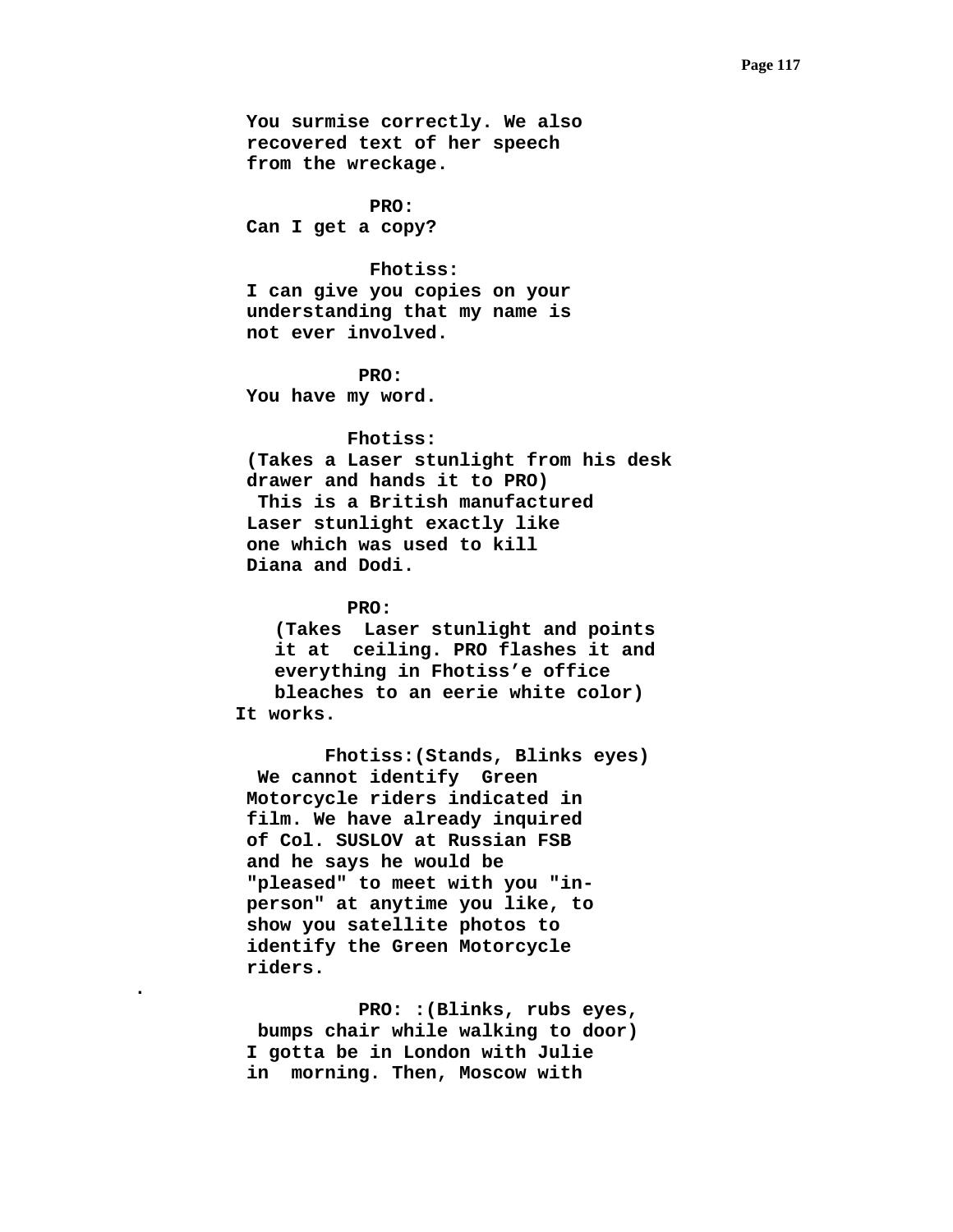**SUSLOV in evening. I'll be in touch, Fhotiss.** 

### **. CUT TO:**

**INT: COUNTRYSIDE, MOHAMMED'S HELICOPTER FLIES -TWILIGHT** 

 **DODI'S coffin is in helicopter with MOHAMMED AL FAYED seated alongside and grieving. MOHAMMED's helicopter flies over countryside into distance. Music: only** *"Lost Love"* **music instrumental by Miya Massoka koto & Viji Subramaniam is heard in this scene. All else is silent.** 

**. CUT TO: EXT: Countryside -FHOTISS drives car. PRO is passenger. DAY** 

> **FHOTISS: Burned to charcoal.**

> > **PRO:**

**Identification?** 

**. CUT TO: EXT:PARIS–FHOTISS with PRO drives slowly. DAY** 

**Fhotiss's car approaches group of police around a burnt Fiat in obscure place with body of burnt man at wheel.** 

> **FHOTISS: (Smiles) It was a white Fiat registered to a Moroccan, who we think is the skeleton sitting at the wheel.**

 **. CUT TO: EXT:PARIS–FHOTISS & PRO walk/look around Fiat. DAY** 

**Fhotiss takes photos & videos. Scrapes paint off Fiat into evidence envelope.** 

**. CUT TO: EXT: SIGN: "CLUB CASABLANCA" - PRO ENTERING –NIGHT** 

**. CUT TO:**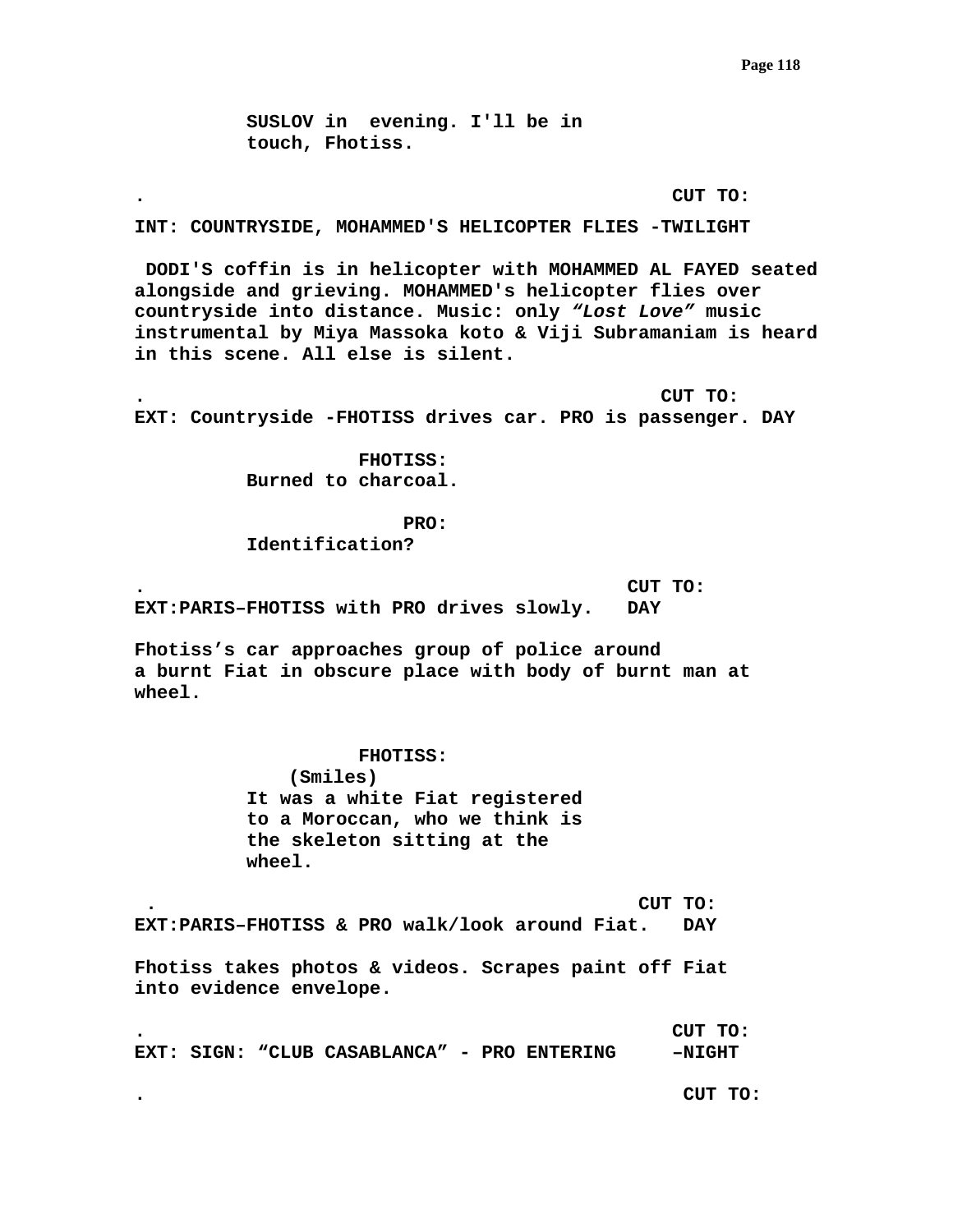**.PRO walks around inside Club Casablanca. A belly dancer is dancing and all patrons are watching her. PRO immediately recognizes MATTHEW FLANNIGAN and ABDUL MUJIHAD as terrorists in video disks which Fhotiss gave to him. MATTHEW and ABDUL MUJIHAD are with AHMED AL-HASSAN and MUZAFFAR SABAWI. TALL BEARDED SAUDI is seated at table with his fellow terrorists. Terrorists are preoccupied watching belly dancer. PRO is aware that Terrorists do not recognize him, but is nervous that others from crash scene might be in club and recognize him. PRO stands alone at end of bar, trying to blend in with crowd. He glances several times and makes careful note of AHMED AL-HASSAN and MUZAFFAR SABAWI.** 

 **.SAMIR CET enters inside Club Casablanca & walks to bar. He stands next to PRO, and orders an expresso (PRO and Samir mutually do not recognize each other). SAMIR CET takes his expresso and walks to join ABDUL MUJIHAD, RAMI SHAIKH and other Terrorists at their table. PRO becomes more uneasy by the minute.** 

 **.Pressure builds for PRO as he pays his bar tab, then starts to walk casually through tables toward front door. PRO is still walking between tables on far side of club when Michael McGarity and KEVIN CALLAHAN walk into Club Casablanca.** 

 **.Michael McGarity and KEVIN CALLAHAN head toward bar and are almost at bar when Michael McGarity spots PRO who also, at same time, sees Michael McGarity staring at him. PRO is now closer to the door than they. Michael McGarity nudges KEVIN CALLAHAN and explains that PRO is a friend of DIANA's.** 

 **.PRO tries to act casual and continues toward front door as if he does not recognize Michael McGarity. He sees KEVIN CALLAHAN walking quickly toward other Terrorists at their table. Michael McGarity is moving toward PRO who continues toward door casually and more quickly. Michael McGarity has too many tables and the patron crowd in his way. . . .KEVIN CALLAHAN has reached other Terrorists at their table and has their attention. Other Terrorists turn to look just as PRO makes it out the door. Michael McGarity is now bumping and running through tables toward the front door chasing after PRO. Other Terrorists have left their table and are also headed for front door. AHMED AL-HASSAN runs out back door and jumps on his motorcycle to pursue PRO.** 

**. CUT TO:** 

**EXT: OUTSIDE CLUB CASABLANCA - NIGHT**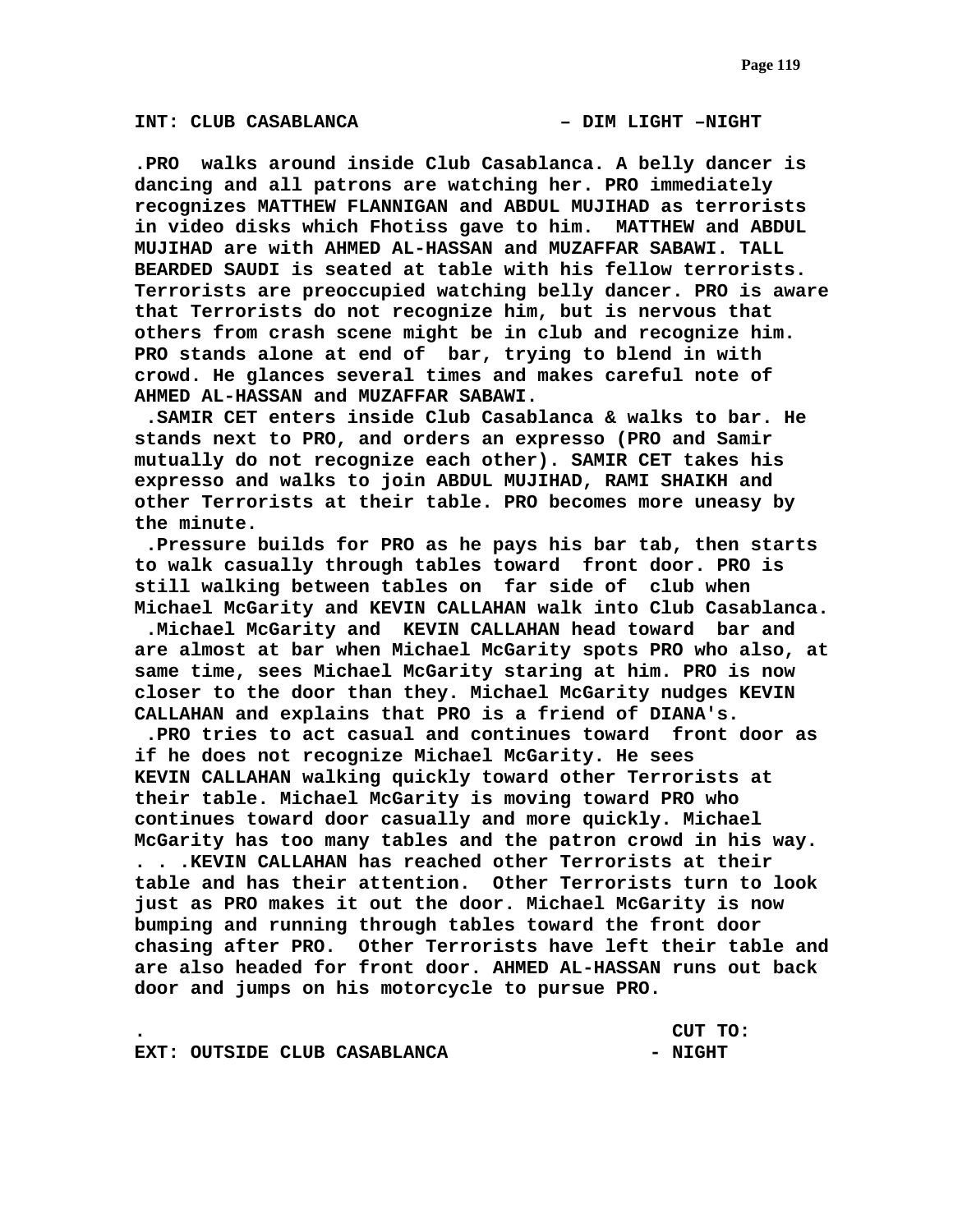**PRO sprints to his car and jumps in, just as terrorists burst out front door of club. PRO starts his BMW as terrorists run toward him. PRO screechs from curb and races down the street. AHMED AL-HASSAN is the only terrorist in a position to pursue as he is already on his motorcycle when PRO escapes in his car. PRO races through Paris back streets but cannot lose AHMED AL-HASSAN on his motorcycle. The other Terrorists jump in their white Mercedes and try to follow AHMED AL-HASSAN.** 

|  |                             |  | CUT TO:  |
|--|-----------------------------|--|----------|
|  | EXT: PRO FLEEING IN HIS BMW |  | -- NIGHT |

 **PRO drives in Paris streets and traffic & stops in an alley because he is blocked by a large truck. AHMED AL-HASSAN is following at high speed. PRO reaches into glove compartment of BMW, withdraws Fhotiss's Laser Stunlight, twists in his seat and Laser-flashes AHMED AL-HASSAN in the face. AHMED AL-HASSAN yelps in surprise and careens as he applies his brakes, he loses control of his motorcycle and falls crashingly down. PRO sees an opportunity to escape him & backs-up his car at high speed & runs over AHMED before he can draw his gun. There is obvious crack and crunch of breaking bones and loud airexpelling grunt from AHMED as blood explodes from his mouth in a ten foot geyser when PRO's car crushes him. AHMED AL-HASSAN is fatally injured with blood alternately spurting out of his mouth while he twitches in death spasms. PRO drives away and escapes.** 

**. CUT TO: EXT: PARIS, DOLPHIN HOTEL, PRO IN JULIE'S ROOM –NIGHT** 

> **JULIE: I missed you. Where have you been all day?**

**.** 

 **PRO: (Collapses on bed, groans, stares at ceiling)** 

**. CUT TO:** 

**INT:PARIS,DOLPHIN HOTEL, PHONE RINGS JULIE'S ROOM –NIGHT** 

 **PRO: (Answers phone, stares at ceiling) Interesting! Uh Huh. I'll see you in the morning.**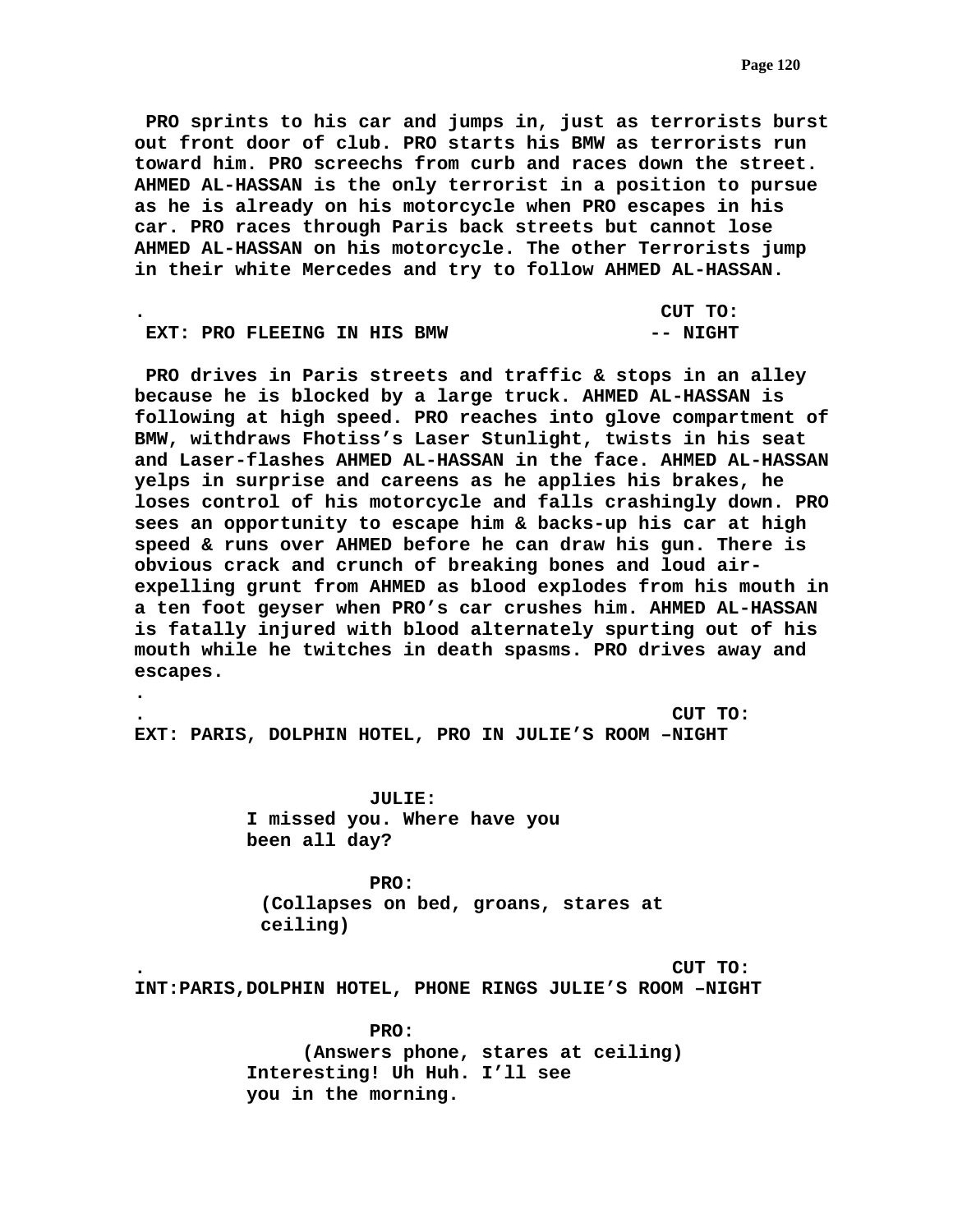**JULIE:** 

**Fhotiss?** 

**.** 

**.** 

 **PRO: (stares at ceiling) The paint transfers on the burnt Fiat and Dodi's wrecked Mercedes both match.** 

**. CUT TO:** 

**INT: PRO's P51 FIGHTER FLYING AWAY FROM PARIS -NIGHT** 

**PRO and Julie are in P51 discussing INTERPOL photos.** 

### **JULIE:**

**(Looking at INTERPOL photos) These Interpol photographs are very revealing!** 

 **PRO: (Controlling P51) Yes. If Col. Suslov in Moscow has the pictures he promised Fhotiss, we can find the men who flash-murdered Diana.** 

 **As Pro Flies, he begins to experience another nightmare. Julie's voice seems distant and soon becomes just unintelligible conversation as nuclear nightmare visions take over Pro's point-of-view while he looks out of cockpit at Paris. He is no longer paying attention to Julie as he looks out of the cockpit, left and right, and sees nuclear explosions light-up the European landscape. Paris is consumed in a nuclear fireball. In the distance, city lights twinkle, then another nuclear fireball appears, obliterates the city lights, and illuminates the night landscape. Pro begins to perspire as he flies. Nuclear fireball after nuclear fireball lights the nightscape in the distance.** 

 **The nightscape appears normal to Julie who is not experiencing Pro's point-of-view nightmare.** 

> **JULIE: (Peering at photos) These are astonishing.**

**AS the P51 FIGHTER leaves the coast of France and crosses the English channel, Pro & Julie see the lights of London.**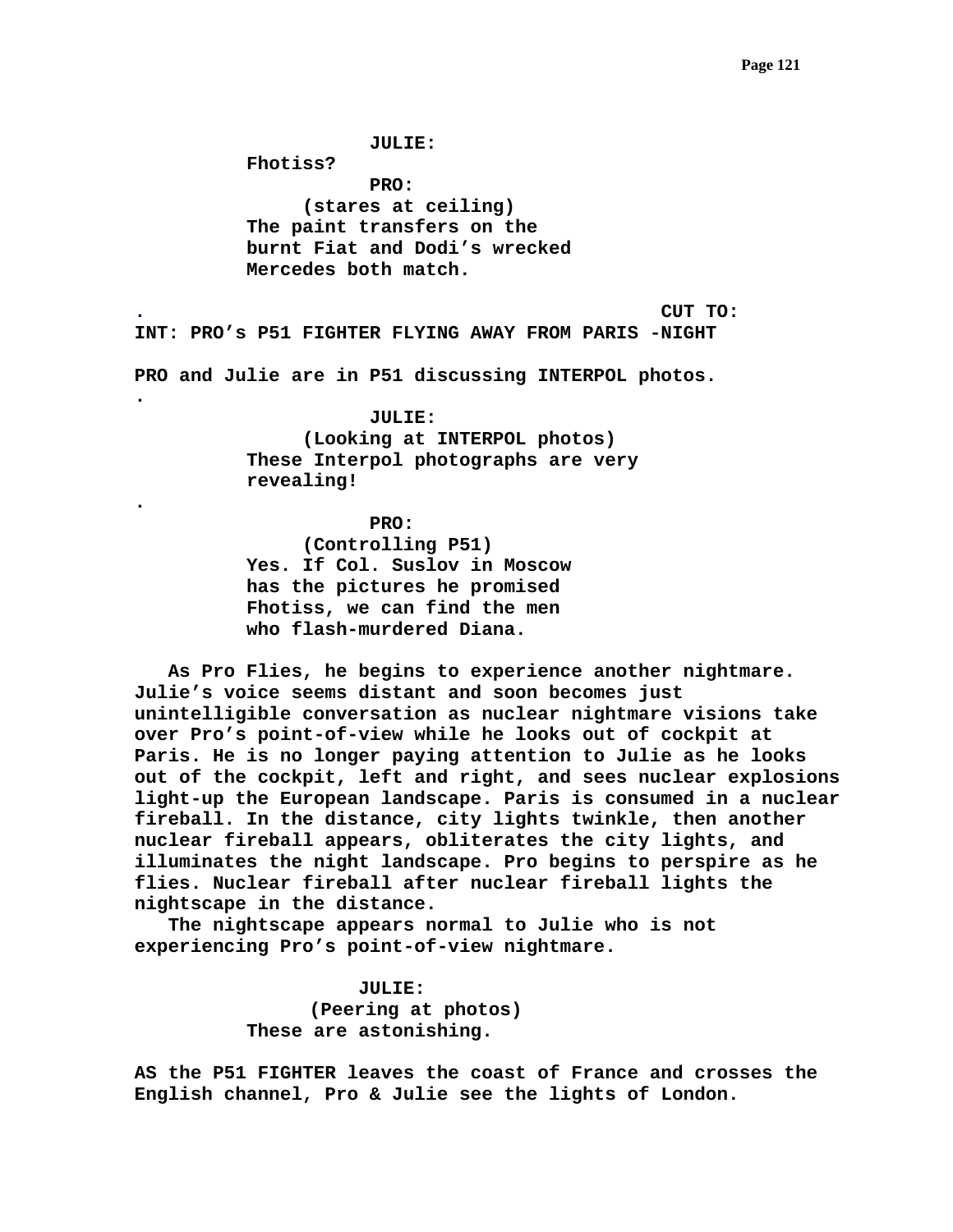**JULIE: (Cont.) Well, those look like the lights of London.** 

 **Pro is still deep into his nightmare and ignores Julie as the P51 FIGHTER crosses the English channel and is flying over British landscape. Pro & Julie see the lights of London. Pro see the London city lights twinkle, then another nuclear fireball appears, obliterates London's city lights, and illuminates the night landscape.** 

 **By now Julie notices that Pro has ignored her and appears to be sweating profusely. She concerned.** 

> **JULIE: (Cont.) Pro? I was just saying those look like the lights of London. Are you feeling alright?**

**Pro is still into his nightmare and ignores Julie as the P51 FIGHTER is flying over British landscape. He sees more nuclear fireballs consuming London and England. Julie more concerned.** 

# **JULIE:**

**(Cont.) Pro? Are you alright? Pro?!** 

## **PRO:**

 **(snaps out of his nightmare) Oh, I'm sorry, Julie. I was just imagining Europe attacked by nuclear landmines and got carried away.** 

# **JULIE:**

**(relieved) Poor baby! Too much pressure. You need a vacation.** 

 **PRO:** 

 **(smiles)** 

**You're right, sweetheart! In the meantime, you can give these photos to Scotland Yard**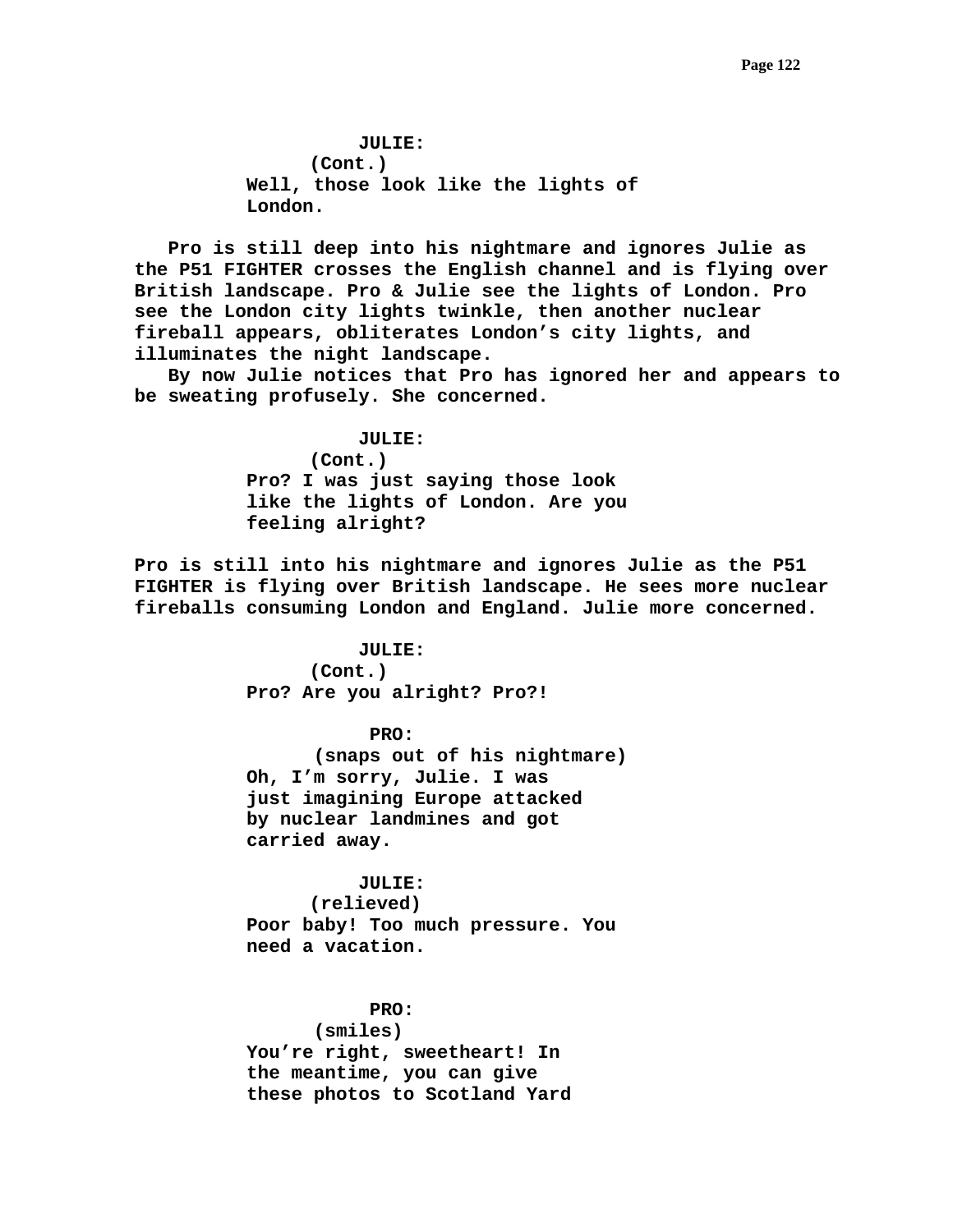**and we'll see what happens. I've got to be in Moscow by noon.** 

**. CUT TO: EXT: PRO's P51 LANDING APPROACH, LONDON AIRPORT -DAWN** 

**. CUT TO:** 

**EXT: MOHAMMED FAYED VISITS DODI'S GRAVE SITE –FOGGY DAY** 

 **Sad music plays: "Lost Love" Instrumental by Miya Massoka Koto & Viji Subramaniam.** 

 **Outside London at a graveyard. It is a colorless gray, ashen, and foggy day. MOHAMMED AL FAYED stands alone quietly at flower-covered grave of his son, DODI AL FAYED. Only bodyguards are visible behind him, standing by his limousine. JULIE drives her car slowly into graveyard, observes MOHAMMED, parks several car lengths away from bodyguards who look at her. JULIE exits her car and stands next to it holding flowers in her hand. Looking alternately at trees, ground, and occasionally in MOHAMMED's direction.** 

 **MOHAMMED is grief stricken; his mouth forms silent words, which fall softly like the foggy mist. MOHAMMED prays in manner of his religious faith. MOHAMMED finishes his visit and walks slowly from DODI's grave. Then he stops, turns around and goes back. He is overcome with sadness and a broken heart; he hesitates, then turns and leaves. Even bodyguards are touched and look away in sadness. JULIE looks away. Her eyes are red and she is on verge of tears.** 

 **MOHAMMED turns and walks to his car and enters it with his bodyguards. His chauffer drives him away. JULIE walks to DODI's grave and places flowers next to headstone. She bows her head and prays silently. Scene fades** 

**. CUT TO: EXT: ST. JAMES CHAPEL - DIANA'S CASKET**  $-$  **DAY** 

**.** 

 **Entrance to St. James funeral chapel road is lined with flowers. Funeral chapel where DIANA lies in an ornate coffin is crowded with lots of flowers. Earl, FRANCIS SHAND KYDD, SHARON, and JULIE enter chapel. FRANCIS SHAND KYDD smiles sadly at JULIE. As they lead her toward DIANA's coffin, draped with yellow and purple Royal Coat of Arms cover folded at one end. Francis speaks in a quavering voice.** 

 **FRANCIS SHAND KYDD:**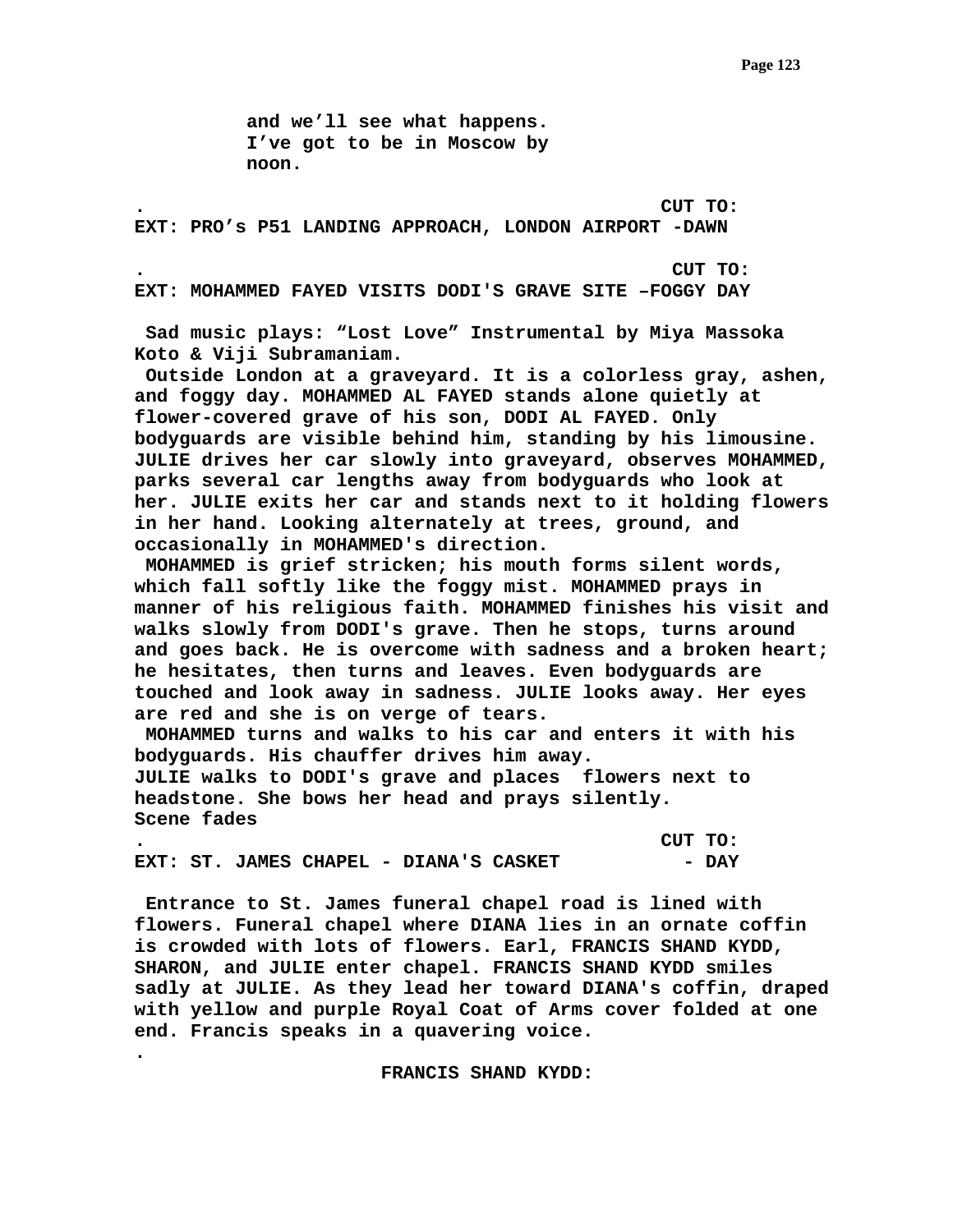**The crash injured her, JULIE; and, you may notice she looks very different than when she was … a . . . (voice chokes, reaches to touch DIANA)** 

 **JULIE: looks at DIANA's face. She is saddened. She reacts by drawing in a soft breath and placing her hand over her heart in saddened reaction. Tears run down her cheeks. SHARON is also crying. FRANCIS SHAND KYDD stares at DIANA for a long moment, then she also begins to shed tears. She takes a brief look at DIANA then turns away and walks to window where she looks outside in grief. JULIE returns to coffin and holds DIANA's hand for a moment, then lets go and leaves chapel for a walk in the garden while she waits for DIANA's family. .** 

**. CUT TO: EXT: MOSCOW: PRO in front of FSB --DAY** 

 **PRO INQUIRING AT RUSSIAN FSB, former KGB Headquarters. PRO enters through front doors and asks directions to Col. GEORGI SUSLOV's office. PRO is escorted to Col. SUSLOV's office. Col. SUSLOV is an outgoing and friendly appearing Russian FSB Officer who previously knew PRO from PRO 's Greenpeace work in Russia.** 

> **Col. SUSLOV {PRO & SUSLOV shake hands with friendly enthusiasm} Prometheus Smith! Nice to see you again after such a long time. How are things in your wonderful Greenpeace work?.**

 **PRO: Well, GEORGI, Greenpeace is always going to have lots of work, given the way people treat our planet.** 

 **Col. SUSLOV: {Sighs} Yes, Yes, how well I know. Do you know that I am very interested in Greenpeace ecology these days?**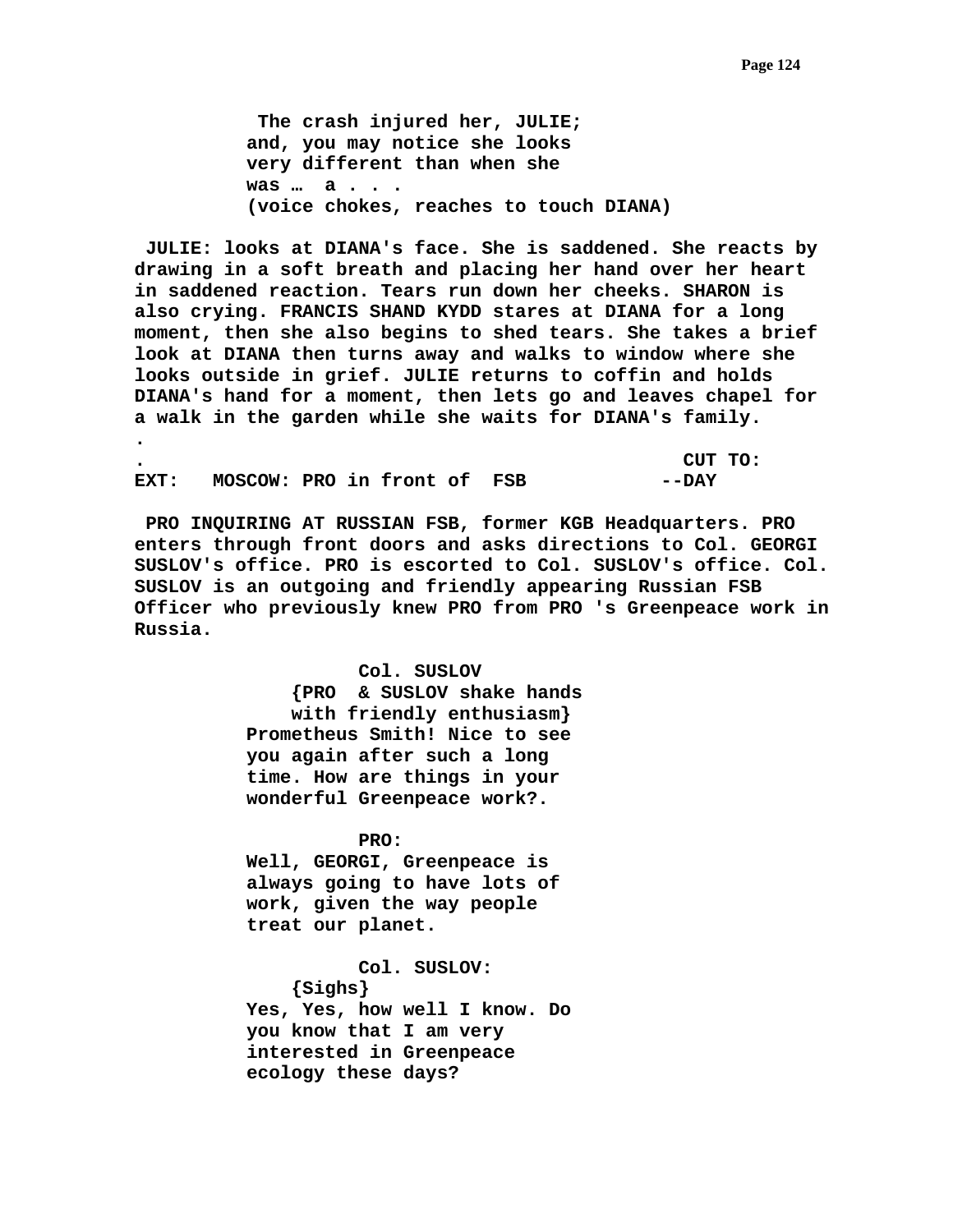**PRO: GEORGI, anytime you want to join Greenpeace, I will personally process your application without cost waive cost - Free!** 

**.** 

**.** 

**.** 

 **Col. SUSLOV: PRO, I'm interested. But, our internal rules come first. I'll let you know. Now! Let me see those video pictures.** 

**PRO hands GEORGI a packet of DVD Disks of Ritz Security Camera recordings, DVD disks of PAPARAZZI tapes and photo pictures and DVD disks of some tourist pictures which PRO acquired.** 

> **Col. SUSLOV: Oh. We are in luck. I happen to have one of few DVD player machines in FSB. I watch a lot of movies. Can you get me some movies?**

**PRO pulls out a mail-order DVD catalogue from New York & hands it to GEORGI.** 

> **PRO Thought you forgot to mention it. I just so happen to have a few dozen on hand here in my briefcase. Pick the ones you like in the catalogue.**

**PRO lays an envelope filled with approximately 100 DVD movies on GEORGI's desk.** 

> **Col. SUSLOV: {GEORGI's eager hands peruse disks} Do you have the Superman and Indiana Jones disks?**

 **PRO: They are both in there. Superman Two is there and also the Temple of Doom.**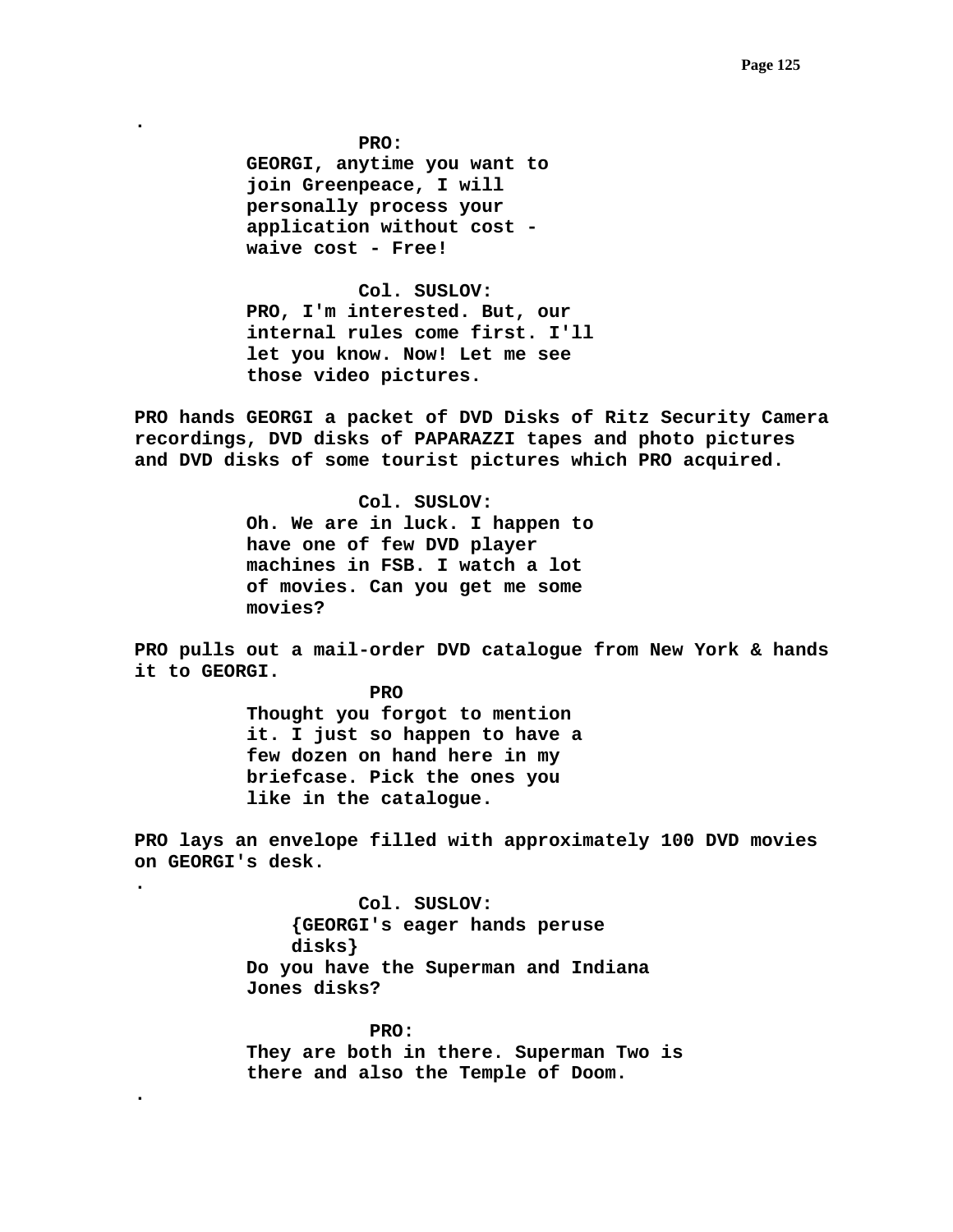**Col. SUSLOV: (Suddenly, SUSLOV discovers Cartoon disks in pile) These movies are excellent! Ohh, wolf cartoons! These are very funny! My wife and kids will go crazy! They will love you forever.** 

**PRO: Roadrunner cartoons. He's a coyote.** 

> **Col. SUSLOV: (Engrossed in cartoons) Ahh, umm . . .**

**SUSLOV Turns his attention back to Ritz Camera recordings and other videos made by PAPARAZZI.** 

> **Col. SUSLOV: I suppose you need these video pictures identified in the next two minutes.**

> > **PRO:**

 **{smiles} That would be nice. I am particularly interested to identify the driver and passenger of the Green Motorcycle.** 

**PRO pushes film disks into separate piles on SUSLOV's desk** 

 **PRO:** 

 **These camera shot copies are from Ritz security cameras, these from various security cameras in buildings located around Ritz Hotel, these are from confiscated and purchased PAPARAZZI film, and these are some tourist camera photos.** 

 **Col. SUSLOV:**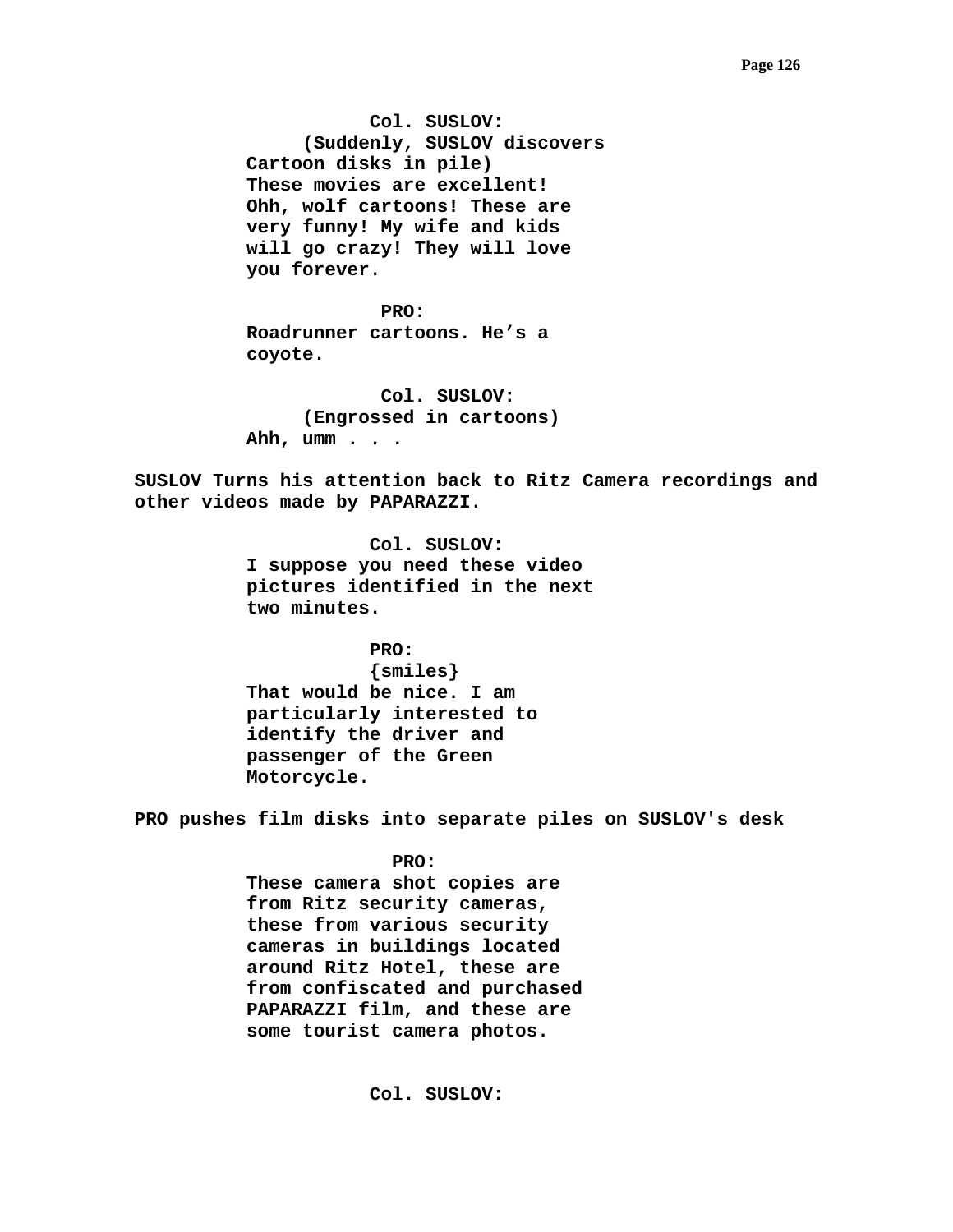**{Looks at watch} Understood. Driver and passenger of Green Motorcycle is of particular interest. I will do my best.** 

**.** 

 **Col SUSLOV turns and picks up a very large roll of paper and walks over to a large chart table where he unrolls it under PRO's gaze. It is a composite of numerous black & white satellite photos depicting elevation photos of the exterior of the Ritz Hotel in Paris and close-ups of several different men from an elevated camera POV (Satellite POV). Photos are almost razor sharp and of excellent detail and quality. PRO is astounded.** 

 **PRO looks on with intense interest. He lets out a breath as he believes that he is likely looking at DIANA's assassins.** 

> **Col. SUSLOV: (smiles at satellite photos and points at each man with his pen} Frank Lawler, British MI-6, "retired." Robert Gates, British MI-6, "retired." Gates and Lawler, are riders of the green motorcycle.**

 **Col SUSLOV turns and picks up another very large roll of paper and unrolls it under PRO's gaze. It is another composite of numerous infrared black & white satellite photos depicting night elevation photos of Pont Le Alma tunnel exterior in Paris and close-ups of several different men on motorcycles from an elevated satellite POV.** 

 **PRO points to one photo showing two helmeted men aboard a motorcycle on road in front of Pont Le Alma tunnel.** 

> **PRO The green motorcycle. These infrared photos are astonishing!**

 **Col. SUSLOV: (smiles) Yes. Notice the tube looking object in the right hand of back passenger. We have him in daylight photos holding the same stunlight tube.**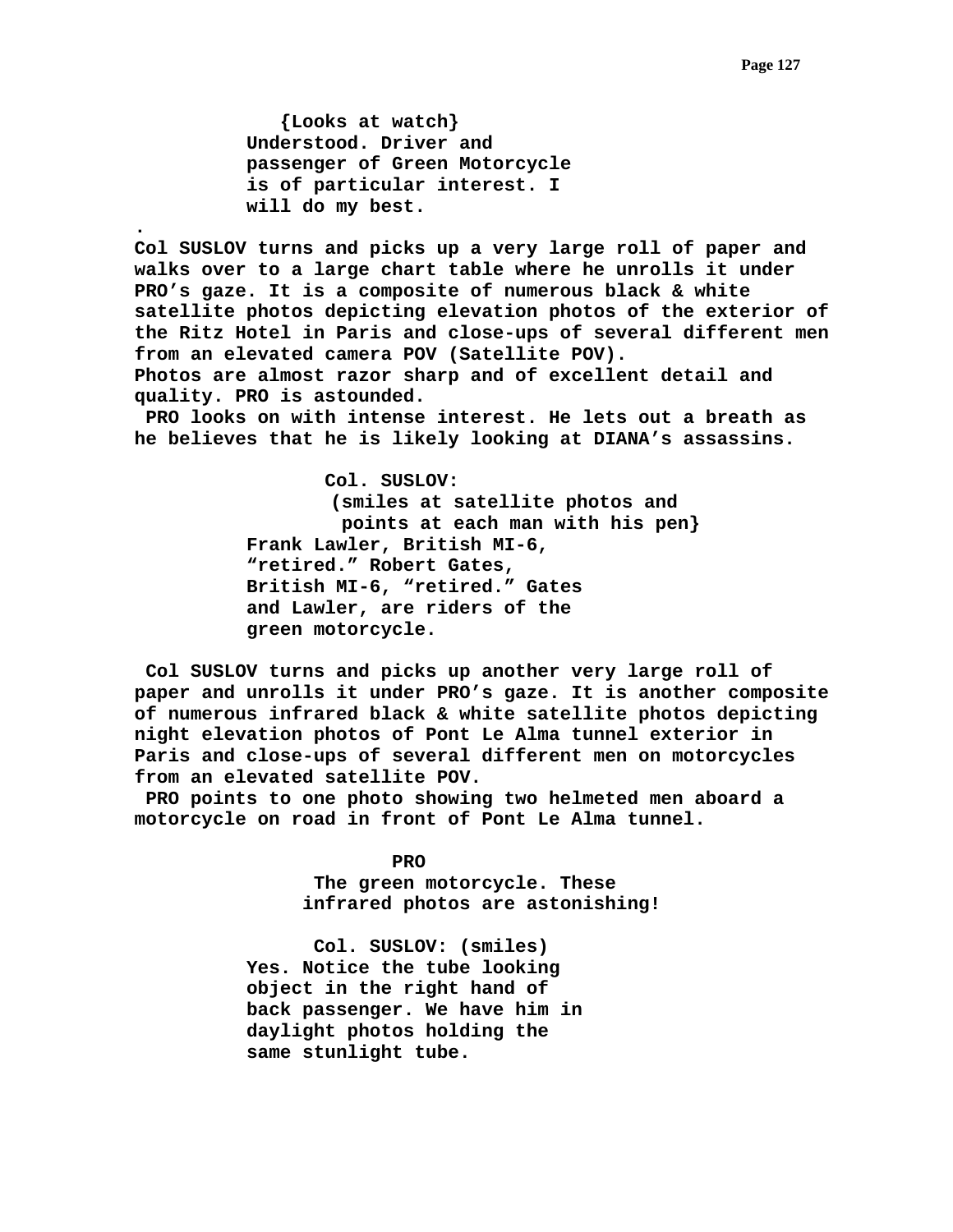**Suslov flips roll to show a daylight photo of MI-6 Agent Lawler without his helmet and holding Laser Stunlight.** 

*PRO*  **(PRO leans and looks) Laser stunlight.** 

 **Col. SUSLOV:** 

**Yes. British manufacture. Also, notice the license number. It is the same as the green motorcycle with Lawler and Gates on it in front of the Ritz, earlier.** 

 **PRO** 

**Ohh God!** 

 **Col. SUSLOV: These are your assassins, my friend.** 

 **PRO I can see. The quality of these photos is amazing. I didn't realize . . .** 

 **Col. SUSLOV: Everybody expects Russian equipment to be out of date; and, some things are. But, we are state-of--art in space and satellite technology.** 

**. CUT TO:** 

**EXT: LONDEN, REPUBLIC BOYS AT NUCLEAR CONCEALMENT SITE-NIGHT Republic Boys carefully lower a Nuclear Landmine into a hole in the ground and set antennae. Buckingham Palace is visible in the background.** 

 **KEVIN CALLAHAN:** 

**Imagine this Nuclear Landmine blasting London flatter than Hiroshima. Buckingham Palace, the Queen, Parliament, all going to heaven in flaming nuclear pieces(others laugh)**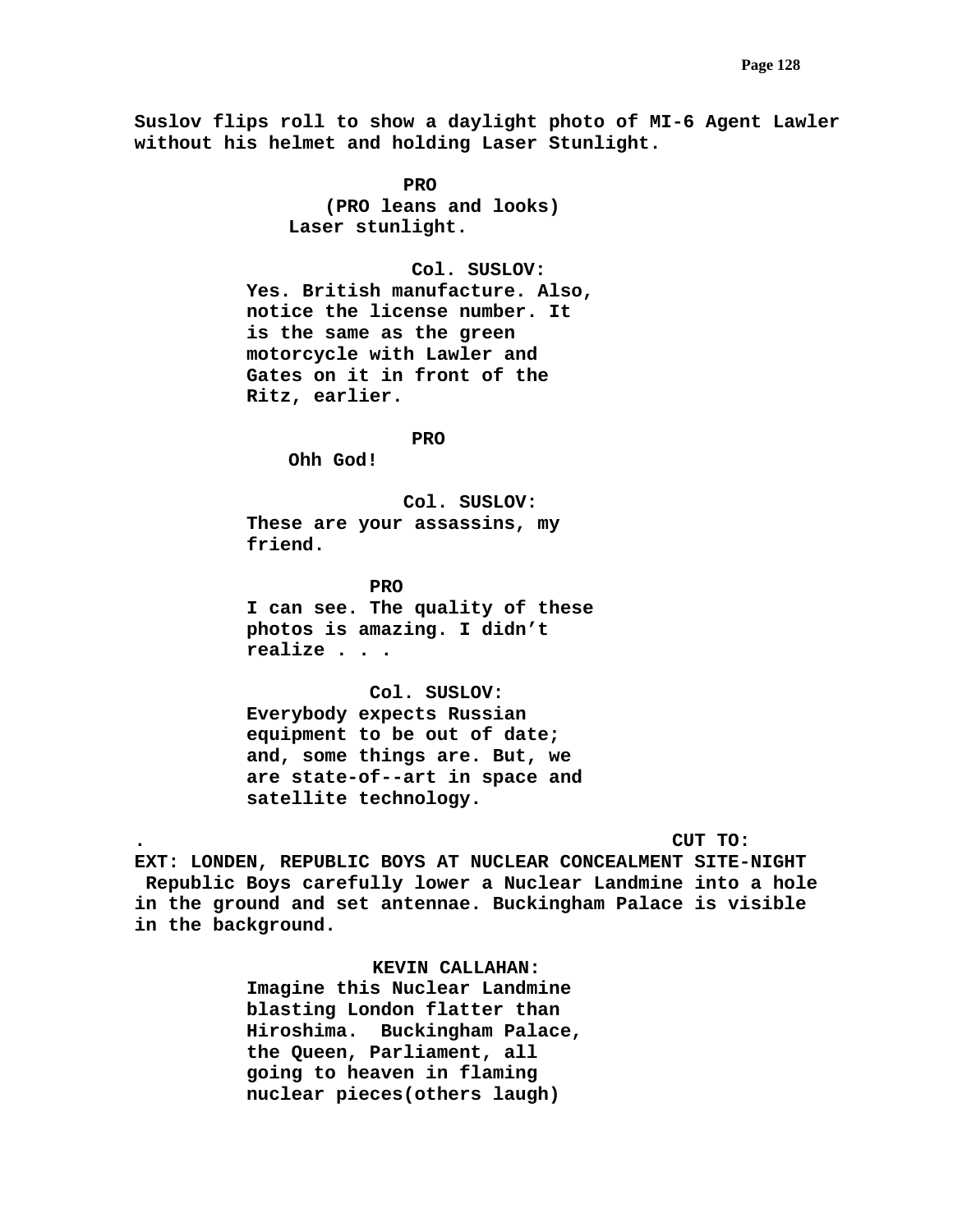**PATRICK O'DONNELL: Will the Queen pieces catch fire and be flaming star-pieces in heaven?** 

 **MICHAEL MCGARITY: (sarcastically) Oh, your flaming Highness. Star of Stars. (All laugh).** 

**.** 

**.** 

**.** 

## **KEVIN CALLAHAN:**

**This Nuclear Landmine means the British leave Ireland or else London is a nuclear fireball.** 

### **MICHAEL MCGARITY:**

**(sarcastically) Oh, my Queeny! "Your Nuclear Highness." Know what I meany? (All laugh).** 

 **MATTHEW FLANNIGAN: (Walks to second Nuclear Landmine and picks it up) Where do we hide this one?** 

### **KEVIN CALLAHAN:**

**(Takes second Nuclear Landmine) In the United States. We'll tell the British and Americans the Washington DC capitol is charcoal if the British refuse to leave Ireland? Let them rub that one on their chest.** 

**. CUT TO:** 

**INT: PRO- Counter-Terrorism Police HQ, Paris -DAY** 

**PRO is with Fhotiss and MI-6 Agent John Wilson.** 

 **PRO:** 

 **(Surprised) So, MI-6 had this laser-stunflash assassination plan on the drawing board for use against Slobodan Milosevich since 1992?**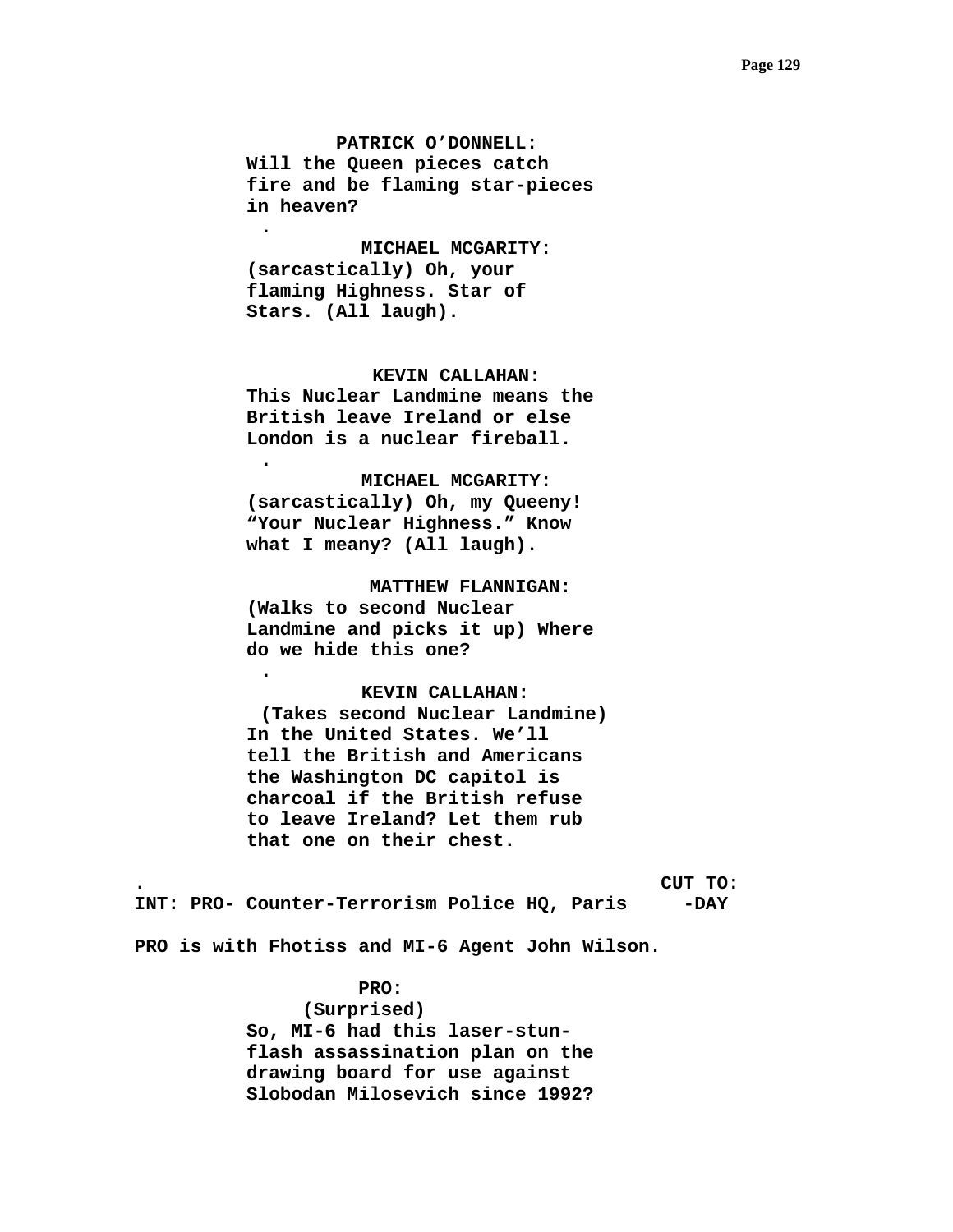**MI-6 Agent John Wilson: I was shown this plan by JOHN MACKERAL at MI-six a few years ago. MI-six Agents WILLIAM GRIMES and MICHAEL BROM were in Paris when DIANA was murdered.** 

 **Fhotiss: Do you know for a fact if anyone knew of any MI-6 plans to kill DIANA.** 

 **MI-6 Agent John Wilson: No. What I am saying is that there is much evidence to show current or former MI-6 Agents used the MI-6 plan that was in place to kill Milosevich.** 

 **Fhotiss: Do you think the British Attorney General is actually going to try to investigate British MI-6.** 

 **MI-6 Agent John Wilson: (In a very weary voice) I am not alleging the British government plotted the murder of PRINCESS DIANA. I am saying there is evidence that certain "Rogue MI-6 Agents" could easily have decided to murder the PRINCESS.** 

### **Fhotiss:**

**(Turns to tabloid Reporter) Would you mind telling us how you came to know Mr. Wilson?** 

### **Journalist:**

**When I found through my sources that John Wilson had been chained at Kennedy airport in New York by U.S. authorities when he arrived to speak on NBC**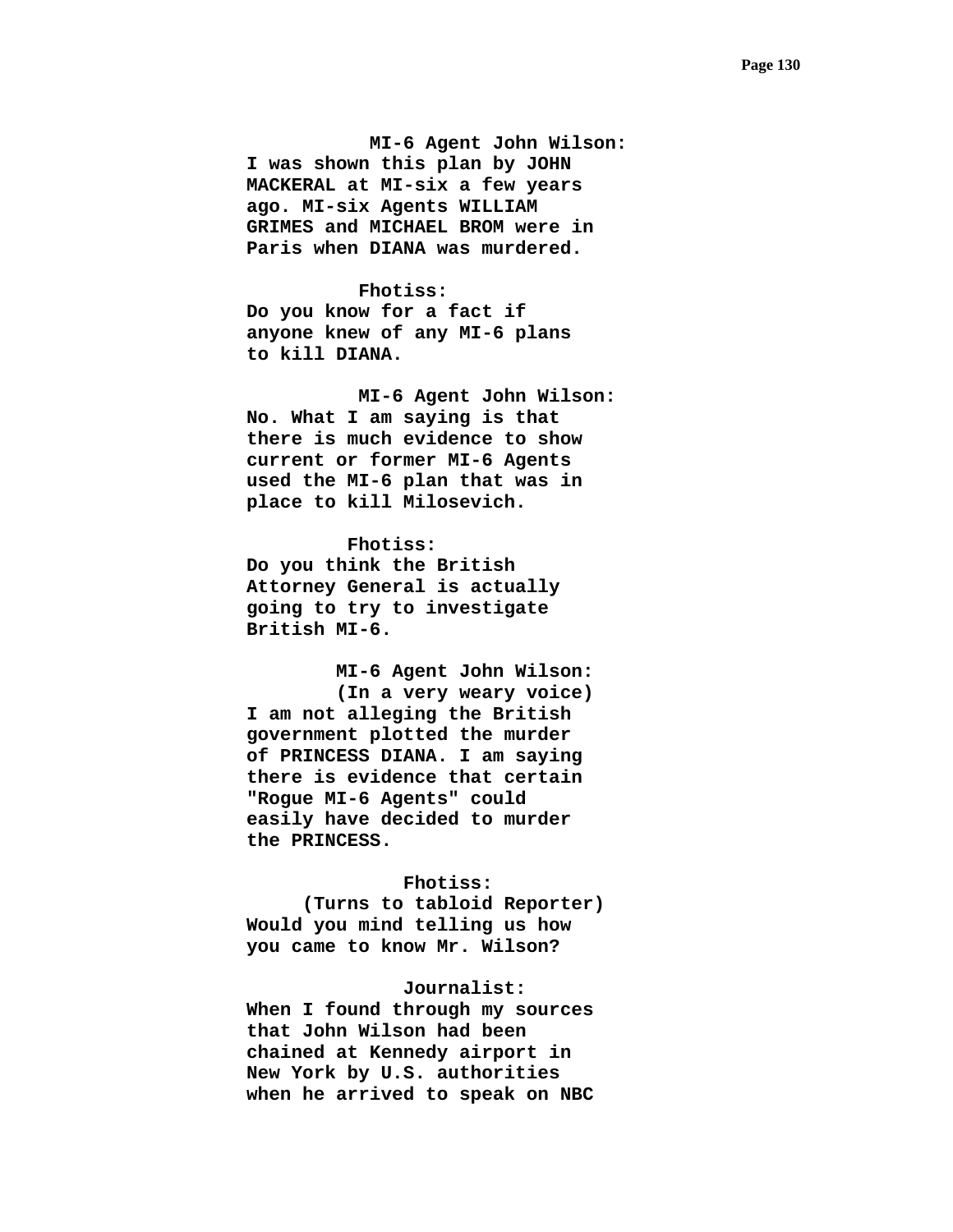**Television, and he was deported to Switzerland, I wanted to expose this.** 

#### **PRO :**

**.** 

**Do you know the difficulties which you will face when you go against a bureaucracy that is corrupt and has so much power?** 

## **JOURNALIST:**

 **Henri Paul was being paid by MI-6 to watch PRINCESS DIANA. If MI-6 told him the best route was through Alma tunnel; and, PAUL explained this as the best to DODI, then the ambush would work exactly as MI-6 planned it with Paul's unwitting cooperation.** 

 **MI-6 Agent John Wilson: HENRI PAUL was victim of his MI-6 contacts. The pieces fall into place when you know that Paul was also paid by French Intelligence Agencies.** 

## **Journalist:**

**John's been harassed by British government officials who shut his web sites to stop him from revealing the MI-6 plan to flash-kill Milosevich in a tunnel as a "deniable car accident."** 

**They all get to their feet and shake hands as they take leave of each other.** 

**. CUT TO: INT: LONDON HOSP.: MI-6 AGENT GATES IN BODY CAST –DAY** 

 **BEFORE DIANA'S FUNERAL: PRO tracks Green motorcyclist to a London Hospital and learns Green Motorcyclist (license plate**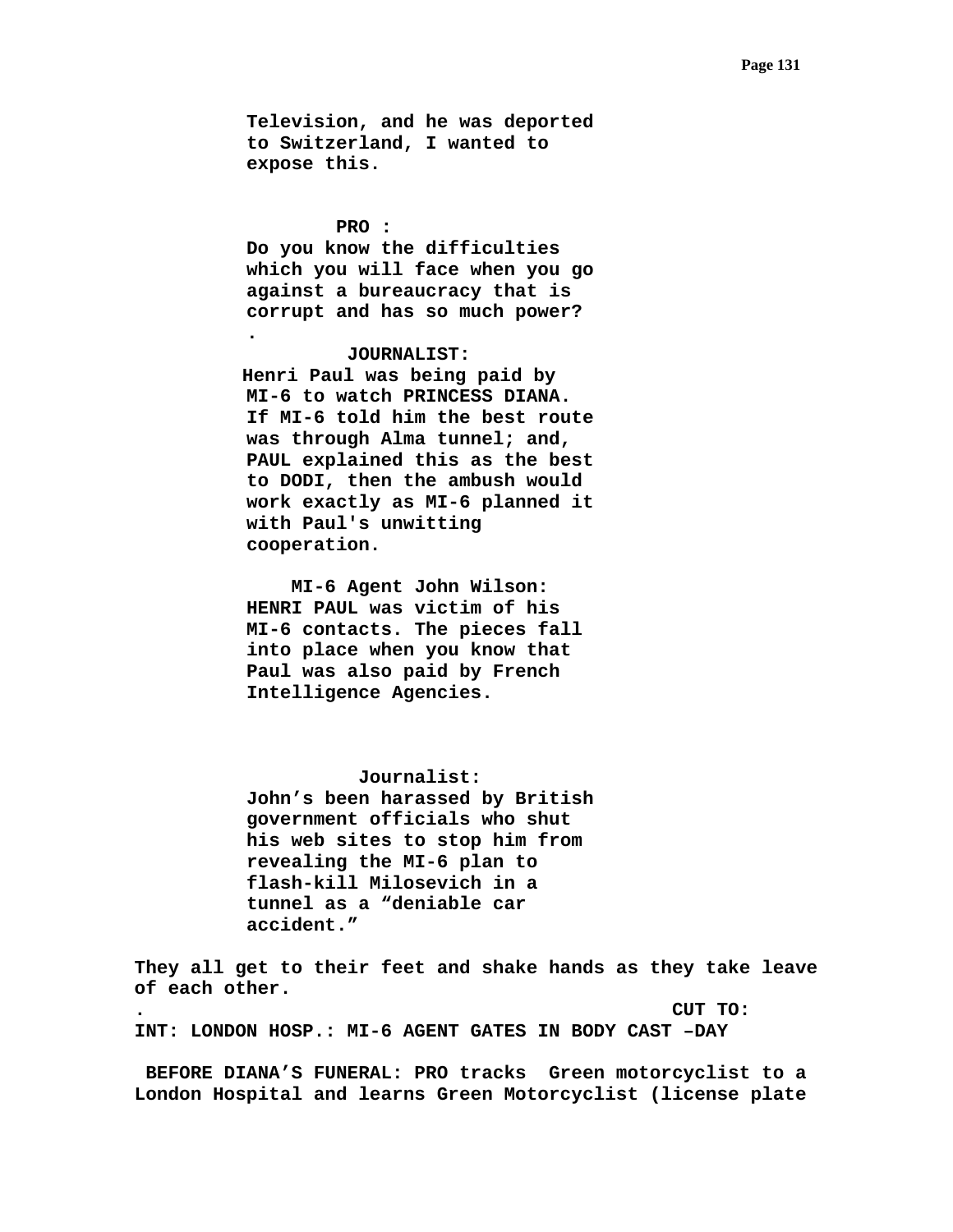**"PR367") is an MI-6 British Intelligence Agent named Robert Gates. PRO is carrying a soft leather file folder with photographs and other documents stuffed in it. Gates is in a body cast with a broken leg elevated and suspended in a sling from ceiling; and, his face is covered in bandages. PRO cannot positively compare him to his photographs. Gates is asleep and unprotected. PRO removes the remote signal device which Gates has laying on his bed. PRO then wakes Gates and confronts Gates who refuses to admit to the overwhelming photographic evidence which PRO shows to him.** 

### **PRO:**

 **These satellite photos are of you and your friend, Agent Frank Lawler, in front of the Alma tunnel during August. We know you "stun-flashed" the AL FAYED Mercedes to blind the driver and murder PRINCESS DIANA.** 

**Gates is trapped in his body cast in bed. He Fidgets and moves in his bed** 

> **Gates: We were in pursuit of two men on a black motorcycle who stunflashed the Princess. And, that is all I can say for the moment.**

**PRO becomes very angry, loses his patience, and moves closer to the bed.** 

> **PRO: I want to know where your murdering friend, Frank Lawler, can be found. Your best chance for a reduced sentence is to cooperate, GATES.**

**.** 

**.** 

 **GATES: I simply do not know what you are talking about.** 

**PRO moves to foot of Gates' bed. Gates' eyes follow with concern. PRO roundhouse swings flat face of soft leather file folder in a savage arc through air and slams it broadside**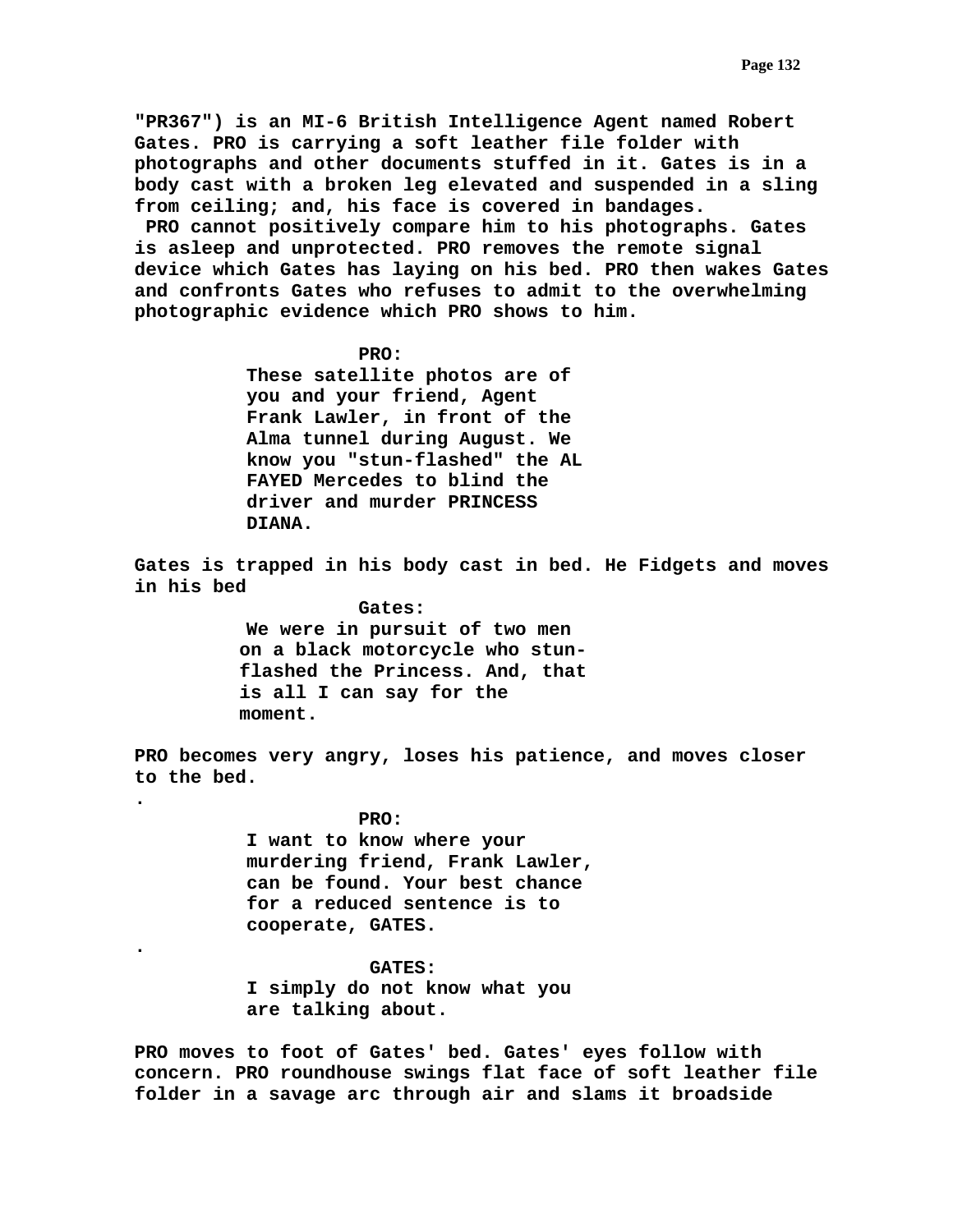**against side of Gates' broken leg and, PRO, at the same time, repeats his question.** 

> **PRO: Do you understand? You piece of dog excrement!**

 **Gates: {Gasps, chokes, claws his bedsheets, and gasps an answer} Yes! Yes! I understand. Please!** 

**PRO departs hospital room leaving Gates gasping in pain.** 

**. CUT TO: EXT: JULIE'S FAMILY ESTATE NEAR LONDON -- DAY** 

**PRO drives his Jaguar into driveway while JULIE runs out front door to greet him. She brings him inside.** 

> **PRO : (very serious) I am convinced that I found one of Diana's killers, right here in London Central Hospital.**

> > **JULIE: (Listens quietly in a chair)**

**. CUT TO: EXT: LONDON HOSPITAL: POLICE STAND BY AMBULANCE – DAY Police cars are parked near a special looking ambulance.** 

**. CUT TO: INT: LONDON HOSPITAL: MI-6 AGENT GATES IN BODY CAST –DAY** 

**.** 

**Through window into Gate's Hospital room: Gates is seen conversing with several unidentified well-dressed men. The men speak on hand-held radios while police stand about. Gates' head is covered with a sheet and he is being moved out of the hospital. There are police in the hallway and around a special ambulance which shortly takes him away.** 

**. CUT TO: EXT: JULIE'S FAMILY CASTLE NEAR LONDON -- NEXT MORNING It is the day of DIANA's funeral. PRO explains plans to JULIE.**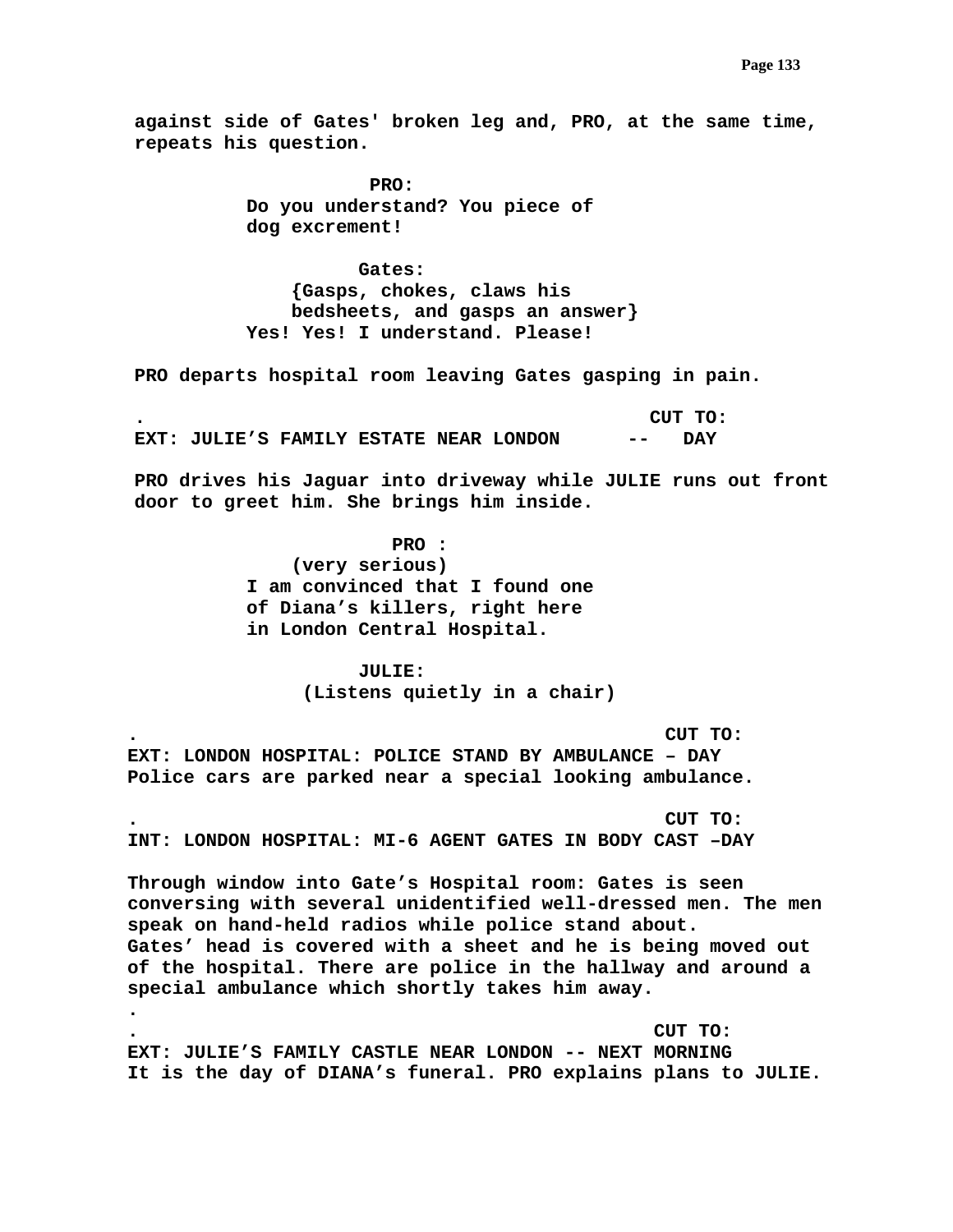*PRO* PRO  **(Leaving through door) I've got to talk to that MI-6 Agent again. I'll meet you after the funeral service.** 

**. CUT TO: EXT: LONDON HOSPITAL: PRO INQUIRING --DAY** 

**During DIANA's funeral: PRO returns to Central London Hospital to "investigate" Green Motorcyclist MI-6 Agent, Robert Gates.** 

> **Nurse: Was he a friend of yours?**

**.** 

**.** 

 **PRO : Mostly a business acquaintance.** 

 **Nurse: I have been informed that he died last night while I was off-duty. You'll have to speak with the main office if you need more information.** 

|  |                               | CUT TO: |  |
|--|-------------------------------|---------|--|
|  | EXT: ST. JAMES CHAPEL, LONDON | -- DAY  |  |

**JULIE is in St. James chapel where British soldiers will carry DIANA's coffin to carriage which will transport it through London to West minister Abby. They load DIANA's coffin draped with yellow and purple Royal Coat of Arms cover onto carriage and commence to escort carriage to Abby.** 

 **As DIANA's casket is transported from St. James to West minister Abby. Standing dispersed in crowd of onlookers are eight of the Terrorists taking video pictures of their victim's (DIANA's) funeral.** 

|                                         |  |  | CUT TO: |        |
|-----------------------------------------|--|--|---------|--------|
| EXT: DIANA'S FUNERAL WEST MINSTER ABBEY |  |  |         | -- DAY |

 **As Westminster Abbey comes into view, Mehmet Trikiti and SAMIR CET in crowd are taking pictures. ABDUL MUJIHAD, MALIK KHANNADI, RAMI SHAIKH, PATRICK O'DONNEL, Michael McGarity and KEVIN CALLAHAN are all taking video pictures.**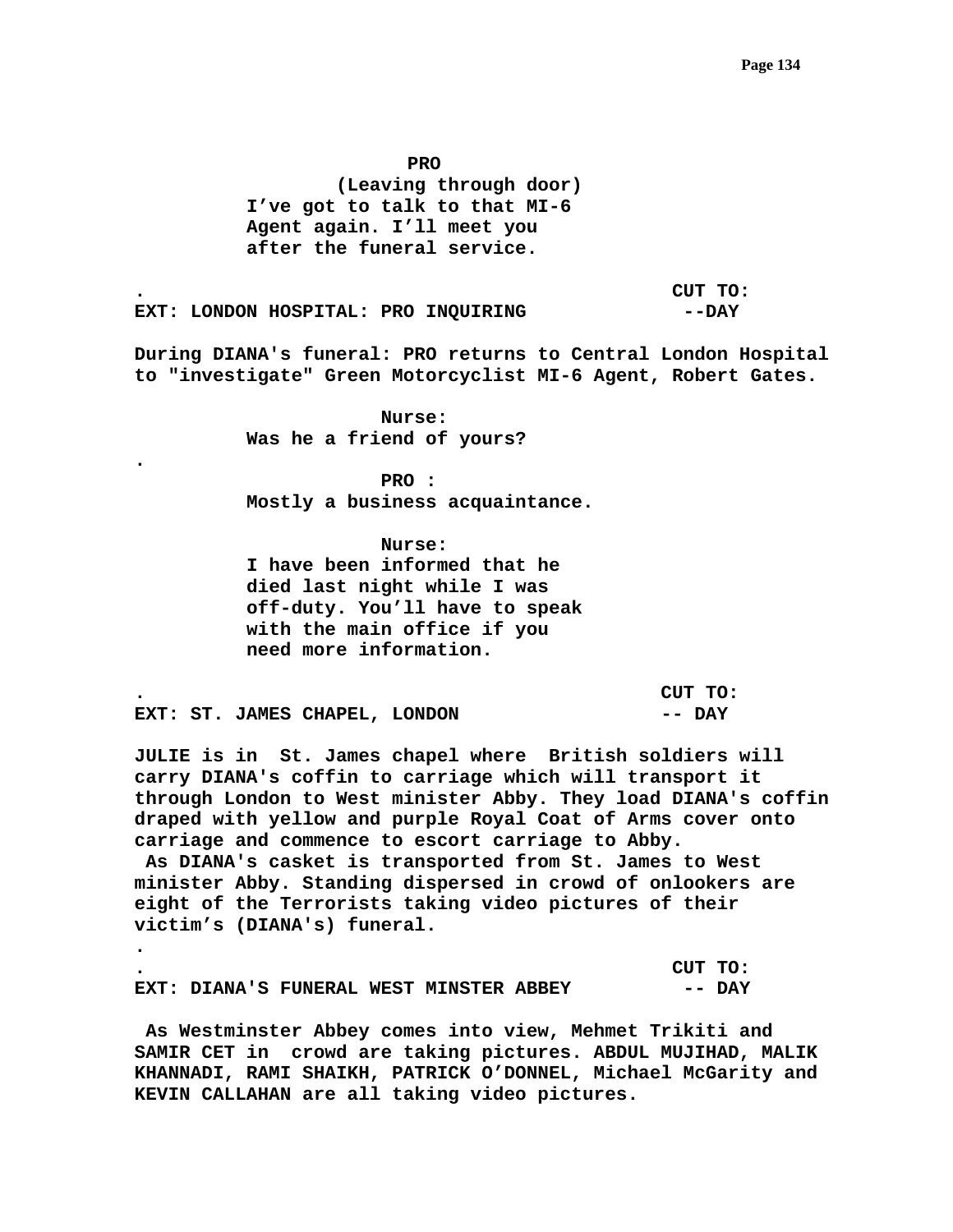**. CUT TO: EXT: PRO DRIVING ON STREET NEAR WESTMINSTER ABBEY- DAY** 

**PRO drives his car along flower-lined streets as close as he can get to West minister Abby where funeral is being held. PRO parks his car and walks through flowers and crowds of people. He cannot get past police who guard grounds around Abby.** 

**. CUT TO: INT. WEST MINSTER ABBEY: DIANA'S CASKET CARRIED IN –DAY** 

**DIANA's casket is carried into cathedral by soldiers. They carry DIANA's "royal-symbol-flag" draped casket with flowers and a card with "Mummy" written outside. QUEEN, is standing near DIANA's son, WILLIAM, and DIANA's other son, HARRY. ELTON JOHN and PRINCE Charles stand and watch DIANA's casket, respectfully.** 

|  |                                       |  |  | CUT TO: |
|--|---------------------------------------|--|--|---------|
|  | INT: WEST MINSTER ABBEY - MUSIC PLAYS |  |  | -DAY    |

 **PRO stands in crowd near front door and we hear Mozart's**  *"LACRIMOSA"* **(" Tear") from his** *"Requiem,"* **or ELTON JOHN sings**  *Candle In Wind.* **PRO feels sad along with everyone else.** 

**. CUT TO: EXT: WEST MINSTER ABBEY, AUDIENCE AT DIANA'S FUNERAL - DAY** 

 **Some in audience shed tears. Here and there, an individual person is heard quietly sobbing. Colors are saturated and momentarily different, landscape grass becomes maroon purple, sky a bright yellow or green. There are reminders of individual-person-sobs when Janissaries marched through Arc de Triumph in Paris (The same sobbing – sobbing isolated - sound track of the Paris marching scene plays?).** 

**. CUT TO: EXT. WESTMINSTER: FUNERAL CROWD --DAY Outside cathedral, people stand alone or with friends, some embrace amid large displays of flowers, everywhere. JULIE attends DIANA's funeral inside Westminster Abby, close by family of DIANA, all who are teary and red-eyed. QUEEN and her family are in their own group. The coffin is in plain sight with card from sons inscribed with the word "Mummy."**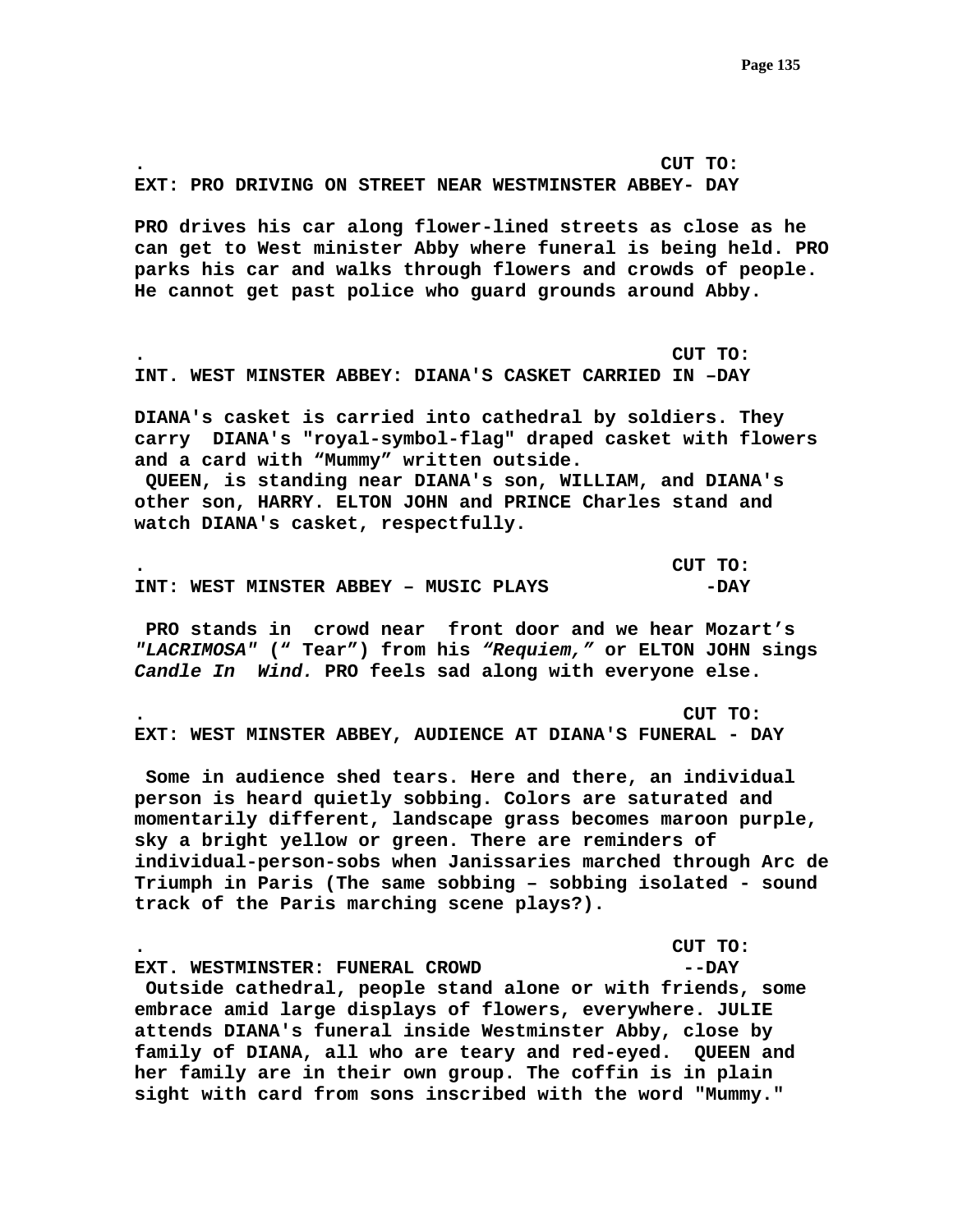**. CUT TO: EXT: FUNERAL CORTEGE: DIANA'S CASKET & CORTEGE MOVES –DAY DIANA'S cortege leaves and walks away from West Minster abbey as funeral concludes. PRO walks closer to abbey and catches-up with JULIE as she leaves Abbey through front door. He takes her hand and, together, they walk away from Abbey. PRO: I've been notified I must pay a reward voucher for recovery of another Nuclear Landmine. . JULIE: (shocked) Where is it? PRO: Paris. I want you to come with me. . JULIE: Well . . ., it sounds tempting. But, just why do you want me to come with you? PRO: (looks ahead) Uh . . . Ummm . . . because. JULIE: Because? . . . PRO: Ummm . . . because. JULIE: Because . . .? Com'on. . . I want to know why. PRO: Ummm . . ., because I love you .** 

> **JULIE: (puts her arm around his arm)**